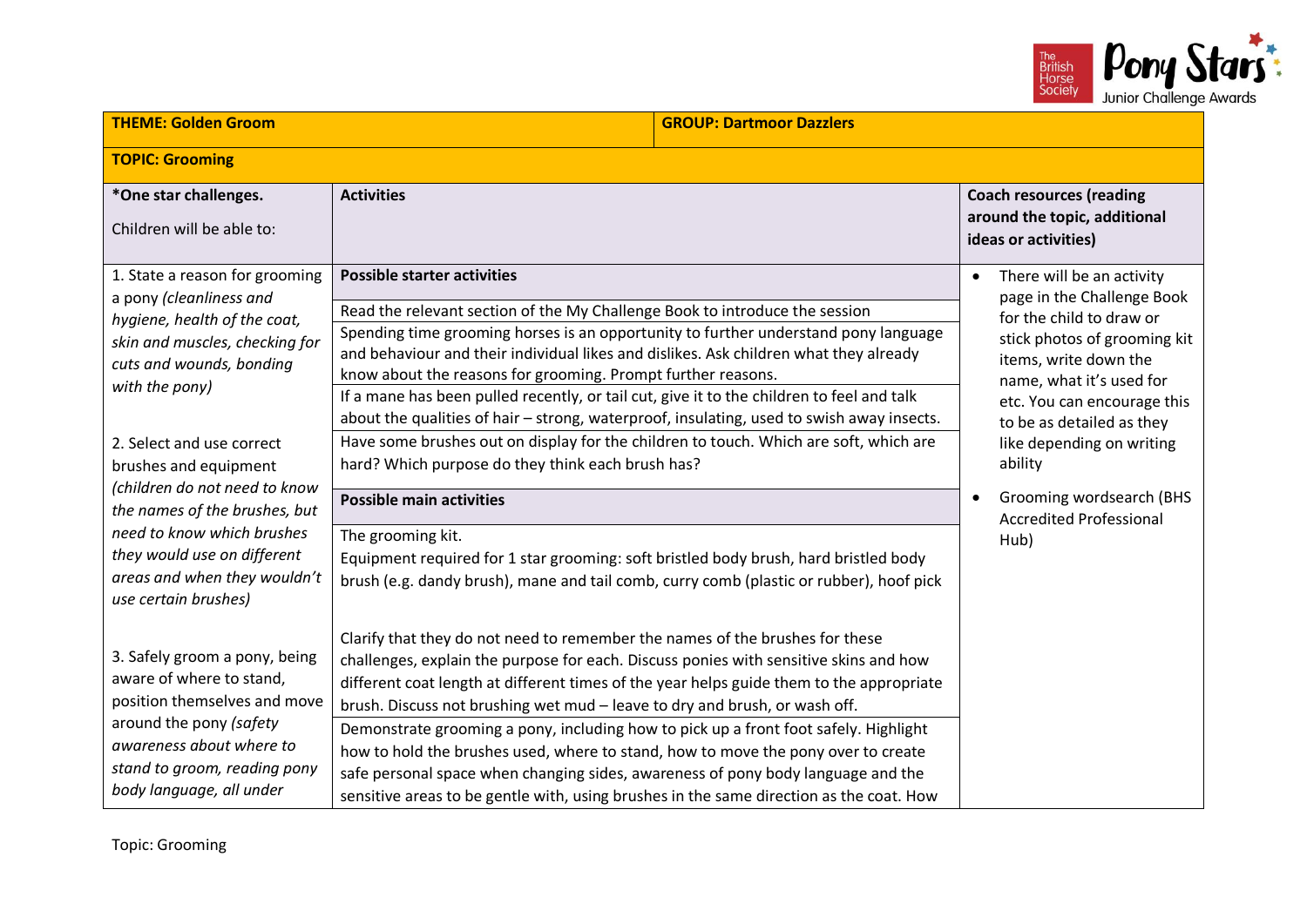

| supervision)<br>4. Recognise sensitive areas<br>on a pony and how to groom<br>these areas (point out<br>sensitive areas - head, girth<br>area, flanks, legs, back -<br>names of points of the horse<br>are not required. Understand<br>which brushes to use and the<br>sensitivity needed with these<br>areas) | long does it take to grow a tail hair? Highlight not pulling out tail hairs. Emphasise<br>examining an area before using the brush - if there is an un-noticed wound and they<br>brush over it, it may cause the pony to flinch.<br>NB: A full groom is not required to achieve the topic. The aim of the topic is not to get<br>the pony completely dust free and clean - some children may be too young to do this.<br>Instead, it is about helping the coach to groom a pony, recognising brushes and<br>awareness of where to stand and how to move around a pony when grooming. The<br>child can be assisted by the coach at all times to hold pony and/or move pony and<br>pick up the front feet. The coach can remove the headcollar to brush the face and<br>assist the child to brush the face but brushing of the face is not required to achieve<br>the topic |
|----------------------------------------------------------------------------------------------------------------------------------------------------------------------------------------------------------------------------------------------------------------------------------------------------------------|---------------------------------------------------------------------------------------------------------------------------------------------------------------------------------------------------------------------------------------------------------------------------------------------------------------------------------------------------------------------------------------------------------------------------------------------------------------------------------------------------------------------------------------------------------------------------------------------------------------------------------------------------------------------------------------------------------------------------------------------------------------------------------------------------------------------------------------------------------------------------|
| 5. Pick up a front foot<br>(assistance is allowed. If<br>appropriate, the coach can<br>show how to pick the front<br>feet out)                                                                                                                                                                                 | Children to practise grooming a pony. Each child can take turns to groom a part of the<br>pony, swapping around to either re-groom the same pony or, preferably, different ones<br>with different coats/clips/sensitivity. The coach can assist at all times. The children<br>observing can look for the pony's body language - which parts does the pony indicate<br>are itchy/sensitive? They can provide positive and constructive feedback on grooming<br>technique and positioning. (If swapping ponies, children could lead and tie up if<br>appropriate and there is time, which links with Golden Groom, 'Leading Ponies'.)                                                                                                                                                                                                                                       |
| 6. Look out for cuts or wounds<br>and know to tell an adult on<br>the yard (any areas of broken<br>skin or hair loss should be<br>reported to a member of staff)                                                                                                                                               | Match pairs. Take two grooming kits. You can hide individual brushes around the yard,<br>under buckets, or do this in a classroom based setting with brushes hidden under a<br>bucket, in a bag etc. Children to take it in turns to uncover a brush and guess where it's<br>matching pair will be. As they reveal the brush they should try to name it. If they pick<br>the matching pair they then tell you about the brush and what it's used for. Continue<br>the game until all brushes are paired up.<br>Each child to practise picking up a front foot, lifting and holding correctly, replacing on<br>the ground with awareness of the position of their own feet.                                                                                                                                                                                                |
|                                                                                                                                                                                                                                                                                                                | Turn out competition! In teams, organise a tidy turn out competition. Each child to be<br>responsible for a particular area, working one at a time.                                                                                                                                                                                                                                                                                                                                                                                                                                                                                                                                                                                                                                                                                                                       |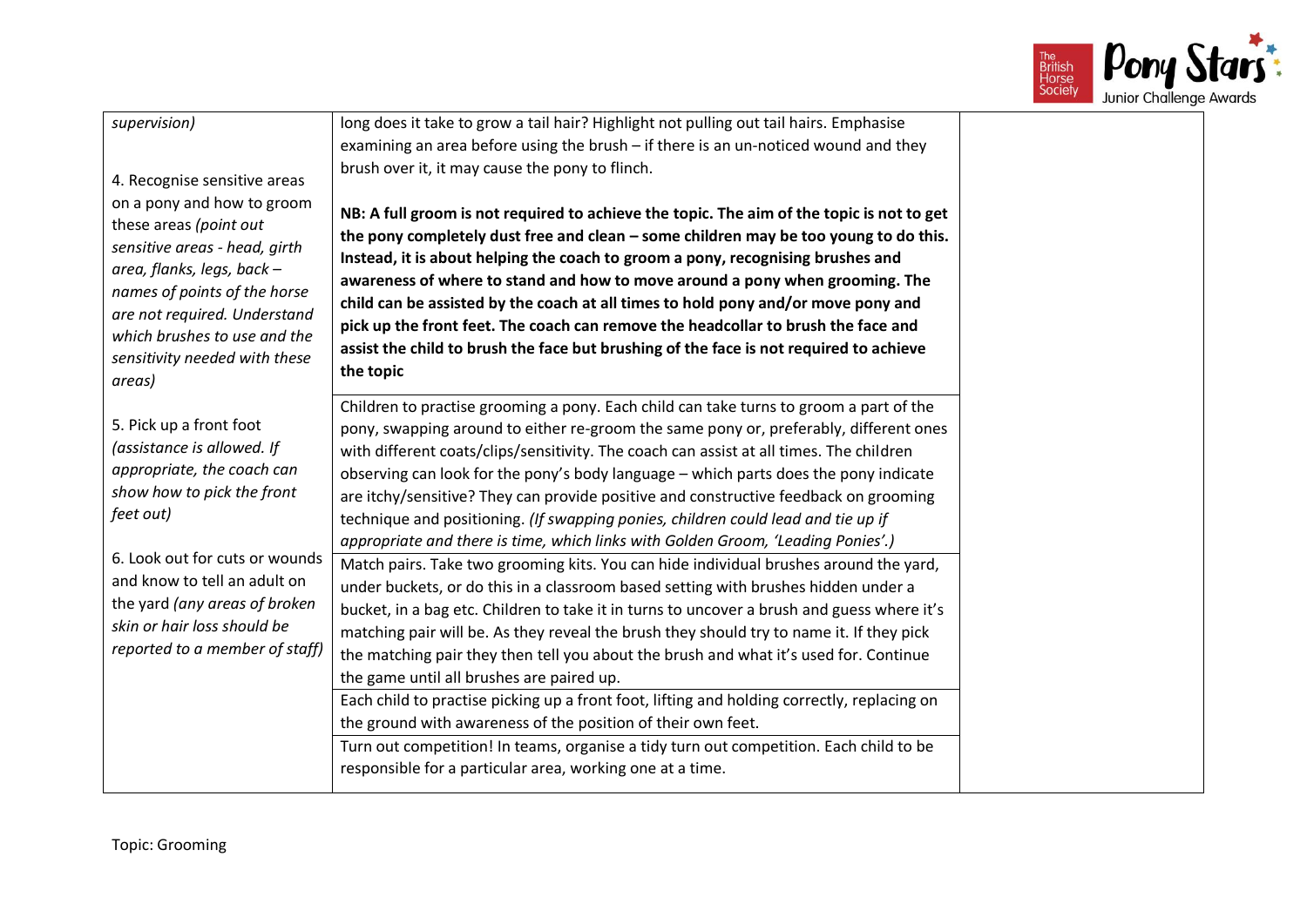

| Possible wrap up activities                                                               |
|-------------------------------------------------------------------------------------------|
|                                                                                           |
| Where do the children remember the coat changes direction? They could draw coat           |
| directions on a blank outline drawing of a pony (see coaching resources). (This links     |
| with 'Pony Passport'.) They can also mark the sensitive areas of the pony.                |
| Quick quiz! (Take a grooming kit as a prop.) List ways in which we maintain safety whilst |
| grooming ponies. Hold up each brush in turn - When do we use/not use this brush?          |
| Which brush do we never use on the horse? (Description acceptable if name not             |
| remembered.)                                                                              |
| Write a poem or a few lines about what you enjoyed most about grooming ponies             |
| today.                                                                                    |
| Put a brush in a closed box (with a hole big enough for an arm) or bag. Ask child to try  |
| to guess the brush (by touch only) then describe how to use the brush. Swap the brush     |
| for another one for the next child.                                                       |

- Show off your new skills and have a tidy turnout competition with your friends. Who can get their pony the cleanest?
	- o Organise a small fun competition
	- o If you have quarter marks available at the yard would be a good time to discuss these and use them for their competition. You could also have another fun little game of designing their own quarter marks
- As you become more confident handling ponies you can begin to learn other grooming techniques such as wiping your pony's eyes and nose, picking out feet and applying hoof oil. There will be additional items of a grooming kit you would use. Don't forget to add these to your list you have made!
	- o Identify and use correctly all items in a full grooming kit
	- o Use a sponge to wipe eyes and nose (you can also discuss wiping the under the dock but it's not required for this topic)
	- o Brush the pony's head correctly, untying or unclipping the lead rope first
	- o Apply hoof oil (on outside of hoof) and discuss why it is used (also covered in hoofcare topic)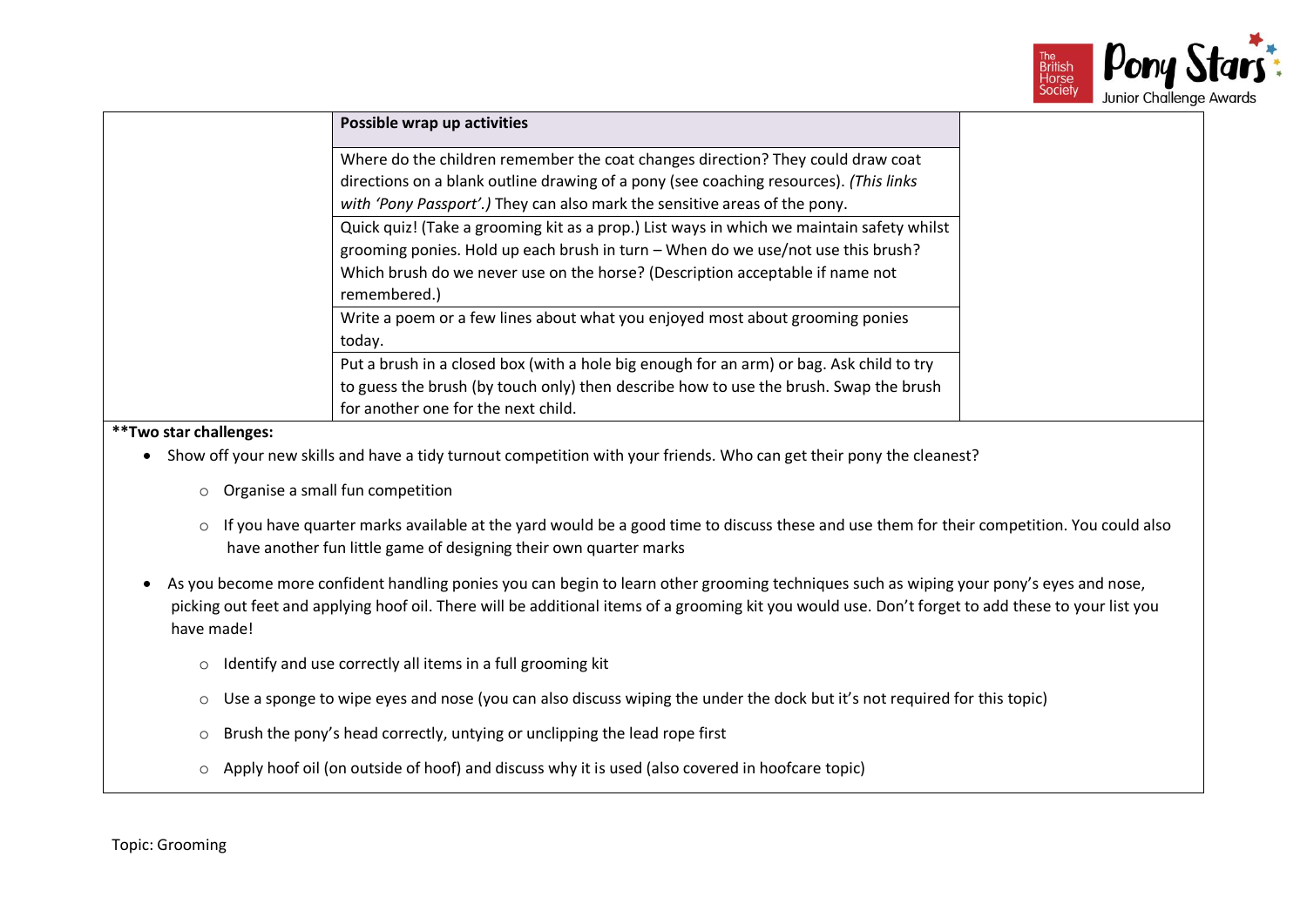

- o Picking out feet (children can have assistance to pick up the foot if required)
- o Discuss points of the horse during grooming (link to Anatomy 1 topic)
- Learn about other abnormalities you can look out for whilst grooming other than cuts and wounds such as lumps, bumps, heat and swelling

- Use correct terminology when discussing brushes and points of the horse. Although they do not need to remember either at this level, they will pick up words for future topics.
- For safety, one person to groom at a time. Train good practise for the future.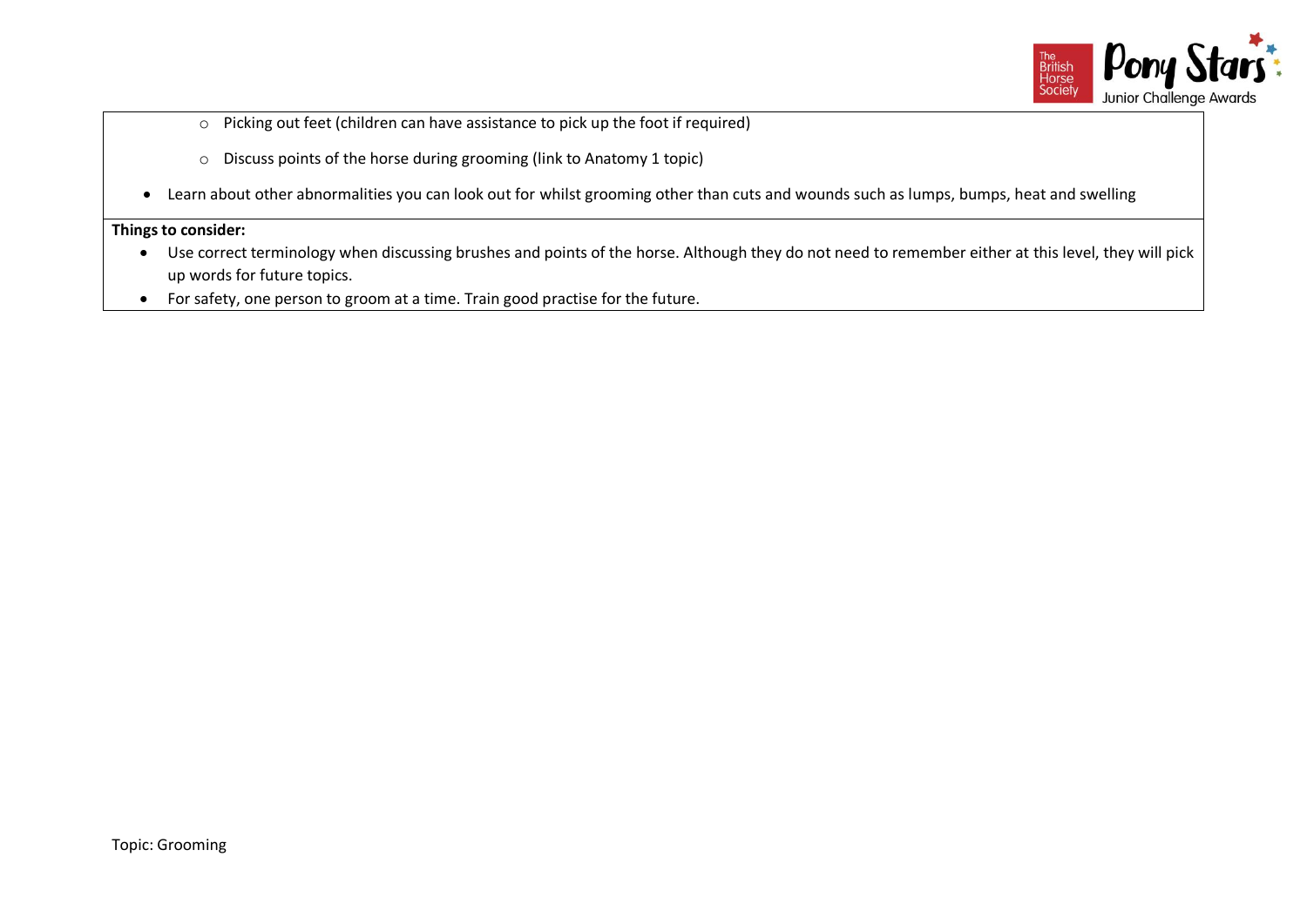

| <b>THEME: Golden Groom</b>                                                                                                                                                                                                                                                                                                                           |                                                                                                                                                                                                                                                                                                                                                                                                                                                                                                                                                                                                                                                                                                                                                                                                                                                                                                                                                                                              | <b>GROUP: Dartmoor Dazzlers</b> |                                                                                                                                                                                                                                                                                                                             |
|------------------------------------------------------------------------------------------------------------------------------------------------------------------------------------------------------------------------------------------------------------------------------------------------------------------------------------------------------|----------------------------------------------------------------------------------------------------------------------------------------------------------------------------------------------------------------------------------------------------------------------------------------------------------------------------------------------------------------------------------------------------------------------------------------------------------------------------------------------------------------------------------------------------------------------------------------------------------------------------------------------------------------------------------------------------------------------------------------------------------------------------------------------------------------------------------------------------------------------------------------------------------------------------------------------------------------------------------------------|---------------------------------|-----------------------------------------------------------------------------------------------------------------------------------------------------------------------------------------------------------------------------------------------------------------------------------------------------------------------------|
| <b>TOPIC: Anatomy 1</b>                                                                                                                                                                                                                                                                                                                              |                                                                                                                                                                                                                                                                                                                                                                                                                                                                                                                                                                                                                                                                                                                                                                                                                                                                                                                                                                                              |                                 |                                                                                                                                                                                                                                                                                                                             |
| One star challenges.<br>Children will be able to:                                                                                                                                                                                                                                                                                                    | <b>Activities</b>                                                                                                                                                                                                                                                                                                                                                                                                                                                                                                                                                                                                                                                                                                                                                                                                                                                                                                                                                                            |                                 | <b>Coach resources (reading</b><br>around the topic, additional<br>ideas or activities)                                                                                                                                                                                                                                     |
| 1. Use the correct names for<br>points of the horse (eyes,<br>ears, nostrils, mane, neck,<br>back, tail, front leg, back leg,<br>hock, knee, fetlock, hoof,<br>chestnut)<br>2. Identify some major bones<br>in the horse (three major<br>bones and where they are,<br>such as skull, ribs, spine,<br>pelvis, or any bones they are<br>familiar with) | <b>Possible starter activities</b><br>Read the relevant section of the My Challenge Book with the group<br>What is anatomy? (The parts of the body) Why is it useful to be able to identify areas of<br>the horse? (To identify the location of wounds, to describe individual markings for<br>identification, to begin to understand the parts of the horse's body)<br>Which points of the horse do children already know? Use either a pony or book/poster.<br>Introduce anatomy as the parts of the body. What parts of the human body can they<br>name? Do they think ponies have this/these to?<br><b>Possible main activities</b><br>Use a wall chart/book/poster to teach the basic points of the horse (eyes, ears, nostrils,<br>mane, neck, back, tail, front leg, back leg, hock, knee, fetlock, hoof, chestnut). Then                                                                                                                                                             |                                 | The videos listed in the<br>bones section are aimed at<br>Key Stage 1 age (5-7). If<br>your group are older, or<br>more capable you could<br>watch Key Stage 2 skeleton<br>video:<br>https://www.bbc.co.uk/bite<br>size/clips/ztfnvcw (about 2<br>minutes)<br>There is a child vs pony<br>$\bullet$<br>skeleton page in the |
| 3. Identify some major organs<br>in the horse (two organs and<br>show roughly where they are<br>on the horse such as heart,<br>brain, lungs or skin or any<br>organ they are familiar with.<br>Do not need exact location<br>but an awareness of the area<br>where it's found)                                                                       | move to the stables and go over them again on a horse, before asking children to point<br>to each part. Post-it notes written with points of a horse can be stuck to a well-<br>mannered pony. Highlight that the handling of the pony and safety are as important as<br>naming the areas, for example, to reach the back leg, the child would approach making<br>sure the pony knew they were there, touch the shoulder, and run their hand along the<br>body until they reached the hind leg to identify it. (Coach can assist at all times to help<br>the child move around the pony safely and position the pony etc.)<br>Are ponies predators or prey? What adaptions have they developed as prey animals?<br>(Four legs for speed and balance, eyes on the side of their head for near 360 degree<br>vision, independently mobile ears to trap the slightest sound, good sense of smell so<br>that they do not eat anything poisonous, nostrils that get bigger when they run to allow |                                 | Challenge Book you can<br>refer to and ask them to<br>label bones they learn<br>about<br>There is also a picture of a<br>pony in the Challenge Book<br>for children to label points<br>of the horse<br>Wordsearch (download<br>from Accredited                                                                              |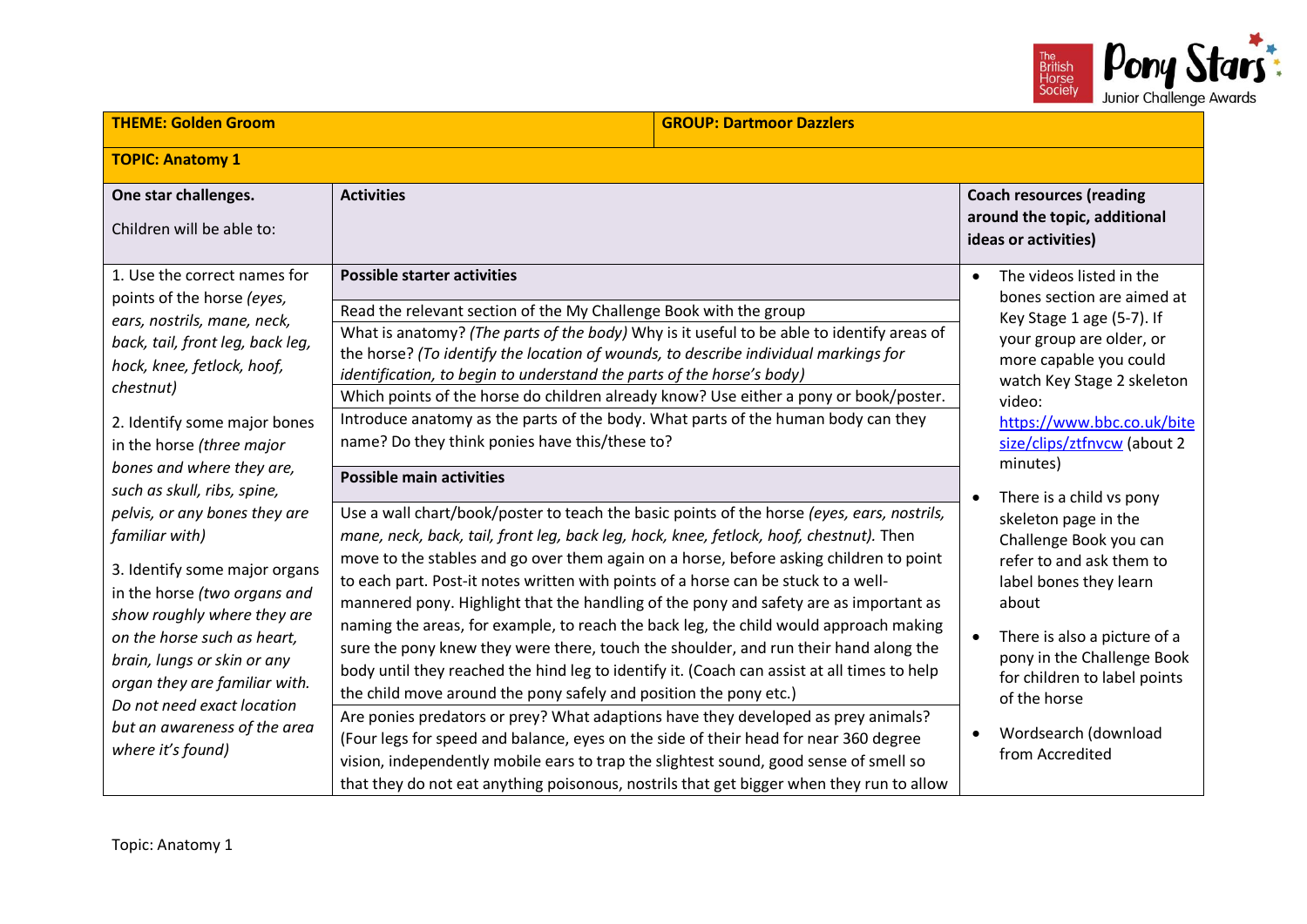

| more air in and out, the neck helps them to balance when they run, and allows them to      | Professional Hub)         |
|--------------------------------------------------------------------------------------------|---------------------------|
| graze and also browse on trees, tail to swish away insects and parasites). Try to link     | Horse facts:<br>$\bullet$ |
| back to the children to encourage discussions, for example: why do ponies need a           |                           |
| better sense of hearing than us?                                                           | <b>Horse and Hound</b>    |
| Compare ponies and horses. They all have different lengths of legs, size of joints, widths | <b>Double D Trailers</b>  |
| and lengths of neck and back. Does this mean they have a different number of bones in      |                           |
| their skeleton? Are there any characteristics that the children remember from the          | <b>Horse heart facts</b>  |
| 'Breeds' topic?                                                                            |                           |
| Bones. Cover questions such as do you know what a skeleton is? Do you know what the        |                           |
| purpose of your skeleton is (bones give your body structure, let you move in many ways,    |                           |
| protect your internal organs, and more)? You could also watch this BBC Bitesize video      |                           |
| before moving to the yard (it's about 1 minute long)                                       |                           |
| https://www.bbc.co.uk/bitesize/topics/z9yycdm/articles/zqhbr82                             |                           |
| Horses are mammals (like humans) and have a skeleton too. How many bones to                |                           |
| humans have (depending on what they have learnt at school they may know the                |                           |
| number of bones a baby vs adult has, or just adults. A baby has about 300 bones at birth   |                           |
| these eventually fuse (grow together) to form 206 bones that adults have). Do they         |                           |
| think a pony has more or less? How many? (205) Do they think there is any difference       |                           |
| between a pony and a horse (explain no, they have the same number of bones, ponies         |                           |
| are just shorter!)                                                                         |                           |
| Ask children to point to some of the bones they know, how many can they name? You          |                           |
| can prompt them (ie touch your head) if they are struggling. Where is this on the pony?    |                           |
| Go through various easy/common bones between horse and human. You can also ask             |                           |
| them to write the bone on a post-it note and stick on the pony. NB do not require          |                           |
| equine-specific bones at this level (for example cannon, pedal etc).                       |                           |
| You can then create a fun song to sing as a group to remember the names and what           |                           |
| comes after/connected to each bone. Skeleton Dance song ideas on You Tube (e.g             |                           |
| https://www.youtube.com/watch?v=qeSSmNRBlgY) could the group make one up for               |                           |
| ponies? The song could then be repeated at the end of the session as a wrap up             |                           |
| activity.                                                                                  |                           |
|                                                                                            |                           |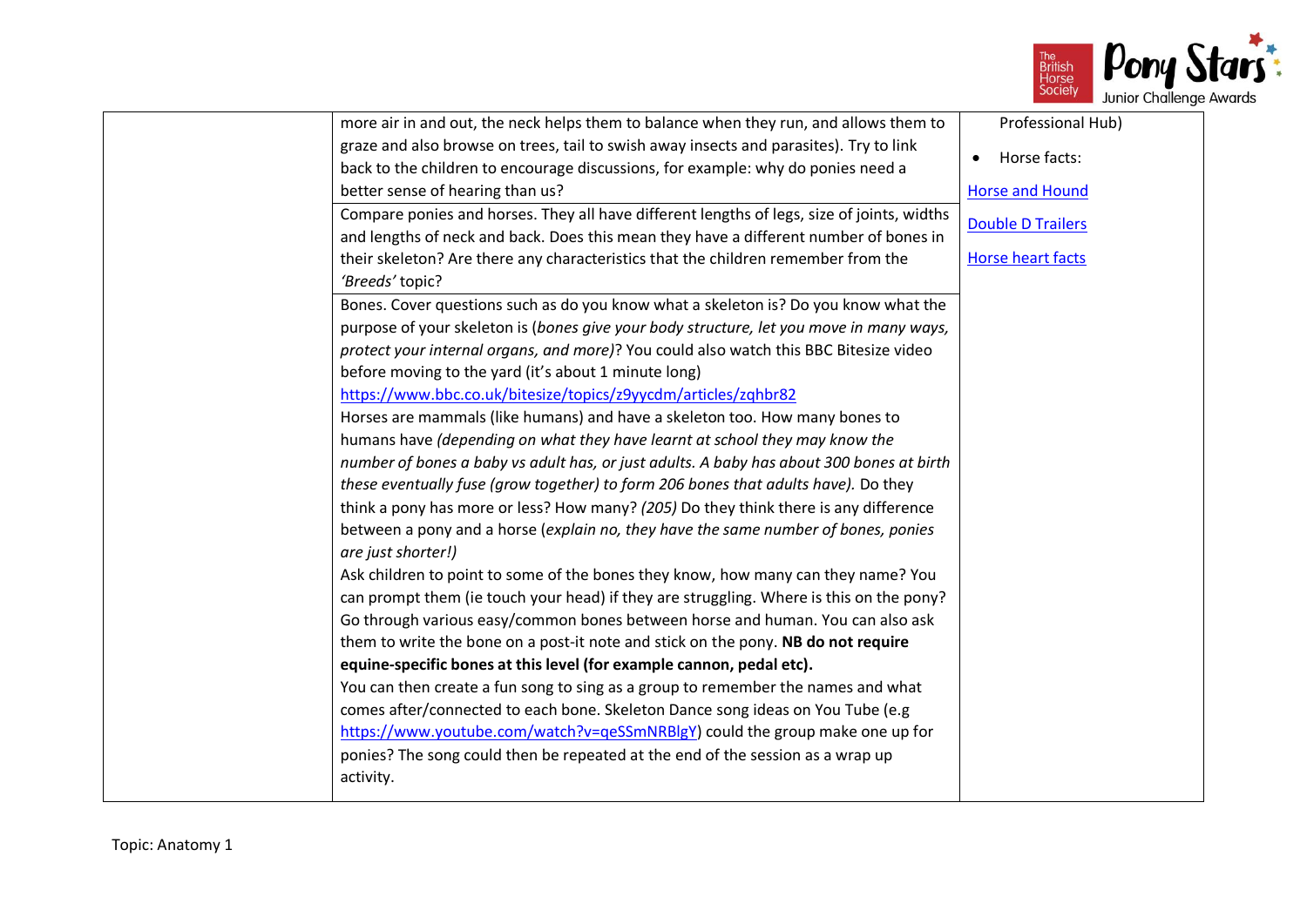

|                         | Organs. Questions similar as above. Do you know what an organ is? (a structure in the        |
|-------------------------|----------------------------------------------------------------------------------------------|
|                         | body that performs a specific function) You could play the BBC Bitesize video major          |
|                         | organs in the human body: https://www.bbc.co.uk/bitesize/clips/zswn39q (it's about           |
|                         | 1min 30) then ask, do ponies have these organs too? Yes, as mammals they have the            |
|                         | same organs. Do you think they would be the same size as ours? You can then explain          |
|                         | fun facts about organs their size etc. A pony's skin in very different to ourshow? Why?      |
|                         | Go out on the yard and ask children to name some organs that are in their body. Where        |
|                         | do they think this will be in the pony. Explore the locations, size, function of the organs. |
|                         | If you have a model of a horse you could go back to the classroom and ask the children       |
|                         | to draw the organs on the pony with chalk. This could also be done with individual           |
|                         | posters or line drawings of ponies if a model is not available.                              |
|                         | Possible wrap up activities                                                                  |
|                         |                                                                                              |
|                         | What jobs require the worker to know lots about points of the body? (vet, farrier) or in     |
|                         | humans (doctor, dentist, nurse). What would happen if they didn't? It may be difficult       |
|                         | at first to learn and remember lots of different points, or bones or organs but ask          |
|                         | children why it is important.                                                                |
|                         | Quick quiz! How many fetlocks/knees/hocks does the horse have? Where are the eyes            |
|                         | positioned? How does this help him see as a prey animal? Where are his blind spots?          |
|                         | Why are horse's ears mobile? Which breeds of horse keep their manes long? What               |
|                         | does the horse use his neck for?                                                             |
|                         | Label points of the horse on a blank line drawing.                                           |
|                         | Wordsearch - see BHS Accredited Professional Hub resources.                                  |
|                         | Do a guess the organ/point/bone game with dashes for each letter. Depending on               |
|                         | ability of children you can start them off with some letters. Guess letters to complete      |
|                         | the word, then point to a picture of a horse where this is.                                  |
| Two star challenges **: |                                                                                              |
|                         |                                                                                              |

• Make a model of an organ you have learnt about. Your model can be made from play-doh, paper, card, sponge or anything you like! Then use your model to tell someone about its purpose and function and some other cool facts!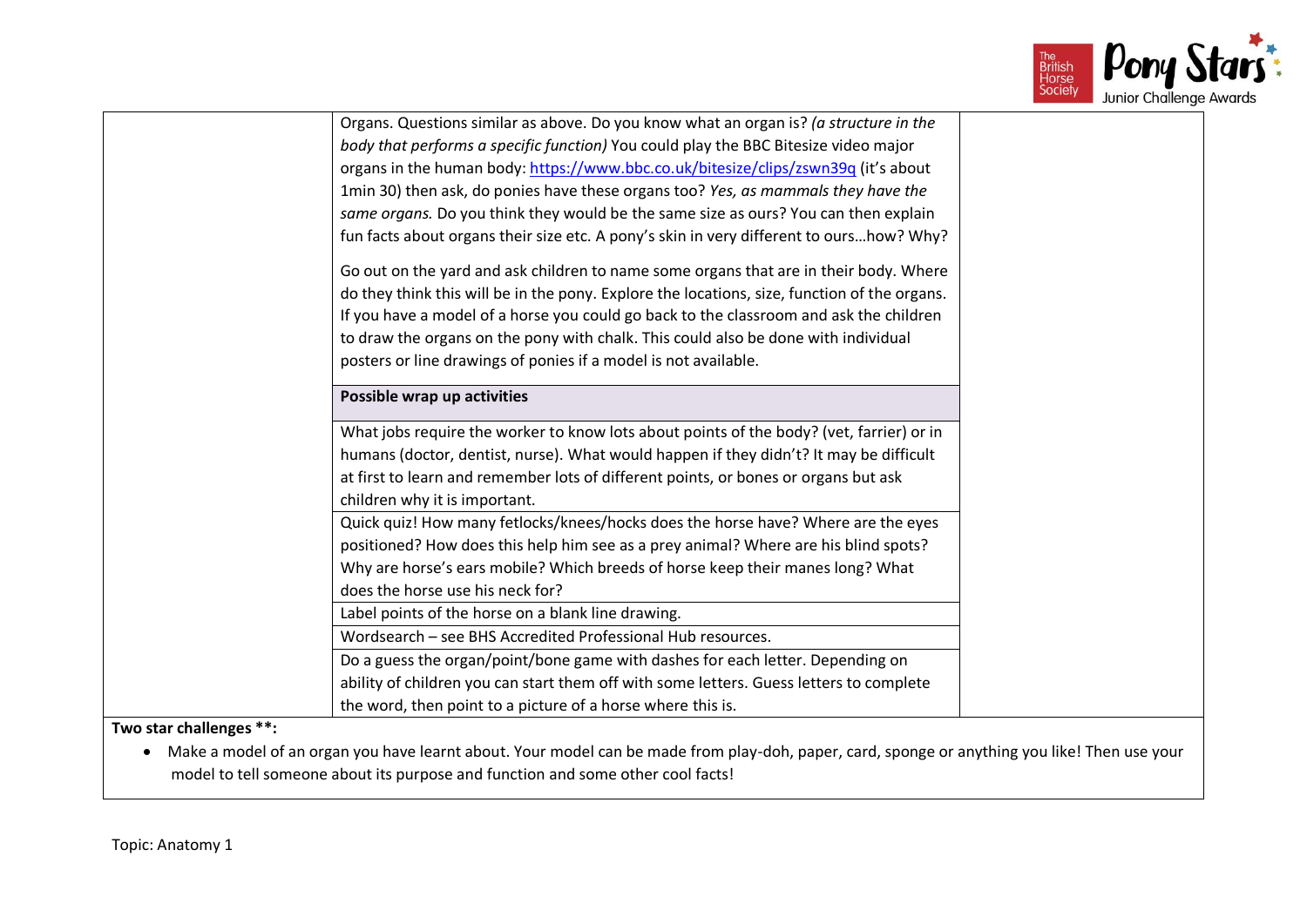

- All parts of your body, and your pony's body will have a special function, but what are they? Find out what is special about a pony's whiskers, or what purpose their forelock, mane and tail have.
	- o Should at least cover the function of whiskers, forelock, mane and tail
- Did you know your horses and ponies can sleep standing up? How do they do this without falling over?
	- o Discuss how horses can sleep standing up, which joints allow this to happen and what is it called

• Everyone learns in different ways and at different rates. Some children will be able to repeat the points of the horse having heard it once, others will go away and read it, and return the following week, fully embedded in their memory. Deliver information to cover auditory, visual and kinesthetic learning styles during coaching.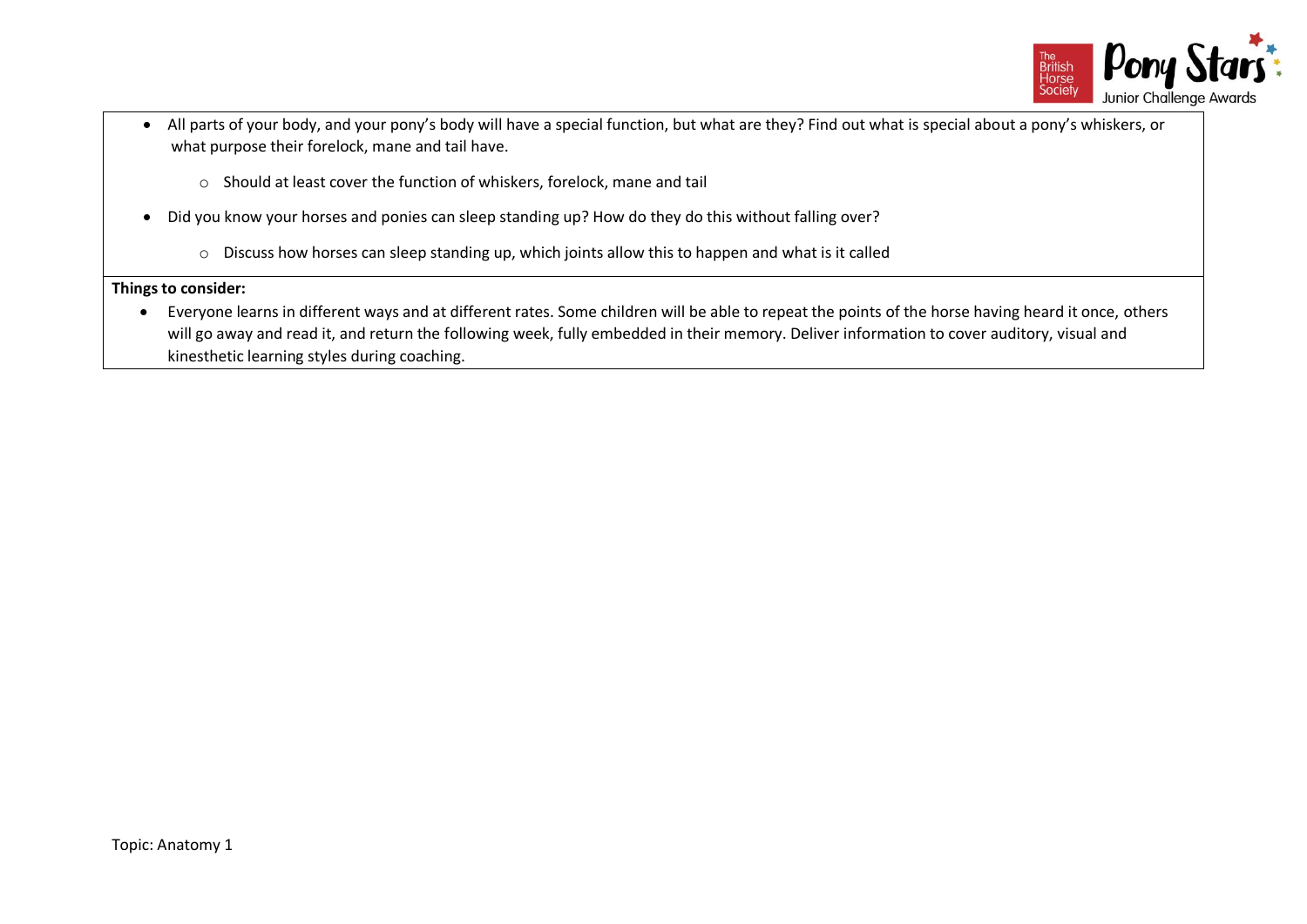

| <b>THEME: Golden Groom</b>                                                                                                                                                                                                                                                                                | <b>GROUP: Dartmoor Dazzlers</b>                                                                                                                                                                                                                                                                                                                                                                                                                                                                                                                                                                                                                                                                                                                                                                                                                                                                                                                                                                                                                                                                                                                               |                                                                                                                                       |
|-----------------------------------------------------------------------------------------------------------------------------------------------------------------------------------------------------------------------------------------------------------------------------------------------------------|---------------------------------------------------------------------------------------------------------------------------------------------------------------------------------------------------------------------------------------------------------------------------------------------------------------------------------------------------------------------------------------------------------------------------------------------------------------------------------------------------------------------------------------------------------------------------------------------------------------------------------------------------------------------------------------------------------------------------------------------------------------------------------------------------------------------------------------------------------------------------------------------------------------------------------------------------------------------------------------------------------------------------------------------------------------------------------------------------------------------------------------------------------------|---------------------------------------------------------------------------------------------------------------------------------------|
| <b>TOPIC: Leading Ponies</b>                                                                                                                                                                                                                                                                              |                                                                                                                                                                                                                                                                                                                                                                                                                                                                                                                                                                                                                                                                                                                                                                                                                                                                                                                                                                                                                                                                                                                                                               |                                                                                                                                       |
| *One star challenges.<br>Children will be able to:                                                                                                                                                                                                                                                        | <b>Activities</b>                                                                                                                                                                                                                                                                                                                                                                                                                                                                                                                                                                                                                                                                                                                                                                                                                                                                                                                                                                                                                                                                                                                                             | <b>Coach resources (reading</b><br>around the topic, additional<br>ideas or activities)                                               |
| 1. Approach a pony in the<br>stable (reading pony body<br>language, how to approach<br>safely)                                                                                                                                                                                                            | <b>Possible starter activities</b><br>Recap the safety equipment we use to handle ponies - footwear, gloves, hat (at the<br>centre's discretion)<br>Recap reading pony body language. How do we know when it's safe to go into a stable?<br>(Ears forwards, pony facing the door.) What would we see if it was not safe to enter a                                                                                                                                                                                                                                                                                                                                                                                                                                                                                                                                                                                                                                                                                                                                                                                                                            | BHS You Tube: Leading a<br>$\bullet$<br>horse in hand<br>This Emse You Tube: How<br>to put on a headcollar, tie<br>up and lead a pony |
| 2. Put on a headcollar (can be<br>assisted. Care of eyes and<br>ears, fastening with pony<br>comfort and safety)                                                                                                                                                                                          | stable? (Grumpy face, quarters facing the door, pony is agitated.)<br>Recap parts of a headcollar and how it fits on the pony's head.<br><b>Possible main activities</b>                                                                                                                                                                                                                                                                                                                                                                                                                                                                                                                                                                                                                                                                                                                                                                                                                                                                                                                                                                                      |                                                                                                                                       |
| 3. Lead a pony in and out of<br>the stable (can be assisted.<br>Safety awareness of the route<br>to be taken, opening the door<br>wide enough, care taken of<br>the pony's hips when turning)<br>4. Lead a pony on the yard<br>(Can be assisted. In walk,<br>where to stand when leading,<br>how to turn) | Introduce tying the quick release knot and why we use baler twine (knots can be<br>practised by the group whilst individuals take turns putting on a headcollar in the stable<br>later).<br>Demonstrate reading pony body language and position, entering a stable, closing the<br>door (discuss safety and ponies that barge), placing the rope around the pony's neck,<br>putting on a headcollar and fastening for comfort, tying up using a quick release knot.<br>All children to practise individually with the coach's assistance, and the others in the<br>group can be divided, with some watching the process to provide feedback and others<br>practicing quick release knots outside the stable.<br>Discuss why we always need to have space when working around ponies, and that this<br>means we have to move them around in the stable. Demonstrate how to move a pony's<br>shoulders and hind quarters kindly and confidently. Highlight areas not to touch<br>(sensitivity of the back of the stomach and flank area). Highlight pony warning body<br>language if we ask incorrectly (ears back, tail swish) and possible next step the pony |                                                                                                                                       |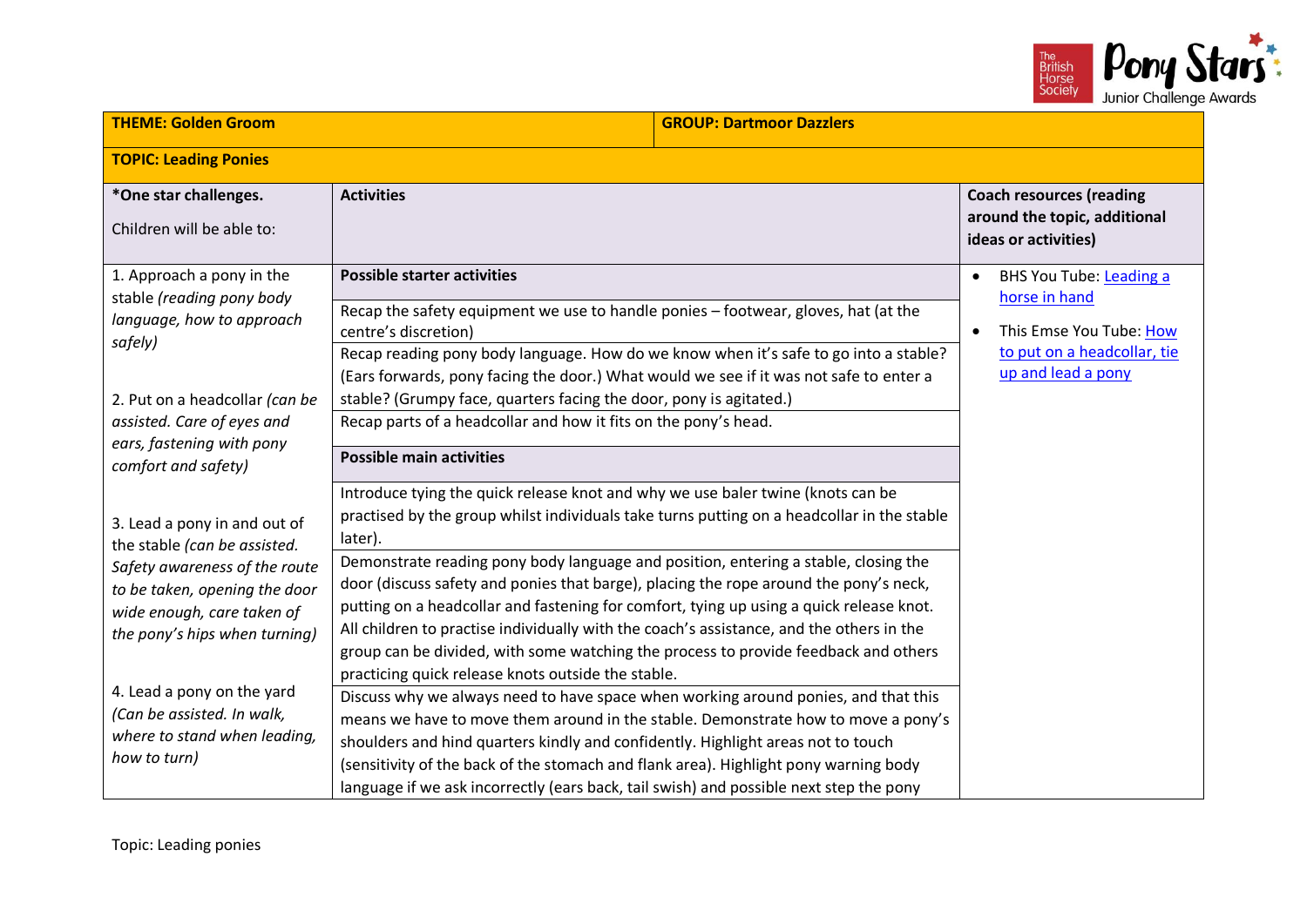

| 5. Tie a pony up (can be        | might take if we miss the warning signs (bite, kick). Individually, all children to practise |  |
|---------------------------------|----------------------------------------------------------------------------------------------|--|
| assisted. Why we use string,    | moving the pony over (in the stable or when tied up on the yard), under the coach's          |  |
| how to tie a quick release      | supervision.                                                                                 |  |
| knot, length of rope)           | What is a 'spook'? How does spooking link to flight or fight, which is a natural instinct?   |  |
|                                 | What kind of things can make a pony spook in the stable? How might the pony react if         |  |
| 6. Handle a pony safely on the  | they spook? What have the children got to be aware of? (Move their feet out of the           |  |
| ground, being able to move its  | way!)                                                                                        |  |
| shoulder and haunches and       | How quickly can we turn (on two feet)? How long is the pony? How does having four            |  |
| step backwards (reading pony    | legs and a longer body affect how a pony turns? How much extra pony body must the            |  |
| body language, how to ask a     | children think about when leading a pony out of the stable so that the pony does not         |  |
| pony to move over, why it's     | bang its hips on the doorframe? Developing the pony's trust by considerate leading.          |  |
| safer to work in a spacious     | Demonstrate how to hold a lead rope, discuss rope burn and the use of gloves.                |  |
| area)                           | Demonstrate leading a pony out of the stable (highlighting where to be positioned),          |  |
|                                 | walking a short distance, turning the pony away from you (explain this protects their        |  |
| 7. Describe the potential risks | toes), and leading back into the stable to tie up again. Individually, all children to       |  |
| associated with handling and    | practise, under coach's supervision. The others can observe and provide feedback.            |  |
| leading ponies and how risks    |                                                                                              |  |
| can be minimised (risks -       | Can the children lead the pony through an agility course? You can do this for one star       |  |
| pony stepping on feet, biting,  | and two star challenges for different abilities.                                             |  |
| kicking, pony walks away,       |                                                                                              |  |
| pony spooks, rope burn;         | Design a course using poles, cones and markers, including (one star) straight lines,         |  |
| minimising - appropriate        | weaving, turns, halt box, backing up, (two star) leading from the opposite side, standing    |  |
| equipment, body language        | up for inspection, trotting up. Who can lead without knocking a marker? Who can lead         |  |
| awareness, shifting weight      | their pony straight?                                                                         |  |
| awareness, kindness and         | The rest of the group can give marks for communication, positioning, awareness, safety       |  |
| confidence in communication,    | in handling, with bonus points for handling a more difficult pony, or a difficult situation  |  |
| warning signs from the pony,    | that arises. (If the group has not given feedback before, discuss the use of constructive    |  |
| leading position)               | comments and building on strengths.)                                                         |  |
|                                 |                                                                                              |  |
|                                 | Goal setting after a bit of practise give feedback and prompt the children to reflect on     |  |
|                                 | their skills of leading. Support them to set themselves a goal to improve their handling     |  |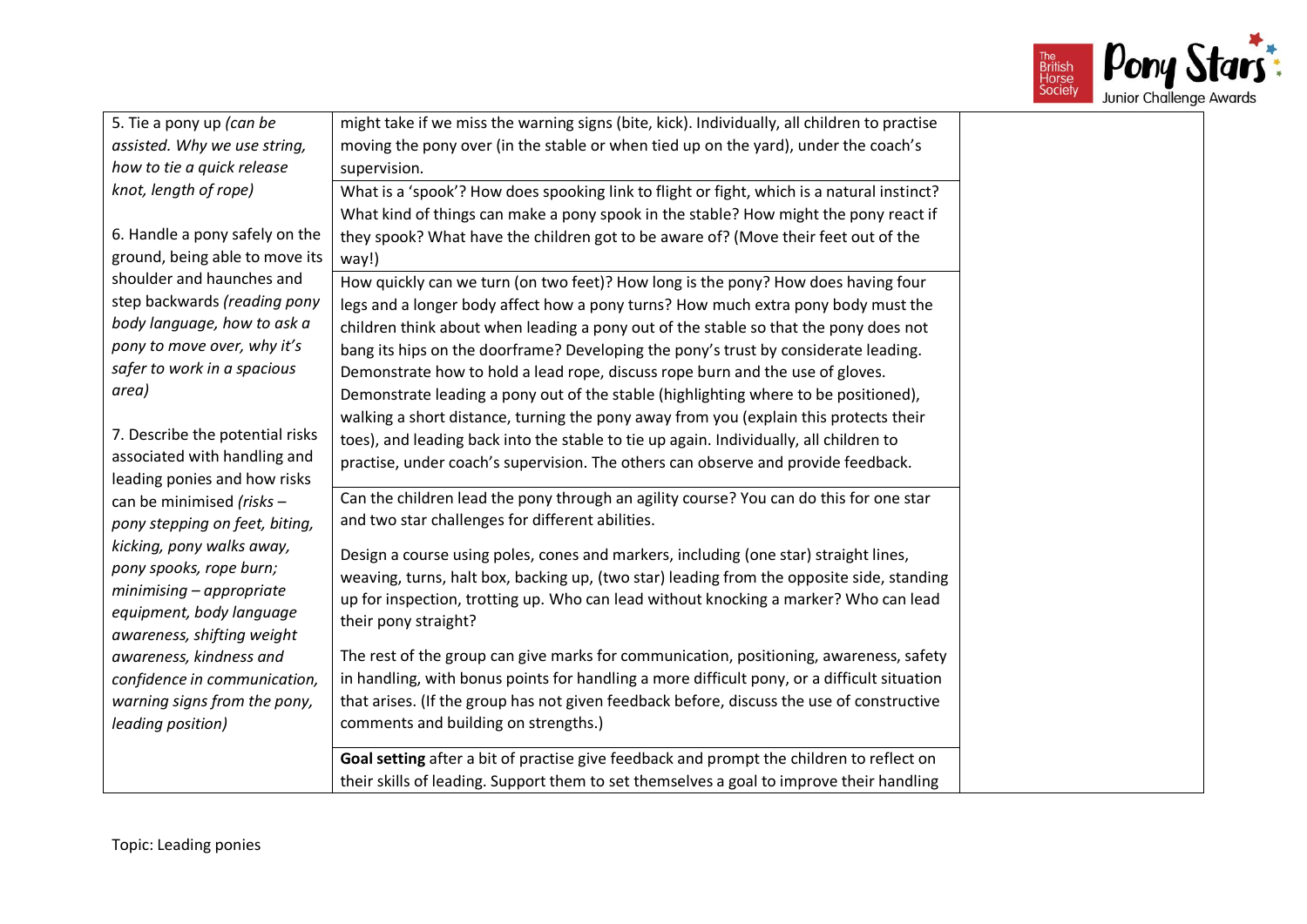

|            | or leading their pony and then review this after a certain amount of time or sessions.<br>Can they repeat the agility course and improve their marks? |  |
|------------|-------------------------------------------------------------------------------------------------------------------------------------------------------|--|
|            | Possible wrap up activities                                                                                                                           |  |
|            | Children to list the correct order to enter a stable, put on a headcollar and tie up a<br>pony.                                                       |  |
|            | Design your own headcollar! What colours or patterns would the children use if they<br>could design their own headcollars and lead ropes?             |  |
|            | Children to imagine some scenarios when the pony might be agitated in the stable,<br>which would mean it wasn't safe to enter.                        |  |
|            | Roll up a lead rope each so they are tidy for the next person!                                                                                        |  |
|            | I'm the coach! In pairs, children to explain to each other how they would enter a stable,                                                             |  |
| $**T_{11}$ | put on a headcollar and tie up a pony (using an imaginary pony).                                                                                      |  |
|            |                                                                                                                                                       |  |

- This topic required you to lead your pony in walk. As you get bigger and stronger you can begin to lead your pony in trot too.
	- o Can lead a pony in walk and trot. Can have assistance with trot, only needs to be a few strides.
	- o Practise the children's trot up for Badminton! What is Badminton Horse Trials? Why do they have an inspection and trot up? Practise standing up for inspection. How do you ask the pony to stand square? Where should you stand as a vet looks around the pony?
- How do you stand a pony 'square' or hold a pony for someone else to handle? Find out what this means, how to do it and why it is needed.
	- o Stand a pony square. A basic version of hold a pony for inspection. So they are aware to stand on the same side as the other handler, and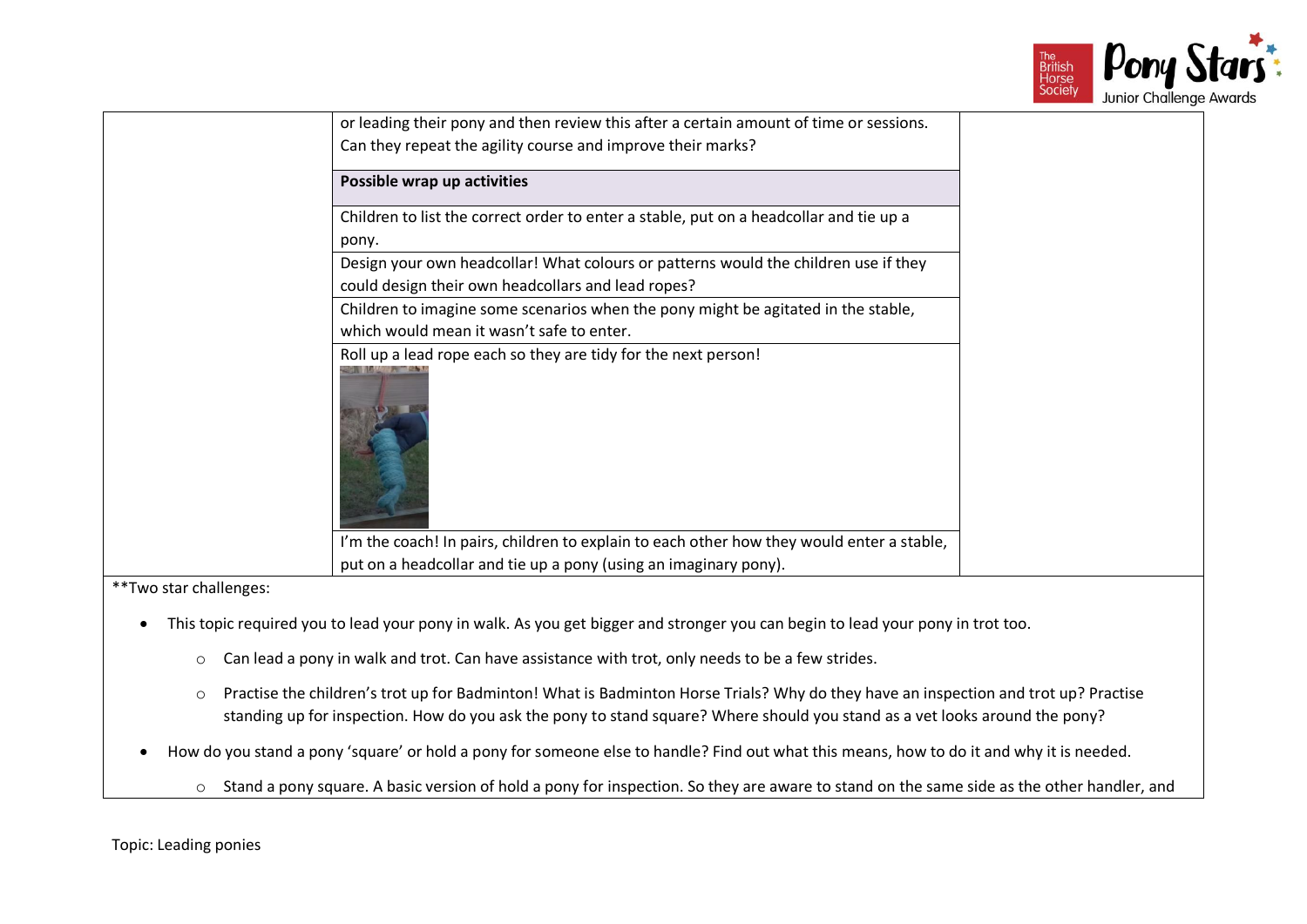

why. Discuss that an adult will usually do this, particularly if for vet inspections/treatment

- Discuss when you may have to lead a pony on the off-side and practice this
	- o Walk only
	- o Be able to turn in both directions
	- o Can have assistance

# **Things to consider:**

• At this level, children can be helped and prompted with all aspects of leading ponies.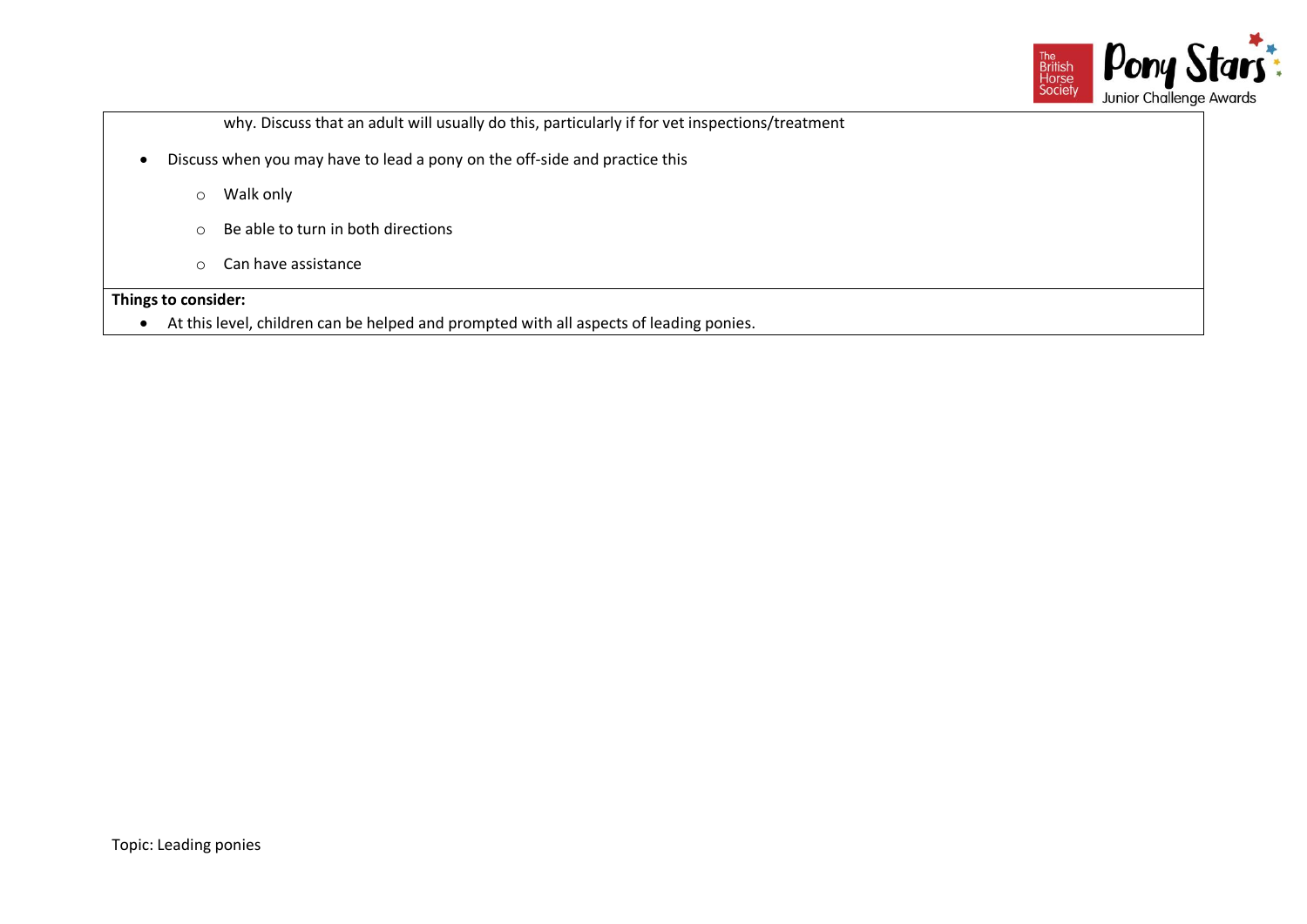

| <b>THEME: Golden Groom</b>                                                                                                                                                                                                                                         |                                                                                                                                                                                                                                                                                                                                                                                                                                                                                                                                                                                                                                                                                                                                                                                                                                                                              | <b>GROUP: Dartmoor Dazzlers</b> |                                                                                                                                                                                                                                                                                                                                                                   |
|--------------------------------------------------------------------------------------------------------------------------------------------------------------------------------------------------------------------------------------------------------------------|------------------------------------------------------------------------------------------------------------------------------------------------------------------------------------------------------------------------------------------------------------------------------------------------------------------------------------------------------------------------------------------------------------------------------------------------------------------------------------------------------------------------------------------------------------------------------------------------------------------------------------------------------------------------------------------------------------------------------------------------------------------------------------------------------------------------------------------------------------------------------|---------------------------------|-------------------------------------------------------------------------------------------------------------------------------------------------------------------------------------------------------------------------------------------------------------------------------------------------------------------------------------------------------------------|
| <b>TOPIC: Feeding Ponies</b>                                                                                                                                                                                                                                       |                                                                                                                                                                                                                                                                                                                                                                                                                                                                                                                                                                                                                                                                                                                                                                                                                                                                              |                                 |                                                                                                                                                                                                                                                                                                                                                                   |
| *One star challenges.<br>Children will be able to:                                                                                                                                                                                                                 | <b>Activities</b>                                                                                                                                                                                                                                                                                                                                                                                                                                                                                                                                                                                                                                                                                                                                                                                                                                                            |                                 | <b>Coach resources (reading</b><br>around the topic, additional<br>ideas or activities)                                                                                                                                                                                                                                                                           |
| 1. Identify common feeds<br>(grass, hay/haylage, pony<br>cubes/mix, chaff, sugar beet -<br>if available at the centre)<br>2. Assist with preparing<br>bucket feeds (children are not<br>expected to read feed charts,<br>but can assist the coach<br>making feeds) | <b>Possible starter activities</b><br>Read the relevant section in the My Challenge Book<br>Safe or unsafe feeds? Give examples of foods a pony may or may not eat (for example,<br>grass, hay, chocolate, grass cuttings, carrots etc). Ask the children to decide if these<br>treats are safe or unsafe for ponies to eat. You can do this by asking them to raise their<br>hand, write on individual white boards to turn around, or have a 'safe' place and<br>'unsafe' place for them to walk to in the room.<br>Recap any manual handling advice they already know (related to carrying a haynet)<br>Watch the BBC bitesize video (about 1 min 30) introducing<br>herbivores/carnivores/omnivores:<br>https://www.bbc.co.uk/bitesize/topics/z6882hv/articles/z96vb9q Horses and ponies<br>are herbivores - what foods do the children think horses and ponies can eat? |                                 | Horse Network article: 8<br>$\bullet$<br>foods you should never<br>feed your horse (easy read<br>post with pictures)<br><b>BHS website: Be Horse</b><br>$\bullet$<br>Aware the page includes<br>download posters about<br>not feeding horses, and a<br>lady's story about a<br>neighbour feeding her<br>horse the wrong food. The<br>horse had to be put to sleep |
| 3. Assist to fill up a haynet<br>(methods of filling a haynet,                                                                                                                                                                                                     | <b>Possible main activities</b>                                                                                                                                                                                                                                                                                                                                                                                                                                                                                                                                                                                                                                                                                                                                                                                                                                              |                                 | <b>BHS website: Dangers of</b><br>$\bullet$<br>grass cuttings and garden                                                                                                                                                                                                                                                                                          |
| use of hanging scales - if the<br>yard uses them)                                                                                                                                                                                                                  | Ponies are vegetarian! What do they eat? What can't they eat? Ask children about what<br>they already know. (Feeds could be listed on a white board under smiley and sad face.)<br>Can horses eat chocolate, lawn clippings, meat, potatoes? (See Foods You Should Never                                                                                                                                                                                                                                                                                                                                                                                                                                                                                                                                                                                                     |                                 | waste<br>BHS website: What is colic?                                                                                                                                                                                                                                                                                                                              |
| 4. Help to keep the feed room<br>clean and follow good hygiene<br>practise (cleaning up after<br>making feeds, scrubbing feed<br>buckets, washing hands, why<br>we must maintain good                                                                              | Feed Your Horse in coach resources.) Discuss never feeding horses and ponies that they<br>do not know - the horse or pony might be on a special diet (do any of the children have<br>or know someone that has allergies to food?), the pony may bite, fighting can break out<br>between ponies (dangerous for ponies and people).<br>Depending on space, feed and hay samples could be identified in the classroom, empty<br>stable or feed room. Discuss the fact that sugar beet sometimes comes in a form that                                                                                                                                                                                                                                                                                                                                                            |                                 | <b>BHS website: What is</b><br>$\bullet$<br>laminitis?<br><b>BHS website: Fat scoring</b><br>$\bullet$<br>BHS website: Food<br>$\bullet$                                                                                                                                                                                                                          |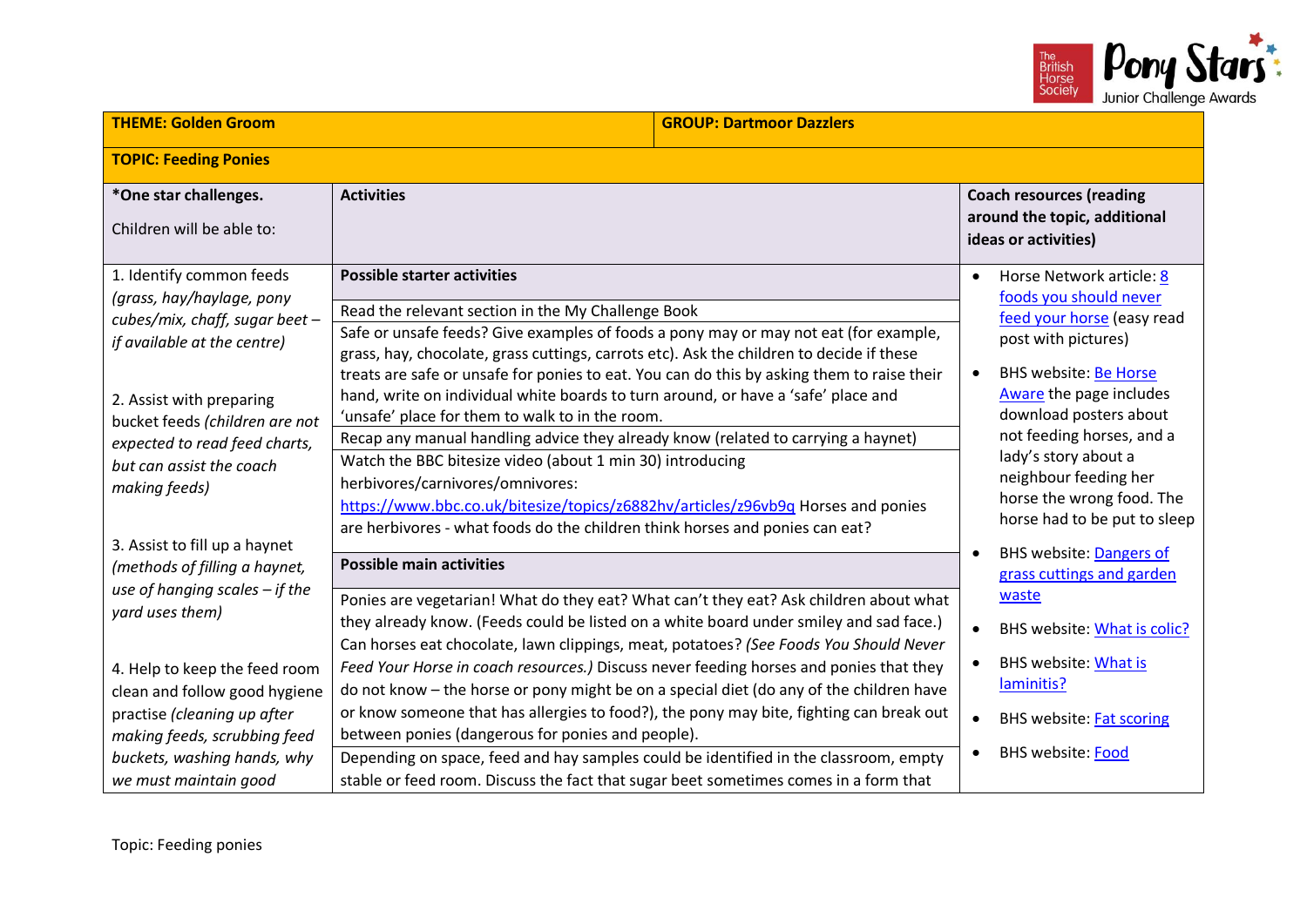

| hygiene)<br>5. List two treats that are safe<br>to give a pony and two unsafe<br>treats (for example, carrots<br>(cut lengthways), apples,<br>swede are safe, chocolate,<br>lawn cuttings, meat are<br>unsafe)<br>6. Outline why it is important<br>not to feed treats to horses<br>and ponies that you do not<br>know (not everyone agrees<br>with feeding treats from the<br>hand as it can make ponies<br>nippy, the horse or pony might<br>be on a special diet, fighting<br>can break out amongst | looks like pony nuts, but it must never be fed dry. Children can put labels onto the<br>appropriate feed. NB Not expected to know how long to soak different types of sugar<br>beet for but you can discuss this if you feel appropriate for the group age/ability<br>Quality control! When we make feeds, we always check they are free from dust and<br>mould. Ask children to use sight and smell to identify if the feed is of good quality as<br>they assist making up feeds. (Children are not expected to read feed charts, but the<br>coach can tell them how much of something to add, and how to estimate 1/2 or 1/4<br>scoop.) Children can help to prepare and mix feeds with coach's supervision. Discuss<br>things here like why a feed chart is followed to ensure the pony gets the same amount<br>of food each day. Also ensure hands are washed after and explain why.<br>Prepare some pony treats! You could have a selection of treats for the children (or ask<br>them to bring an apple/swede/carrots in with them) to prepare - cutting up carrots and<br>apples, coring and stringing up apples and swede to hang in the stable. NB depending<br>on the age of children, the coach may need to cut and core. With coach's assistance,<br>give the treats to the ponies and watch them enjoy!<br>Within this activity discuss the centre policy with regards to giving treats. Do some<br>ponies have likits or treat balls? Why?<br>Tidy and clean the feed room. Inevitably some feed ends up on the floor. Why do we<br>follow good hygiene practices? Scrub feed buckets and store correctly. | management<br>Challenge Book has an<br>$\bullet$<br>activity page related to feed<br>and feeding ponies |
|--------------------------------------------------------------------------------------------------------------------------------------------------------------------------------------------------------------------------------------------------------------------------------------------------------------------------------------------------------------------------------------------------------------------------------------------------------------------------------------------------------|--------------------------------------------------------------------------------------------------------------------------------------------------------------------------------------------------------------------------------------------------------------------------------------------------------------------------------------------------------------------------------------------------------------------------------------------------------------------------------------------------------------------------------------------------------------------------------------------------------------------------------------------------------------------------------------------------------------------------------------------------------------------------------------------------------------------------------------------------------------------------------------------------------------------------------------------------------------------------------------------------------------------------------------------------------------------------------------------------------------------------------------------------------------------------------------------------------------------------------------------------------------------------------------------------------------------------------------------------------------------------------------------------------------------------------------------------------------------------------------------------------------------------------------------------------------------------------------------------------------------------|---------------------------------------------------------------------------------------------------------|
| horses, feeding the wrong<br>food can kill horses and<br>ponies)                                                                                                                                                                                                                                                                                                                                                                                                                                       | Filling a haynet. They're tricky! Show the method used by the yard to be efficient filling<br>them. Children to practise filling them individually and/or in pairs. Cover the use of<br>sight, touch and smell to be on quality control. Discuss not wasting hay, and tidying the<br>hay store afterwards.<br>If feeding time coincides with the session, children can watch the yard being fed. How<br>do the ponies behave at feed times? How do they use their whiskers, lips, sense of<br>smell when eating? Watch them sift through and eat their favourite parts first! Children<br>can help scrub the buckets after use.<br>Possible wrap up activities                                                                                                                                                                                                                                                                                                                                                                                                                                                                                                                                                                                                                                                                                                                                                                                                                                                                                                                                                           |                                                                                                         |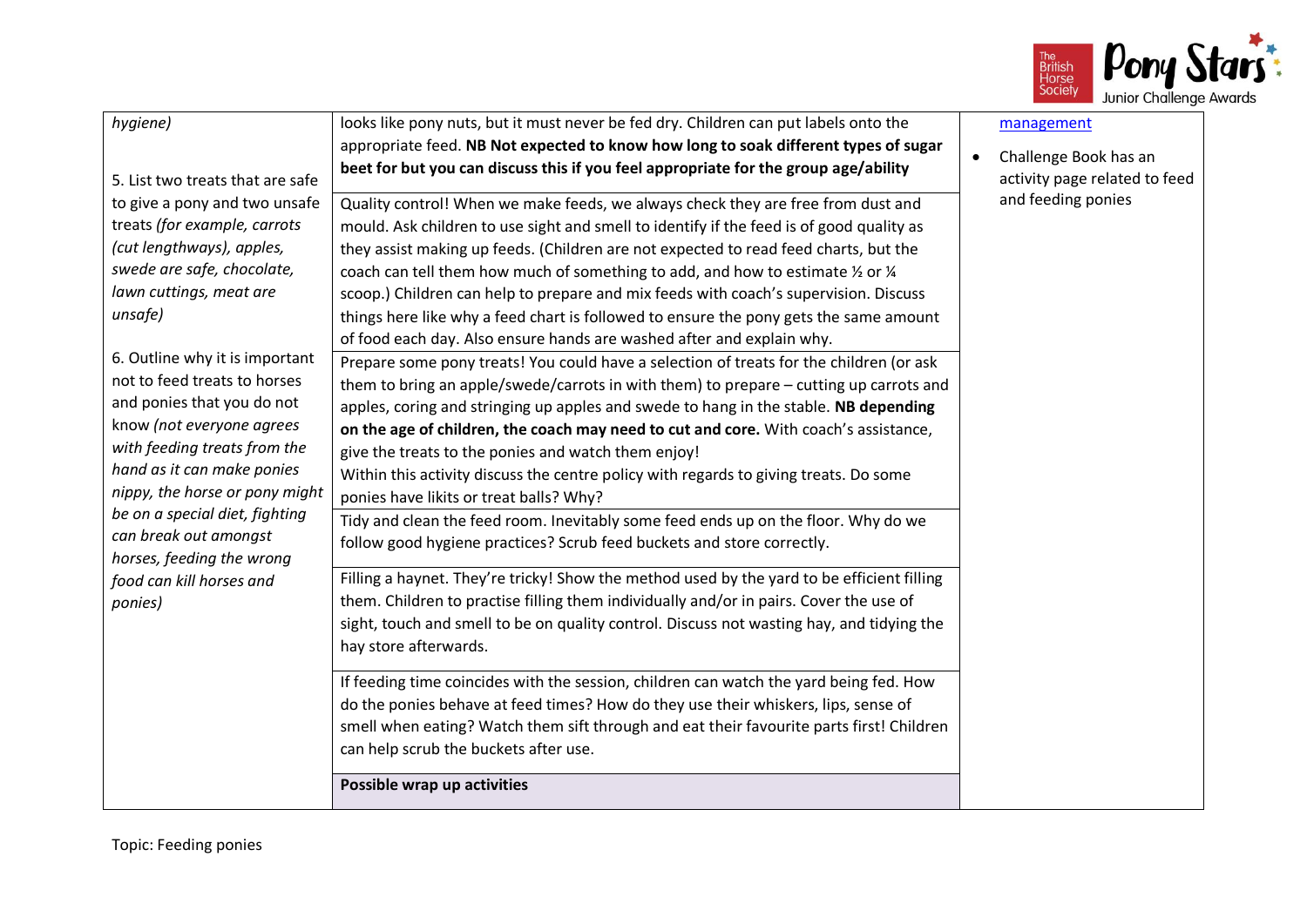

| Draw the feeds that children remember.                                        |  |
|-------------------------------------------------------------------------------|--|
| Make a poster of things of things ponies can and cannot eat.                  |  |
| <sup>1</sup> Create a poster asking people not to feed the horses and ponies. |  |

- Feeding damp, dusty or mouldy food is bad for ponies, just like we don't eat food that has turned sour or mouldy, your pony shouldn't either. Discover what feed might look or smell like if it has turned bad, and how storing feed correctly could prevent this from happening.
	- o How feed is stored and why (Dry conditions to prevent mould, in containers that are vermin proof, stock rotation system)
	- o How to recognise good feed (smell, damp or dusty, mould)
- If your yard has the facilities available you can learn how to weigh a haynet. Discover the other ways you can provide hay to ponies in the stable or in the field.
	- $\circ$  Assist to weigh a haynet. If they cannot lift the haynet they can read the weigh scales
	- o If you do not have the facilities to weigh hay at the yard you can still discuss why it is important to feed the same to your pony, and when you may have to reduce or increase their hay allowance
- What happens if you feed too much food to your pony? Begin to think about why this is bad for their health and how to manage their feed in a healthy way.
	- $\circ$  Why feeding too much is bad for your pony (Ponies need to be healthy to be happy and perform their job. If they are over or underweight, they will not be healthy and happy. Introduce condition scoring – *BHS page, link in coach resources*. The discussion could lead into an introduction to conditions such as colic, EMS and laminitis, parasites and excess weight on their legs, if children are old enough. *See coach resources for links.)*
- What information does the feed bag supply? (Basic information, such as who is the feed suitable for, how much should be fed depending on size/weight of the pony? If children are old enough, nutrient levels could be discussed, and appropriate feed preparation.)
	- Download poster: [Be Horse Aware](https://www.bhs.org.uk/our-work/welfare/our-campaigns/be-horse-aware) why it's important to not feed other people's ponies

- Children should be supervised at all times when preparing feeds
- Transferrable maths skills could be included when preparing feeds (for example, half a scoop, quarter scoop etc)
- Do not allow children to cut carrots/treats themselves if these are used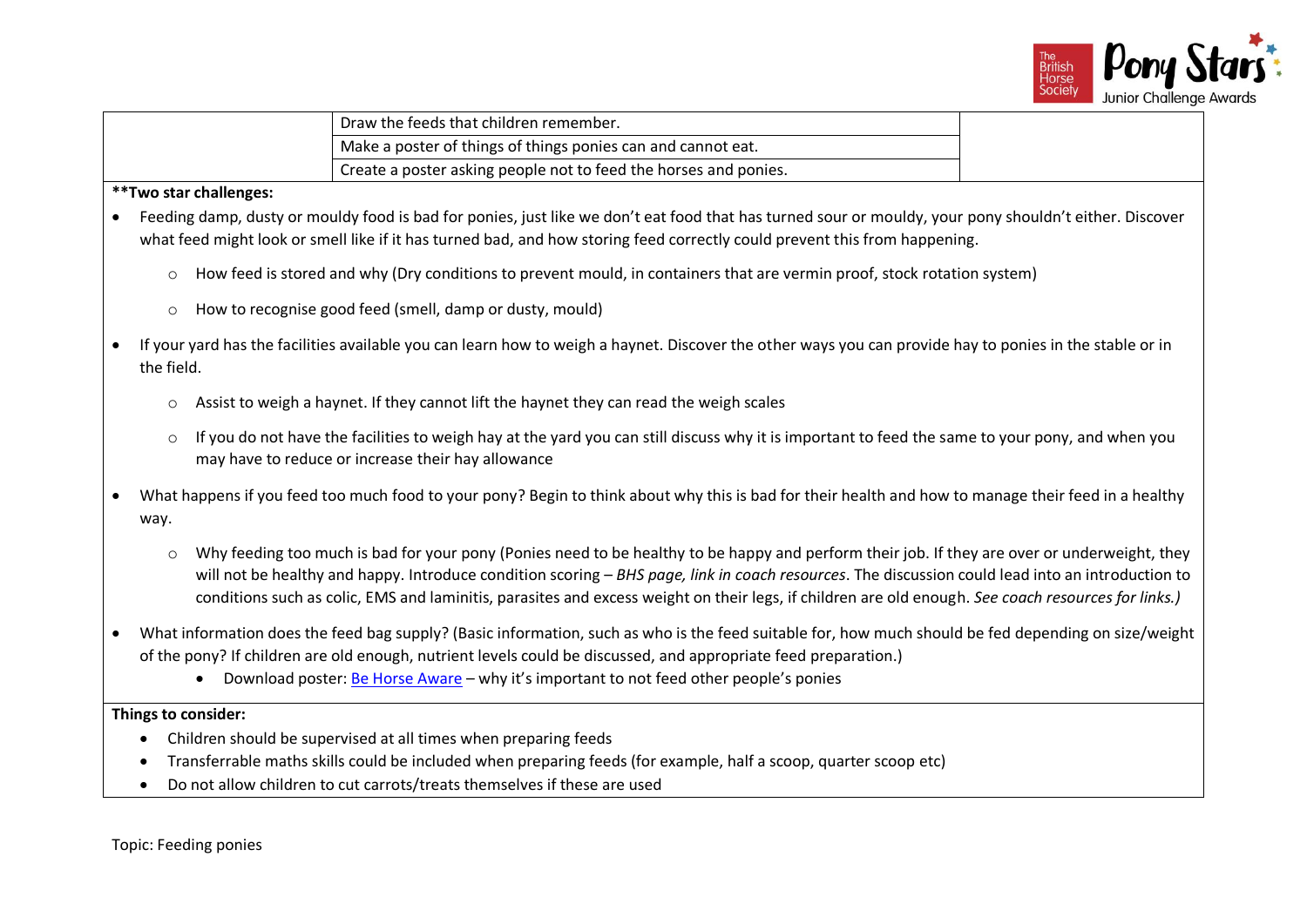

| <b>GROUP: Dartmoor Dazzlers</b><br><b>THEME: Pet Protector</b>                                                                                                                                                                               |                                                                                                                                                                                                                                                                                                                                                                                                                                                                                                                                                                                                                                                                                                                                                                                                                         |                                                                                                                                                                                                                                                                                                               |
|----------------------------------------------------------------------------------------------------------------------------------------------------------------------------------------------------------------------------------------------|-------------------------------------------------------------------------------------------------------------------------------------------------------------------------------------------------------------------------------------------------------------------------------------------------------------------------------------------------------------------------------------------------------------------------------------------------------------------------------------------------------------------------------------------------------------------------------------------------------------------------------------------------------------------------------------------------------------------------------------------------------------------------------------------------------------------------|---------------------------------------------------------------------------------------------------------------------------------------------------------------------------------------------------------------------------------------------------------------------------------------------------------------|
| <b>TOPIC: Pony Behaviour</b>                                                                                                                                                                                                                 |                                                                                                                                                                                                                                                                                                                                                                                                                                                                                                                                                                                                                                                                                                                                                                                                                         |                                                                                                                                                                                                                                                                                                               |
| *One star challenges.<br>Children will be able to:                                                                                                                                                                                           | <b>Activities</b>                                                                                                                                                                                                                                                                                                                                                                                                                                                                                                                                                                                                                                                                                                                                                                                                       | <b>Coach resources (reading</b><br>around the topic, additional<br>ideas or activities)                                                                                                                                                                                                                       |
| 1. Outline the basic<br>behaviours and reactions of<br>ponies (flight, fight or freeze,<br>wanting to be in a herd<br>(company), wanting to graze<br>(trickle feeders), follow a<br>routine, wanting to be<br>outdoors (roaming)             | <b>Possible starter activities</b><br>Read the relevant section of My Challenge Book to introduce the topic and discuss what<br>you will be doing in this session.<br>Recap understanding of pony behaviour from Shetland Strider topics 'Handling Ponies'<br>and 'If My Pony Could Talk'. (Facial expressions, pony body positioning, flight or fight<br>instinct, how to approach a pony, appropriate behaviour on the yard)<br>Where do wild ponies live? They may be familiar with semi-feral herds in the UK.<br>Wild ponies vs domestic ponies. Ask the children to think how a wild herd of ponies<br>may live and behave differently to the ponies that are at the centre.                                                                                                                                      | RSPCA: Understanding your<br>$\bullet$<br>horse's body language<br>You Tube: Herd behaviour<br>$\bullet$<br>10 minute video of horses<br>showing a variety of<br>behaviours when turned<br>out in an arena. At a guess<br>these horses are usually<br>stabled as the initial 5                                |
| 2. Outline the 'flight or fight'<br>response (instinct says to run<br>if frightened, fight if cannot<br>run/learned behaviour)<br>3. State when a pony may<br>'fight or flight' (if startled, in<br>pain, fears for safety, if herd<br>runs) | <b>Possible main activities</b><br>How do ponies live in the wild? Discuss the benefits of living in a herd. What is the<br>primary method of communication between ponies?<br>Understanding the herd. Discuss 'pecking order' with the group. The role of the stallion<br>- protection of the herd. The role of the lead mare - where to roam, when to find<br>water, discipline. Horses roam to find food and water. How many hours per day do<br>horses eat? Horses can sleep standing up - why is this? Sometimes they sleep for short<br>periods lying down - there will always be a 'look out' horse to watch for dangers and<br>alert the herd. How are youngsters disciplined by the herd? (Body language escalating<br>to a bite or kick to reinforce the importance of good behaviour, or sending outside the | minutes is a lot of rolling<br>and running, but then the<br>pace slows and children will<br>see mutual grooming,<br>expressive ears, squealing<br>and striking out with front<br>legs, relaxed wandering,<br>dominance etc<br>You Tube: Wild horse herd<br>video (about 4 minutes)<br>showing foals, rolling, |
| 4. Outline how wild ponies<br>live with regards to herd<br>behaviour (show usual                                                                                                                                                             | edge of the herd, where they are vulnerable.) (There are a couple of useful herd videos<br>in coach resources, or you may have a herd that the group can watch to observe the<br>different aspects of herd behaviour.)<br>The qualities of good leadership. Ask the children to think of someone they feel is a                                                                                                                                                                                                                                                                                                                                                                                                                                                                                                         | grazing, running, stallion<br>fighting off colt takeover.<br>Subtitles suitable for<br>children to understand but                                                                                                                                                                                             |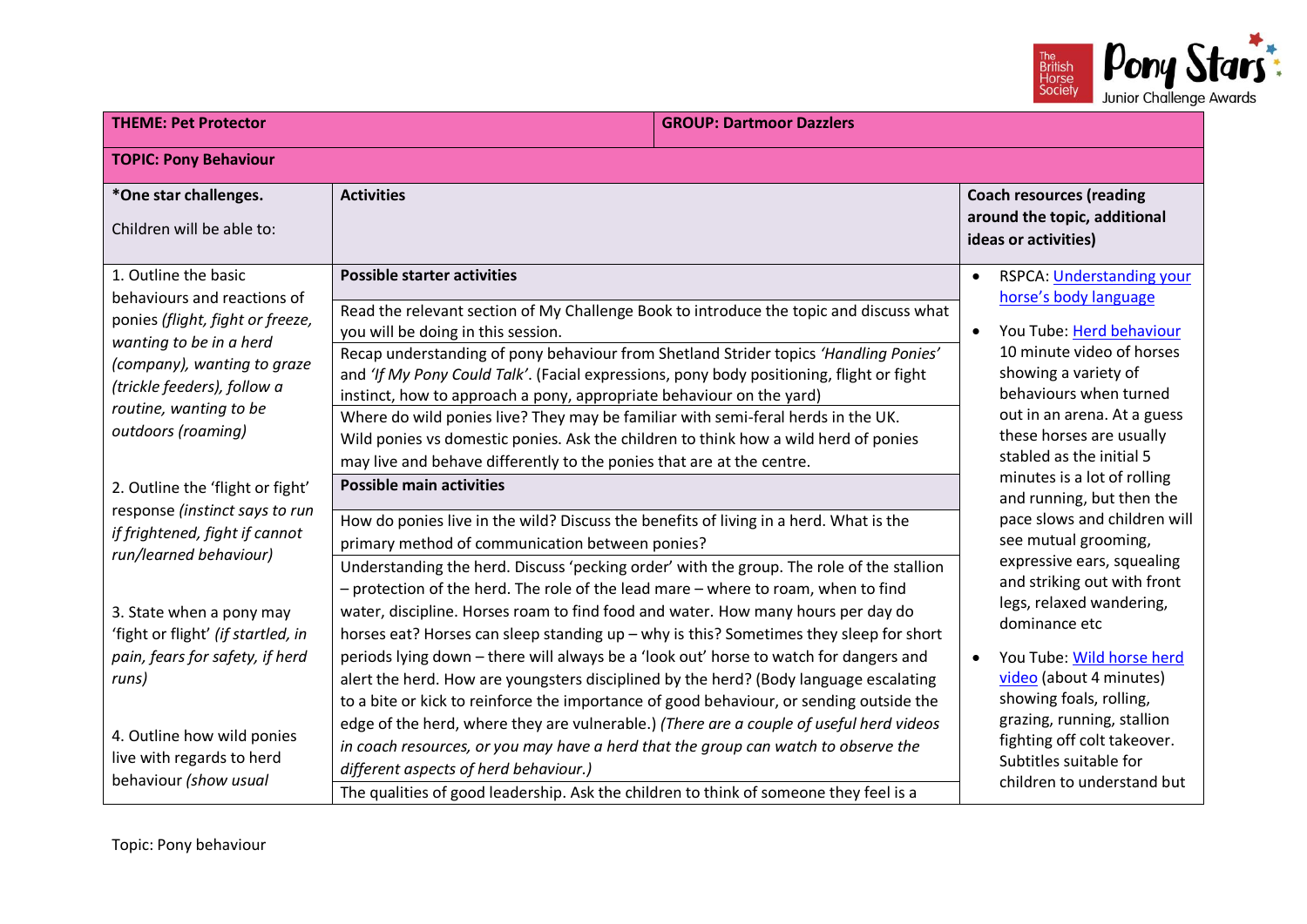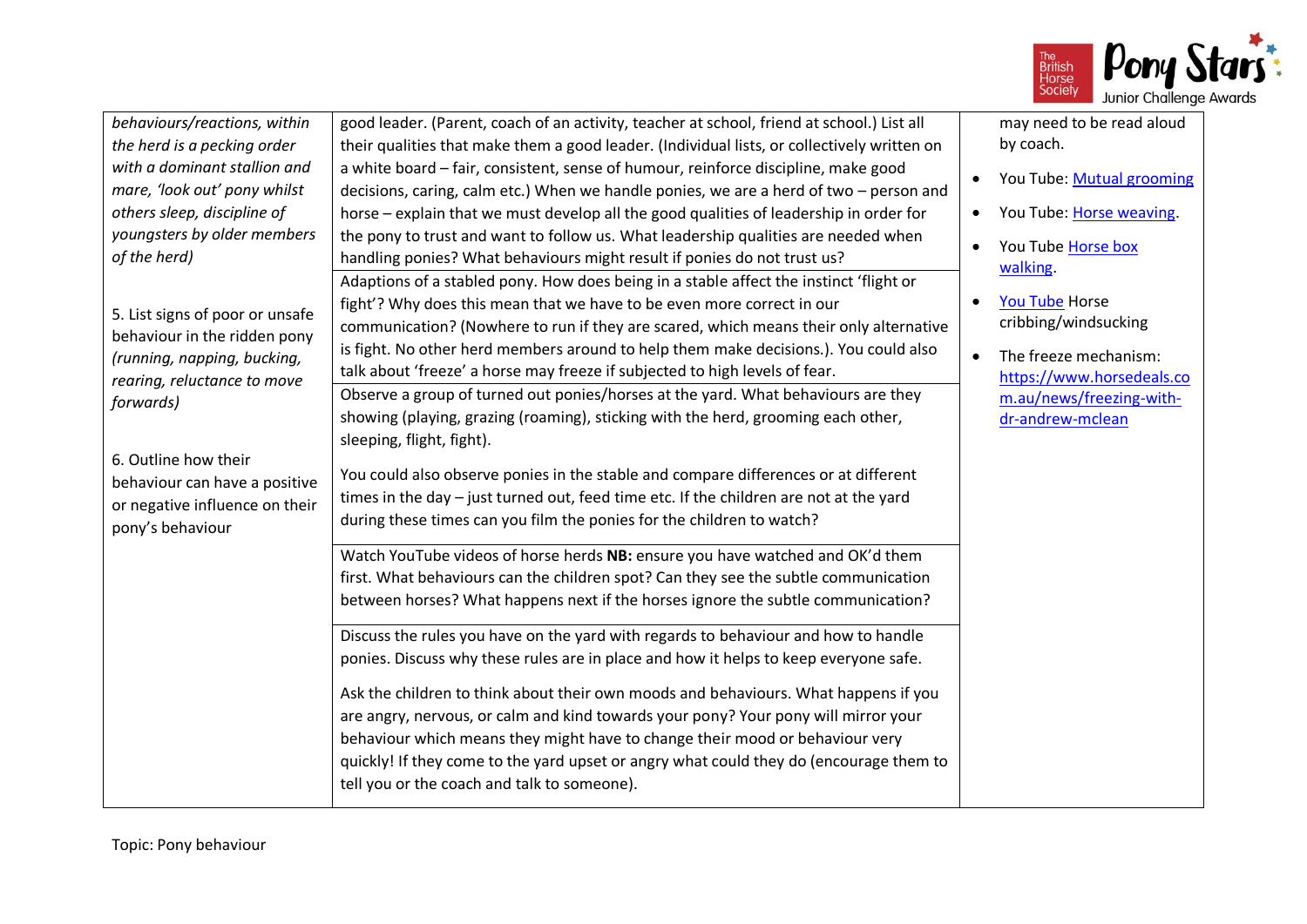

| Poor/unsafe behaviour when ridden. Understanding the terms running, napping,                                                                                                                                           |  |
|------------------------------------------------------------------------------------------------------------------------------------------------------------------------------------------------------------------------|--|
|                                                                                                                                                                                                                        |  |
| bucking, rearing and reluctance to move forwards, when ridden. In what situations                                                                                                                                      |  |
| might the pony show these behaviours? You may want to discuss that it is very unlikely                                                                                                                                 |  |
| riding school ponies would display these behaviours (just to reassure the children),                                                                                                                                   |  |
| however it is useful for them to know for if they go on to have their own pony. Try to                                                                                                                                 |  |
| correct children if they describe the pony as 'naughty' - they are often not naughty but                                                                                                                               |  |
| responding to something - usually pain and needs to be investigated.                                                                                                                                                   |  |
| Possible wrap up activities                                                                                                                                                                                            |  |
| Each child to list the qualities of leadership they already have, and list those for                                                                                                                                   |  |
| development. These can be private and not shared with the group.                                                                                                                                                       |  |
| Quick fire quiz. List different moods/behaviours of ponies (for example, alert, dozing,                                                                                                                                |  |
| worried, angry) and ask the group to list what the pony might look like. You can use                                                                                                                                   |  |
| prompts/headers such as: ears, eyes, feet, tail.                                                                                                                                                                       |  |
| You could even make masks of these facial expressions using cardboard or the children                                                                                                                                  |  |
| can draw a poster to show this.                                                                                                                                                                                        |  |
| Fight or flight? Read out come scenarios to the group for them to decide if they think a                                                                                                                               |  |
| pony would fight or flight. Summarise that this reaction will be different in all ponies                                                                                                                               |  |
| depending on the general nature of the pony or the type of incident.                                                                                                                                                   |  |
| ** Two star challenges:                                                                                                                                                                                                |  |
| There are many reasons a pony may show signs of poor behaviour. Find out what these are, what can be done to investigate and the regular checks<br>$\bullet$<br>you can do to hopefully keep your ponies happy ponies! |  |
| o Discuss why a ridden pony may show signs of poor behaviour and what can be done to investigate (saddle fitter, equine dental technician,<br>vet)                                                                     |  |
| Introduce signs of stress and what this may look like (basic level only as this is covered in more detail in the Happy ponies topic within<br>$\circ$<br>Welshie Wizzers)                                              |  |
| How to improve a horse's behaviour (ie if in pain what can be done, if stressed what can be done)<br>$\circ$                                                                                                           |  |
| Things to consider:                                                                                                                                                                                                    |  |
|                                                                                                                                                                                                                        |  |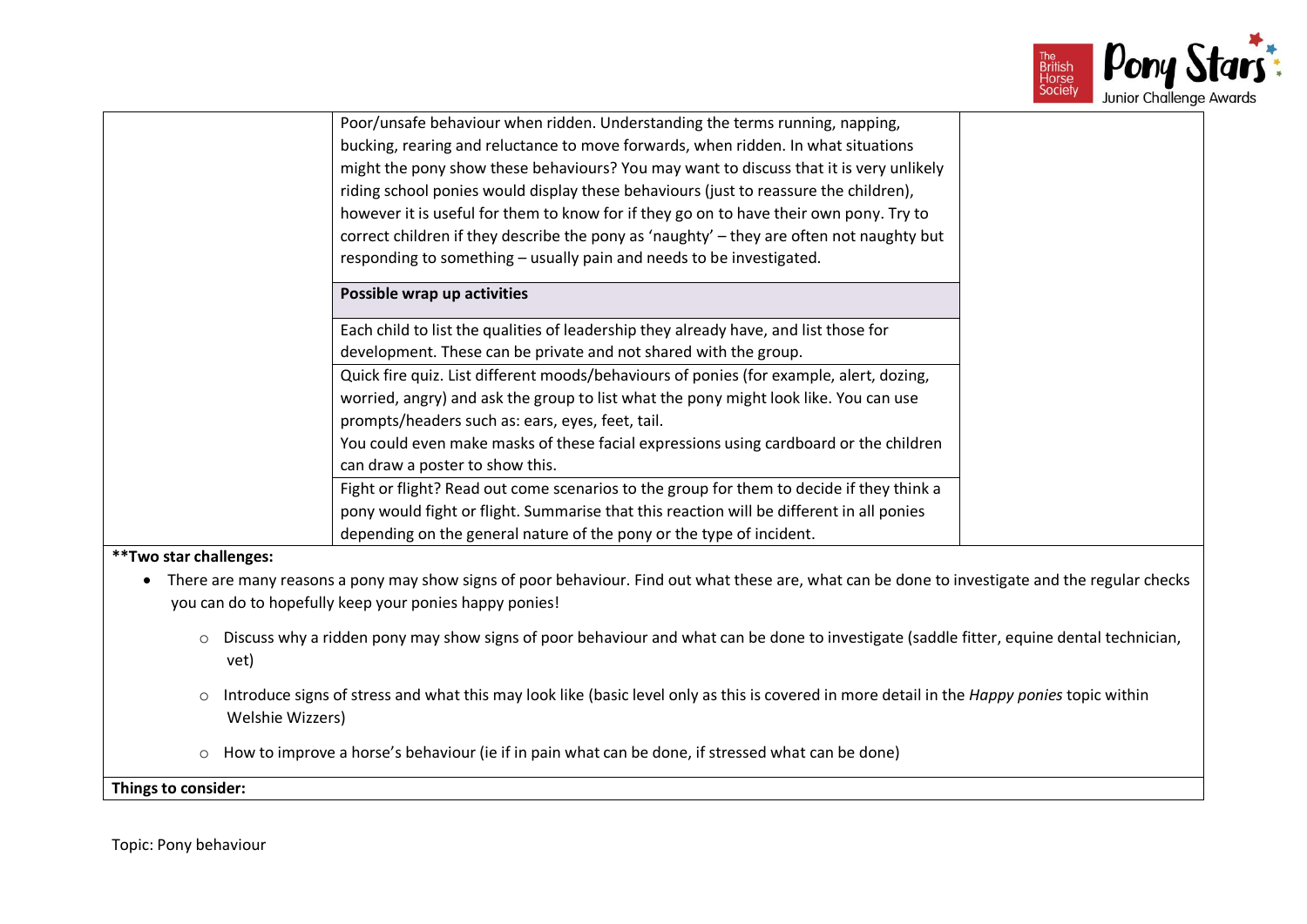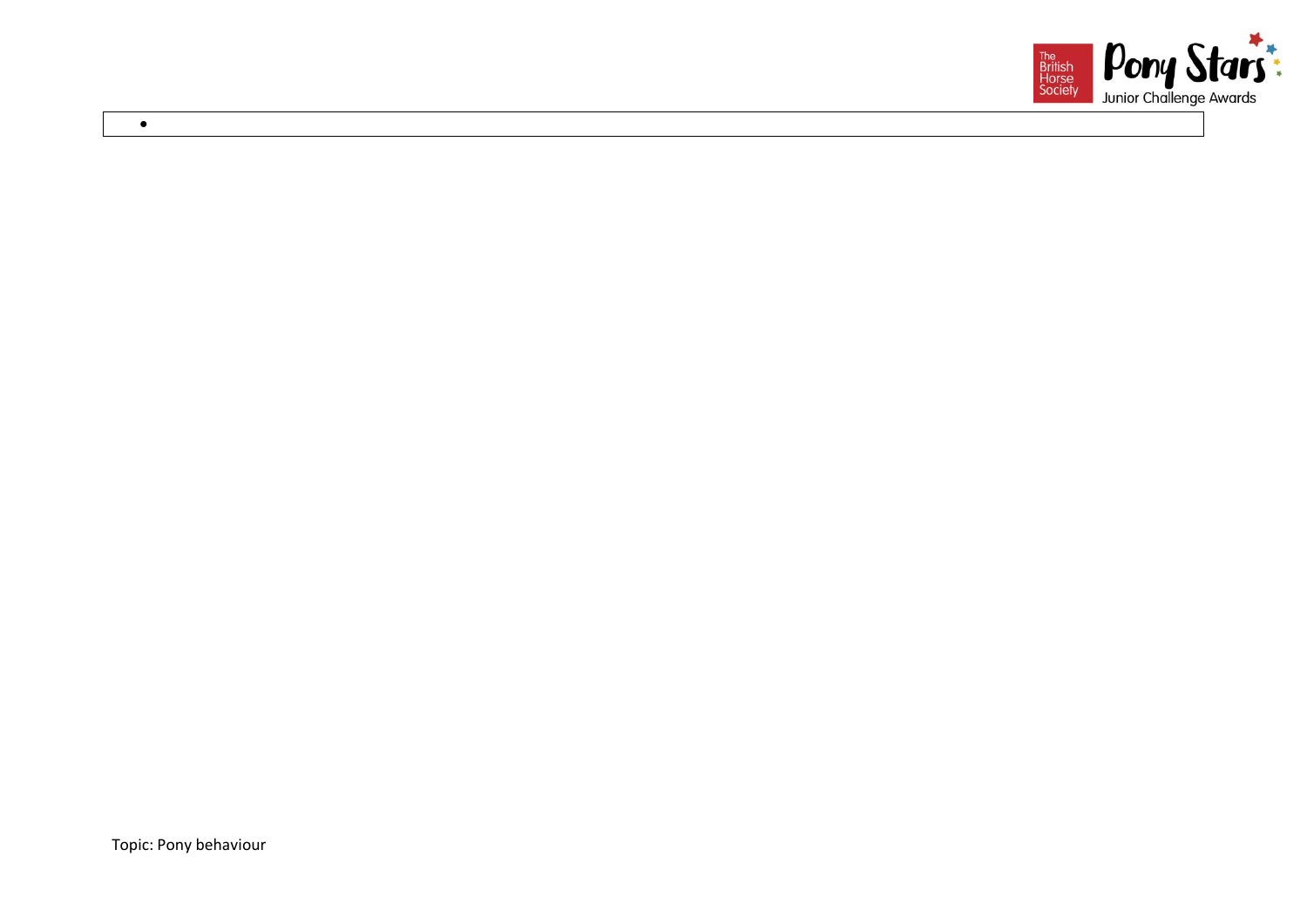

| <b>THEME: Pet Protector</b><br><b>GROUP: Dartmoor Dazzlers</b>                                                                                                                                                                                                                 |                                                                                                                                                                                                                                                                                                                                                                                                                                                                                                                                                             |  |                                                                                                                                                                                                                                                                                |
|--------------------------------------------------------------------------------------------------------------------------------------------------------------------------------------------------------------------------------------------------------------------------------|-------------------------------------------------------------------------------------------------------------------------------------------------------------------------------------------------------------------------------------------------------------------------------------------------------------------------------------------------------------------------------------------------------------------------------------------------------------------------------------------------------------------------------------------------------------|--|--------------------------------------------------------------------------------------------------------------------------------------------------------------------------------------------------------------------------------------------------------------------------------|
| <b>TOPIC: Five Freedoms</b>                                                                                                                                                                                                                                                    |                                                                                                                                                                                                                                                                                                                                                                                                                                                                                                                                                             |  |                                                                                                                                                                                                                                                                                |
| *One star challenges.<br>Children will be able to:                                                                                                                                                                                                                             | <b>Activities</b>                                                                                                                                                                                                                                                                                                                                                                                                                                                                                                                                           |  | <b>Coach resources (reading</b><br>around the topic, additional<br>ideas or activities)                                                                                                                                                                                        |
| 1. List the five freedoms<br>regarding animal welfare that<br>should be aspired to when<br>looking after an animal<br>(freedom from: 1. hunger and                                                                                                                             | <b>Possible starter activities</b><br>Read the relevant section of My Challenge Book to introduce the topic and discuss what<br>you will be doing in this session.<br>What pets do the children have at home? How do they make sure that they are cared<br>for?                                                                                                                                                                                                                                                                                             |  | National Equine Welfare<br>$\bullet$<br><b>Council Equine Welfare</b><br>Compendium<br>Animal Welfare Act 2006<br>$\bullet$<br>(England and Wales)                                                                                                                             |
| thirst, 2. discomfort, 3. pain,<br>injury and disease, 4. fear and<br>distress. 5. Freedom to<br>express normal behaviour)<br>2. Describe how each freedom<br>relates to looking after any                                                                                     | Introduce there are five basic needs an animal has to be properly cared for. Ask the<br>group to think of what these are. You may want to split this between 'needs' and<br>'wants' and explain the difference.<br>Ask children how you may look after two different types of pets, for example a dog and<br>a hamster. It should be two animals that may seem to require different care (i.e. a dog<br>needs walking, but a hamster doesn't - how does the hamster get exercise?) but<br>essentially their needs would be the same.                        |  | explained in detail:<br>https://www.gov.uk/guidan<br>ce/animal-welfare<br>Animal Health and Welfare<br>$\bullet$<br>(Scotland) Act 2006:<br>http://www.legislation.gov.<br>uk/asp/2006/11/contents                                                                             |
| animal (provide a suitable<br>environment and diet, visit the<br>vet if the animal is unwell,<br>treat the animal with respect,<br>allow the animal to show<br>normal behaviour, exercise<br>appropriately)<br>3. Describe how each freedom<br>relates to looking after a pony | <b>Possible main activities</b><br>Introduce the five freedoms, as set out by the relevant Act in your Nation:<br>Animal Welfare Act 2006 (England & Wales), Animal Health & Welfare (Scotland) Act<br>2006 and Welfare of Animals Act (Northern Ireland) 2011:<br>Expand on each of the five freedoms. Relate each to animals in general, pets at home<br>(some children may have unusual pets to share information about), and ponies at your<br>yard.<br>Freedom from:<br>1. Hunger and thirst - what do different animals eat and drink? (Ponies, pets, |  | <b>Welfare of Animals Act</b><br>(Northern Ireland) 2011:<br>http://www.legislation.gov.<br>uk/nia/2011/16/contents<br>The Blue Cross have lots of<br>$\bullet$<br>helpful resources including<br>videos and activities<br>designed for children<br>https://www.bluecross.org. |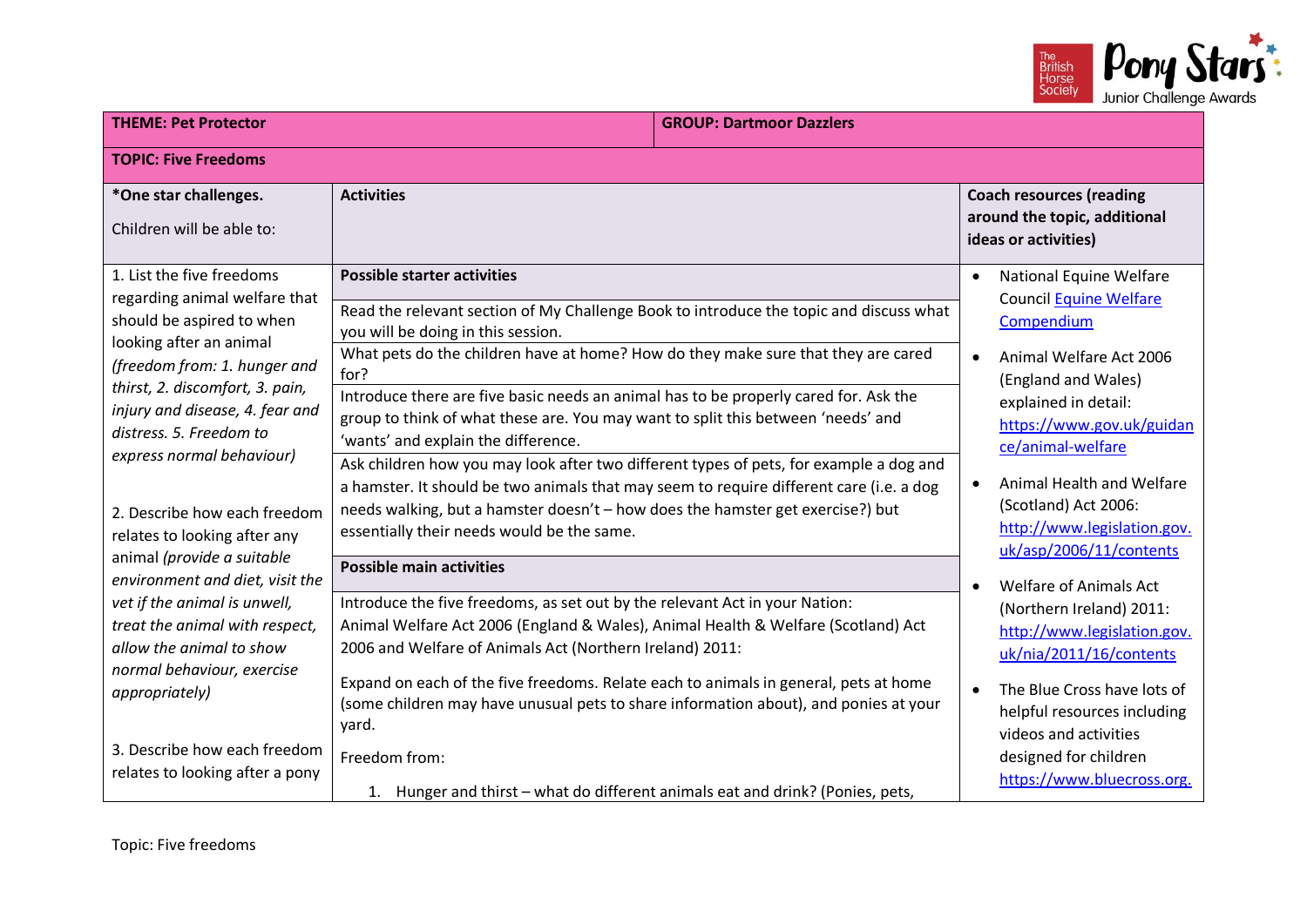

*(provide suitable environment and feed, hay and water, call the vet out if the pony is unwell, check – or ask someone qualified to check – if the tack and rugs fit, field time with other horses if appropriate (when might it be inappropriate?), understand how to promote confidence and happiness in ponies)*

4. Outline the legal responsibility of an owner *(to meet the five freedoms, understand the term 'Duty of Care', action that can be taken if the owners do not meet these responsibilities)*

## farm animals.)

- 2. Discomfort suitable places for different animals to live (home, tank, kennel, stable, barn, field – how do we provide shelter?) What equipment do we use on ponies that needs to fit correctly?
- 3. Pain, injury and disease WITS (worming, inoculations, teeth, shoeing) routine care. What routine care do the children provide for their pets? Discuss first aid and when you would need to call out the vet/take the animal to the vet. Have they ever had to take their animal to the vet?
- 4. Fear and distress discuss promoting good behaviour in animals by reading body language, providing the appropriate exercise and food, and positive reinforcement. What experiences can children remember that scared their pet or a pony?

Freedom to:

5. Express normal behaviour – what is normal behaviour for a pony, dog, cat, rabbit, hamster? How do we provide the opportunity for the animal to express its normal behaviour?

Activities – list the information on a white board during a group discussion, children could draw examples of the information discussed or make posters, create models of suitable/dream environments from recycling materials, write a short description of what they think an animal's perfect day would include.

Take a walk around the yard and discuss how the five freedoms are being met. As children may arrive at the same time each week, they probably only gain a glimpse of the ponies' daily lives. Expand on the daily yard routine and how this meets their needs. Discuss what can happen to owners who do not meet the needs of animals in their care. An animal welfare charity may inspect, advise and educates owners. If the animal's needs are still not met, they will give a formal warning followed by prosecution if nothing changes. *See the RSPCA page in coach resources.* This can be expanded on in

[uk/downloads-teachers](https://www.bluecross.org.uk/downloads-teachers-and-groups)[and-groups](https://www.bluecross.org.uk/downloads-teachers-and-groups)

- BHS: [Welfare law in](http://www.bhs.org.uk/our-work/welfare/reporting-horses-in-distress/welfare-in-scotland)  **[Scotland](http://www.bhs.org.uk/our-work/welfare/reporting-horses-in-distress/welfare-in-scotland)**
- BHS: [Our welfare advisors](https://www.bhs.org.uk/our-work/welfare/our-welfare-advisers)
- RSPCA[: Animal Welfare Act](https://www.rspca.org.uk/whatwedo/endcruelty/changingthelaw/whatwechanged/animalwelfareact)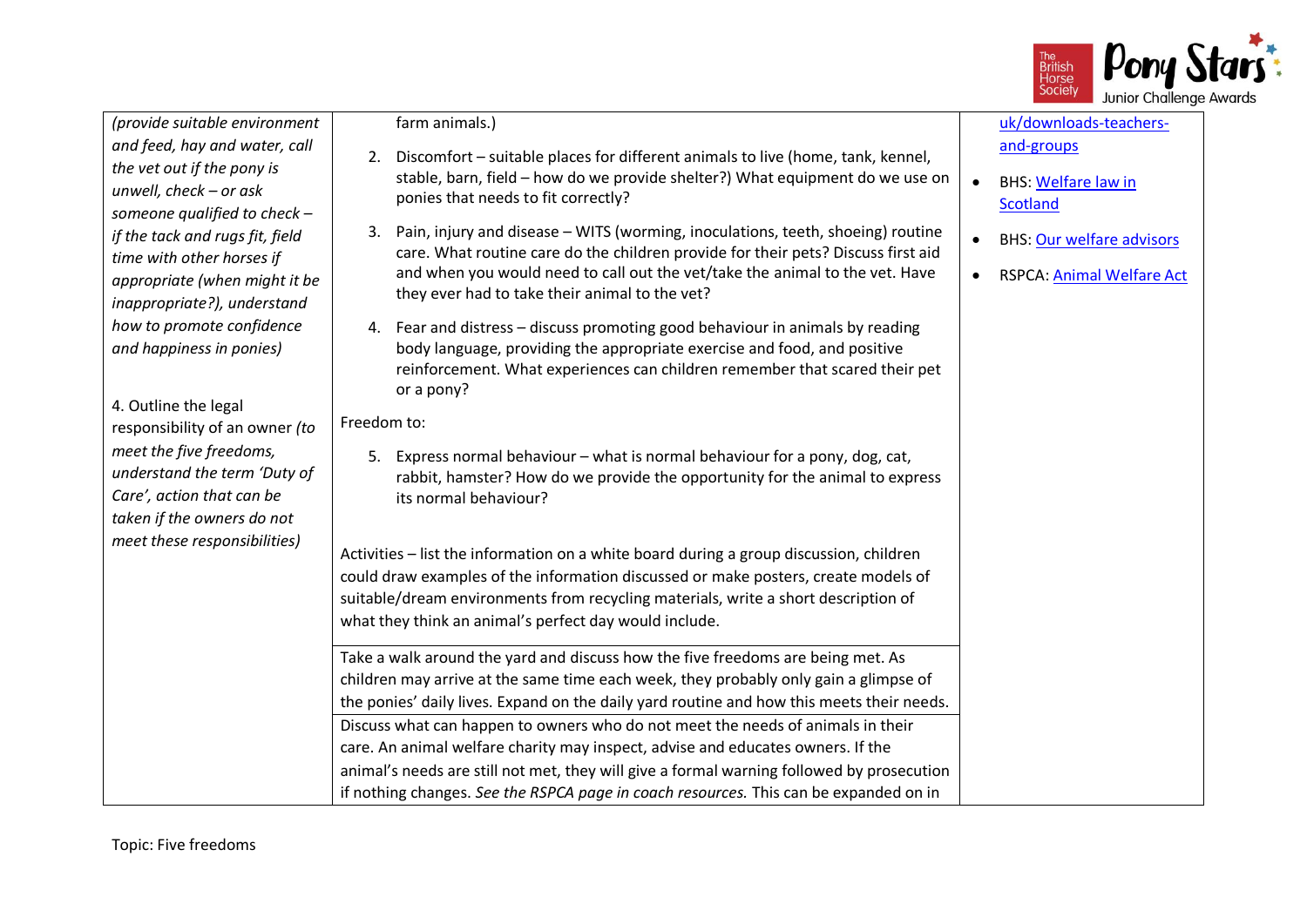

| the topic Animal Champions.                                                            |
|----------------------------------------------------------------------------------------|
| Possible wrap up activities                                                            |
|                                                                                        |
| Draw pictures to illustrate the five freedoms.                                         |
|                                                                                        |
| Complete an activity sheet from the Blue Cross.                                        |
| Each to tell one fact to the group they have learnt about animal welfare               |
| Homework! If the children have pets at home, log their pet's routine for a day, and    |
| checklist how the five freedoms are met. If homework is not suitable this could be a   |
| main activity done at the centre.                                                      |
| Homework! Each child could put together a presentation about their pet at home, or     |
| one they help to care for, and outline how they meet the five freedoms. If homework is |
| not suitable this could be a main activity done at the centre.                         |
|                                                                                        |

- Think about how the law is relevant to all animals kept as pets, or in places like farms and zoos.
	- $\circ$  Explain how the needs are relevant to all animals kept in captivity, including farm animals and animals kept in zoos
	- o Could also discuss animal welfare is checked during an annual Riding School check; explain as a BHS Approved Centre the care and welfare of ponies is checked above and beyond the law requirements
- What happens if the five freedoms are not met? How might this affect a pony? It might not lead to a serious case of neglect, but it could lead to stress or unpleasant behaviours
	- $\circ$  For example, not giving company could lead to stress in the horse link back to the pony behaviour topic for discussion points
- Discuss how to be a very caring owner and go above the basic requirements.
	- o Discuss how to meet a pony's welfare needs on a basic level, and how many things they will learn about in Pony Stars go above and beyond this and how this is best practice for how to look after a pony. For example, basic is providing enough forage to maintain a healthy weight, but best practice may be good quality forage/feed, supplements if vitamin and mineral levels are low, succulents such as carrots or apples (in moderation) to provide variety in the diet. Also, in comparison, consider why welfare concerns require a full investigation as a pony might look like they have no food – but that pony could be on a restricted diet, or a pony looks thin because they may not be well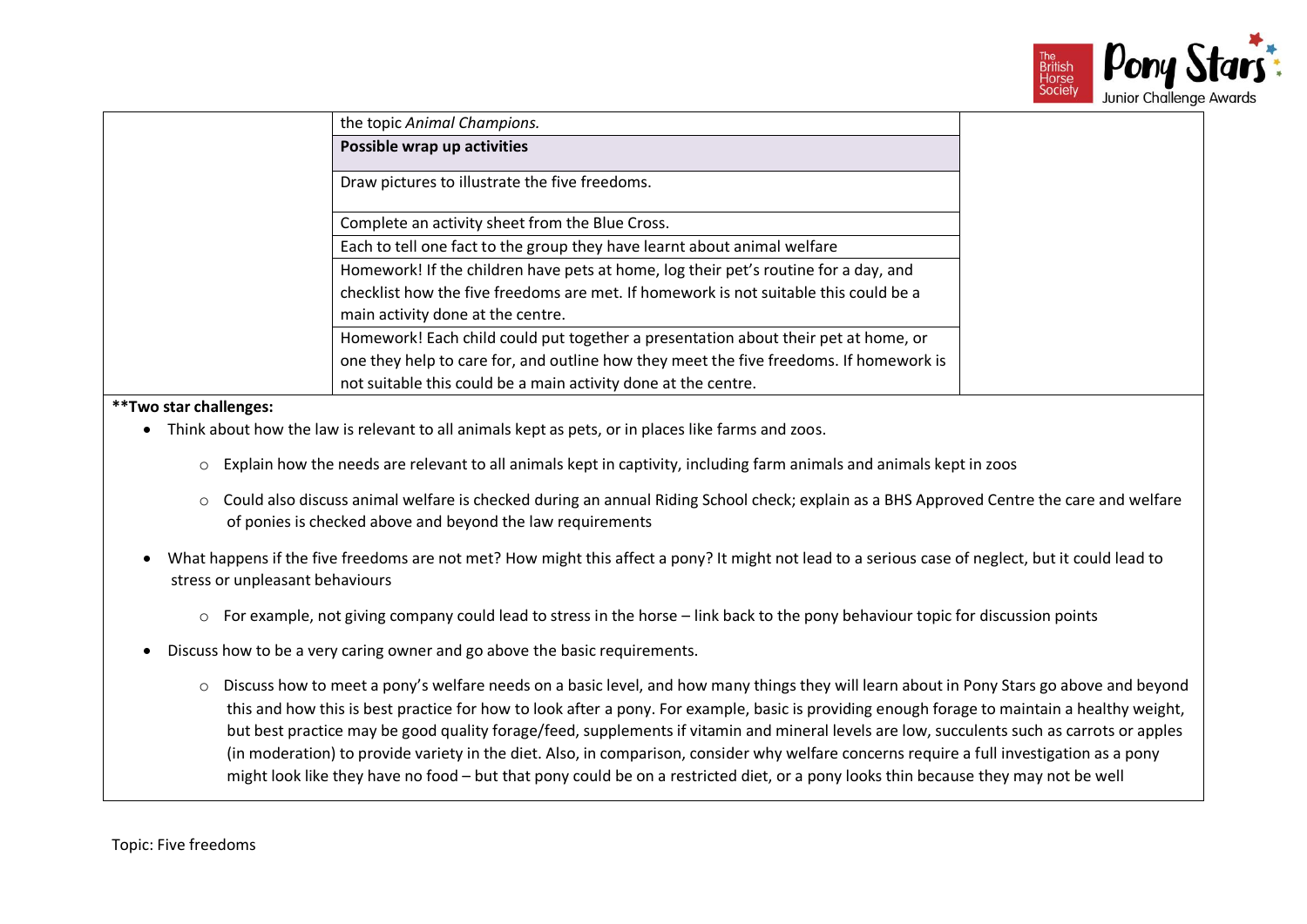

- Optional: Introduce the concept of euthanasia, and how this can and should be in the best interest of an animal and the responsibility an owner has to an animal to ensure this is done at the right time and in the right way
	- o Depending on the age/maturity of your group you can decide on whether to discuss this or not.

• Provide age group sensitive information.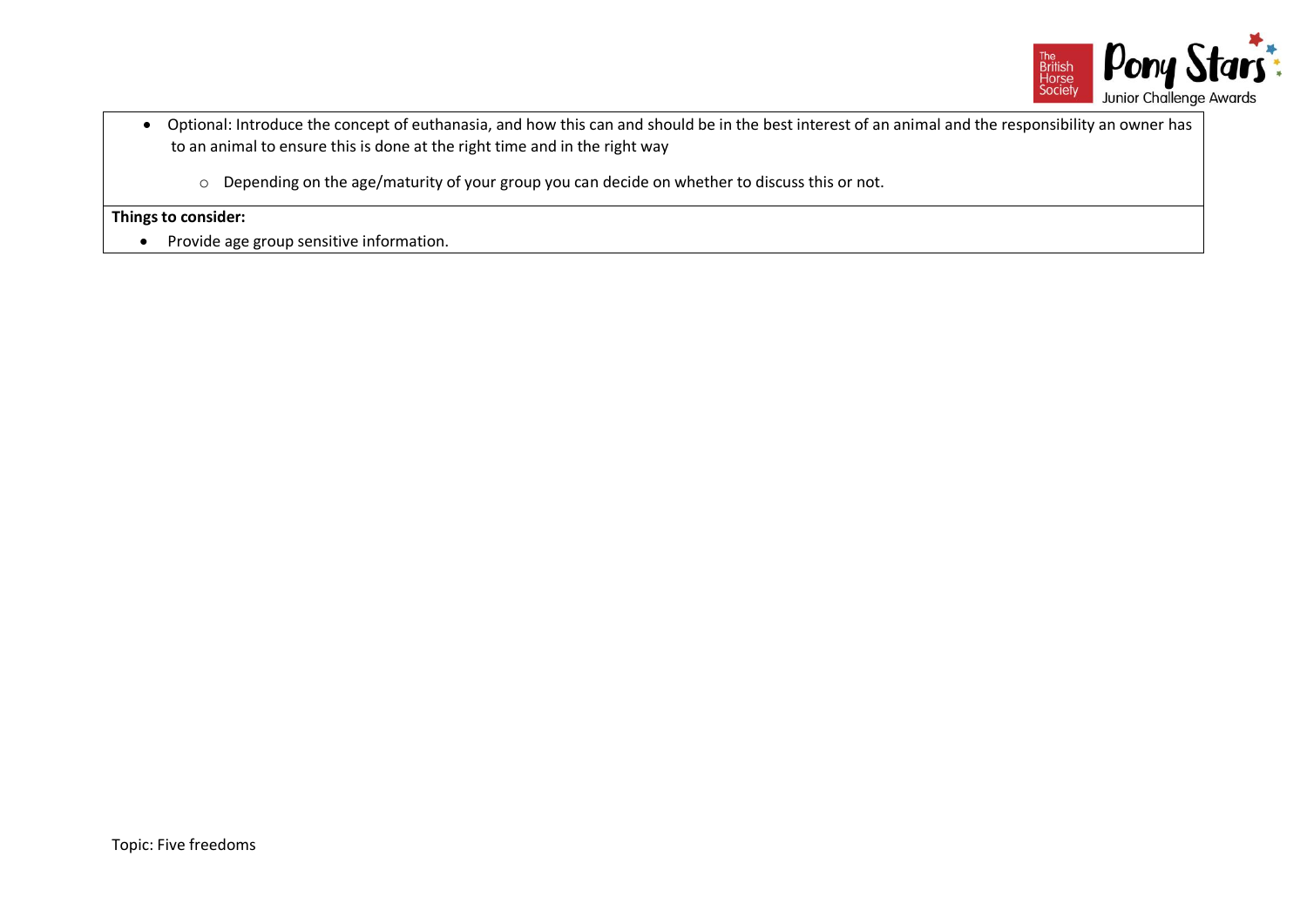

| <b>THEME: Pet Protector</b>                                                                  |                                                                                                                                                                                                                                                                                                          | <b>GROUP: Dartmoor Dazzlers</b> |                                                                                         |                                                                                                                                          |
|----------------------------------------------------------------------------------------------|----------------------------------------------------------------------------------------------------------------------------------------------------------------------------------------------------------------------------------------------------------------------------------------------------------|---------------------------------|-----------------------------------------------------------------------------------------|------------------------------------------------------------------------------------------------------------------------------------------|
| <b>TOPIC: Animal Champions</b>                                                               |                                                                                                                                                                                                                                                                                                          |                                 |                                                                                         |                                                                                                                                          |
| *One star challenges.<br>Children will be able to:                                           | <b>Activities</b>                                                                                                                                                                                                                                                                                        |                                 |                                                                                         | <b>Coach resources (reading</b><br>around the topic, additional<br>ideas, or activities)                                                 |
| 1. Outline the role of the<br>British Horse Society (a very<br>brief outline of at least two | <b>Possible starter activities</b><br>Read the relevant section of My Challenge Book to introduce the topic and discuss what                                                                                                                                                                             |                                 | $\bullet$<br>$\bullet$                                                                  | <b>BHS: What we do</b><br>Examples of animal welfare                                                                                     |
| points: provide welfare<br>services for horses and advice<br>for owners, protect riding      | you will be doing in this session.<br>Recap the five freedoms and how we provide optimal animal welfare.<br>Who champions animal welfare? Which animal charities have the group heard of, and                                                                                                            |                                 |                                                                                         | charities (BHS, World Horse<br><b>Welfare, Bransby Horses,</b><br><b>Horse and Pony Protection</b>                                       |
| routes, improve road safety,<br>promote riding for all, offer<br>world recognized            | what do they already know about their work?<br>What is a charity? See what the group already knows about charities.<br><b>Possible main activities</b>                                                                                                                                                   |                                 | <b>Association, Redwings,</b><br><b>Horse Trust, Donkey</b><br><b>Sanctuary, (RSPCA</b> |                                                                                                                                          |
| qualifications, approval<br>systems for yards)                                               | BHS. A very brief description of the roles of the BHS is required. Lead a discussion on<br>the roles of the BHS and talk about some departments (Access, Education, Welfare,<br>Safety, Approvals). They could write a story, draw a picture, or tell you something about                                |                                 |                                                                                         | (England), SSPCA (Scotland),<br><b>USPCA (Northern Ireland),</b><br><b>Blue Cross, Dog's Trust,</b><br><b>Battersea, National Animal</b> |
| 2. List two national animal<br>welfare charities                                             | the BHS. See BHS - 'What we do' in coach resources.<br>What do national animal charities do and who are they? (Research, advise regulators                                                                                                                                                               |                                 | $\bullet$                                                                               | <b>Welfare Trust, PDSA)</b><br>To find a local equine                                                                                    |
| 3. List one local animal<br>welfare charity                                                  | (e.g., governing bodies - FEI & BHA), promote responsible tourism, rescue, provide<br>sanctuary, rehabilitate, rehome, provide advice and education, campaign for change,<br>fund raise, provide pet bereavement support.) Discuss why each is important. See<br>coach resources for links to charities. |                                 |                                                                                         | welfare charity you can visit<br>the National Equine<br><b>Welfare Council website</b><br>and search by region.                          |
| 4. Outline what is meant by a<br>welfare concern (a list is<br>found on the BHS page, 'What  | Activity - ask children to think of their own charity, what animals would they help and<br>why, how would they do this, would they rescue animals or educate owners? What<br>would their name be, their logo? What would be their campaign?                                                              |                                 |                                                                                         | <b>BHS: What is a welfare</b><br>concern?                                                                                                |
| is a welfare concern?'. See                                                                  | You can discuss any local animal or equine welfare charity that you know in your area.<br>You may have worked/volunteered for a charity and be able to share first-hand                                                                                                                                  |                                 |                                                                                         | <b>BHS:</b> information required                                                                                                         |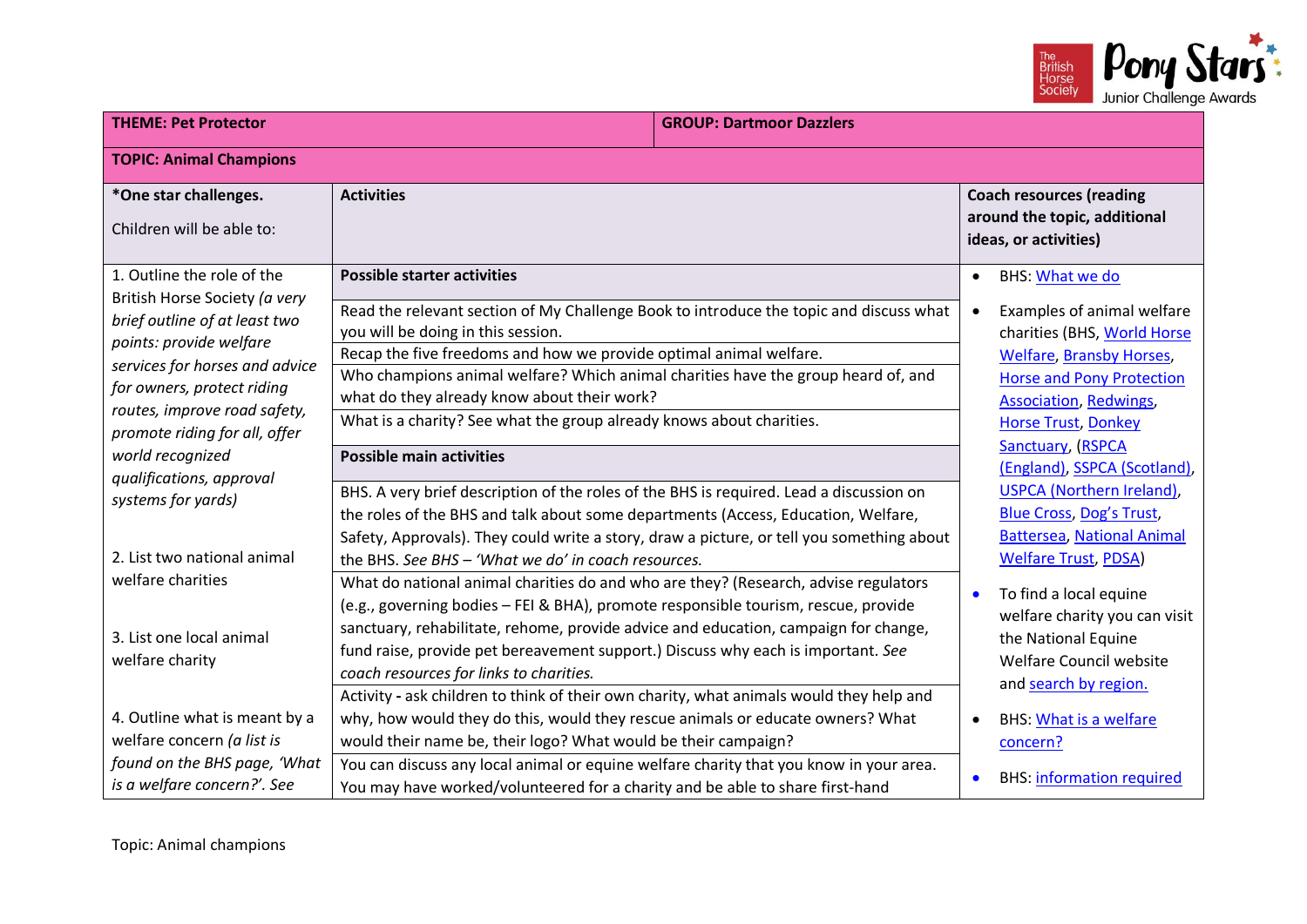

| coach resources. Children are<br>not expected to remember<br>them all but tell you a couple<br>that would be considered                                | experiences, suitable for the age group. You may even be able to contact a local charity,<br>and they might volunteer to chat to the group if there are sufficient people interested.<br>See coach resources for the link to the National Equine Welfare Council to search your<br>area.                                                                                                                                                                                             | to report a concern. |
|--------------------------------------------------------------------------------------------------------------------------------------------------------|--------------------------------------------------------------------------------------------------------------------------------------------------------------------------------------------------------------------------------------------------------------------------------------------------------------------------------------------------------------------------------------------------------------------------------------------------------------------------------------|----------------------|
| 'urgent'.)<br>5. Outline who to contact if                                                                                                             | Activity - each child to make a presentation about their favourite charity - what they do<br>and why they like them and one campaign that charity has worked on. (This can be<br>created in pairs or groups and be as simple or involved as you like.)                                                                                                                                                                                                                               |                      |
| they are concerned about an<br>animal's welfare (Children are<br>not expected to report the<br>case themselves - they should<br>know to tell an adult) | Who to contact with a welfare concern? The BHS can respond to non-urgent welfare<br>concerns via our network of volunteer welfare advisors. If the concern is urgent, an<br>organisation such as RSPCA (who have paid field officers) should be contacted. Discuss<br>urgent and non-urgent concerns. We would not expect a child to be able to report a<br>welfare concern themselves as they would be too young, but an awareness is welcome.<br>See BHS links in coach resources. |                      |
| 6. Outline how animal welfare<br>charities improve animal                                                                                              | Possible wrap up activities                                                                                                                                                                                                                                                                                                                                                                                                                                                          |                      |
| welfare by campaigning and<br>education (a basic outline                                                                                               | Design a logo for their own charity.                                                                                                                                                                                                                                                                                                                                                                                                                                                 |                      |
| required, they could outline                                                                                                                           | Write a mission statement for their own charity.                                                                                                                                                                                                                                                                                                                                                                                                                                     |                      |
| one of the following points:                                                                                                                           | Write down/discuss which is their favourite charity and why.                                                                                                                                                                                                                                                                                                                                                                                                                         |                      |
| rescue, rehome,                                                                                                                                        | Make a poster to promote their favourite charity.                                                                                                                                                                                                                                                                                                                                                                                                                                    |                      |
| education/prevention)                                                                                                                                  | Write a letter to their favourite charity thanking them for what they do.                                                                                                                                                                                                                                                                                                                                                                                                            |                      |

- Write a letter to your favourite charity thanking them for the work that they do. Tell them about why you love to support them they will be so excited to hear from you!
	- o Alternatively, they could create a thank you card or picture instead of writing letter
	- o Give a few key phrases or pointers to help them begin. Or you may want to give them a first sentence, such as: "Dear …. I am writing to say thank you for the work that you do to help animals. I am really impressed by / I particularly like...."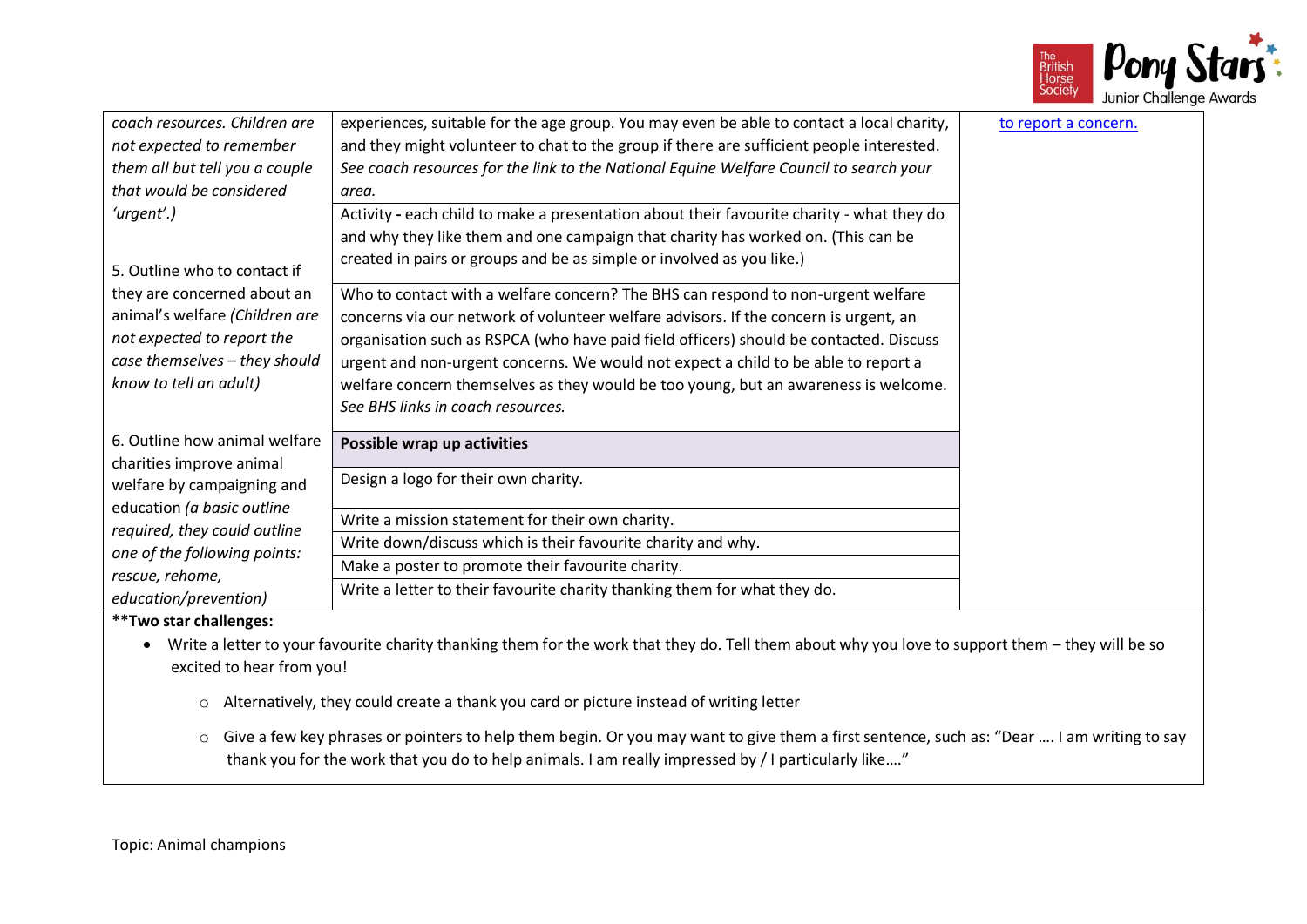

- o Don't forget to include their name, age and where they come from in their letter
- o Encourage them to draw a picture in the letter
- o They can post the letter (help them find the address and write the envelope) or it could be scanned and emailed
- Come up with your own charity! What animals would you help and why, how would you do this, would you rescue animals or educate owners? What would the name be, what about the logo? What would be your first campaign?

- Many animal welfare charities are stretched to capacity; which may mean their resources are limited for the number of animals they can rescue or look after at their rehoming centres. Animal welfare charities aim to educate owners and improve awareness of how to look after pets responsibly to try to prevent welfare concerns from happening. It's also important for children to have lessons like this and understand the importance of good animal welfare so they can be responsible owners when they grow up.
- Ensure that the information provided is suitable for the age group. Particularly when discussing welfare concerns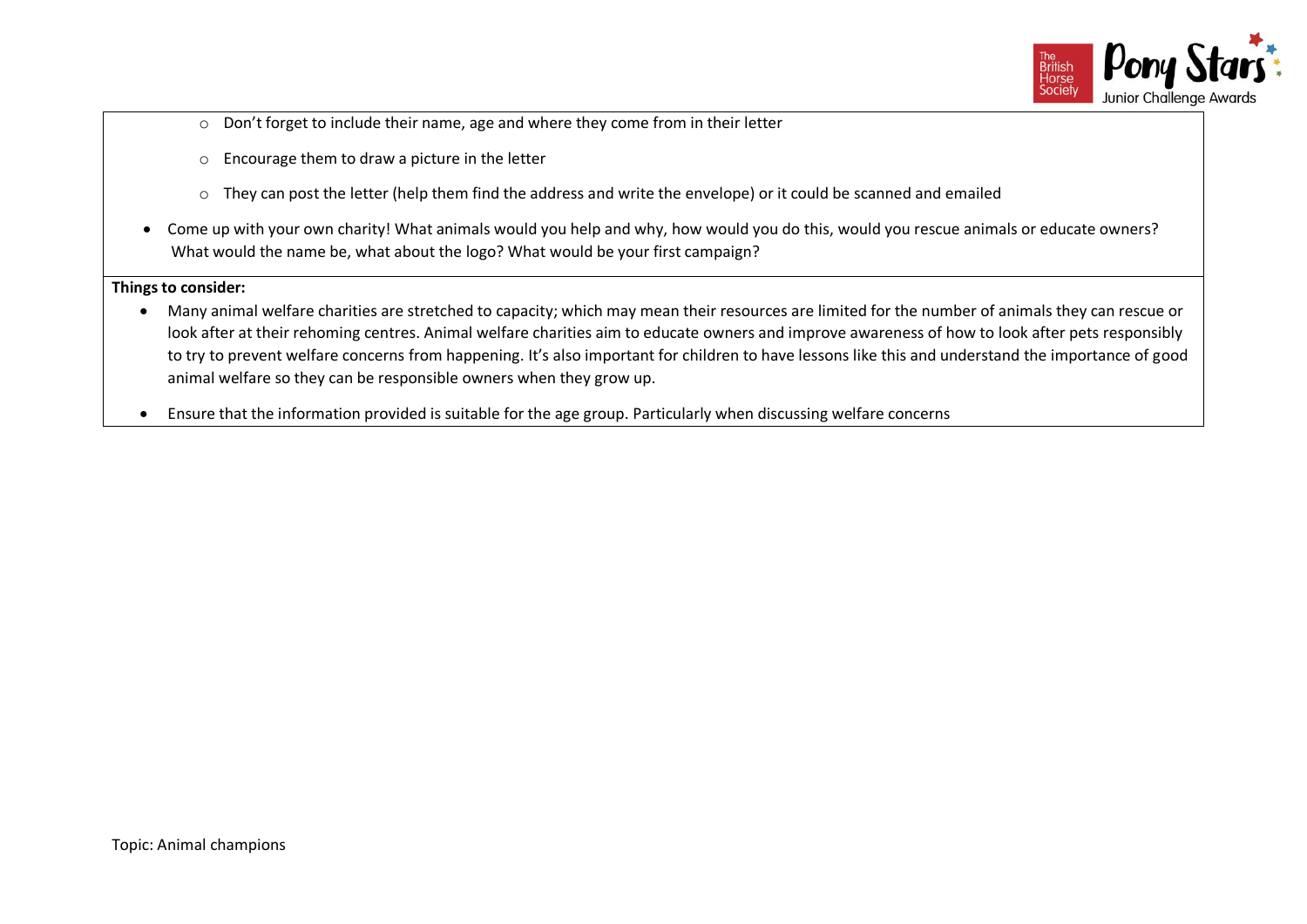

| <b>THEME: Pet Protector</b><br><b>GROUP: Dartmoor Dazzlers</b>  |                                                                                                                                                                               |  |                                                                                          |  |
|-----------------------------------------------------------------|-------------------------------------------------------------------------------------------------------------------------------------------------------------------------------|--|------------------------------------------------------------------------------------------|--|
| <b>TOPIC: Pony Passport</b>                                     |                                                                                                                                                                               |  |                                                                                          |  |
| *One star challenges.<br>Children will be able to:              | <b>Activities</b>                                                                                                                                                             |  | <b>Coach resources (reading</b><br>around the topic, additional<br>ideas, or activities) |  |
| 1. Outline why a pony needs a<br>passport (very brief, only one | <b>Possible starter activities</b>                                                                                                                                            |  | <b>BHS website: Information</b><br>$\bullet$<br>on passports - you can also              |  |
| reasons required: identity,<br>travelling, indicates if a       | Read the relevant section of My Challenge Book to introduce the topic and discuss what<br>you will be doing in this session.                                                  |  | download a passport form<br>to allow the children to                                     |  |
| horse/pony can enter the                                        | Do any of the children or parents have their own passport? What do they use it for?<br>(Travelling, identification.) What information would they find in their passport?      |  | have a go at completing                                                                  |  |
| human food chain)                                               | When might we need to identify a pony? (Sale, vaccinations, administration of certain<br>medications, end of life, recovery following theft)                                  |  | silhouettes<br><b>BHS website: Information</b><br>$\bullet$                              |  |
| 2. Outline the information in a<br>passport (Child can look     | How do horses travel? (Lorry/trailer, ferry, plane.) What might be the reasons for<br>travelling horses? (Competition, change of ownership and home/country, breeding         |  | on microchips                                                                            |  |
| through a passport as a                                         | work (censor, depending on age group), racing.)                                                                                                                               |  | <b>Central Equine Database</b>                                                           |  |
| prompt and outline a section.<br>Passport Issuing Organisation, | <b>Possible main activities</b>                                                                                                                                               |  | ScotEquine:<br>$\bullet$<br>https://www.scotequine.co                                    |  |
| pony, name, date or year of<br>birth, passport number,          | What information is found in an equine passport? (Passport Issuing Organisation, pony,<br>name, date or year of birth, passport number, silhouette and/or microchip number,   |  | m/p/about.html                                                                           |  |
| silhouette and/or microchip                                     | owner's details, vaccination record, intended for or exclusion from human                                                                                                     |  |                                                                                          |  |
| number, owner's details,<br>vaccination record, intended        | consumption.) The group can look through an equine passport(s) to find out what<br>information is included inside. (Sensitivity is needed when discussing horses entering     |  |                                                                                          |  |
| for or exclusion from human                                     | the human food chain. Explain that although it's not common in the UK, some countries                                                                                         |  |                                                                                          |  |
| consumption)                                                    | do eat horse meat. The relevant authorities need to ensure that ponies and horses have<br>not been given medication that may harm humans if the meat is eaten; therefore, the |  |                                                                                          |  |
|                                                                 | passport records medication and ensures only ponies whose meat is safe go into the                                                                                            |  |                                                                                          |  |
| 3. State why a vet will need to<br>see a pony's passport (one   | human food chain.) If a pony is registered with a breed society the passport will also<br>include the names of the pony's dam and sire (mum and dad). See BHS link in coach   |  |                                                                                          |  |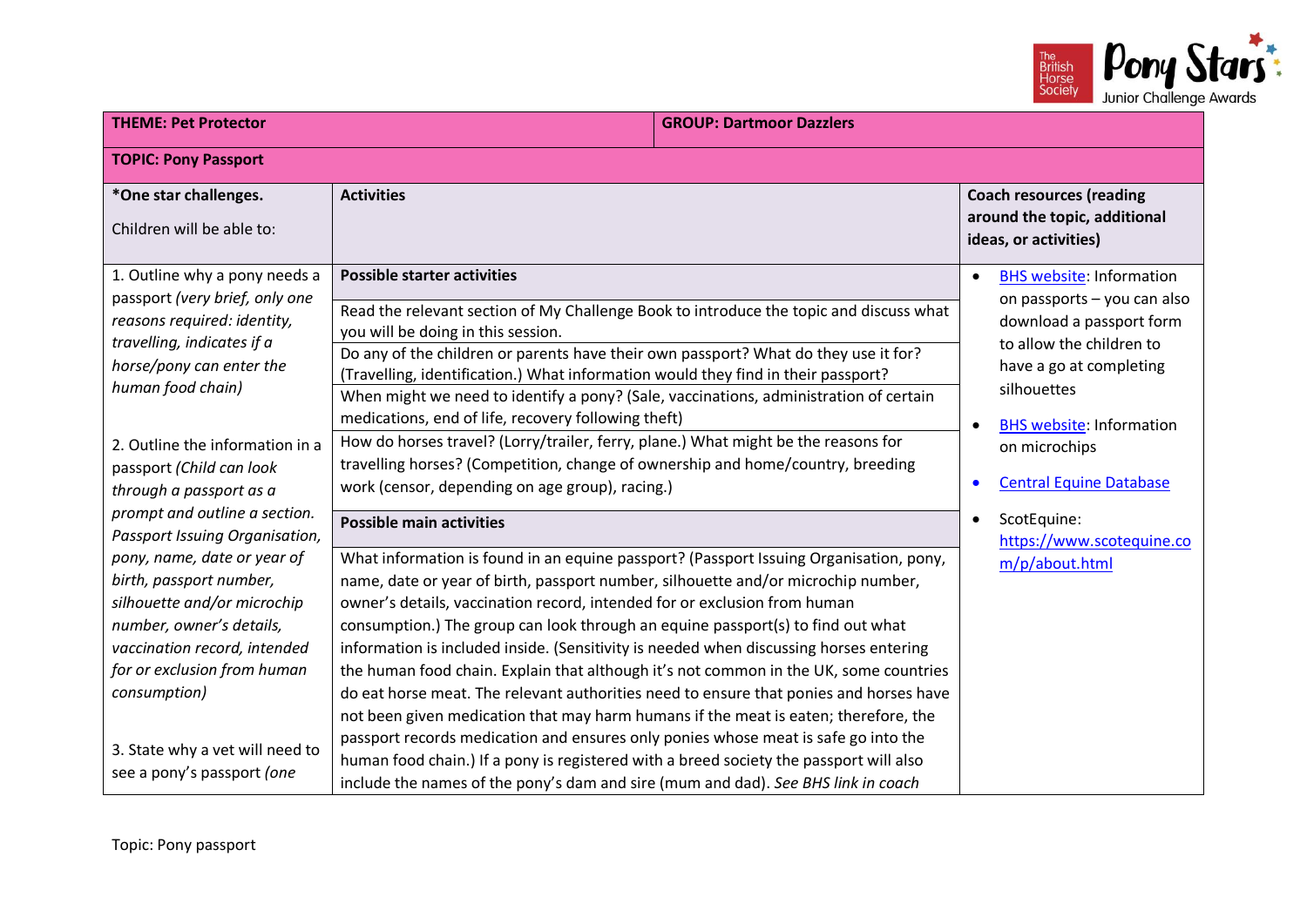

| reason: to record vaccinations  | resources.                                                                                |  |
|---------------------------------|-------------------------------------------------------------------------------------------|--|
| and medications, to check a     |                                                                                           |  |
| pony's ID, to check the human   | Who can write in a passport? (The owner - to sign the owner details section (although     |  |
| consumption intention before    | explain the PIO also needs to be informed of change of ownership) and section IX or       |  |
| administering any medication)   | section II in passports issued from 1 Jan 2016 (human consumption) may also require       |  |
|                                 | vet's signature, the vet can only complete vaccination and medication record.). NB        |  |
|                                 | children may not understand roman numerals and will need help to identify the             |  |
| 4. Tell you who can write in a  | sections depending how they are listed in the passport                                    |  |
| passport (the owner, the vet)   | Take a couple of pony passports and see if they can recognise the markings and whorls     |  |
|                                 | identified on the silhouette drawing. When was the pony born, according to the            |  |
| 5. State what a microchip is    | passport? How old does that make him/her? Do you know, pony teeth become longer           |  |
| used for (one reason: to        | and more angled as they become older - do the teeth reflect the age?                      |  |
| identify a pony, to quickly     | Look through lots of examples of passports from ponies on the yard. Discuss they may      |  |
| report a horse missing, to      | look different (from different PIOs) but the basic information in them will be the same.  |  |
| check if a horse is legally for | See if they can identify who the passport is for without looking at the name. Find some   |  |
| sale)                           | interesting facts about the pony from the passport (year of birth, breed, markings,       |  |
|                                 | breeding).                                                                                |  |
|                                 | Microchips. What are they used for? (Identification, report a missing horse, to check a   |  |
| 6. State who inserts the        | horse is legally for sale.) Who can insert a microchip? (Only the vet.) Where is it       |  |
| microchip (the vet)             | located? (Usually in the neck on the near side.). Microchips: retrospective               |  |
|                                 | microchipping deadlines are approaching, all equines are required to be microchipped.     |  |
|                                 |                                                                                           |  |
| 7. Show you where a pony's      | A vet may be able to bring a microchip and a scanner to the yard (but this may be an      |  |
| microchip is usually inserted   | additional expense). You will be able to look up a microchip number recorded in the       |  |
| (neck, usually near side)       | passport on the Central Equine Database 'Chip Checker'. (ScotEquine for Scotland.) See    |  |
|                                 | links in coach resources.                                                                 |  |
|                                 | Create a basic passport for their favourite pony on the yard. They could draw a           |  |
|                                 | silhouette, or you can take photos and stick in. Be creative with their design or include |  |
|                                 | facts such as favourite food, cheeky habits etc.                                          |  |
|                                 |                                                                                           |  |
|                                 | Possible wrap up activities                                                               |  |
|                                 |                                                                                           |  |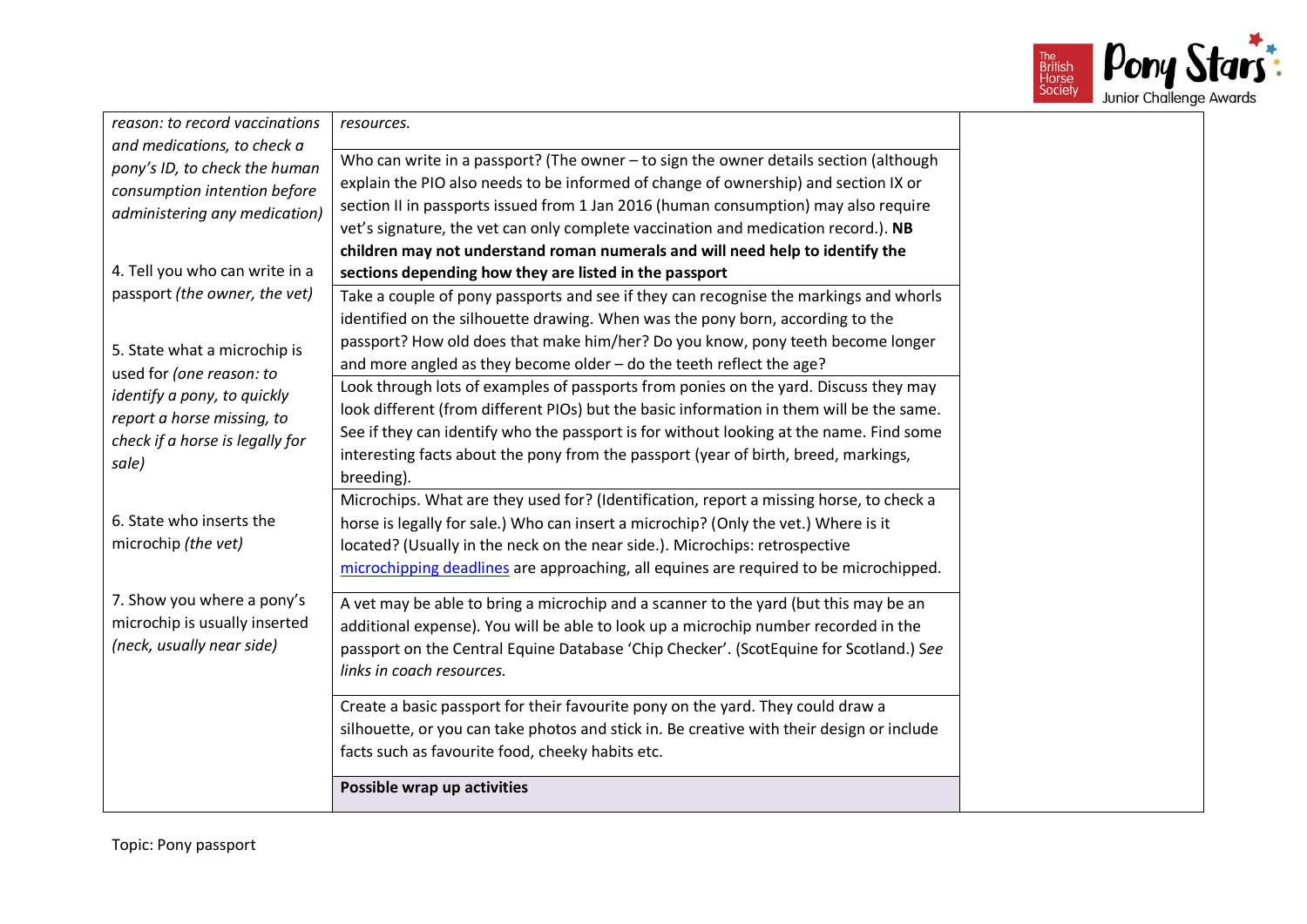

|                               | Pony Passports wordsearch from the Accredited Professional Hub                         |
|-------------------------------|----------------------------------------------------------------------------------------|
|                               | Complete a silhouette drawing of a pony on the yard. See link in coach resources.      |
| pony the passport belongs to? | Photocopy the silhouette page but blank out the pony's name; can they identify which   |
| passports within your yard.   | Relate passports to Shetland Striders, 'Breeds'. Look at the variety of breed specific |

- Find out even more about passports and the information they could contain. Did you know the passport could contain information about the pony's mother and father? What else might you be able to find out in a passport?
	- o Look through passports at other sections not listed above, for example, breed lines, medication records, laboratory health tests (section VII)
- Are passports compulsory and required by law? You may already know the answer to this but find out who enforces the rules and what might happen if your pony doesn't have a passport.
	- o Outline the law and legislation surrounding passports and microchips, who enforces the legislation and the fines that could be given; who are Defra and what is their role?
- There is a central database for some UK nations that has some information about all ponies, most importantly microchip numbers so you can report your pony if it is stolen. Find out more about this and the information it holds.
	- o State what the Central Equine Database is and the information it holds, or ScotEquine (for Scotland)

- Basic knowledge and awareness of passports required for this topic
- Sensitivity when discussing horses entering the human food chain.
- Monitor children with passports to ensure they do not write/draw in them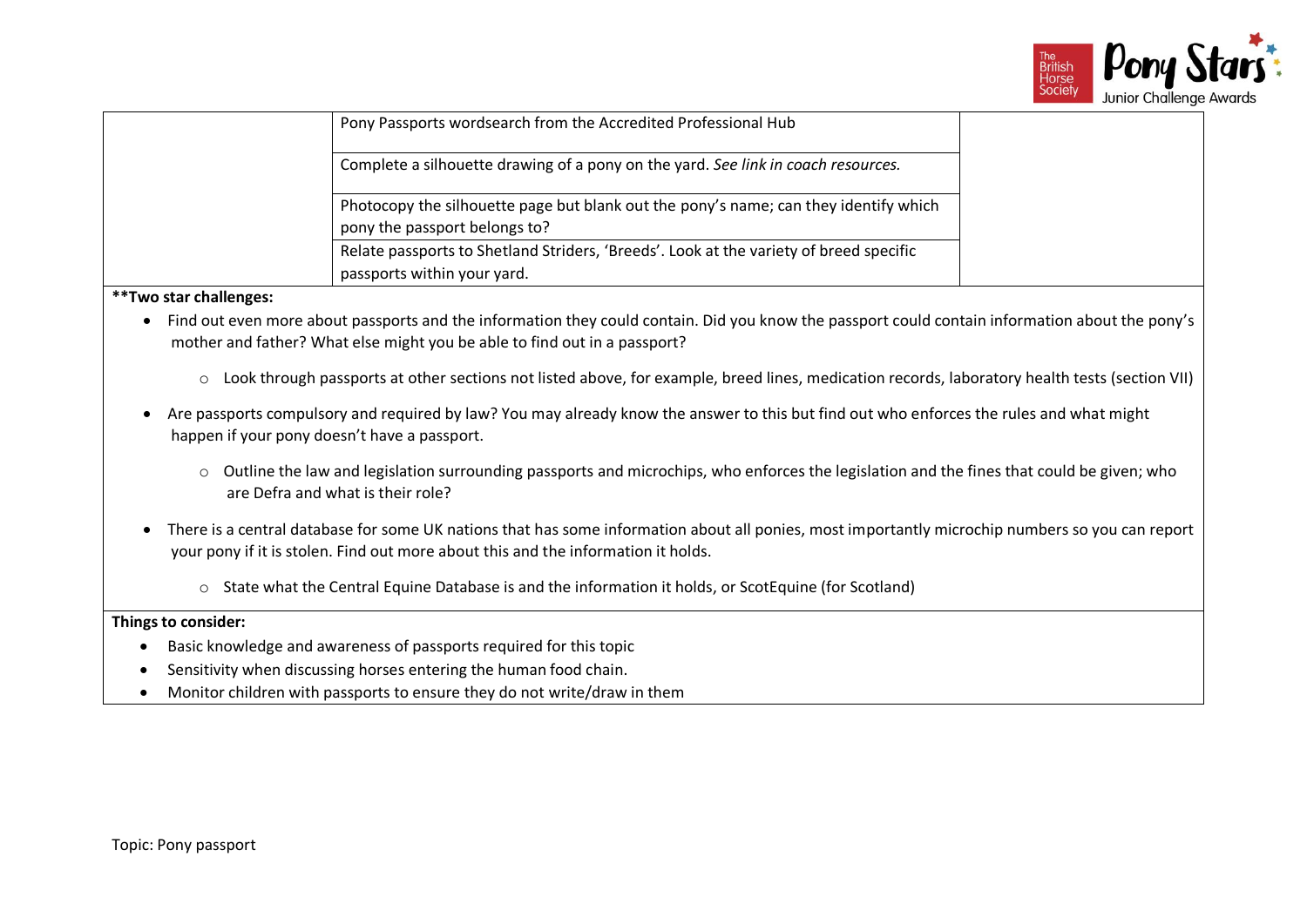

| <b>THEME: Junior Jockey</b><br><b>GROUP: Dartmoor Dazzlers</b>                                                                                                                                                                                                                                                                                                                                                                                                                                                                                                                                                                                                                                               |                                                                                                                                                                                                                                                                                                                                                                                                                                                                                                                                                                                                                                                                                                                                                                                                                                                                                                                                                                                                                                                                                                                                                                                                                                                                                                                                                                                                                                                                                                                                                                                                                                                                                                                                                                                                |  |                                                                                                                                                        |
|--------------------------------------------------------------------------------------------------------------------------------------------------------------------------------------------------------------------------------------------------------------------------------------------------------------------------------------------------------------------------------------------------------------------------------------------------------------------------------------------------------------------------------------------------------------------------------------------------------------------------------------------------------------------------------------------------------------|------------------------------------------------------------------------------------------------------------------------------------------------------------------------------------------------------------------------------------------------------------------------------------------------------------------------------------------------------------------------------------------------------------------------------------------------------------------------------------------------------------------------------------------------------------------------------------------------------------------------------------------------------------------------------------------------------------------------------------------------------------------------------------------------------------------------------------------------------------------------------------------------------------------------------------------------------------------------------------------------------------------------------------------------------------------------------------------------------------------------------------------------------------------------------------------------------------------------------------------------------------------------------------------------------------------------------------------------------------------------------------------------------------------------------------------------------------------------------------------------------------------------------------------------------------------------------------------------------------------------------------------------------------------------------------------------------------------------------------------------------------------------------------------------|--|--------------------------------------------------------------------------------------------------------------------------------------------------------|
| <b>TOPIC: Riding skills 2</b>                                                                                                                                                                                                                                                                                                                                                                                                                                                                                                                                                                                                                                                                                |                                                                                                                                                                                                                                                                                                                                                                                                                                                                                                                                                                                                                                                                                                                                                                                                                                                                                                                                                                                                                                                                                                                                                                                                                                                                                                                                                                                                                                                                                                                                                                                                                                                                                                                                                                                                |  |                                                                                                                                                        |
| *One star challenges.<br>Children will be able to:                                                                                                                                                                                                                                                                                                                                                                                                                                                                                                                                                                                                                                                           | <b>Activities</b>                                                                                                                                                                                                                                                                                                                                                                                                                                                                                                                                                                                                                                                                                                                                                                                                                                                                                                                                                                                                                                                                                                                                                                                                                                                                                                                                                                                                                                                                                                                                                                                                                                                                                                                                                                              |  | <b>Coach resources (reading</b><br>around the topic, additional<br>ideas or activities)                                                                |
| 1. Follow basic instructions<br>during a lesson (riders can be<br>assisted if required e.g., on<br>lead rein, hold saddle or neck<br>strap. Basic instructions can<br>include; change the rein, go<br>large, halt, whole ride, leading<br>file in succession and one<br>horse's length. Begin to<br>explain why these terms are<br>used in a lesson for all to<br>follow).<br>2. Ride with an independent<br>seat in walk. (Children will be<br>able to ride in walk without<br>holding onto the saddle and<br>not relying on their reins to<br>keep balanced. They will be<br>able to ride without stirrups in<br>walk, although not at the<br>same time, so walk without<br>reins, but keep stirrups, then | <b>Possible starter activities</b><br>Read the relevant section of My Challenge Book to introduce the topic and discuss what<br>you will be doing in this session.<br>Look at a pony or picture and identify the pony's legs and terminology i.e., outside hind,<br>inside fore and so on. Can use pictures out of old magazines/catalogues, pictures on an<br>iPad/tablet or any picture available.<br>Bandage (boots with different coloured straps may be better) the pony's legs in<br>different colours. Use 3 ponies to show the three different paces pony 1 - four different<br>colours for walk, pony 2 - two colours for diagonal pairs for trot, and three colours for<br>canter with the diagonal pair the same colour. The children can either watch each<br>other's ponies when riding to identify the footfalls or the ponies could be lunged.<br>Draw with chalk. white boards or pens on paper the sequence of legs. This is done<br>easiest by drawing 4 hoof prints and writing the number inside.<br>Get the children to go on their hands and feet and move in the sequence of legs for<br>each pace. This is quite difficult to do, but great silly fun.<br>Watch a slow-Mo video of the pony's sequence of legs, you can record a pony in walk,<br>trot and canter and using the slow-Mo function on a phone.<br>Talk about the aids. Do they know what they know what the four aids are (reins, legs,<br>seat/position and voice). Talk about how to use each to halt, walk, trot and turn.<br>Use a balance/exercise ball, sit on the ball and practise basic balance exercise - can<br>they lift one leg up and keep balance and then wop legs - can they balance lifting both<br>feet off the ground. They can each kneel on a balance ball and throw a ball to one |  | Look on to see if there are<br>any suitable online videos<br>on footfalls - or record one<br>of your own.<br>Make your own bean bags<br><b>Kidspot</b> |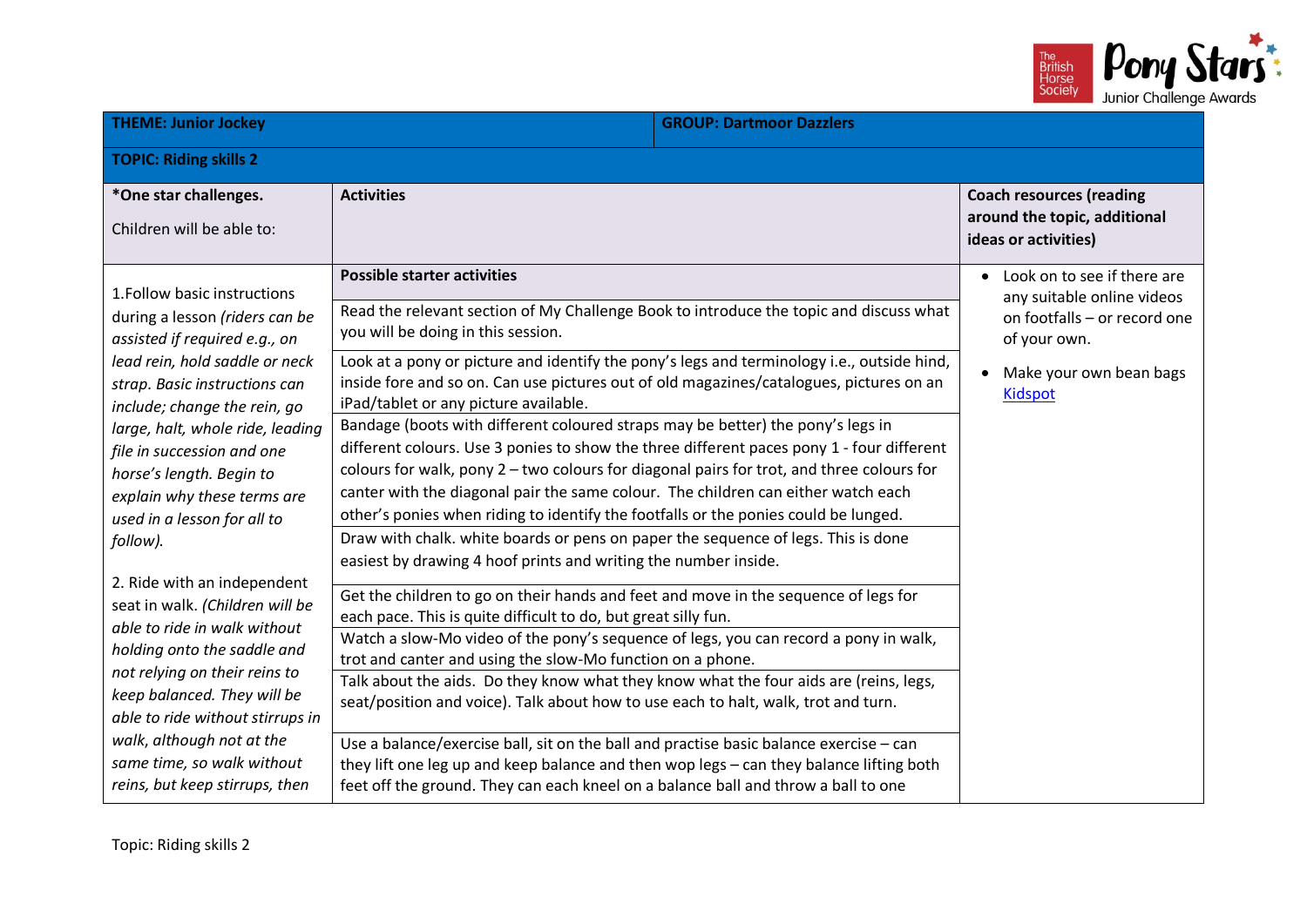

| Coaches can relate balance to riding - why we they to be balanced on ponies and why.<br>3. Perform some balance<br>exercises whilst on the pony<br>Round fencing rail cut in half, wobble board to stand on - throwing bean bags.<br>(e.g., standing in stirrups,<br><b>Possible main activities</b><br>circling their arms in the same<br>and different directions,<br>Deliver a riding lesson based on school movements, getting the riders to do as many<br>bringing their knees to the<br>simple different school movements on command. Simple movements may include;<br>pommel of the saddle and<br>keeping an imaginary pony (with a name) in between each pony and rider, changes of<br>other arm movement, round-<br>rein across the school, stopping at every marker in the arena, stopping at cones or<br>the-world, half and full<br>markers around the school. Riding circles by riding around cones/markers.<br>scissors. These can be in halt<br>Play Simon says: Simon says walk on, Simon says halt, "turn right" no !! Simon didn't<br>or walk but should be able to<br>say to turn right!<br>perform them with little<br>Deliver a lesson based on balance. Do some exercises without stirrups in halt e.g.,<br>assistance as they work<br>around the world, head-shoulder-knees and toes to get children using to moving<br>towards an independent seat<br>without stirrups. Introduce ridden work without stirrups in walk and possibly a couple<br>in walk)<br>of strides of trot, children should be lead. Ask children to stand up in their stirrups in<br>halt and keep their balance without falling down (with and without holding on), then<br>4. Begin to trot in balance<br>progress to walk.<br>(children to be able to trot the<br>Playing being a jockey in walk, walk from marker to marker and then rest, their bottom<br>short side of an arena.<br>must not touch the saddle.<br>Working towards rising and a<br>Make a box out of poles and get riders to ride over them and halt in the box, they then<br>balanced position but can be<br>have to perform a balance task i.e., raise their knees to the pommel of the saddle.<br>assisted or hold neck strap, for<br>Alternatively play music and stop randomly, whoever is in the box when the music<br>example)<br>stops, they have to perform a balance task.<br>5. Outline the footfalls in walk<br>Deliver a lesson based on transitions. Ride halt transitions at the markers, in between<br>(children should be able to tell<br>two poles/blocks and over a pole (can they halt with the pony's front legs on one side<br>you, or draw, the footfalls in<br>and back leges on the other). Progress to trot transitions which are likely to be less<br>walk).<br>accurate but can still aim to do these at markers. Could also use counting so, down to | hold reins and no stirrups). | another.                                              |
|-----------------------------------------------------------------------------------------------------------------------------------------------------------------------------------------------------------------------------------------------------------------------------------------------------------------------------------------------------------------------------------------------------------------------------------------------------------------------------------------------------------------------------------------------------------------------------------------------------------------------------------------------------------------------------------------------------------------------------------------------------------------------------------------------------------------------------------------------------------------------------------------------------------------------------------------------------------------------------------------------------------------------------------------------------------------------------------------------------------------------------------------------------------------------------------------------------------------------------------------------------------------------------------------------------------------------------------------------------------------------------------------------------------------------------------------------------------------------------------------------------------------------------------------------------------------------------------------------------------------------------------------------------------------------------------------------------------------------------------------------------------------------------------------------------------------------------------------------------------------------------------------------------------------------------------------------------------------------------------------------------------------------------------------------------------------------------------------------------------------------------------------------------------------------------------------------------------------------------------------------------------------------------------------------------------------------------------------------------------------------------------------------------------------------------------------------------------------------------------------------------------------------------------------------------------------------------------------------------------------------------------------------------------------------------------------------------------------------------------------------------------------------------------------------------------------------------------------------------|------------------------------|-------------------------------------------------------|
|                                                                                                                                                                                                                                                                                                                                                                                                                                                                                                                                                                                                                                                                                                                                                                                                                                                                                                                                                                                                                                                                                                                                                                                                                                                                                                                                                                                                                                                                                                                                                                                                                                                                                                                                                                                                                                                                                                                                                                                                                                                                                                                                                                                                                                                                                                                                                                                                                                                                                                                                                                                                                                                                                                                                                                                                                                                     |                              |                                                       |
|                                                                                                                                                                                                                                                                                                                                                                                                                                                                                                                                                                                                                                                                                                                                                                                                                                                                                                                                                                                                                                                                                                                                                                                                                                                                                                                                                                                                                                                                                                                                                                                                                                                                                                                                                                                                                                                                                                                                                                                                                                                                                                                                                                                                                                                                                                                                                                                                                                                                                                                                                                                                                                                                                                                                                                                                                                                     |                              |                                                       |
|                                                                                                                                                                                                                                                                                                                                                                                                                                                                                                                                                                                                                                                                                                                                                                                                                                                                                                                                                                                                                                                                                                                                                                                                                                                                                                                                                                                                                                                                                                                                                                                                                                                                                                                                                                                                                                                                                                                                                                                                                                                                                                                                                                                                                                                                                                                                                                                                                                                                                                                                                                                                                                                                                                                                                                                                                                                     |                              |                                                       |
|                                                                                                                                                                                                                                                                                                                                                                                                                                                                                                                                                                                                                                                                                                                                                                                                                                                                                                                                                                                                                                                                                                                                                                                                                                                                                                                                                                                                                                                                                                                                                                                                                                                                                                                                                                                                                                                                                                                                                                                                                                                                                                                                                                                                                                                                                                                                                                                                                                                                                                                                                                                                                                                                                                                                                                                                                                                     |                              |                                                       |
|                                                                                                                                                                                                                                                                                                                                                                                                                                                                                                                                                                                                                                                                                                                                                                                                                                                                                                                                                                                                                                                                                                                                                                                                                                                                                                                                                                                                                                                                                                                                                                                                                                                                                                                                                                                                                                                                                                                                                                                                                                                                                                                                                                                                                                                                                                                                                                                                                                                                                                                                                                                                                                                                                                                                                                                                                                                     |                              |                                                       |
|                                                                                                                                                                                                                                                                                                                                                                                                                                                                                                                                                                                                                                                                                                                                                                                                                                                                                                                                                                                                                                                                                                                                                                                                                                                                                                                                                                                                                                                                                                                                                                                                                                                                                                                                                                                                                                                                                                                                                                                                                                                                                                                                                                                                                                                                                                                                                                                                                                                                                                                                                                                                                                                                                                                                                                                                                                                     |                              |                                                       |
|                                                                                                                                                                                                                                                                                                                                                                                                                                                                                                                                                                                                                                                                                                                                                                                                                                                                                                                                                                                                                                                                                                                                                                                                                                                                                                                                                                                                                                                                                                                                                                                                                                                                                                                                                                                                                                                                                                                                                                                                                                                                                                                                                                                                                                                                                                                                                                                                                                                                                                                                                                                                                                                                                                                                                                                                                                                     |                              |                                                       |
|                                                                                                                                                                                                                                                                                                                                                                                                                                                                                                                                                                                                                                                                                                                                                                                                                                                                                                                                                                                                                                                                                                                                                                                                                                                                                                                                                                                                                                                                                                                                                                                                                                                                                                                                                                                                                                                                                                                                                                                                                                                                                                                                                                                                                                                                                                                                                                                                                                                                                                                                                                                                                                                                                                                                                                                                                                                     |                              |                                                       |
|                                                                                                                                                                                                                                                                                                                                                                                                                                                                                                                                                                                                                                                                                                                                                                                                                                                                                                                                                                                                                                                                                                                                                                                                                                                                                                                                                                                                                                                                                                                                                                                                                                                                                                                                                                                                                                                                                                                                                                                                                                                                                                                                                                                                                                                                                                                                                                                                                                                                                                                                                                                                                                                                                                                                                                                                                                                     |                              |                                                       |
|                                                                                                                                                                                                                                                                                                                                                                                                                                                                                                                                                                                                                                                                                                                                                                                                                                                                                                                                                                                                                                                                                                                                                                                                                                                                                                                                                                                                                                                                                                                                                                                                                                                                                                                                                                                                                                                                                                                                                                                                                                                                                                                                                                                                                                                                                                                                                                                                                                                                                                                                                                                                                                                                                                                                                                                                                                                     |                              |                                                       |
|                                                                                                                                                                                                                                                                                                                                                                                                                                                                                                                                                                                                                                                                                                                                                                                                                                                                                                                                                                                                                                                                                                                                                                                                                                                                                                                                                                                                                                                                                                                                                                                                                                                                                                                                                                                                                                                                                                                                                                                                                                                                                                                                                                                                                                                                                                                                                                                                                                                                                                                                                                                                                                                                                                                                                                                                                                                     |                              |                                                       |
|                                                                                                                                                                                                                                                                                                                                                                                                                                                                                                                                                                                                                                                                                                                                                                                                                                                                                                                                                                                                                                                                                                                                                                                                                                                                                                                                                                                                                                                                                                                                                                                                                                                                                                                                                                                                                                                                                                                                                                                                                                                                                                                                                                                                                                                                                                                                                                                                                                                                                                                                                                                                                                                                                                                                                                                                                                                     |                              |                                                       |
|                                                                                                                                                                                                                                                                                                                                                                                                                                                                                                                                                                                                                                                                                                                                                                                                                                                                                                                                                                                                                                                                                                                                                                                                                                                                                                                                                                                                                                                                                                                                                                                                                                                                                                                                                                                                                                                                                                                                                                                                                                                                                                                                                                                                                                                                                                                                                                                                                                                                                                                                                                                                                                                                                                                                                                                                                                                     |                              |                                                       |
|                                                                                                                                                                                                                                                                                                                                                                                                                                                                                                                                                                                                                                                                                                                                                                                                                                                                                                                                                                                                                                                                                                                                                                                                                                                                                                                                                                                                                                                                                                                                                                                                                                                                                                                                                                                                                                                                                                                                                                                                                                                                                                                                                                                                                                                                                                                                                                                                                                                                                                                                                                                                                                                                                                                                                                                                                                                     |                              |                                                       |
|                                                                                                                                                                                                                                                                                                                                                                                                                                                                                                                                                                                                                                                                                                                                                                                                                                                                                                                                                                                                                                                                                                                                                                                                                                                                                                                                                                                                                                                                                                                                                                                                                                                                                                                                                                                                                                                                                                                                                                                                                                                                                                                                                                                                                                                                                                                                                                                                                                                                                                                                                                                                                                                                                                                                                                                                                                                     |                              |                                                       |
|                                                                                                                                                                                                                                                                                                                                                                                                                                                                                                                                                                                                                                                                                                                                                                                                                                                                                                                                                                                                                                                                                                                                                                                                                                                                                                                                                                                                                                                                                                                                                                                                                                                                                                                                                                                                                                                                                                                                                                                                                                                                                                                                                                                                                                                                                                                                                                                                                                                                                                                                                                                                                                                                                                                                                                                                                                                     |                              |                                                       |
|                                                                                                                                                                                                                                                                                                                                                                                                                                                                                                                                                                                                                                                                                                                                                                                                                                                                                                                                                                                                                                                                                                                                                                                                                                                                                                                                                                                                                                                                                                                                                                                                                                                                                                                                                                                                                                                                                                                                                                                                                                                                                                                                                                                                                                                                                                                                                                                                                                                                                                                                                                                                                                                                                                                                                                                                                                                     |                              |                                                       |
|                                                                                                                                                                                                                                                                                                                                                                                                                                                                                                                                                                                                                                                                                                                                                                                                                                                                                                                                                                                                                                                                                                                                                                                                                                                                                                                                                                                                                                                                                                                                                                                                                                                                                                                                                                                                                                                                                                                                                                                                                                                                                                                                                                                                                                                                                                                                                                                                                                                                                                                                                                                                                                                                                                                                                                                                                                                     |                              |                                                       |
|                                                                                                                                                                                                                                                                                                                                                                                                                                                                                                                                                                                                                                                                                                                                                                                                                                                                                                                                                                                                                                                                                                                                                                                                                                                                                                                                                                                                                                                                                                                                                                                                                                                                                                                                                                                                                                                                                                                                                                                                                                                                                                                                                                                                                                                                                                                                                                                                                                                                                                                                                                                                                                                                                                                                                                                                                                                     |                              |                                                       |
|                                                                                                                                                                                                                                                                                                                                                                                                                                                                                                                                                                                                                                                                                                                                                                                                                                                                                                                                                                                                                                                                                                                                                                                                                                                                                                                                                                                                                                                                                                                                                                                                                                                                                                                                                                                                                                                                                                                                                                                                                                                                                                                                                                                                                                                                                                                                                                                                                                                                                                                                                                                                                                                                                                                                                                                                                                                     |                              |                                                       |
|                                                                                                                                                                                                                                                                                                                                                                                                                                                                                                                                                                                                                                                                                                                                                                                                                                                                                                                                                                                                                                                                                                                                                                                                                                                                                                                                                                                                                                                                                                                                                                                                                                                                                                                                                                                                                                                                                                                                                                                                                                                                                                                                                                                                                                                                                                                                                                                                                                                                                                                                                                                                                                                                                                                                                                                                                                                     |                              |                                                       |
|                                                                                                                                                                                                                                                                                                                                                                                                                                                                                                                                                                                                                                                                                                                                                                                                                                                                                                                                                                                                                                                                                                                                                                                                                                                                                                                                                                                                                                                                                                                                                                                                                                                                                                                                                                                                                                                                                                                                                                                                                                                                                                                                                                                                                                                                                                                                                                                                                                                                                                                                                                                                                                                                                                                                                                                                                                                     |                              |                                                       |
|                                                                                                                                                                                                                                                                                                                                                                                                                                                                                                                                                                                                                                                                                                                                                                                                                                                                                                                                                                                                                                                                                                                                                                                                                                                                                                                                                                                                                                                                                                                                                                                                                                                                                                                                                                                                                                                                                                                                                                                                                                                                                                                                                                                                                                                                                                                                                                                                                                                                                                                                                                                                                                                                                                                                                                                                                                                     |                              |                                                       |
|                                                                                                                                                                                                                                                                                                                                                                                                                                                                                                                                                                                                                                                                                                                                                                                                                                                                                                                                                                                                                                                                                                                                                                                                                                                                                                                                                                                                                                                                                                                                                                                                                                                                                                                                                                                                                                                                                                                                                                                                                                                                                                                                                                                                                                                                                                                                                                                                                                                                                                                                                                                                                                                                                                                                                                                                                                                     |                              |                                                       |
|                                                                                                                                                                                                                                                                                                                                                                                                                                                                                                                                                                                                                                                                                                                                                                                                                                                                                                                                                                                                                                                                                                                                                                                                                                                                                                                                                                                                                                                                                                                                                                                                                                                                                                                                                                                                                                                                                                                                                                                                                                                                                                                                                                                                                                                                                                                                                                                                                                                                                                                                                                                                                                                                                                                                                                                                                                                     |                              |                                                       |
|                                                                                                                                                                                                                                                                                                                                                                                                                                                                                                                                                                                                                                                                                                                                                                                                                                                                                                                                                                                                                                                                                                                                                                                                                                                                                                                                                                                                                                                                                                                                                                                                                                                                                                                                                                                                                                                                                                                                                                                                                                                                                                                                                                                                                                                                                                                                                                                                                                                                                                                                                                                                                                                                                                                                                                                                                                                     |                              |                                                       |
|                                                                                                                                                                                                                                                                                                                                                                                                                                                                                                                                                                                                                                                                                                                                                                                                                                                                                                                                                                                                                                                                                                                                                                                                                                                                                                                                                                                                                                                                                                                                                                                                                                                                                                                                                                                                                                                                                                                                                                                                                                                                                                                                                                                                                                                                                                                                                                                                                                                                                                                                                                                                                                                                                                                                                                                                                                                     |                              |                                                       |
|                                                                                                                                                                                                                                                                                                                                                                                                                                                                                                                                                                                                                                                                                                                                                                                                                                                                                                                                                                                                                                                                                                                                                                                                                                                                                                                                                                                                                                                                                                                                                                                                                                                                                                                                                                                                                                                                                                                                                                                                                                                                                                                                                                                                                                                                                                                                                                                                                                                                                                                                                                                                                                                                                                                                                                                                                                                     |                              |                                                       |
|                                                                                                                                                                                                                                                                                                                                                                                                                                                                                                                                                                                                                                                                                                                                                                                                                                                                                                                                                                                                                                                                                                                                                                                                                                                                                                                                                                                                                                                                                                                                                                                                                                                                                                                                                                                                                                                                                                                                                                                                                                                                                                                                                                                                                                                                                                                                                                                                                                                                                                                                                                                                                                                                                                                                                                                                                                                     |                              | walk from trot count to five then ask for trot again. |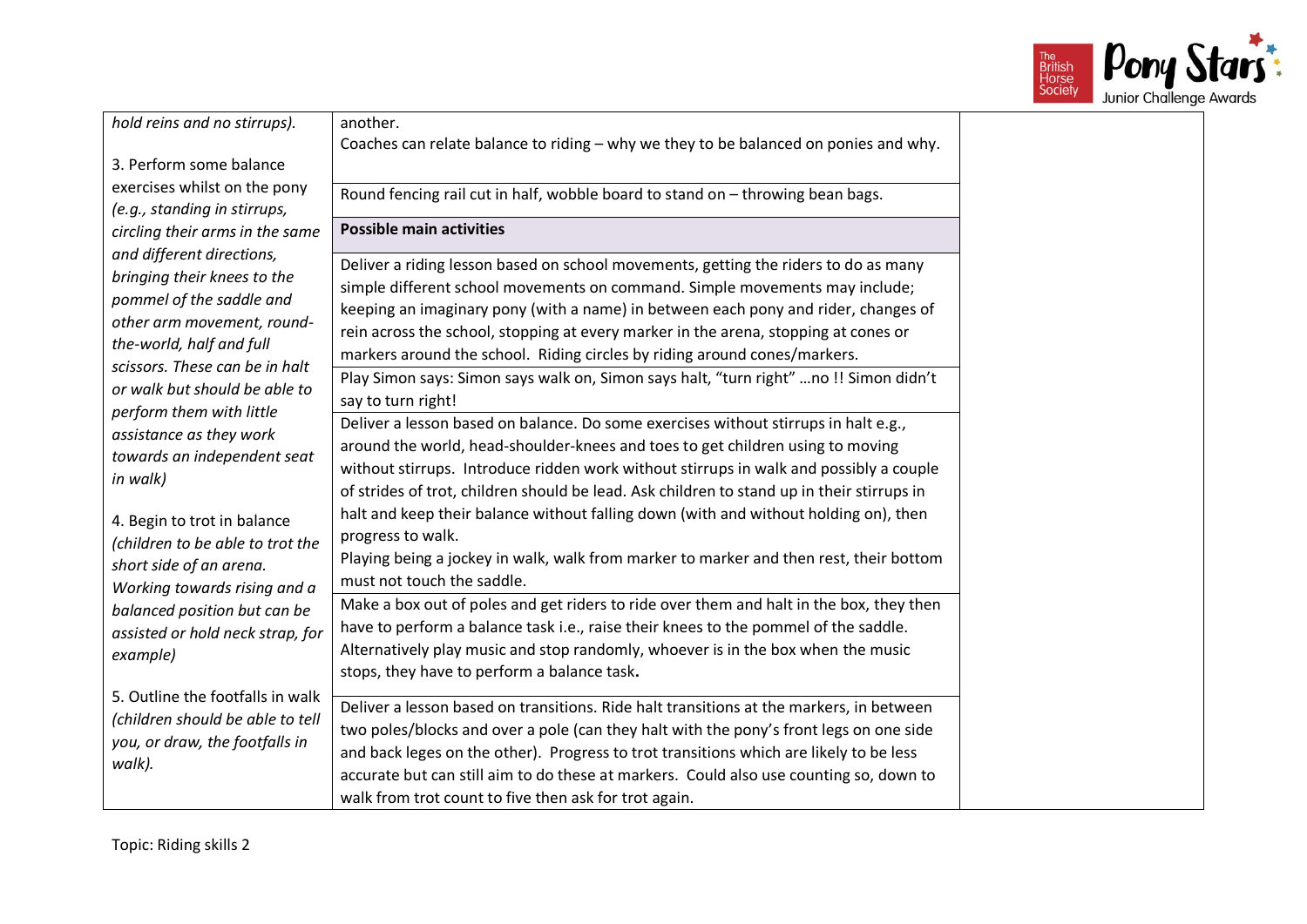

| 6. Perform walk to trot<br>transitions (walk to trot and<br>trot to walk transitions can be<br>assisted. They do not need to<br>be accurate transitions but<br>working towards upwards or<br>downwards transitions<br>completed within at least 4-5<br>strides).<br>7. Outline the aids for riding in<br>walk (children should be able<br>to describe basic aids for halt,<br>turns and halt to walk/walk to<br>halt transitions. Aids include:<br>reins, position, including<br>where to look - important<br>when turning, and legs). | Children can practise balancing a bean bag on top of their hat when riding. Can they<br>walk the full length of the arena in walk without losing it?<br>Children can practise holding two sponges under their elbows - to keep elbows in, can<br>they do this around the arena in walk, could they do it in trot?<br>Children can practise holding toothpaste tubes in their hands when holding the reins, if<br>they grip too hard it will squeeze out. This is a good way to explain how tightly they<br>should hold the reins. Cheap runny toothpaste is best - will need to clean tack<br>afterwards.<br>Possible wrap up activities<br>Bareback riding at the end of a lesson in walk to cool down, if there are enough leaders<br>to lead each pony, is a good way for children to practise maintaining their own balance.<br>Have a short competition at the end of the lesson to see how many trot strides each<br>rider can do. Or keep a record of each rider's personal best to try and improve on in<br>each session.<br>Write a few words about their favourite pony to ride and why they like them.<br>Draw a picture to show how they feel when they ride.<br>Write or draw something to illustrate a goal they would like to achieve with their future<br>riding lessons. |  |
|----------------------------------------------------------------------------------------------------------------------------------------------------------------------------------------------------------------------------------------------------------------------------------------------------------------------------------------------------------------------------------------------------------------------------------------------------------------------------------------------------------------------------------------|-------------------------------------------------------------------------------------------------------------------------------------------------------------------------------------------------------------------------------------------------------------------------------------------------------------------------------------------------------------------------------------------------------------------------------------------------------------------------------------------------------------------------------------------------------------------------------------------------------------------------------------------------------------------------------------------------------------------------------------------------------------------------------------------------------------------------------------------------------------------------------------------------------------------------------------------------------------------------------------------------------------------------------------------------------------------------------------------------------------------------------------------------------------------------------------------------------------------------------------------------------------------------------------------|--|
| **Two star challenges                                                                                                                                                                                                                                                                                                                                                                                                                                                                                                                  |                                                                                                                                                                                                                                                                                                                                                                                                                                                                                                                                                                                                                                                                                                                                                                                                                                                                                                                                                                                                                                                                                                                                                                                                                                                                                           |  |
| $\circ$<br>Stand in stirrups in walk for at least 5 strides                                                                                                                                                                                                                                                                                                                                                                                                                                                                            | Walk without stirrups and without holding the reins at the same time<br>Can either have a leader or on lunge                                                                                                                                                                                                                                                                                                                                                                                                                                                                                                                                                                                                                                                                                                                                                                                                                                                                                                                                                                                                                                                                                                                                                                              |  |

o Can have leader or holder close by for assistance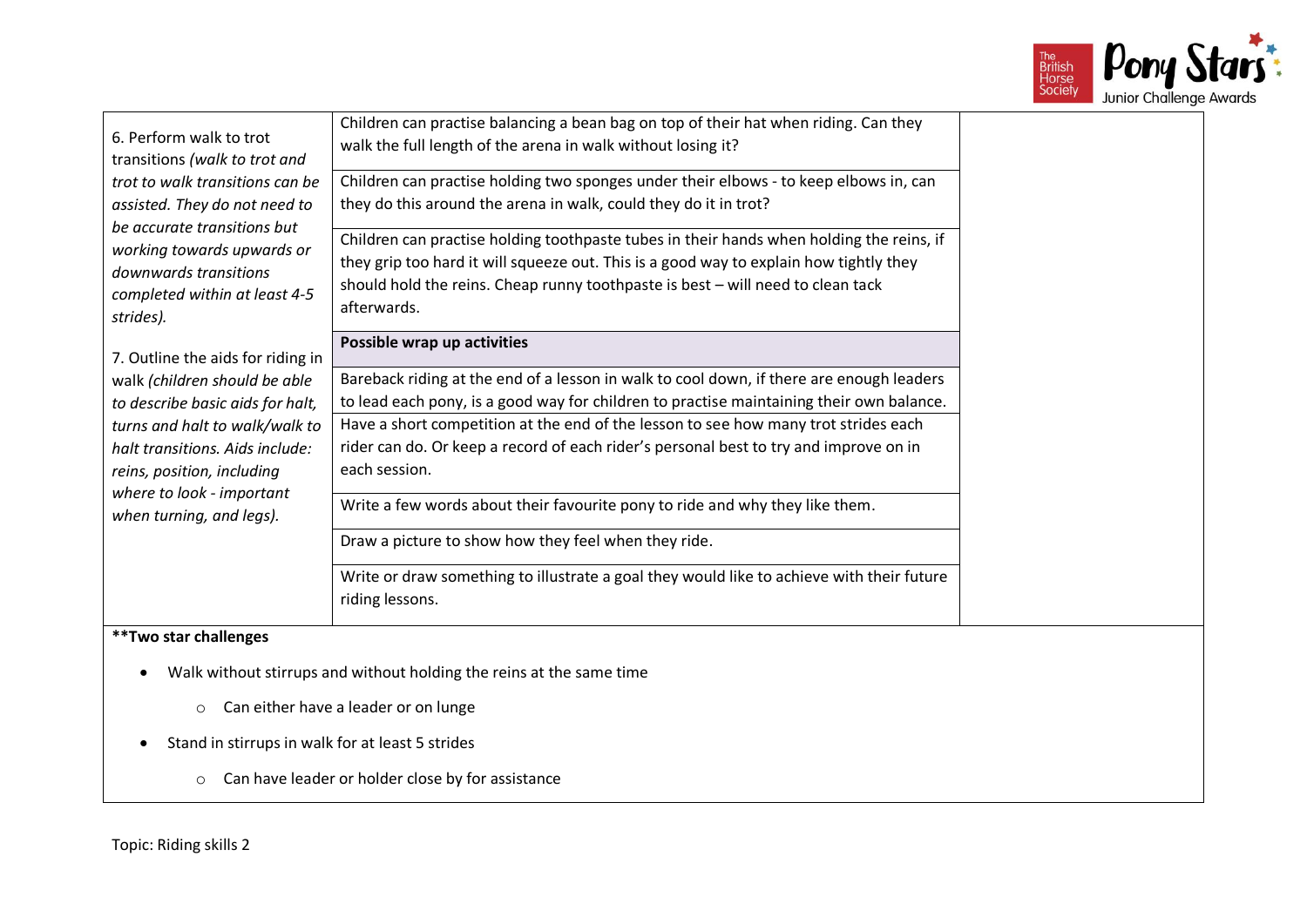

- Trot the long side of the arena
	- o Riders do not need to be established in rising trot but should be beginning to recognise to rise in the correct rhythm
- In trot: one hand off rein
	- o For a short length of arena
	- o Assistance can be given
- Shorten and lengthen reins in trot
- Ride simple school figures in trot
	- o 20m circle, simple changes of rein
- Knowledge: Tell you about correct diagonals in trot. Tell you footfalls in trot. Describe aids for trot.
	- o Children can describe, without prompts, what each instruction in 1 star means (change the rein, go large, halt, whole ride, leading file in succession and one horse's length)
	- o They can begin to describe how the horse is going or responding to their aids (you can support with relevant questions/prompts). Begin to think about what they would like to learn next and create a goal to complete in their next sessions (again with your support and prompts)
- Transitions: walk to trot/trot to walk are quicker and more accurate than 1 star challenges, so transition completed within 3 strides

#### **\*\*\*Three star challenges**

- Skills: Rising in trot for at least one lap of the arena on both reins. Learn about straightness in trot and keep pony on a straight line in trot. Learn about free walk, when and why you would do it and begin to work towards being able to do it.
- Balance tests both hands off reins in trot. Arms outstretched/circle arms/hands on head
- Knowledge: can describe what the correct diagonal looks or feels like and knows how to change the diagonal. Can tell you which feet are moving in trot as they are riding. Can give a basic description of the free walk.
- Transitions: be more aware of preparing for transitions to make it happen on a counted stride. Can use markers if counting is difficult e.g., trot as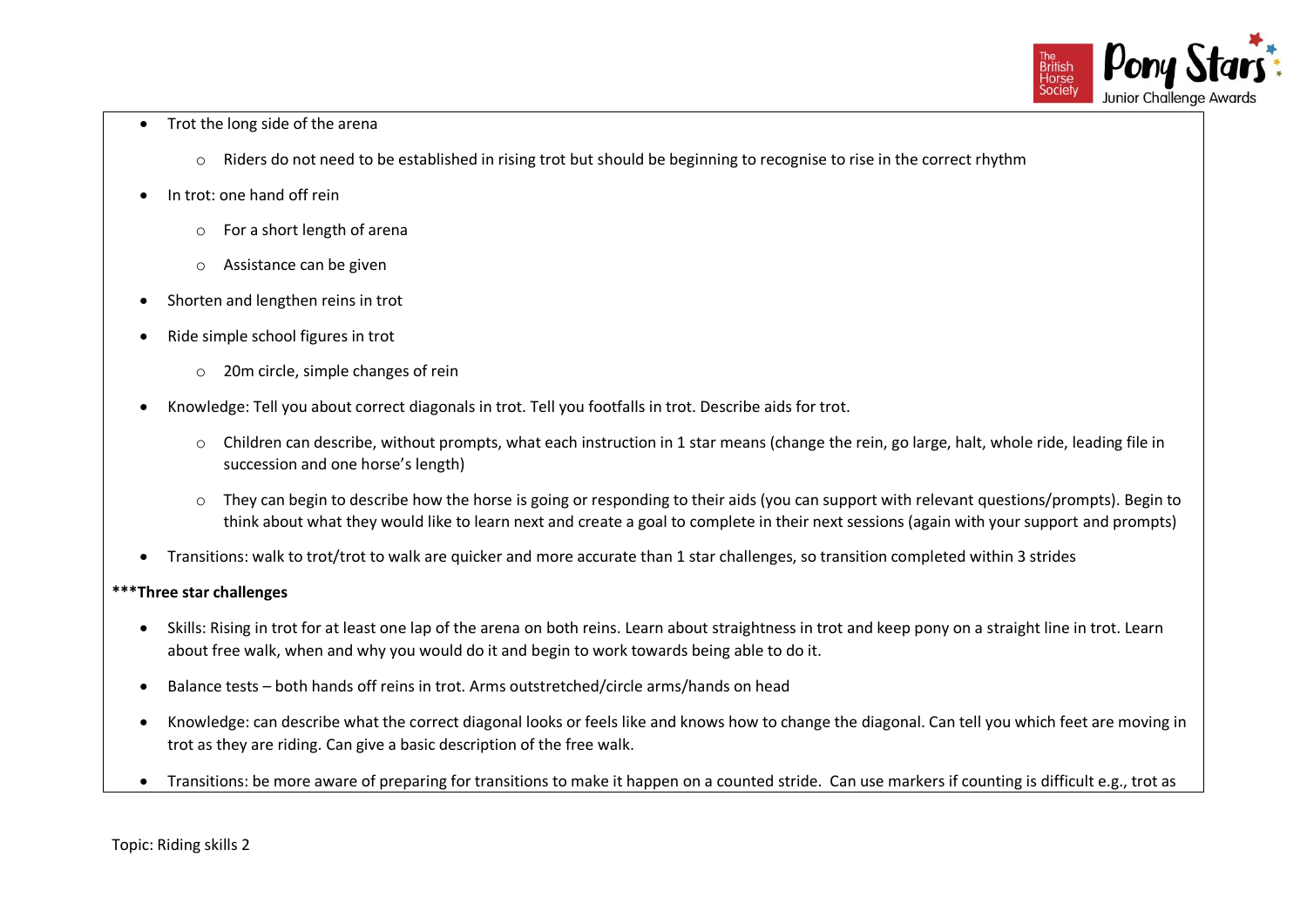

pass through cones, walk when pass through next set cones.

- Riders can be assisted, on lead rein, holding the saddle or neck strap whilst riding if needed.
- When doing exercises where children stand up in the stirrups, ensure they are aware they must sit down gently, not bang down in the saddle
- Work without stirrups should be used for short periods of time, so children to not tire.
- Balance exercises can be tiring so may be best interspersed with other activities.
- Risk assess all activities check pony is happy with bean bags and sponges falling on to them.
- If using video clips found online always check these are suitable before showing the children in the session.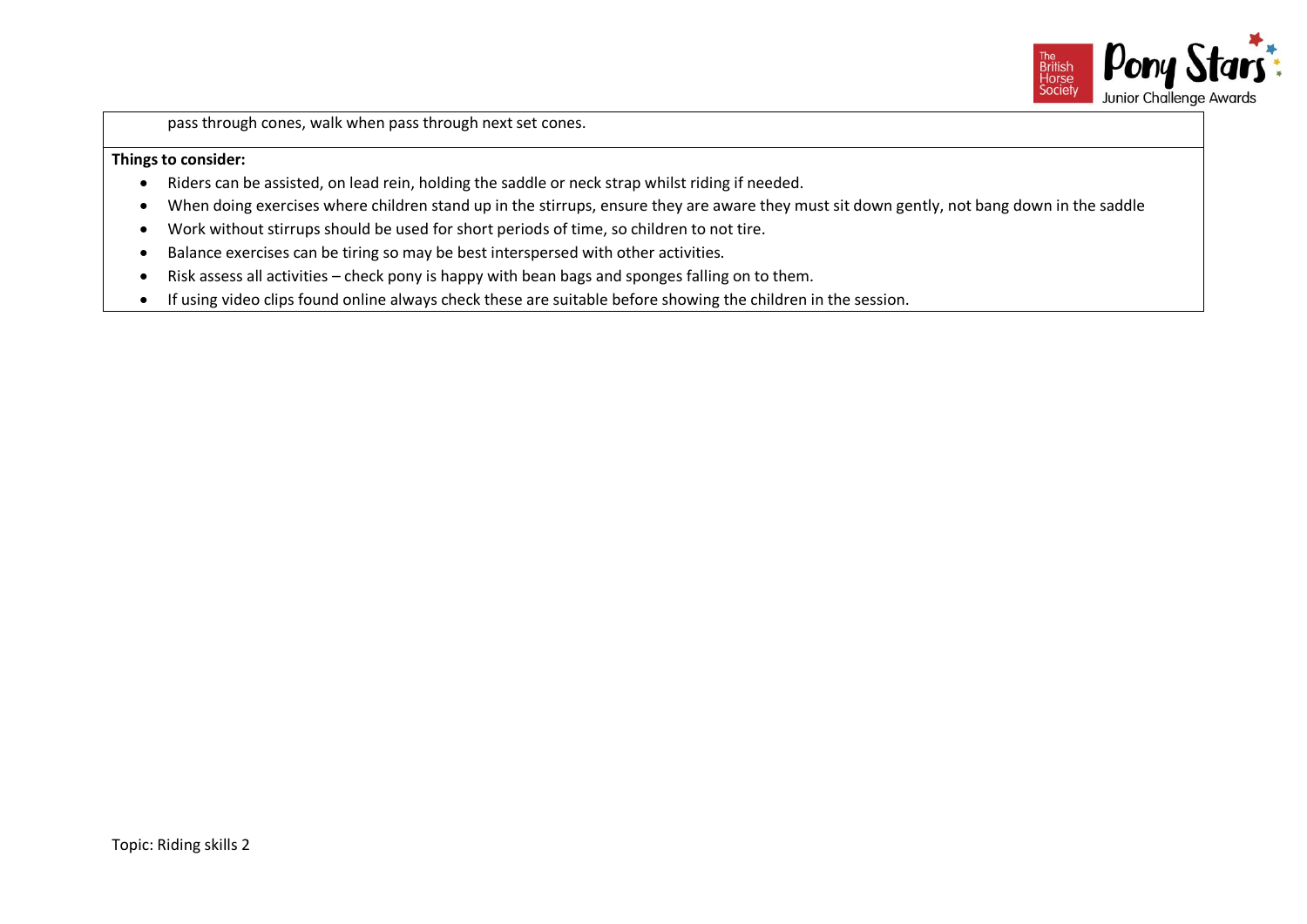

| <b>THEME: Junior Jockey</b>                                                                                                                                                                                                                                                                                                                                                                                                                                                                                                                                                                                                                                                                          |                                                                                                                                                                                                                                                                                                                                                                                                                                                                                                                                                                                                                                                                                                                                                                                                                                                                                                                                                                                                                                                                                | <b>GROUP: Dartmoor Dazzlers</b> |                                                                                                              |
|------------------------------------------------------------------------------------------------------------------------------------------------------------------------------------------------------------------------------------------------------------------------------------------------------------------------------------------------------------------------------------------------------------------------------------------------------------------------------------------------------------------------------------------------------------------------------------------------------------------------------------------------------------------------------------------------------|--------------------------------------------------------------------------------------------------------------------------------------------------------------------------------------------------------------------------------------------------------------------------------------------------------------------------------------------------------------------------------------------------------------------------------------------------------------------------------------------------------------------------------------------------------------------------------------------------------------------------------------------------------------------------------------------------------------------------------------------------------------------------------------------------------------------------------------------------------------------------------------------------------------------------------------------------------------------------------------------------------------------------------------------------------------------------------|---------------------------------|--------------------------------------------------------------------------------------------------------------|
| <b>TOPIC: Riding Right</b>                                                                                                                                                                                                                                                                                                                                                                                                                                                                                                                                                                                                                                                                           |                                                                                                                                                                                                                                                                                                                                                                                                                                                                                                                                                                                                                                                                                                                                                                                                                                                                                                                                                                                                                                                                                |                                 |                                                                                                              |
| *One star challenges.<br>Children will be able to:                                                                                                                                                                                                                                                                                                                                                                                                                                                                                                                                                                                                                                                   | <b>Activities</b>                                                                                                                                                                                                                                                                                                                                                                                                                                                                                                                                                                                                                                                                                                                                                                                                                                                                                                                                                                                                                                                              |                                 | <b>Coach resources (reading</b><br>around the topic, additional<br>ideas or activities)                      |
| 1. Follow the basic rules of the<br>school when riding in a group.<br>(Rules of the school; approach<br>other riders passing left to<br>left, riders at walk, work away<br>from the track, halt away<br>from the track, do not pass<br>slower riders from behind -<br>circle or turn away across the<br>arena, let all riders know if<br>you plan to leave the arena, if<br>your pony poos - clean it up.<br>Include some other rules you<br>may follow at your centre; be<br>polite to all riders, be kind to<br>your pony, be polite to your<br>coach. All can be introduced<br>with rider on the lead rein).<br>2. Outline why it is important<br>to follow these rules when<br>riding in a group | <b>Possible starter activities</b><br>Read the relevant section of My Challenge Book to introduce the topic and discuss what<br>you will be doing in this session.<br>Talk about why we need riding school rules, ask if any of them know any rules and<br>reasons the behind them.<br>See who can list the most rules they know.<br>What happens if we break rules - talk about rules that might not necessarily be about<br>horses - rules at home and at school. Relate this to the pony, who will be in trouble if<br>rules are broken - you or the pony.<br>Have a selection of cards with scenarios written on them.<br>For example:<br>'John barged through the arena door/gate without knocking while the group was<br>trotting round' What might have happened?<br>'Sally overtook Mohammed at canter on his inside'. What might have happened?<br><b>Possible main activities</b><br>Plan and ride a drill riding designed around rules of the school - left to left, walking on<br>inner track and so on.<br>Work through some scenarios when riding in the school: |                                 | . Rules of the school sign<br>available to purchase from<br><b>BHS Shop</b><br>• Fill in the gaps quiz sheet |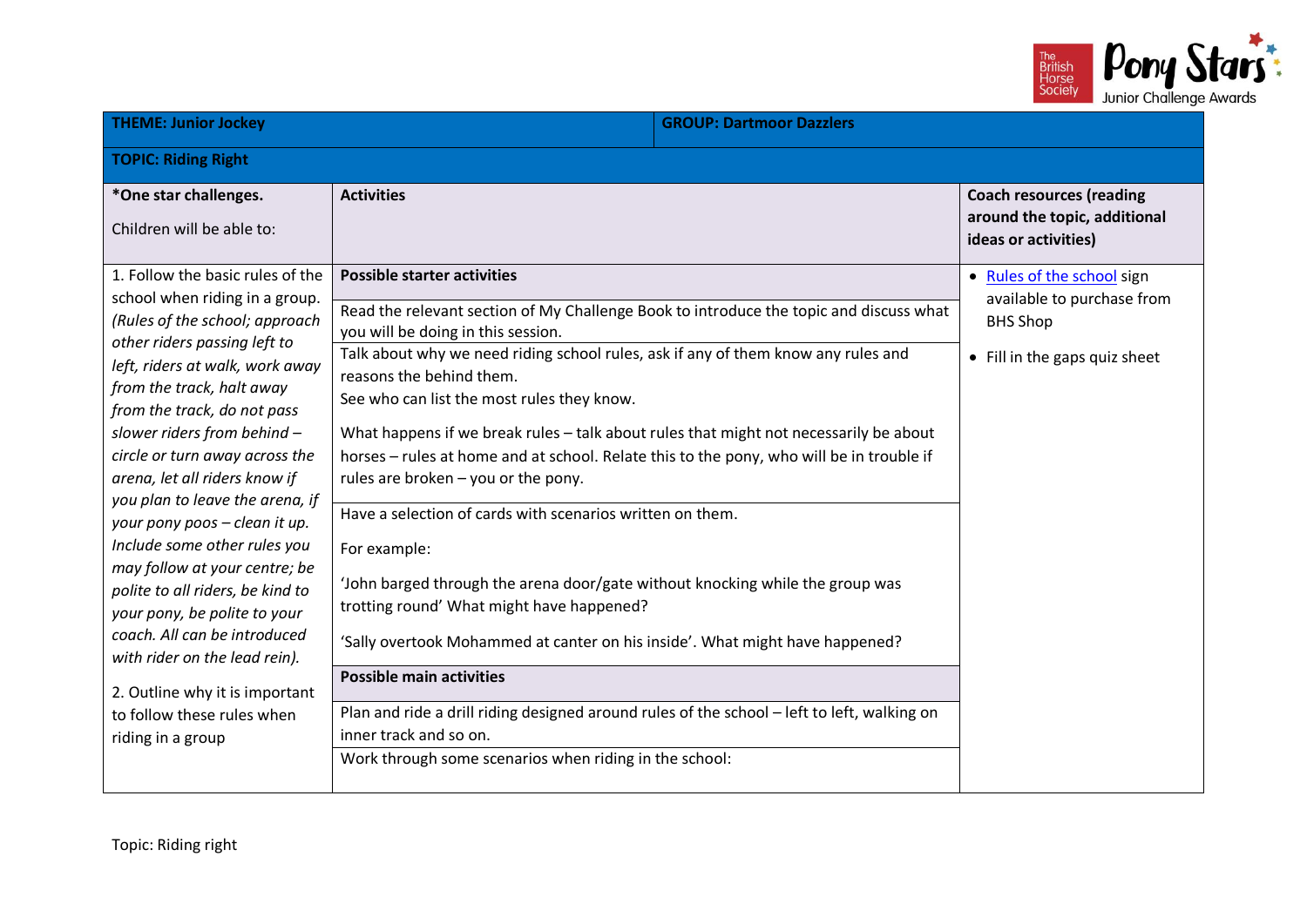

| 'You need to change your stirrups what do you need to do?'                                                      |  |
|-----------------------------------------------------------------------------------------------------------------|--|
| 'You are late for your lesson how do you enter the arena?'                                                      |  |
| Practise one rule during each riding lesson. Revisit throughout several lessons.                                |  |
| One rider could be the rule monitor - that rider tells coach if someone breaks a rule.                          |  |
| Possible wrap up activities                                                                                     |  |
| Thinking back on the riding lesson today, what additional rules might you make?                                 |  |
| Allocate one or more 'dung monitors' who clean up the arena after their lesson                                  |  |
| Children can create their own rules of the school poster with illustrations for each rule,                      |  |
| or assign a rule to each child for them to illustrate                                                           |  |
| Fill in the gaps quiz sheet.                                                                                    |  |
| Think about an that could have happened incident a riding lesson e.g., the ride walked                          |  |
| away while a rider was getting on. What rule could we make that would prevent that<br>incident happening again? |  |

- When you begin to ride independently there will be other rules you will learn such as riding in open order. Find out what this means and how it applies to riding in an arena with other riders. Section off a part of an arena so you and your friends can practice open order, but on foot!
	- o Discuss the term 'open order' and what this means, how it applies to riding in an arena and the importance of following the rules of the school to avoid accidents
	- o Have a bit of fun sectioning off part of an arena. Ask the group to act out walk, trot, circles etc and then work in open order. They should use what they have learnt to not bump into each other!

- Be mindful rules at home
- Fine line between establishing the rules and living by them, don't take the fun away from the activity.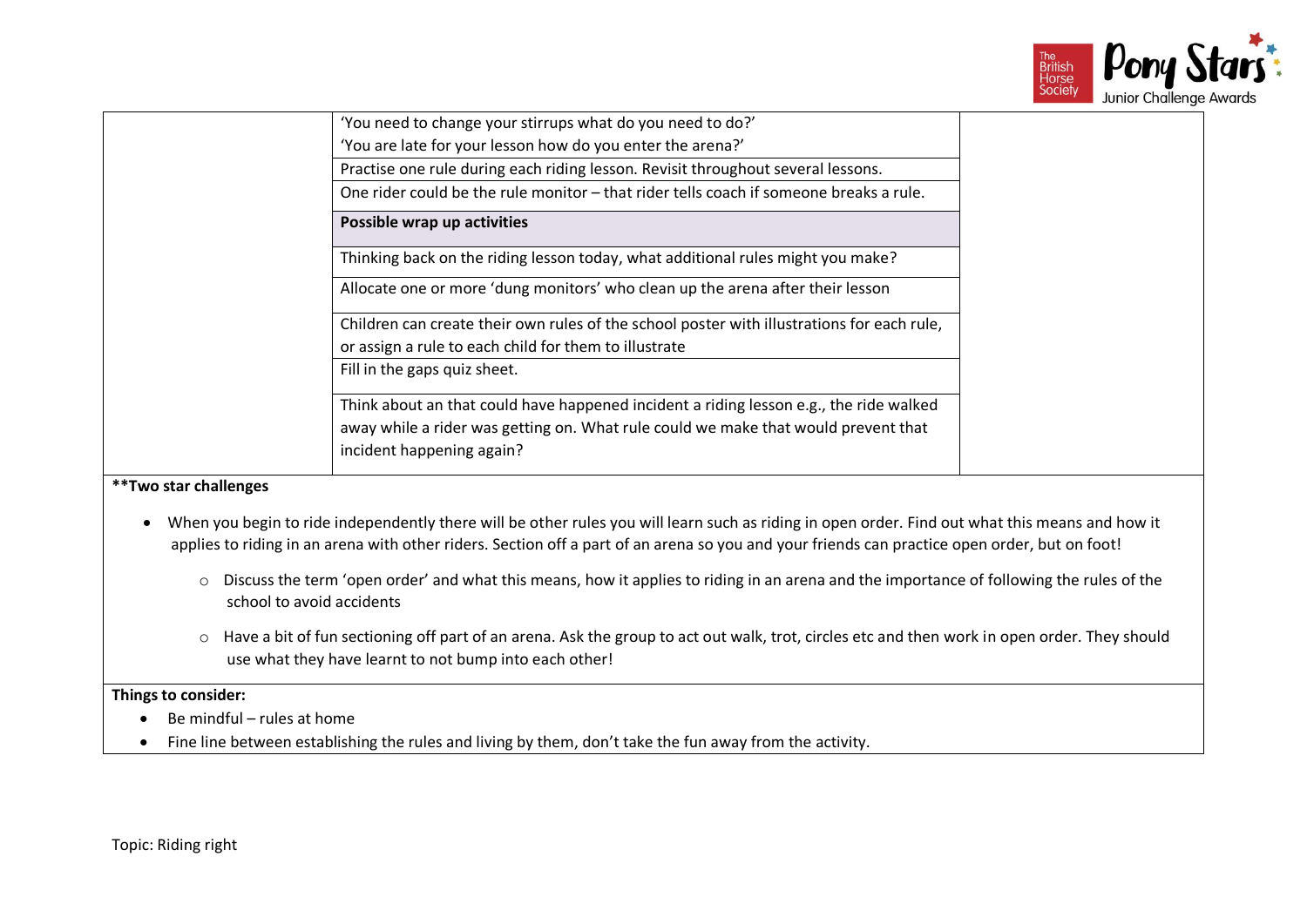

| <b>THEME: Junior Jockey</b>                                                                                                                                                                                                                                                                                                                                                                                                                                                                                                                                                                                        | <b>GROUP: Dartmoor Dazzlers</b>                                                                                                                                                                                                                                                                                                                                                                                                                                                                                                                                                                                                                                                                                                                                                                                                                                                                                                                                                                                                                                                                                                                                                                                                                                              |                                                                                                                                           |
|--------------------------------------------------------------------------------------------------------------------------------------------------------------------------------------------------------------------------------------------------------------------------------------------------------------------------------------------------------------------------------------------------------------------------------------------------------------------------------------------------------------------------------------------------------------------------------------------------------------------|------------------------------------------------------------------------------------------------------------------------------------------------------------------------------------------------------------------------------------------------------------------------------------------------------------------------------------------------------------------------------------------------------------------------------------------------------------------------------------------------------------------------------------------------------------------------------------------------------------------------------------------------------------------------------------------------------------------------------------------------------------------------------------------------------------------------------------------------------------------------------------------------------------------------------------------------------------------------------------------------------------------------------------------------------------------------------------------------------------------------------------------------------------------------------------------------------------------------------------------------------------------------------|-------------------------------------------------------------------------------------------------------------------------------------------|
| <b>TOPIC: Arena Awareness</b>                                                                                                                                                                                                                                                                                                                                                                                                                                                                                                                                                                                      |                                                                                                                                                                                                                                                                                                                                                                                                                                                                                                                                                                                                                                                                                                                                                                                                                                                                                                                                                                                                                                                                                                                                                                                                                                                                              |                                                                                                                                           |
| *One star challenges.<br>Children will be able to:                                                                                                                                                                                                                                                                                                                                                                                                                                                                                                                                                                 | <b>Activities</b>                                                                                                                                                                                                                                                                                                                                                                                                                                                                                                                                                                                                                                                                                                                                                                                                                                                                                                                                                                                                                                                                                                                                                                                                                                                            | <b>Coach resources (reading</b><br>around the topic, additional<br>ideas or activities)                                                   |
| 1. Identify the position of<br>school letters (school letters in<br>a standard 20mx40m arena;<br>A, K, E, H, C, M, B, F, and X)<br>2. State the position of school<br>letters and the measurements<br>between A and C, E and B<br>(children will be aware that A<br>and C is at the top and bottom<br>of the school, halfway<br>between the two corners, and<br>E and B are in the middle of<br>the long side, children to know<br>the dimensions of the school).<br>3. Tell you a poem or<br>mnemonic to remember the<br>order of the school letters (an<br>example of a mnemonic to<br>help remember the letters | <b>Possible starter activities</b><br>Read the relevant section of My Challenge Book to introduce the topic and discuss what<br>you will be doing in this session.<br>Talk about mnemonics to remember the correct order of letters, they could try and<br>make one up of their own.<br>Draw on a blank arena the letters of the school to see if they get the correct layout and<br>rough dimensions. From an arena diagram ask them to draw some school figures they<br>would like to ride - can they draw a figure of eight, or 20m circle?<br>If enough children, stand in the letter positions and make the shape of the letter or use<br>props such as lead ropes (this can be done in a classroom, on the yard or in an arena).<br>As a group set up the arena letters ready for your lesson.<br>Have a photocopy/picture of arena with measurements. Use a measuring stick and a<br>wheel to measure out the arena.<br>Children can trot round the arena on foot and practise some school movements.<br>How many strides make up a long and short side of an arena - can children count this<br>themselves?<br>Each child could draw a picture of an animal or item starting with a marker letter and<br>then pin them up with the letters - e.g., H- horse, C- cat. | An outline of an arena is<br>available in the My<br>Challenge Booklet<br>White board - some arenas<br>have a whiteboard in the<br>corners |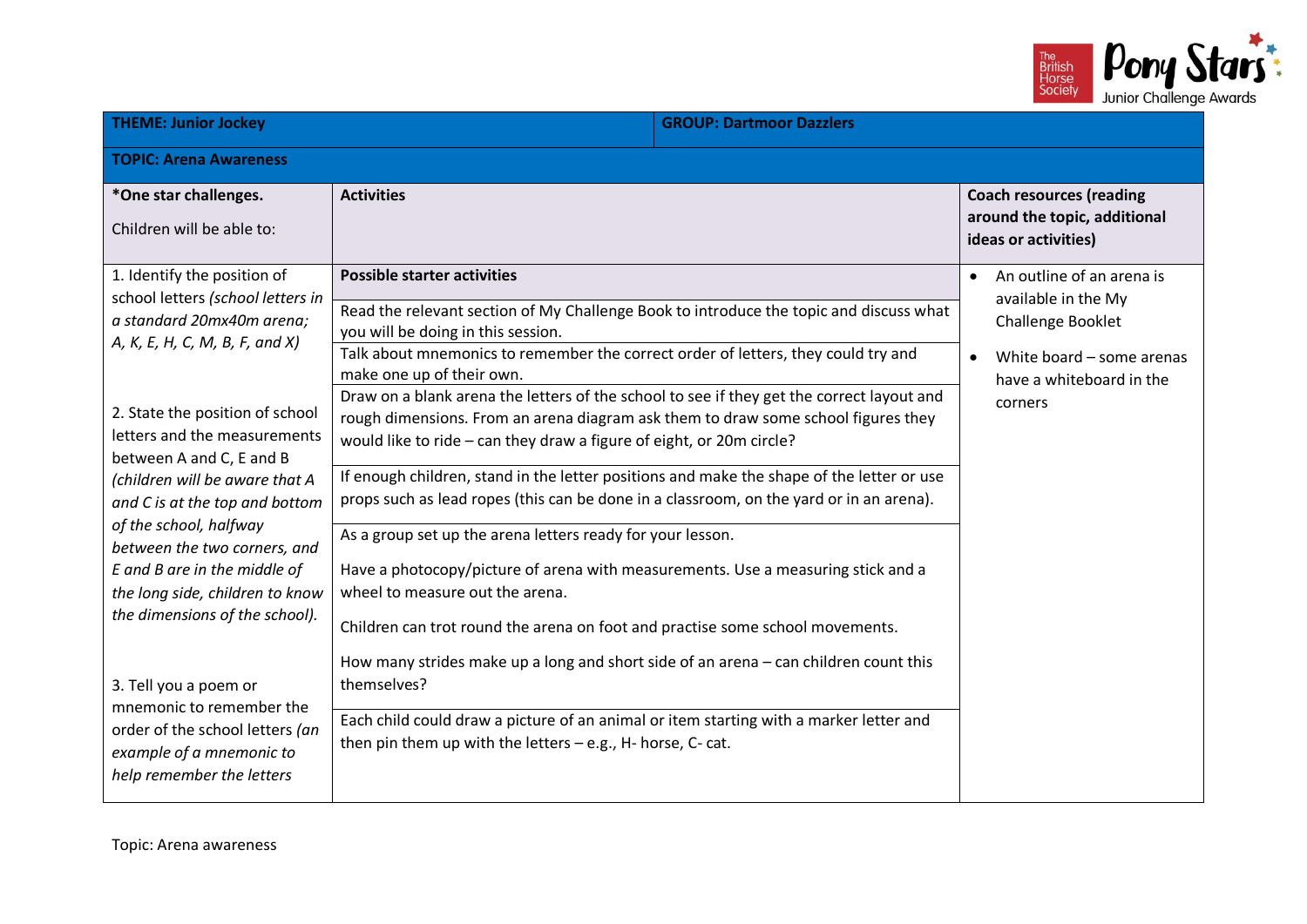

| (clockwise): All King Edwards                 | <b>Possible main activities</b>                                                                     |  |
|-----------------------------------------------|-----------------------------------------------------------------------------------------------------|--|
| <b>Horses Carried Many Brave</b>              | Practise riding the school figures previously drawn on the blank arena sheet, in their              |  |
| Fighters. Or they can make up<br>their own!). | riding lesson.                                                                                      |  |
|                                               |                                                                                                     |  |
|                                               | Make a story with the letters and ride to the letters $-$ Edward (E) is going bowling (B),          |  |
|                                               | they went for a hot dog (H). Use all letters, all children do it. No repeating.                     |  |
|                                               | Children can make up their own stories.                                                             |  |
|                                               | Engages children and encourages interaction.                                                        |  |
|                                               | Having a white board in the arena or close to can be useful. The route above could be               |  |
|                                               | drawn on the white board before it is ridden.                                                       |  |
|                                               | Drill riding, plan a musical ride based on letters. This helps with an awareness of                 |  |
|                                               | markers and discipline of using them.                                                               |  |
|                                               | Make up a very basic dressage test, or the children could have a go at making their own<br>test up. |  |
|                                               | Ride transitions at each marker. Walk, then trot, then walk again.                                  |  |
|                                               | A plan can be set up before hand a riding session with activities/movements at                      |  |
|                                               | designated markers - this can be planned as a group. The plan could include; circles,               |  |
|                                               | putting reins into one hand, then back into both hands, transitions and so on.                      |  |
|                                               | Possible wrap up activities                                                                         |  |
|                                               | Write your own mnemonic to remember the correct order of letters. Have the first                    |  |
|                                               | letters in a vertical list so they complete the rest: A, K, E, H, C, M, B, F                        |  |
|                                               |                                                                                                     |  |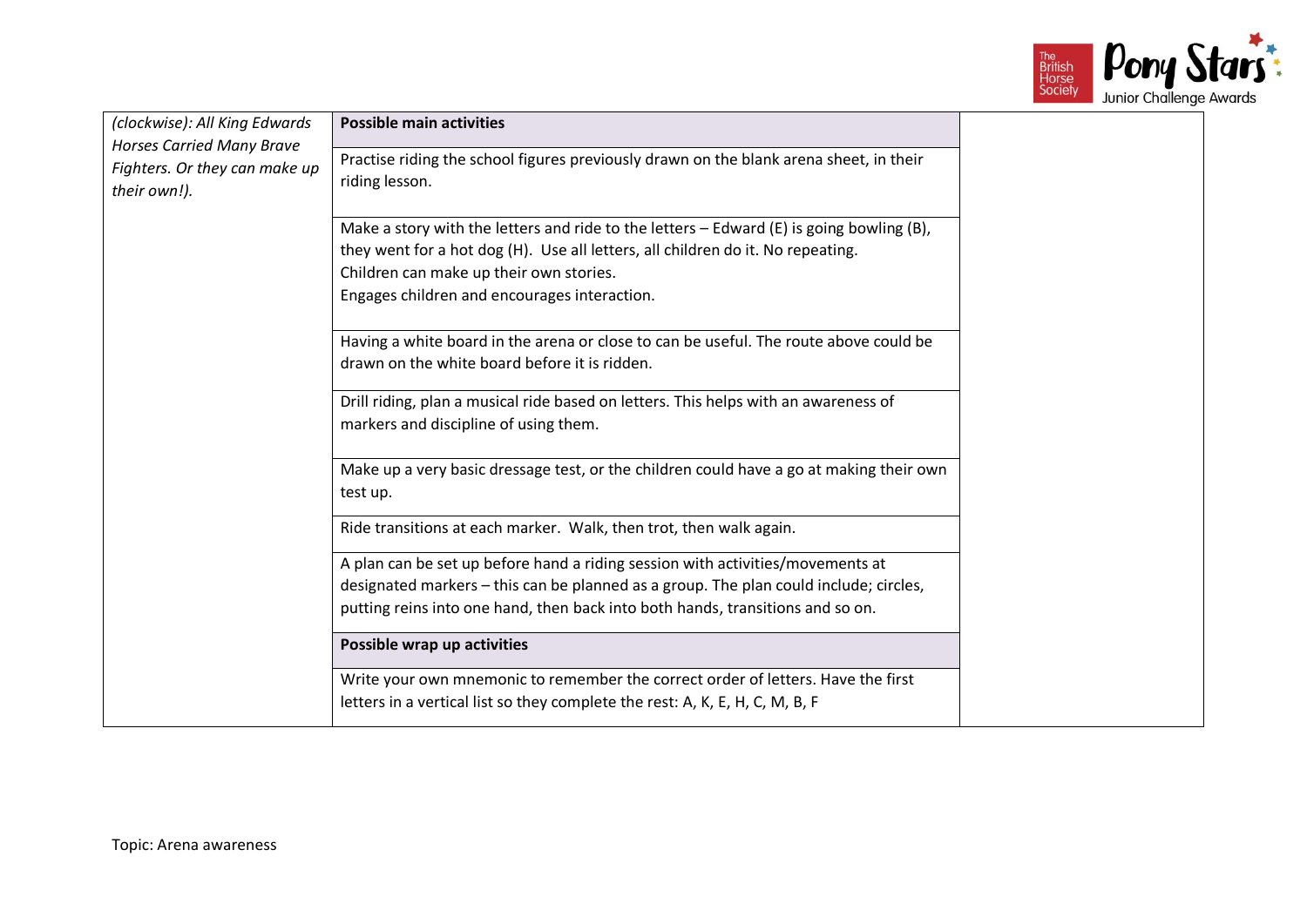

|                                                                            | JUIN CHUICHGE |
|----------------------------------------------------------------------------|---------------|
| Have a line drawing of an arena with some blank squares for arena markers. |               |
| Write the correct order of letters on the markers<br>a <sub>z</sub>        |               |
| <b>b.</b> Draw some school figures they have been riding in their lessons  |               |
|                                                                            |               |
|                                                                            |               |
|                                                                            |               |
| **Two star challenges                                                      |               |
|                                                                            |               |

- There are another two letters you can add to your diagram: D and G. Where do you think they will go?
	- o Go through further letters of a 20x40 arena: D and G
- The marker 'X' isn't an actual marker in the arena. Practice your accuracy with stopping your pony in this place.
	- o Practice this is some riding sessions
- Begin to follow instructions in your lessons that relate to the letters. It might be a change in direction at a certain letter or begin a circle at a certain letter.
	- o Basic school figures and instructions using the letters as markers and directions

- Be mindful of any children that are dyslexic.
- Musical rides can get giddy, so keep on top of it, maintaining distances between ponies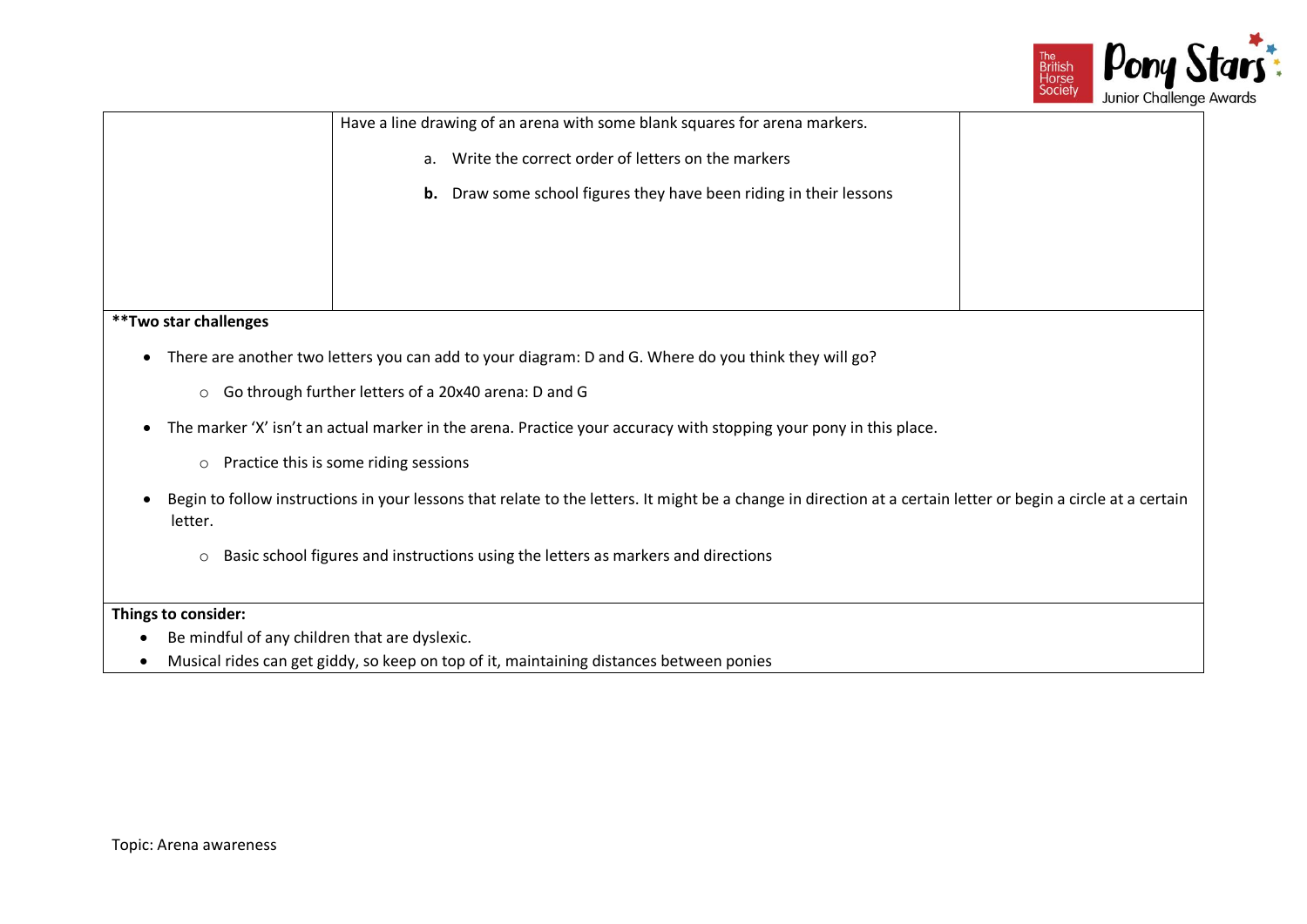

| <b>THEME: Junior Jockey</b>                                                                                                                                                                                                                                                                                                                                                                                                                                                                                      |                                                                                                                                                                                                                                                                                                                                                                                                                                                                                                                                                                                                                                                                                                                                                                                                                                                                                                                                                                                                                                                                                                                                                            | <b>GROUP: Dartmoor Dazzlers</b> |                                                                                                                                                                                                                                                                                                                                                              |  |
|------------------------------------------------------------------------------------------------------------------------------------------------------------------------------------------------------------------------------------------------------------------------------------------------------------------------------------------------------------------------------------------------------------------------------------------------------------------------------------------------------------------|------------------------------------------------------------------------------------------------------------------------------------------------------------------------------------------------------------------------------------------------------------------------------------------------------------------------------------------------------------------------------------------------------------------------------------------------------------------------------------------------------------------------------------------------------------------------------------------------------------------------------------------------------------------------------------------------------------------------------------------------------------------------------------------------------------------------------------------------------------------------------------------------------------------------------------------------------------------------------------------------------------------------------------------------------------------------------------------------------------------------------------------------------------|---------------------------------|--------------------------------------------------------------------------------------------------------------------------------------------------------------------------------------------------------------------------------------------------------------------------------------------------------------------------------------------------------------|--|
| <b>TOPIC: Saddle and Boots</b>                                                                                                                                                                                                                                                                                                                                                                                                                                                                                   |                                                                                                                                                                                                                                                                                                                                                                                                                                                                                                                                                                                                                                                                                                                                                                                                                                                                                                                                                                                                                                                                                                                                                            |                                 |                                                                                                                                                                                                                                                                                                                                                              |  |
| *One star challenges.<br>Children will be able to:                                                                                                                                                                                                                                                                                                                                                                                                                                                               | <b>Activities</b>                                                                                                                                                                                                                                                                                                                                                                                                                                                                                                                                                                                                                                                                                                                                                                                                                                                                                                                                                                                                                                                                                                                                          |                                 | <b>Coach resources (reading</b><br>around the topic, additional<br>ideas or activities)                                                                                                                                                                                                                                                                      |  |
| 1. Name the parts of a saddle<br>(GP saddle. Points to learn;<br>pommel, seat, cantle, knee<br>roll, saddle flap, stirrup<br>leather, stirrup)<br>2. Identify a saddle cloth and<br>a numnah<br>3. Identify brushing boots and<br>overreach boots (children<br>should be able to recognise a<br>pair of brushing boots and a<br>pair of overreach boots with<br>basic Velcro fastenings and<br>where on the legs they go)<br>4. State a reason why a pony<br>may wear boots when being<br>ridden (simple reasons | <b>Possible starter activities</b><br>Read the relevant section of My Challenge Book to introduce the topic and discuss what<br>you will be doing in this session.<br>Children can draw and design their own saddle cloth/numnah - using colouring pens<br>Colour in a template of a horse - could add draw on boots and ear covers and colour in<br>so all matches numnah/saddle cloth<br><b>Possible main activities</b><br>When riding in walk (on lead rein), shout out the parts of the saddle and ask the rider to<br>point to or touch where it is. This could then be repeated whilst shutting their eyes<br>(leader required).<br>Do a blind fold challenge, use a blind fold, ask children to feel the saddle and identify<br>the parts. You may need to guide their hands to the saddle and ask which part it is. You<br>may also be able to do this with boots.<br>Create a game using old magazines, have a selection available enough for at least one<br>per child.<br>The first person to find a horse with brushing boots on gets a point. This can be<br>followed by a discussion on why the horse in the picture might be wearing them. |                                 | Template of horse to colour<br>$\bullet$<br>in - free printable pictures<br>available online -<br>https://www.free-coloring-<br>pages.com/horse.html<br>Dot to dot - boots and<br>colour in, available in the<br>My Challenge Booklet<br>Worksheet - label the<br>$\bullet$<br>saddle, available in the My<br>Challenge Booklet<br>Old magazines/ catalogues |  |
| including protection from<br>knocks - own legs/hooves,<br>protection from environment -<br>shrubs/overgrowth when                                                                                                                                                                                                                                                                                                                                                                                                | The first person to find a horse wearing a black saddle cloth gets a point, and so on.<br>The children may also like to make a collage of all the equipment they have found by<br>cutting the pictures out and sticking them together.                                                                                                                                                                                                                                                                                                                                                                                                                                                                                                                                                                                                                                                                                                                                                                                                                                                                                                                     |                                 |                                                                                                                                                                                                                                                                                                                                                              |  |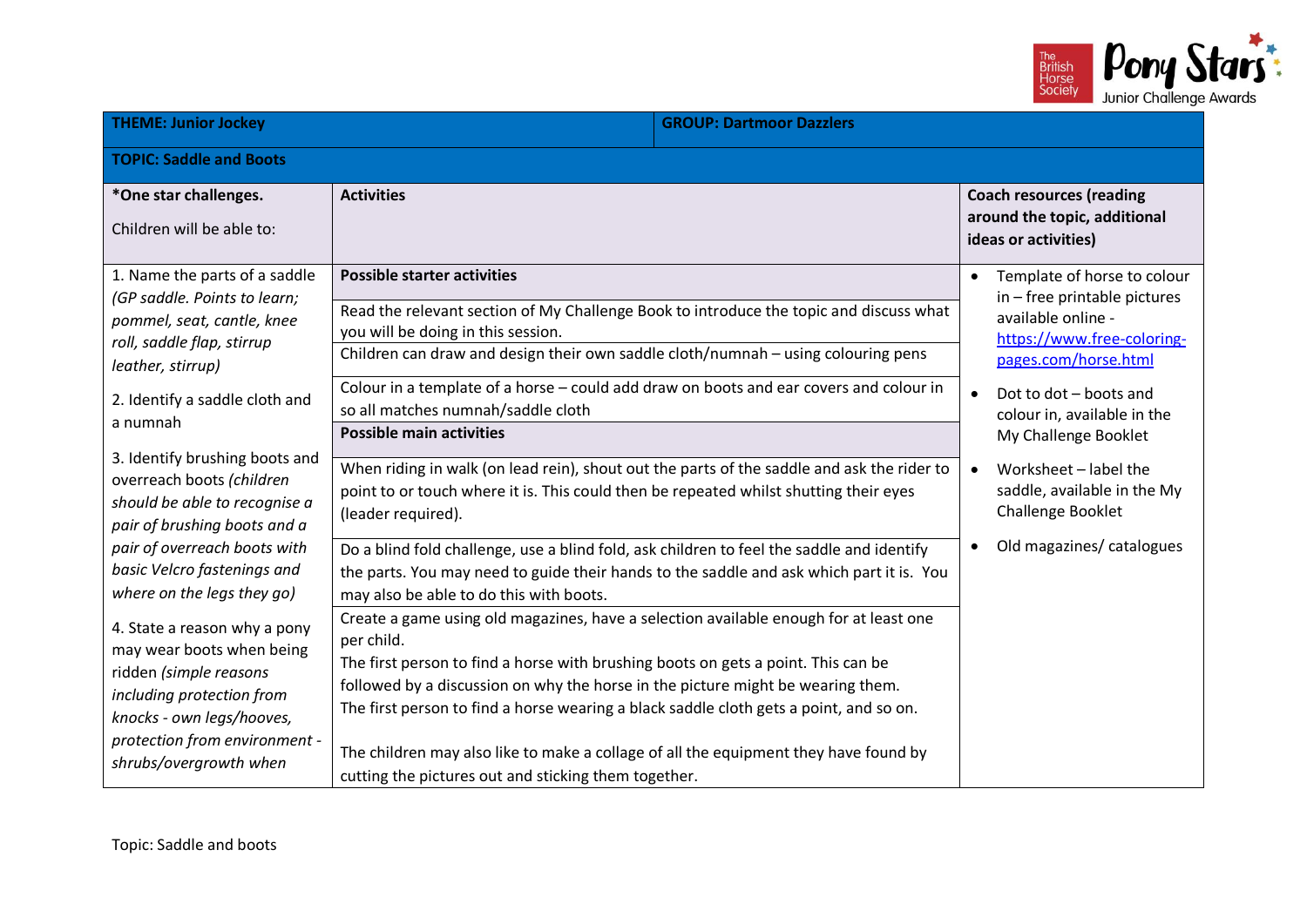

| riding out, better visibility - hi-                                                           | Lay out a selection of items e.g., saddle cloth, numnah, towel, dog bed and coat.                                                                                                                                                                                                                                                                                                            |  |
|-----------------------------------------------------------------------------------------------|----------------------------------------------------------------------------------------------------------------------------------------------------------------------------------------------------------------------------------------------------------------------------------------------------------------------------------------------------------------------------------------------|--|
| vis boots when riding out).                                                                   | Children have to race to pick out the correct one based on a question you have asked,                                                                                                                                                                                                                                                                                                        |  |
| 5. Know that riding                                                                           | e.g., this goes under the saddle and attaches to the girth and girth straps.                                                                                                                                                                                                                                                                                                                 |  |
| equipment should fit a pony<br>and why this is important                                      | Possible wrap up activities                                                                                                                                                                                                                                                                                                                                                                  |  |
| (children should grasp of a<br>basic concept that the                                         | Dot to dot: pair of brushing boots and overreach boots. Then colour them in to create<br>their own design of brushing boots and overreach boots                                                                                                                                                                                                                                              |  |
| equipment and tack they have<br>learnt about should be the<br>right size for their pony. Much | Wordsearch: saddle, brushing, overreach, pommel, seat, cantle, knee roll, saddle flap,<br>stirrup leather, stirrup.                                                                                                                                                                                                                                                                          |  |
| like their shoes are fitted to<br>their feet. If equipment                                    | Children can practise putting boots on each other.                                                                                                                                                                                                                                                                                                                                           |  |
| doesn't fit it can cause rubs,                                                                | Have a go at putting boots on a pony - explain about fit - and what might happen if                                                                                                                                                                                                                                                                                                          |  |
| sores and general discomfort -<br>again, similar to if shoes don't                            | they don't fit properly. Relate this to their own shoes if they are too small – how do<br>they feel.                                                                                                                                                                                                                                                                                         |  |
| fit).                                                                                         | Talk further about the effect of boots and tack that don't fit well.                                                                                                                                                                                                                                                                                                                         |  |
|                                                                                               | Could they write a list of the things that might happen if badly fitting tack or boots were<br>used?                                                                                                                                                                                                                                                                                         |  |
| **Two star challenges                                                                         |                                                                                                                                                                                                                                                                                                                                                                                              |  |
|                                                                                               | Introduce further points of the saddle such as; waist, panel, thigh roll, stirrup leather keeper, skirt, D ring, girth straps, buckle guard<br>$\mathbf{r} = \mathbf{r} + \mathbf{r}$ , and a set of the set of the set of the set of the set of the set of the set of the set of the set of the set of the set of the set of the set of the set of the set of the set of the set of the set |  |

- Learn about one other type of saddle and at least one way it is different to the saddle you ride in.
	- o Introduce different types of saddle for different purposes for example jumping, dressage, western or any other type of saddle you may have at the centre.
- Put on a pair of boots
	- o They can have assistance
	- o Optional: discuss where brushing boots come to on the leg and how to recognise of a boot is too small or too big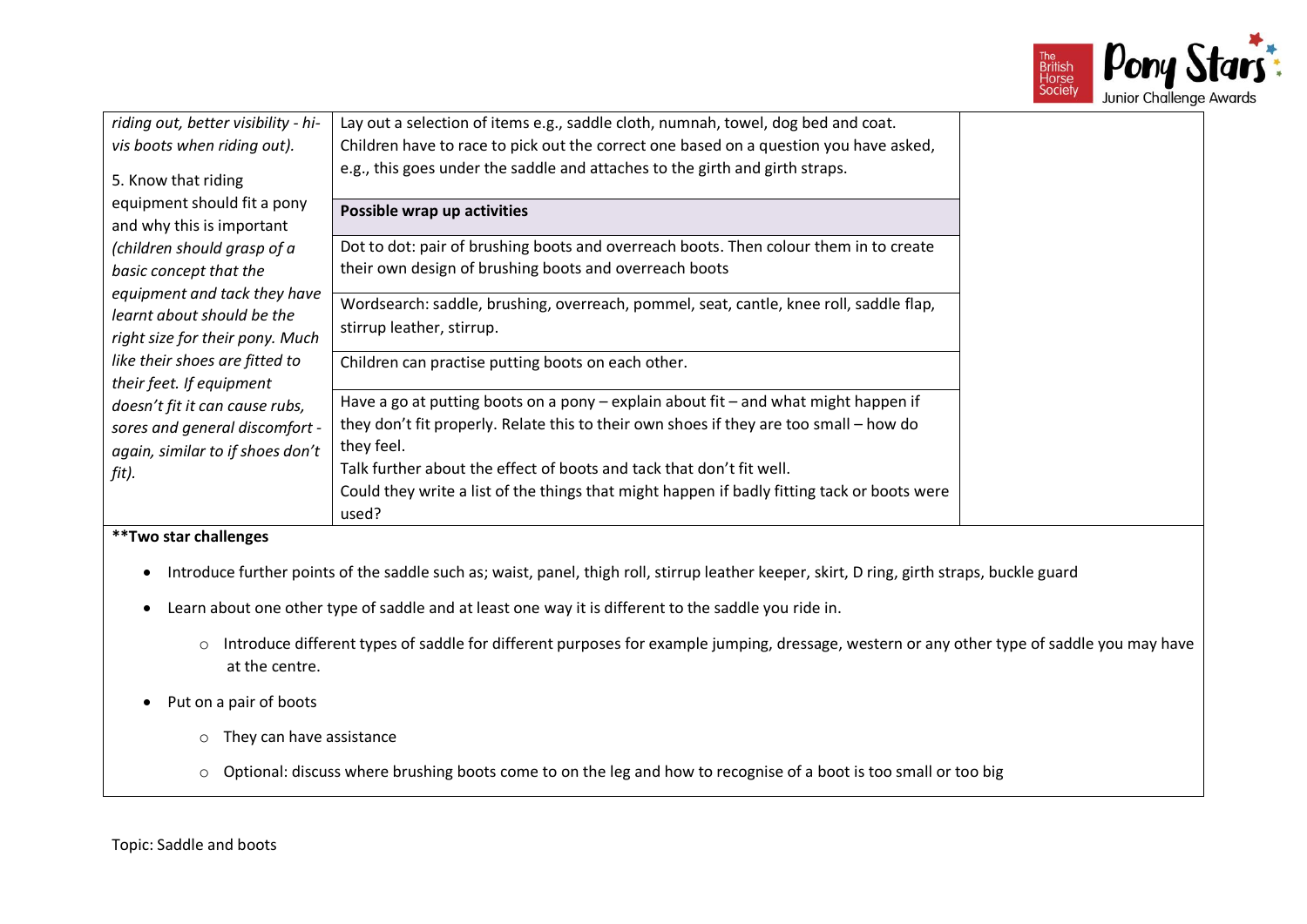

- Learn about one other type of pony boot and what that type of boot may be used for.
	- o Such as tendon and fetlock boots, sports boots and bandages, travel boot.
- The role of a saddle fitter

• If putting boots on a pony, ensure rules of working around the pony are established first – not kneeling down to put boots on, moving around the horse safely.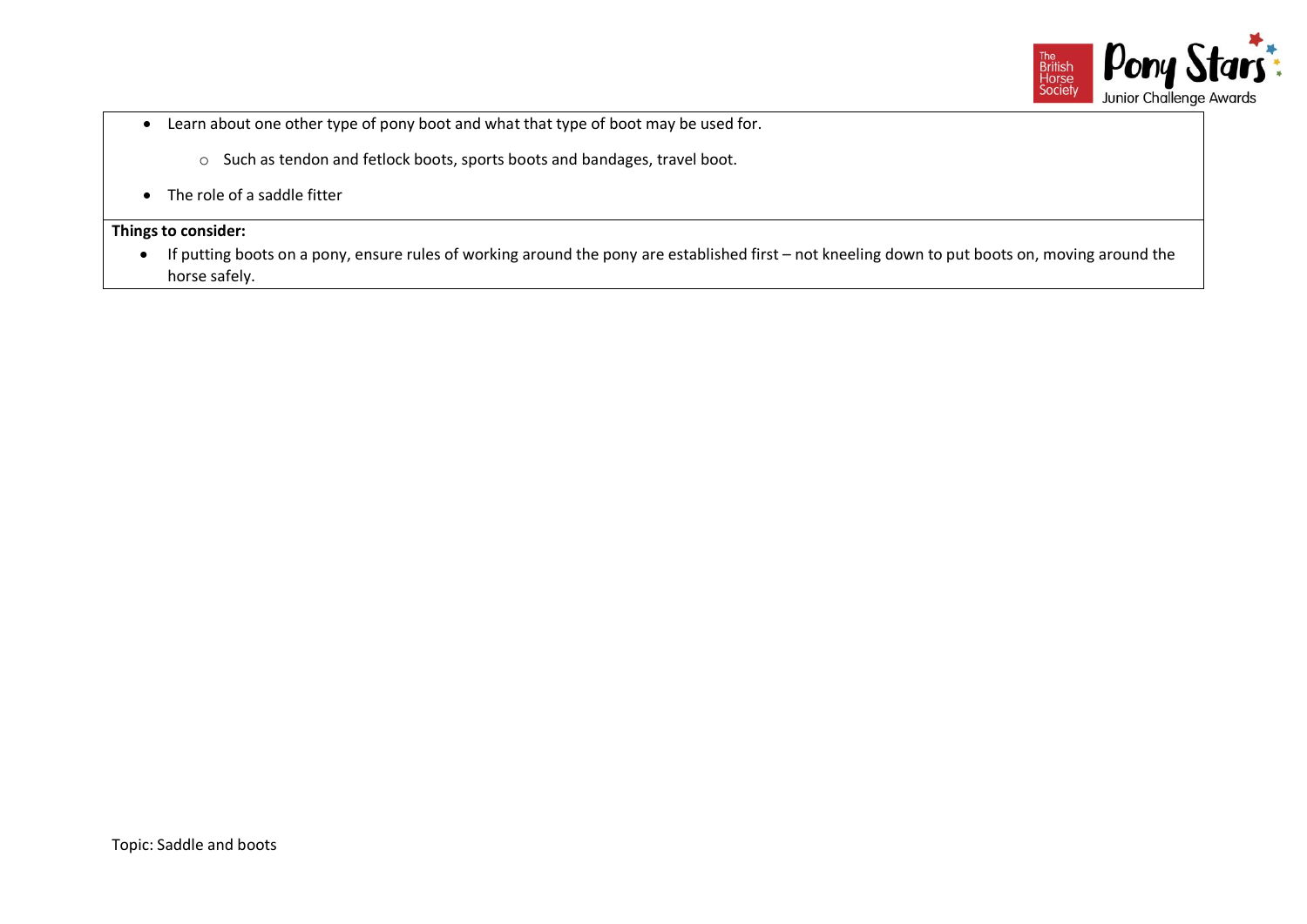

| <b>THEME: Equine Explorer</b>                                                                                                                                                                                                             |                                                                                                                                                                                                                                                                                                                                                                                                                                                                                                                                                                                                                                                                                                                                                                                                                                                                                         | <b>GROUP: Dartmoor Dazzlers</b> |                                                                                                                                                                                                                                                                                                           |
|-------------------------------------------------------------------------------------------------------------------------------------------------------------------------------------------------------------------------------------------|-----------------------------------------------------------------------------------------------------------------------------------------------------------------------------------------------------------------------------------------------------------------------------------------------------------------------------------------------------------------------------------------------------------------------------------------------------------------------------------------------------------------------------------------------------------------------------------------------------------------------------------------------------------------------------------------------------------------------------------------------------------------------------------------------------------------------------------------------------------------------------------------|---------------------------------|-----------------------------------------------------------------------------------------------------------------------------------------------------------------------------------------------------------------------------------------------------------------------------------------------------------|
| <b>TOPIC: Trees and Plants</b>                                                                                                                                                                                                            |                                                                                                                                                                                                                                                                                                                                                                                                                                                                                                                                                                                                                                                                                                                                                                                                                                                                                         |                                 |                                                                                                                                                                                                                                                                                                           |
| One star challenges.<br>Children will be able to:                                                                                                                                                                                         | <b>Activities</b>                                                                                                                                                                                                                                                                                                                                                                                                                                                                                                                                                                                                                                                                                                                                                                                                                                                                       |                                 | <b>Coach resources (reading around</b><br>the topic, additional ideas or<br>activities)                                                                                                                                                                                                                   |
| 1. Identify two or more<br>types of tree or shrub that<br>may grow locally (some<br>examples include Oak, Ash,<br>Beech, Sycamore, Horse<br>Chestnut, Holly, Yew, Birch,<br>Hazel, Hawthorn,<br>Blackthorn, Blackberry)                   | Possible starter or wrap-up activities (approx. 10 mins)<br>Read the relevant section of My Challenge Book to introduce the topic and discuss what<br>you will be doing in this session.<br>Trees and Plants Wordsearch available from Accredited Professional Hub<br>What plants have children seen when they have been on walks/riding before?<br>Can children draw any types of trees or plants and name specific parts? Link to Grow<br>Your Own (Shetland Striders topic).                                                                                                                                                                                                                                                                                                                                                                                                         |                                 | <b>Trees and Plants</b><br>Wordsearch<br><b>BHS Leaflet: Advice on</b><br>$\bullet$<br>responsible riding and<br>carriage driving<br>Hedgerow plants and<br>flowers guide<br>https://www.countryfile.co                                                                                                   |
| 2. Identify two or more<br>types of crop that is farmed<br>and their use (common<br>crops from local examples<br>or pictures if needed, some<br>example include: Wheat,<br>Barley, Oats, Oilseed Rape,<br>Potatoes, Swede and<br>Turnips) | <b>Possible main activities</b><br>Discuss when you might see different plants, e.g., walking to school; playing in the park;<br>in your garden; around a field; at a yard etc. How do we need to take care of plants?<br>Discuss not treading on them; not picking them; not letting our animals chew them; not<br>playing with them etc. Link to when out riding - discuss how to ride safely/ respectfully:<br>ensure you have permission to ride on the land, particularly if it is privately owned. Stick<br>to the tracks; walk to reduce damage from footfall particularly in wet weather; do not<br>allow pony to graze or eat any crops and do not pick any yourself. Do not ride on crops<br>or cultivated land (except on public rights of way), including stubble (which may be sown<br>with a new crop) and young grass. Why is this so important? Children to make poster |                                 | m/wildlife/trees-<br>plants/hedgerow-plants-<br>and-flowers-guide-how-to-<br>identify-common-species/<br>Tree ID app:<br>$\bullet$<br>https://www.woodlandtrust<br>.org.uk/trees-woods-and-<br>wildlife/british-trees/tree-<br>$id$ -app/<br>Information about trees<br>$\bullet$<br>from Woodland Trust: |
| 3. Outline how to ride out<br>safely and respectfully with<br>regards to crops, trees and<br>plants (ensure you have<br>permission to ride on the<br>land, particularly if it is                                                          | teaching people how to treat plants with respect.<br>Share types of common tree or shrubs from both the local area and within Britain - use<br>pictures if they are unavailable or out of season. Examples include Oak, Ash, Beech,<br>Sycamore, Horse Chestnut, Holly, Yew, Birch, Hazel, Hawthorn, Blackthorn, Blackberry.<br>Repeat with common crops, e.g., Wheat, Barley, Oats, Oilseed Rape, Potatoes, Swede<br>and Turnips. Where have children seen plants like these before? Talk about why these                                                                                                                                                                                                                                                                                                                                                                              |                                 | https://www.woodlandtrust<br>.org.uk/trees-woods-and-<br>wildlife/british-trees/<br>Woodland Trust - Why<br>plant trees:<br>https://www.woodlandtrust                                                                                                                                                     |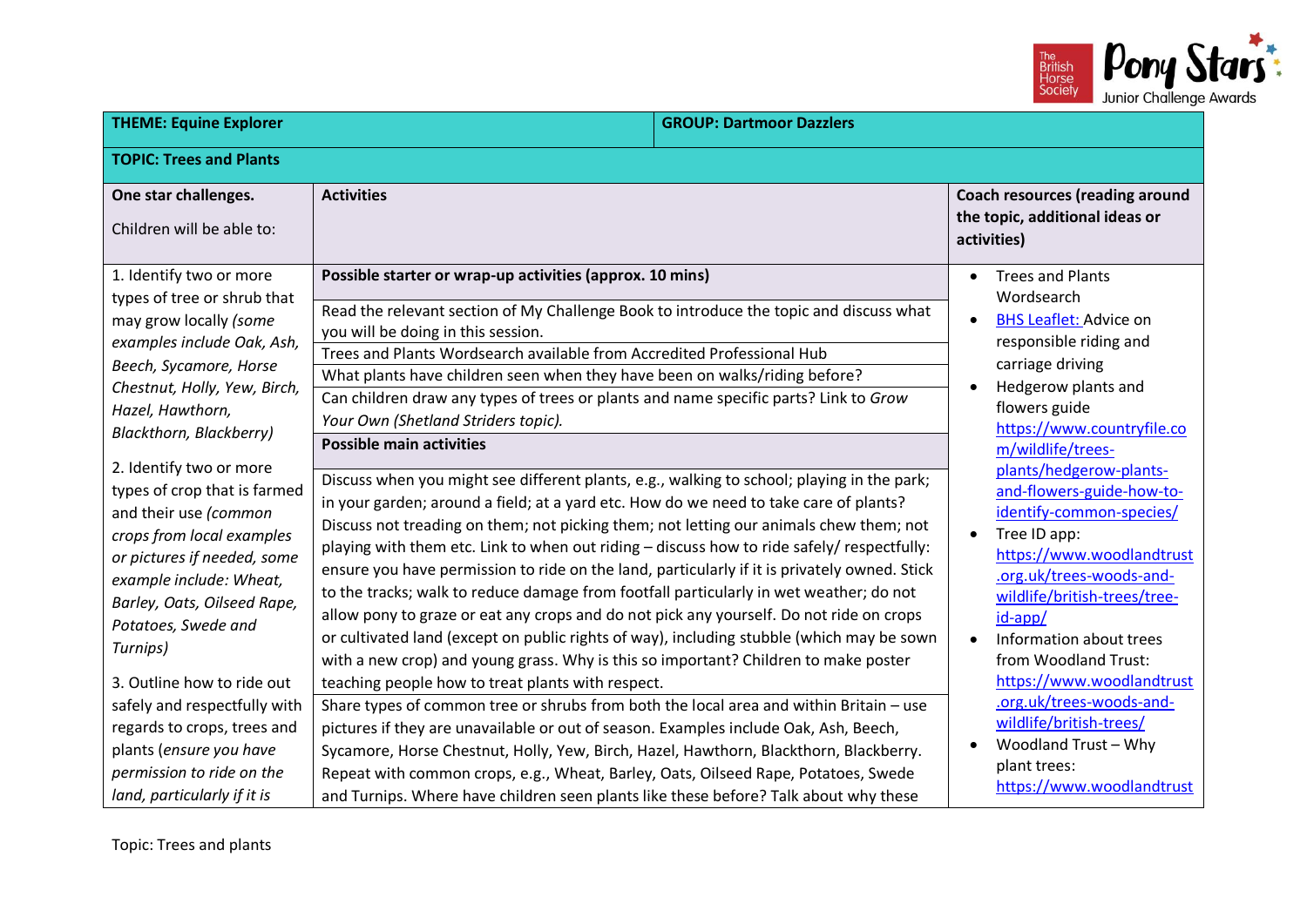

|                              |                                                                                         | $\sim$ $\sim$ $\sim$ $\sim$ $\sim$ $\sim$ $\sim$ |
|------------------------------|-----------------------------------------------------------------------------------------|--------------------------------------------------|
| privately owned. Stick to    | are grown (feed, oil), could also discuss which are found in horse food (but emphasise  | .org.uk/plant-trees/why-                         |
| the tracks; walk to reduce   | need to be processed before being fed to horses)                                        | plant-trees/                                     |
| damage from footfall         |                                                                                         |                                                  |
| particularly in wet weather, | Take children on a walk around the riding school - identify the hedgerows in the field  |                                                  |
| do not allow pony to graze   | and discuss what children can see, e.g., berries; leaves of different shapes etc. NB -  |                                                  |
| or eat any crops and do not  | remind children not to touch/pick/eat any fruit; check allergies and plant type before  |                                                  |
| pick any yourself. Do not    | completing this activity to ensure poisonous plants are not encountered.                |                                                  |
| ride on crops or cultivated  | Go on a tree hunt around the yard with the group. What trees can they find? Discuss any |                                                  |
| land (except on public       | similarities and differences children see between the trees. Ask what they can          |                                                  |
| rights of way), including    | see/small/hear/feel while they are standing near to the trees. NB - ensure children are |                                                  |
| stubble (which may be        | reminded not to put hands in their mouths or taste any part of a tree. Check allergies  |                                                  |
| sown with a new crop) and    | and tree types before completing this activity to ensure poisonous trees are not        |                                                  |
| young grass)                 | encountered. Children to then take bark rubbings of local tree trunks and research what |                                                  |
|                              | tree they are from - discuss as a group.                                                |                                                  |
| 4. Understand that some      | Collect different items from around the yard/field etc. and create a picture using only |                                                  |
| trees, shrubs and plants     | leaves, grasses and crops. NB - ensure allergies are checked and the plants etc. used   |                                                  |
| will be poisonous or         | are safe for human usage. Remind children to keep hands and plants away from their      |                                                  |
| harmful to horses (for this  | mouths and to wash their hands carefully once they have completed this activity.        |                                                  |
| reason they should not pick  |                                                                                         |                                                  |
|                              |                                                                                         |                                                  |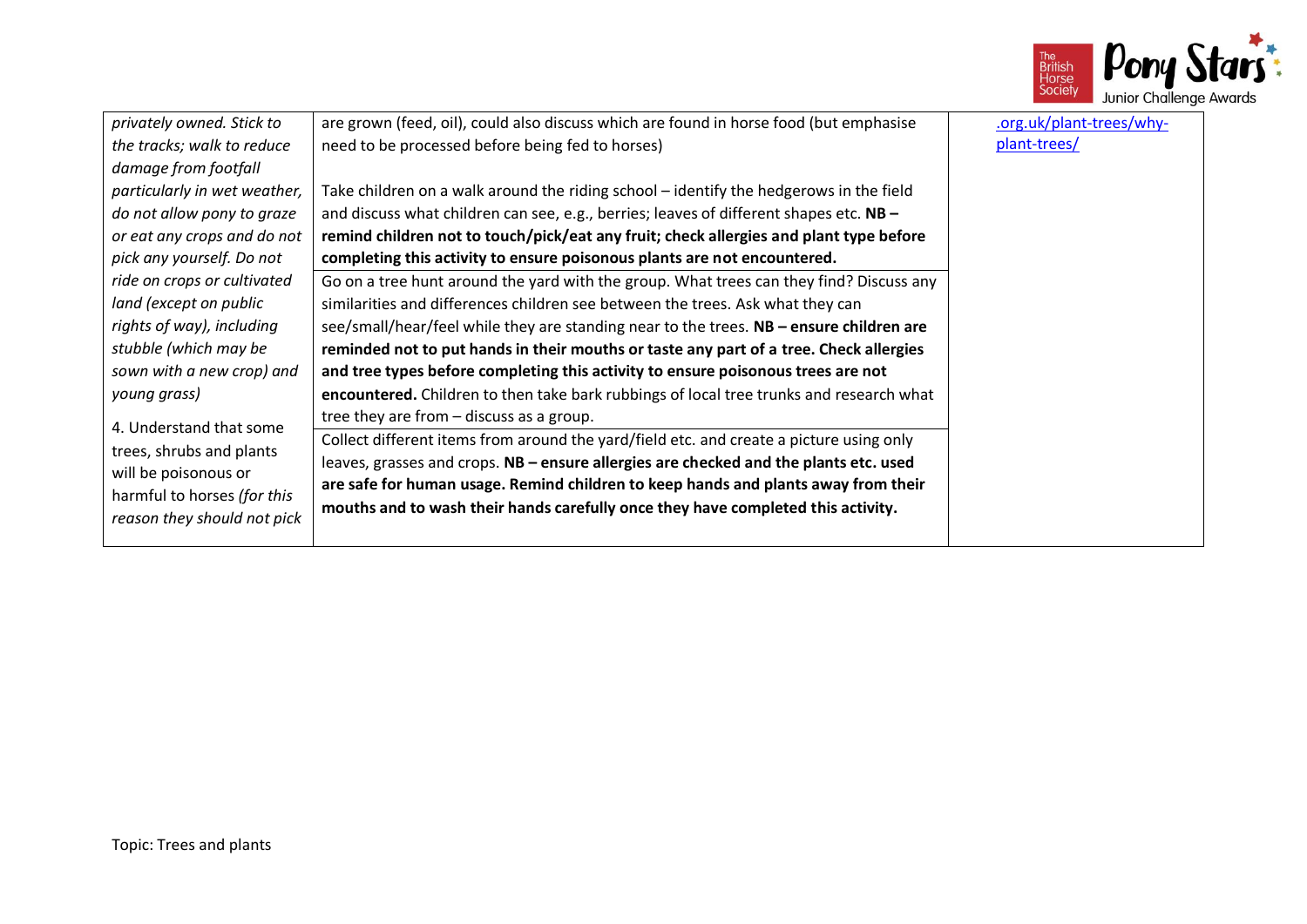

| any plants/berries etc or                 | How do plants help us? Identify food; shelter; used in lots of different items which we                                          |  |
|-------------------------------------------|----------------------------------------------------------------------------------------------------------------------------------|--|
| allow their pony to graze)                | use daily, e.g., paper; employment etc. How do plants help horses and ponies? safe trees                                         |  |
|                                           | are often found providing shelter in paddocks; hedgerows and trees can provide variety                                           |  |
| 5. List positive and negative             | for a pony's diet; trees/hedges also play an important role in reducing flooding and                                             |  |
| reasons for trees and                     | fighting climate change etc. which are evergreen? Why is that important for hedgerows                                            |  |
| hedgerows in a paddock                    | or borders in paddocks? How might plants cause problems for horses/ponies? Sycamore                                              |  |
| (one positive and one                     | saplings can be poisonous; during storms or heavy wind/rainfall branches could fall                                              |  |
| negative as a minimum)                    | down from the tree, hitting the pony or leaving behind sharp edges; if a hedgerow is a                                           |  |
|                                           | fence boundary it would need regular checking to ensure no holes or weak spots are                                               |  |
|                                           | identified where a pony could push through; if a plant is harmful to horses, it would                                            |  |
|                                           | need fencing off; if the leaves/seeds/fruit are harmful to ponies (for example sycamore                                          |  |
|                                           | helicopter seeds, or acorns from oaks) and trees are nearby, they would need regular                                             |  |
|                                           | raking to remove any that blew into paddocks which could be a lot of maintenance.                                                |  |
|                                           | Children to record advice about how to look after ponies/horses in relation to plants -                                          |  |
|                                           | this could be through a recorded video; a speech; a poster; a cartoon strip - be creative!                                       |  |
|                                           | You could grow trees from seeds to create saplings. Woodland Trust offer free trees for                                          |  |
|                                           | schools and communities (need landowner's permission).                                                                           |  |
|                                           | Or you can purchase seeds from Woodland Trust. Read their tree planting advice:                                                  |  |
|                                           | https://www.woodlandtrust.org.uk/plant-trees/advice/                                                                             |  |
|                                           | Possible wrap up activities                                                                                                      |  |
|                                           | Leaf rubbing                                                                                                                     |  |
|                                           | Look at pictures of trees etc $-$ can they identify the tree/plant?                                                              |  |
| Two star challenge **:                    |                                                                                                                                  |  |
|                                           | Have some knowledge of when the crops they identify may be harvested, and what this means;                                       |  |
| Create a trees and plants explorer guide. |                                                                                                                                  |  |
| Things to consider:                       |                                                                                                                                  |  |
| Be aware of allergies;                    |                                                                                                                                  |  |
|                                           | Some plants and trees can be poisonous to humans - ensure plants or trees being used are checked before any contact takes place. |  |

Topic: Trees and plants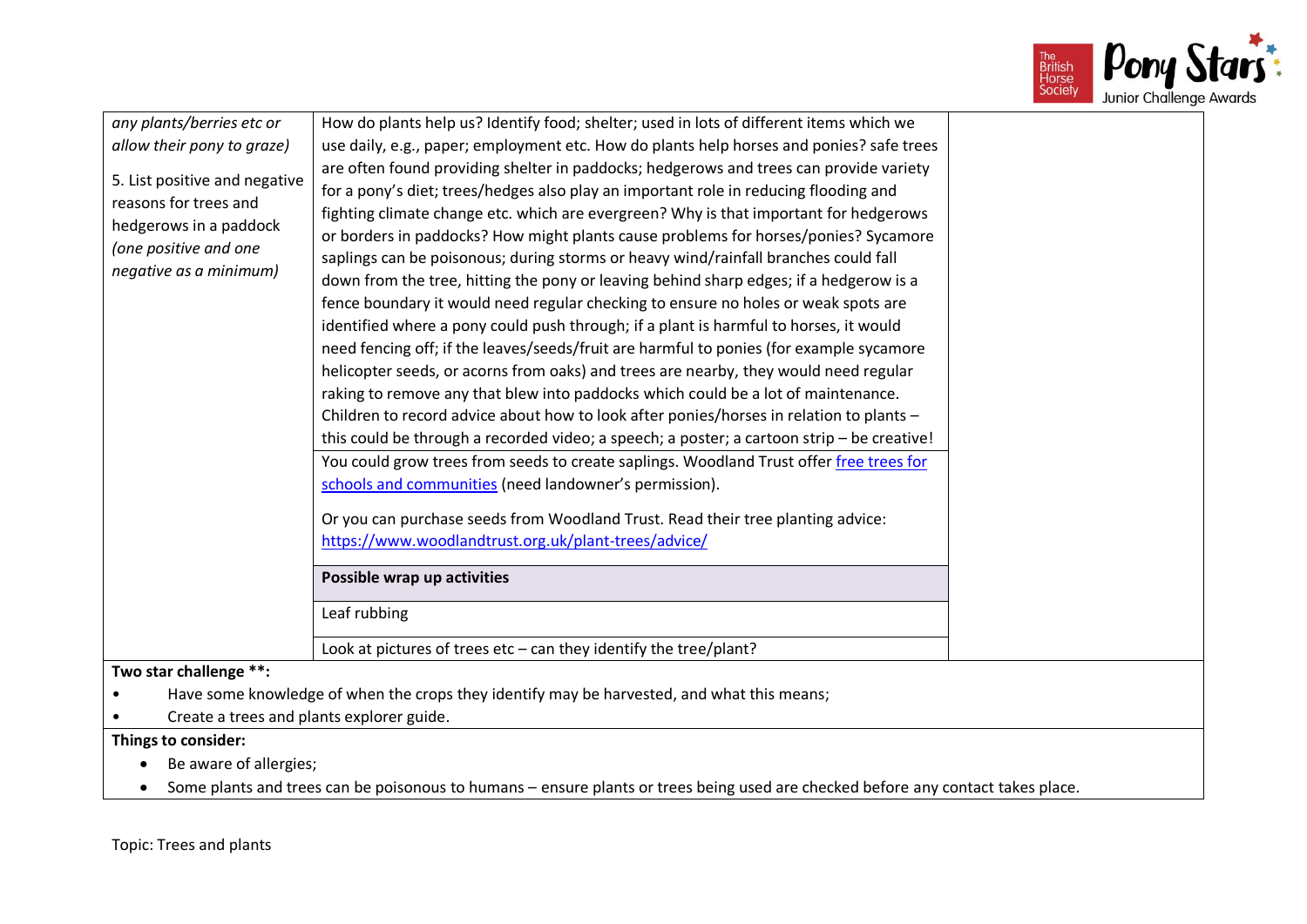

| <b>THEME: Equine Explorer</b>                                                                                                                                                                                                                                                                                                                                                               |                                                                                                                                                                                                                                                                                                                                                                                                                                                                                                                                                                                                                                                                                                                                                                                   | <b>GROUP: Dartmoor Dazzlers</b> |                                                                                                                                                                                                                                                                                               |
|---------------------------------------------------------------------------------------------------------------------------------------------------------------------------------------------------------------------------------------------------------------------------------------------------------------------------------------------------------------------------------------------|-----------------------------------------------------------------------------------------------------------------------------------------------------------------------------------------------------------------------------------------------------------------------------------------------------------------------------------------------------------------------------------------------------------------------------------------------------------------------------------------------------------------------------------------------------------------------------------------------------------------------------------------------------------------------------------------------------------------------------------------------------------------------------------|---------------------------------|-----------------------------------------------------------------------------------------------------------------------------------------------------------------------------------------------------------------------------------------------------------------------------------------------|
| <b>TOPIC: Navigation</b>                                                                                                                                                                                                                                                                                                                                                                    |                                                                                                                                                                                                                                                                                                                                                                                                                                                                                                                                                                                                                                                                                                                                                                                   |                                 |                                                                                                                                                                                                                                                                                               |
| *One star challenges.<br>Children will be able to:                                                                                                                                                                                                                                                                                                                                          | <b>Activities</b>                                                                                                                                                                                                                                                                                                                                                                                                                                                                                                                                                                                                                                                                                                                                                                 |                                 | <b>Coach resources (reading</b><br>around the topic, additional<br>ideas or activities)                                                                                                                                                                                                       |
| 1. Tell you what a map is and<br>it's use. (Maps give a visual<br>picture of an area. They<br>include symbols and markings<br>to help you find your way and<br>show you where things are.<br>They help with the two D's:<br>Distance and Direction. Note:<br>if children are unfamiliar with<br>maps you may need to also<br>explain that maps are a bird's<br>eye view of an area, you are | <b>Possible starter activities</b><br>Read the relevant section of My Challenge Book to introduce the topic and discuss what<br>you will be doing in this session.<br>Have a selection of cards with map symbols on, hand these out and the children have to<br>guess what they are. Afterwards go through what they actually are.<br>Either use a map folded out onto the floor or large table - or children's map<br>carpet/rugs would be good for this.<br>The children can move toy horses (could also use other props e.g. cars) around on the<br>map, this is a good way to get them used to looking at a map and understand that you<br>are looking down on a map.                                                                                                         |                                 | You can buy OS maps at<br>$\bullet$<br>most WH Smiths or you<br>can purchase online via<br><b>Ordnance Survey.</b><br>There are lots of resources<br>on the ordnance survey<br>site (see below)<br>https://www.ordnancesur<br>vey.co.uk/documents/reso<br>urces/map-reading-made-<br>easy.pdf |
| looking down.<br>2. Use a simple map to locate<br>an object<br>3. Follow a simple route on a<br>map.<br>4. Identify a map that can be<br>used for their region.<br>(Children may be familiar with<br>apps such as Google Maps<br>etc. They should be able to                                                                                                                                | <b>Possible main activities</b><br>Children can work together as a group to make their own map, this could be drawing a<br>map of the yard.<br>They can make their own symbols/key.<br>(Help children to draw a simple map of an area at the yard. Could be a room such as a<br>classroom, feed room or tack room, or an area such as the stables or a paddock. Help<br>them to create the map (don't worry about it being to scale), and include objects and<br>items within the area. This can be done by the coach drawing a large map on a<br>whiteboard with each child helping to draw an object, or each child draw a small map of<br>their own. Then hide an object and mark on the map with $a'X'$ – children to locate<br>objects. For an example, see the OS website). |                                 | https://getoutside.ordnan<br>cesurvey.co.uk/guides/cre<br>ate-a-mappy-treasure-<br>hunt/<br>https://www.ordnancesur<br>vey.co.uk/education/teach<br>er-resources<br>Ordnance Survey 1:25000<br>legend, including symbols<br>and markings to look at as                                        |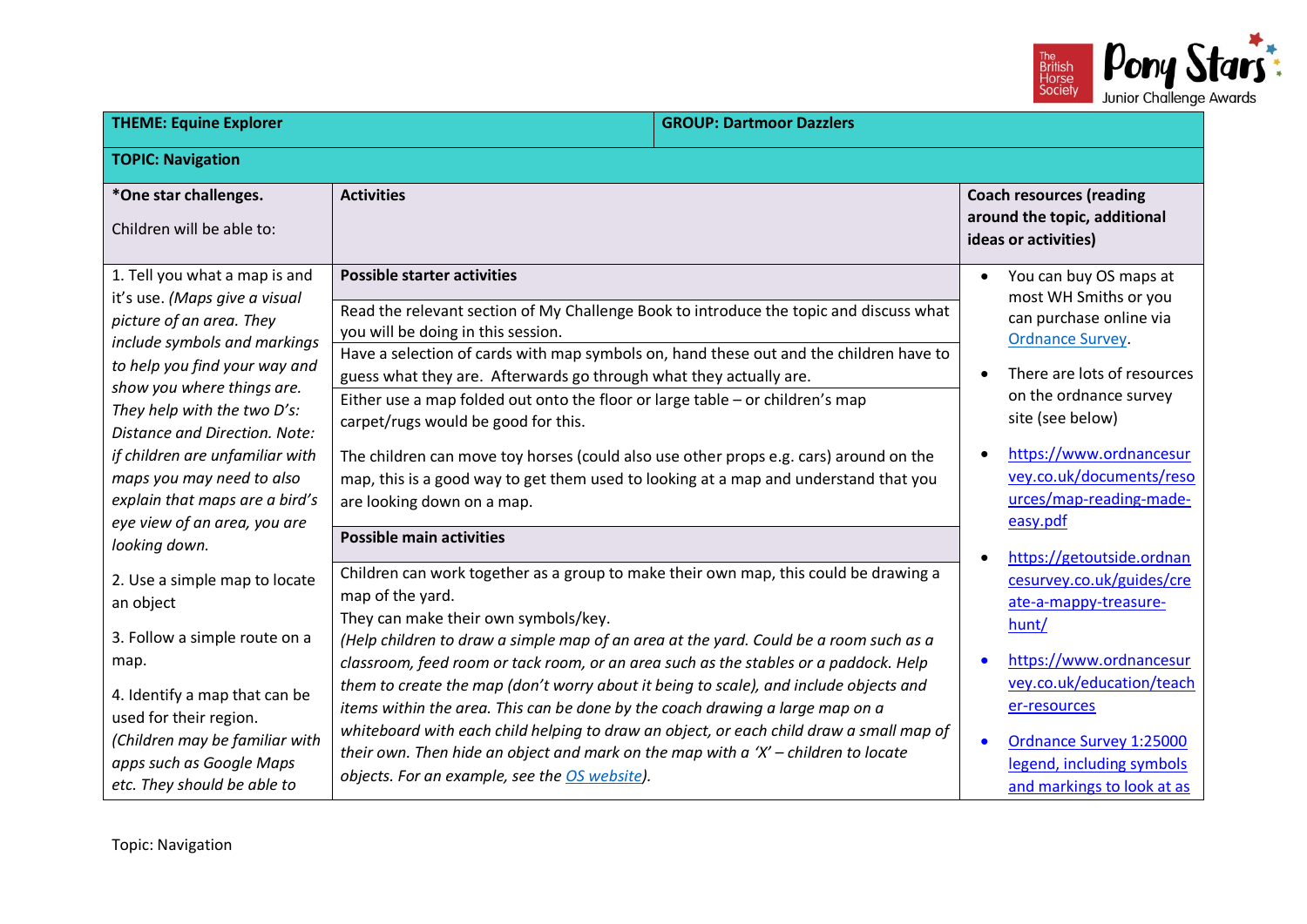

| name a map they can use on<br>paper too, for example<br>Ordnance Survey (OS) maps<br>(OS maps cover England,<br>Scotland and Wales, if this is<br>not applicable to your Nation | Follow a simple route on a map. (If the maps used above are suitable to use you can use<br>the children's maps for this next task, but if not, you may have to have a pre-prepared<br>map (of the yard/centre). Plot a simple route on the map for the children to follow. This<br>get's them thinking about direction. Can they count their steps as they go? This gets<br>them thinking about distance. These are the two keys things a map will tell you;<br>distance and direction).                                            | $\bullet$ | well as rights of way<br>markings<br><b>Ordnance Survey Map</b><br>Zone $-$ games, quizzes and<br>map skills for kids                                                       |
|---------------------------------------------------------------------------------------------------------------------------------------------------------------------------------|-------------------------------------------------------------------------------------------------------------------------------------------------------------------------------------------------------------------------------------------------------------------------------------------------------------------------------------------------------------------------------------------------------------------------------------------------------------------------------------------------------------------------------------|-----------|-----------------------------------------------------------------------------------------------------------------------------------------------------------------------------|
| please discuss another map<br>available to you).<br>5. Identify simple symbols or                                                                                               | Set up a treasure hunt with a map to follow, this could be themed (easter egg hunt /<br>Christmas hunt / horseshoe hunt)                                                                                                                                                                                                                                                                                                                                                                                                            |           | Maps to colour in<br>https://getoutside.ordnan<br>cesurvey.co.uk/guides/fre                                                                                                 |
| markings on a map. (Simple<br>map symbols include: place of<br>worship, parking, nature<br>reserve, camp site,<br>information centre).<br>6. Identify markings for a            | Split a larger group into two or more smaller groups, each group then makes their own<br>treasure map - with something hidden at the end (treasure).<br>Swap the maps so each group have to follow a map to find the treasure.<br>Look at an OS map, see if the children can start to identify points/items on the map.<br>Using the cards with symbols on, hand these out and each child has to try and find their<br>symbol on the map.<br>Highlight footpaths and bridleways in different colours on a printed map. Then look on | $\bullet$ | e-maps-to-colour-in/<br>Printable download of<br>symbols - these can be<br>printed and cut into<br>individual cards<br>https://docs.google.com/d<br>ocument/d/10k_hPS8FlynJ |
| footpath and bridleway.<br>(Children to know the<br>markings for footpath and<br>bridleway (relevant to their<br>Nation))                                                       | the OS map to see if you can find these.<br>If using a local map (which is ideal) see if you can find the yard on an OS map.<br>Using the compass identify something which is directly North of the yard, then East,<br>West and South.<br>OS map recommended for horse riding as they show bridleways, footpaths etc are                                                                                                                                                                                                           | $\bullet$ | RH9S6CnEMaswGgc15zeD<br>EBCWLauQJmk/edit<br>There are a variety of<br>useful video clips online to<br>explain how to use maps                                               |
| 7. Understand where they are<br>allowed to ride. (Children to<br>understand they are<br>permitted to ride on a                                                                  | 1:25000 scale (OS Explorer maps). OS maps cover England, Scotland and Wales, if this is<br>not applicable to your Nation please discuss another map available to you). If you do<br>not want to purchase a map there are suggestions for resources in the right hand<br>column.                                                                                                                                                                                                                                                     | $\bullet$ | Look online for map rugs<br>these can be purchased as<br>a resource especially for a<br>centre who may do these                                                             |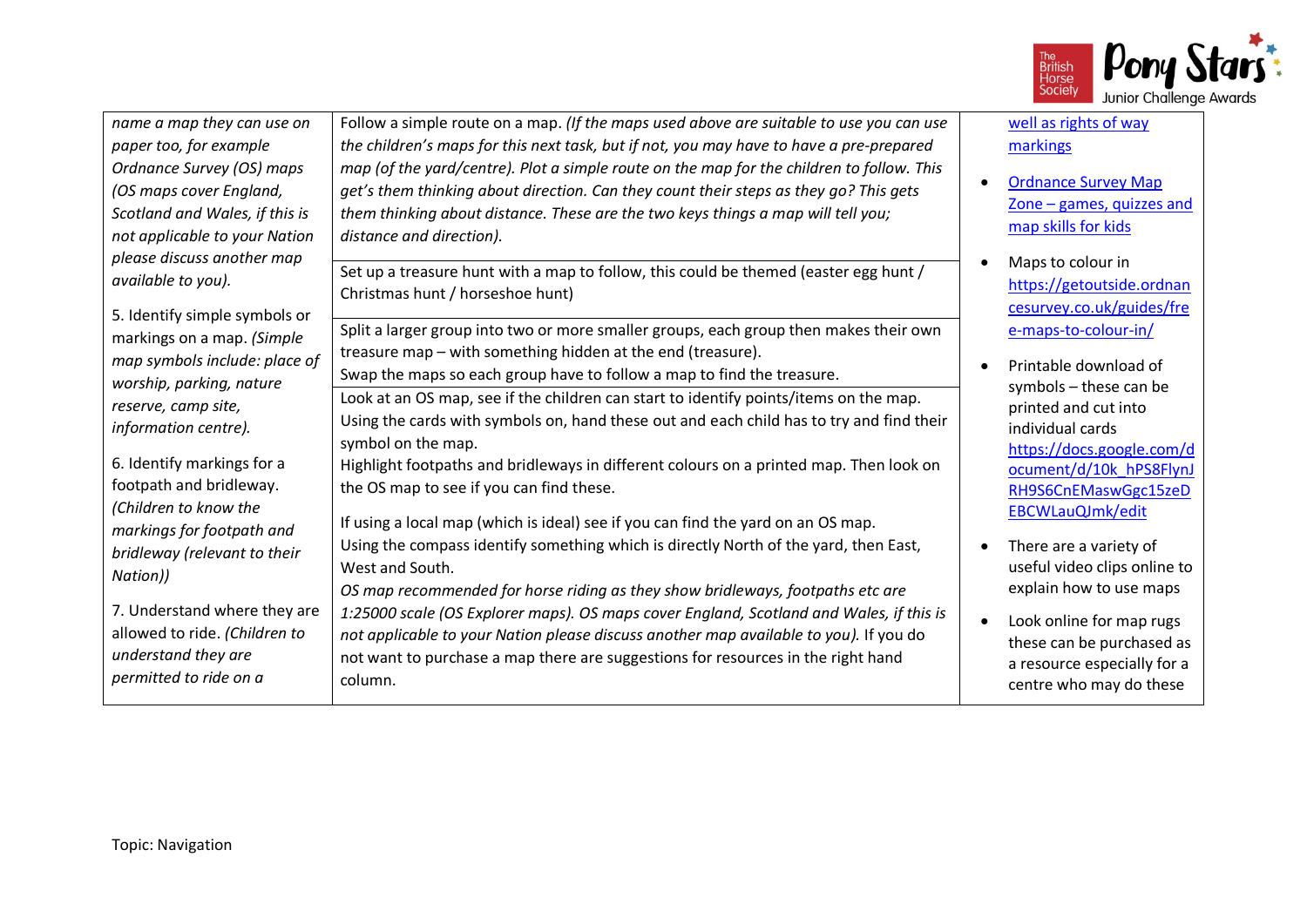

| bridleway, but not permitted<br>to ride on a footpath. Discuss<br>why you should only ride<br>where you are allowed to.<br>Footpaths - for walking,<br>running, mobility scooters or<br>powered wheelchairs<br>Bridleways - for walking, | Looking at the map, the coach can identify three routes (these could be marked lightly<br>in pencil or trace the route with their finger). Two of the routes would be inappropriate<br>e.g. crossing a motorway, railway line or river - the children have to decide which are<br>the inappropriate routes and which is the best route.<br>Alternatively trace a route with your finger and the children have to say what they<br>would see and what they might ride over e.g. will ride over a mountain, then cross a<br>river etc. | activities several times<br>with different groups.<br>Add the points on a<br>$\bullet$<br>compass - available in the<br>My Challenge Booklet |
|------------------------------------------------------------------------------------------------------------------------------------------------------------------------------------------------------------------------------------------|--------------------------------------------------------------------------------------------------------------------------------------------------------------------------------------------------------------------------------------------------------------------------------------------------------------------------------------------------------------------------------------------------------------------------------------------------------------------------------------------------------------------------------------|----------------------------------------------------------------------------------------------------------------------------------------------|
| horse riding, bicycles, mobility<br>scooters or powered<br>wheelchairs).                                                                                                                                                                 | It may be possible to plan a short route and then ride it (this would be dependent on<br>the positioning of the yard).                                                                                                                                                                                                                                                                                                                                                                                                               |                                                                                                                                              |
| 8. Identify the points on a<br>compass. (Points of a<br>compass: North, East, South,                                                                                                                                                     | Look at a map and the distance between two points. Ask the children to guess how long<br>it would take to travel that distance. Then use google maps to show how long it would<br>take to get there.                                                                                                                                                                                                                                                                                                                                 |                                                                                                                                              |
| West. Help them to learn with<br>a phrase such as Naughty<br>Elephants Squirt Water or                                                                                                                                                   | Use a compass around the yard. Get used them used to using the compass with a game<br>asking children to turn with their eyes closed and then identify which direction they are<br>facing                                                                                                                                                                                                                                                                                                                                            |                                                                                                                                              |
| Never Eat Shredded Wheat).                                                                                                                                                                                                               | Set up a treasure trail using the compass e.g. face north at the water tap and walk ten<br>steps, face east at the gate and walk twenty steps and so on.                                                                                                                                                                                                                                                                                                                                                                             |                                                                                                                                              |
|                                                                                                                                                                                                                                          | Mnemonic to remember the compass points (N,E,S,W); Never Eat Shredded Wheat.                                                                                                                                                                                                                                                                                                                                                                                                                                                         |                                                                                                                                              |
|                                                                                                                                                                                                                                          | Possible wrap up activities                                                                                                                                                                                                                                                                                                                                                                                                                                                                                                          |                                                                                                                                              |
|                                                                                                                                                                                                                                          | After planning a route and riding it. Talk about whether it was a good route and why,<br>and what was not so good.                                                                                                                                                                                                                                                                                                                                                                                                                   |                                                                                                                                              |
|                                                                                                                                                                                                                                          | Or they could write their own story about their ride out saying what was good and what<br>might not have been so good.                                                                                                                                                                                                                                                                                                                                                                                                               |                                                                                                                                              |
|                                                                                                                                                                                                                                          | Write a story about an imaginary route they looked at on the map - they could write<br>about what they saw if they rode that route.                                                                                                                                                                                                                                                                                                                                                                                                  |                                                                                                                                              |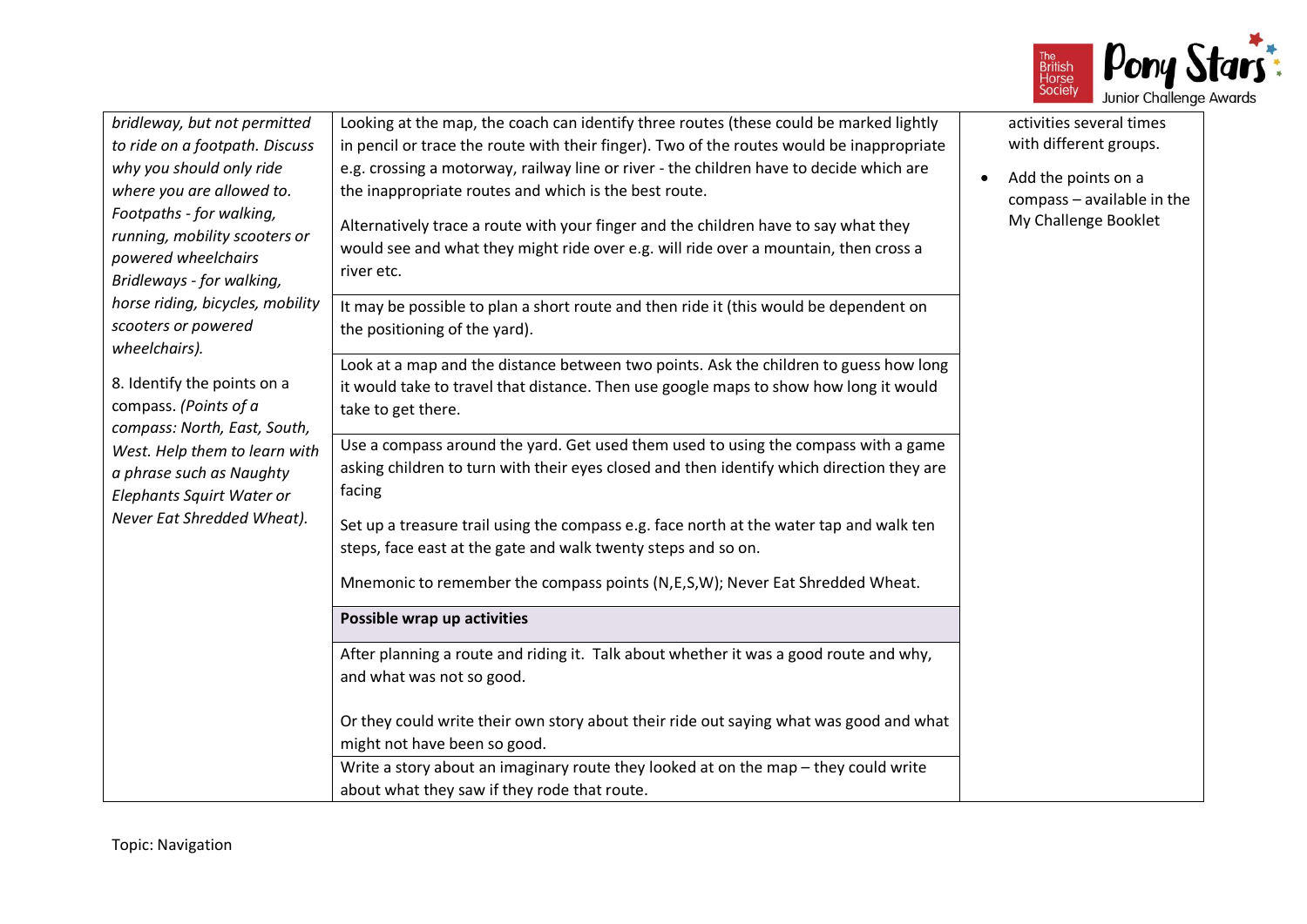

|      | Make up their mnemonic for N,E,S,W                                                                                                                                                      |  |
|------|-----------------------------------------------------------------------------------------------------------------------------------------------------------------------------------------|--|
|      | Add the points on a compass drawing.                                                                                                                                                    |  |
|      | Could draw a compass and add the points themselves.                                                                                                                                     |  |
|      | Match game: simple map symbols to their meaning. Symbols can be printed out onto<br>cards and then the descriptions/meaning written on separate cards. Children can<br>match the cards. |  |
| $-1$ |                                                                                                                                                                                         |  |

#### **\*\*Two star challenges:**

- Introduce contours on a map and how this relates to exploring on horseback
	- $\circ$  Contours are the orange lines on a map that tell you how high and steep a gradient is. The more lines you see, the higher the hills. If the lines are close together, the sides of the hill are very steep. If there are big gaps between the lines, the slope is gentle
	- o Ideally you want to avoid steep hills on horseback!
- Think about why it is important to know what landmarks or places of interest are around your route and how this may help to plan your journey time. Have a look at a route on a map and look for anything of interest.
	- $\circ$  If on horseback, particularly riding an unfamiliar route, a map could tell you a lot about the other road users you may meet. For example, if riding near or past a school you will know there are two times during most weekdays where that school will be very busy with people and cars. However, quieter on weekends or school holidays. Similarly, if you are riding on a country park (if permitted access) you may come across lots of walkers, children and dogs and these places will likely to be busier during weekends and school holidays.
- Maps are very colourful. Learn about at least two other markings or symbols with different colours to what you have learnt for 1\* and tell your friends about them.
	- o This is a bit of research for the group. You could allocate different markings/symbols etc to the group or let them choose their own. Then, the group come back to tell each other about what they have found.
	- $\circ$  If using OS maps as an example, would already know blue (symbols) and rights of way (green).
	- $\circ$  Other colours on a map include pink, blue, orange indicate roads and paths, black lines markers help to indicate train lines, orange lines indicate contours and green patches indicate woodland

#### **Things to consider:**

- Risk assessment of children going around the yard doing treasure hunts. Highlight areas they should not go in these can be marked on the map.
- Children should be aware of the yard rules and that these still apply, e.g. not running around the yard, they must be aware of not frightening the horses.

Topic: Navigation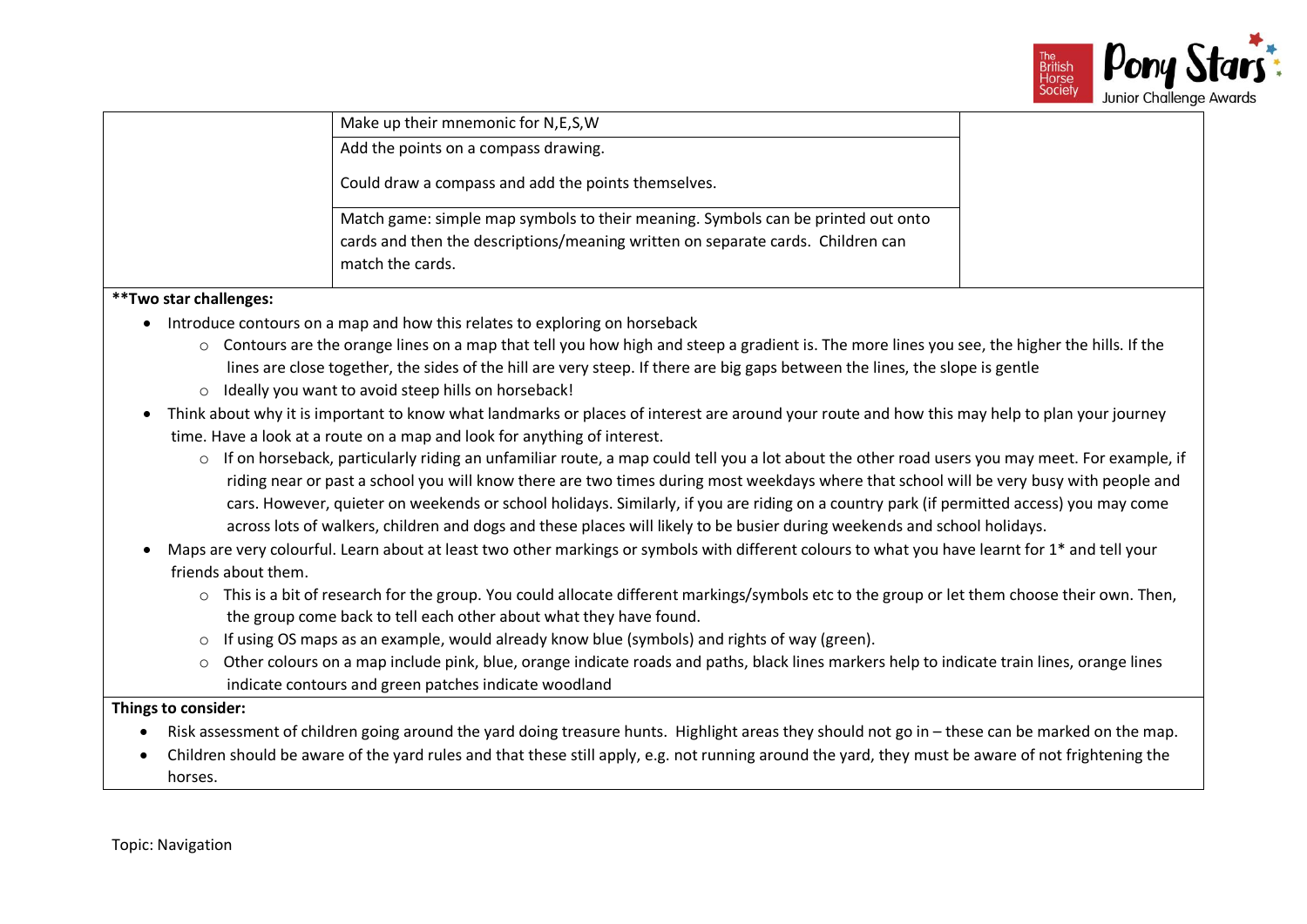

- When doing small group work, make sure each child has a separate role and that strong characters do not take over. Although some may not always take an active role if they don't want to.
- If using video clips online, always watch fully first before showing children in a session to check they are suitable.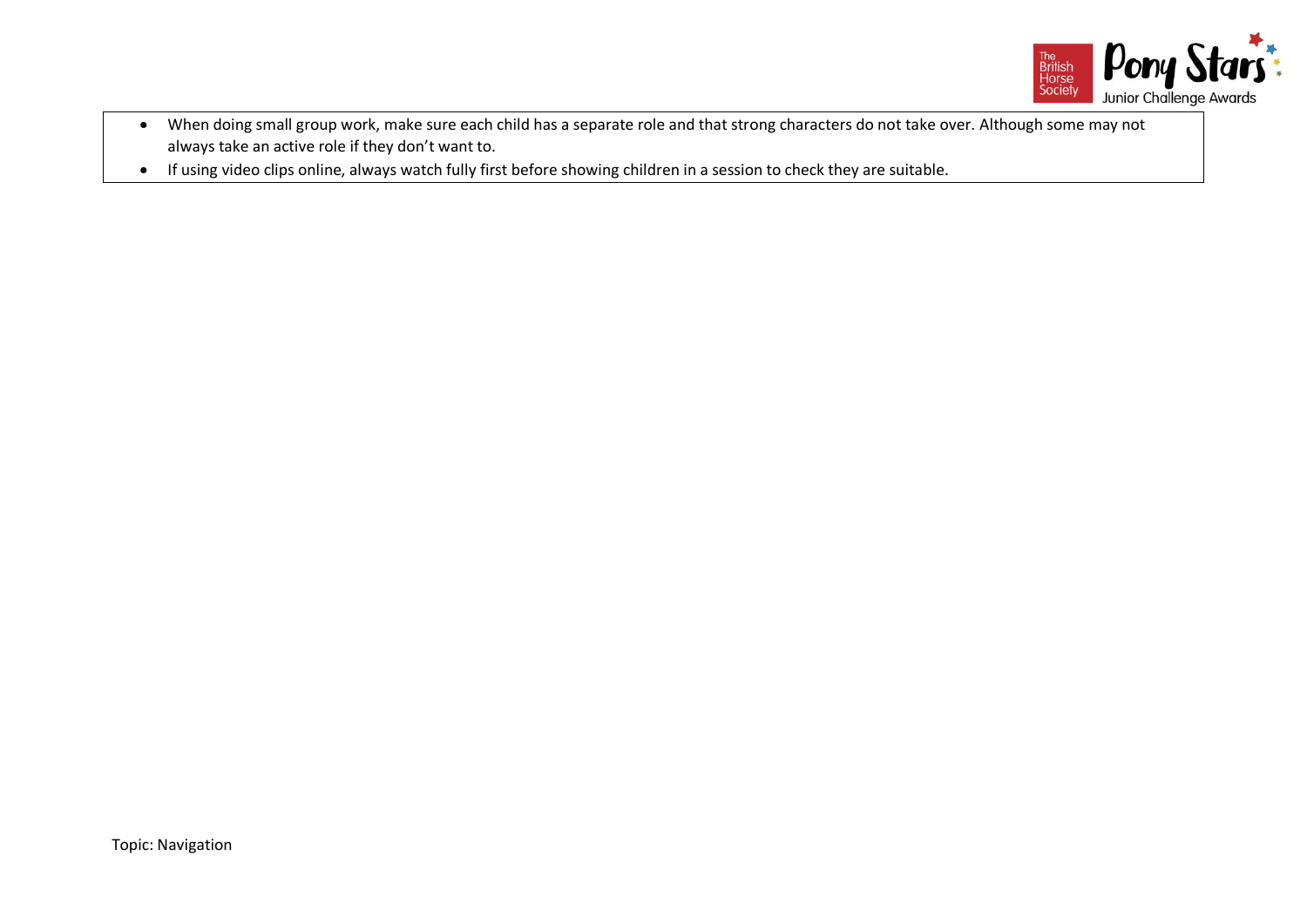

| <b>THEME: Equine Explorer</b>                                                                                                                                                                                                                                                                                                                                            |                                                                                                                                                                                                                                                                                                                                                                                                                                                                                                                                                                                                                                                                                                                                                                                                                              | <b>GROUP: Dartmoor Dazzlers</b> |                                                                                                                                                                                                                                                          |
|--------------------------------------------------------------------------------------------------------------------------------------------------------------------------------------------------------------------------------------------------------------------------------------------------------------------------------------------------------------------------|------------------------------------------------------------------------------------------------------------------------------------------------------------------------------------------------------------------------------------------------------------------------------------------------------------------------------------------------------------------------------------------------------------------------------------------------------------------------------------------------------------------------------------------------------------------------------------------------------------------------------------------------------------------------------------------------------------------------------------------------------------------------------------------------------------------------------|---------------------------------|----------------------------------------------------------------------------------------------------------------------------------------------------------------------------------------------------------------------------------------------------------|
| <b>TOPIC: Be Safe, Be Seen</b>                                                                                                                                                                                                                                                                                                                                           |                                                                                                                                                                                                                                                                                                                                                                                                                                                                                                                                                                                                                                                                                                                                                                                                                              |                                 |                                                                                                                                                                                                                                                          |
| *One star challenges.<br>Children will be able to:                                                                                                                                                                                                                                                                                                                       | <b>Activities</b>                                                                                                                                                                                                                                                                                                                                                                                                                                                                                                                                                                                                                                                                                                                                                                                                            |                                 | <b>Coach resources (reading</b><br>around the topic, additional<br>ideas or activities)                                                                                                                                                                  |
| 1. State what hi viz means<br>2. Identify basic safety<br>equipment for themselves<br>and their pony. (Hat, body<br>protector, boots - suitable for<br>riding, gloves, a hi viz tabard<br>or jacket and hi viz leg wraps<br>or boots for the horse. You<br>can discuss any equipment<br>you have at the yard in                                                          | <b>Possible starter activities</b><br>Read the relevant section of My Challenge Book to introduce the topic and discuss what<br>you will be doing in this session.<br>Colour in a template of hi viz equipment using fluorescent/neon markers.<br>Identify different types of protective equipment, and hi viz equipment. Have a selection<br>the children can look at or look at catalogues or online on an iPad/tablet.<br>Let the children dress up in the clothing/equipment.<br><b>Possible main activities</b><br>Have different examples of hi viz and reflective clothing (different colours) and                                                                                                                                                                                                                    |                                 | Template of hi viz<br>$\bullet$<br>equipment to design their<br>own patterns/colour in -<br>available in the My<br>Challenge Booklet.<br>Fluorescent/neon markers -<br>highlighters.<br>Images of hi viz vs no hi viz<br>on the BHS website:<br>Aircraft |
| addition to that listed.<br>3. State why it is important to<br>wear bright riding kit when<br>riding out. (Discuss dark, light<br>and reflective clothing and ask<br>them which is better to be<br>seen against different<br>backgrounds / environments /<br>weather conditions).<br>4. Identify clothing and<br>equipment that will help<br>others see them when riding | examples of dark jackets and jumpers. Take these into a dark stable and turn off the<br>lights, shine a torch on the reflective wear - discuss what this shows and ask how this is<br>helpful when riding out.<br>Discuss the different environments (woodland, crop fields, hedges) and weather<br>conditions (sunny, dull, raining) and decide which colour/s and type of clothing is best<br>for being seen in.<br>Talk about the difference between fluorescent and reflective $-$ go into a dark area and<br>put a power torch on each other. Have a go at wearing different things and highlight<br>how the reflective strips on clothing show up.<br>Dress a pony up in as much fluorescent and reflective gear as possible.<br>There are lots of images available showing how horses and riders are not visible when |                                 | <b>Comparison of horses</b><br>Hi viz items to dress up in<br>Wordsearch - Accredited<br><b>Professional Hub</b>                                                                                                                                         |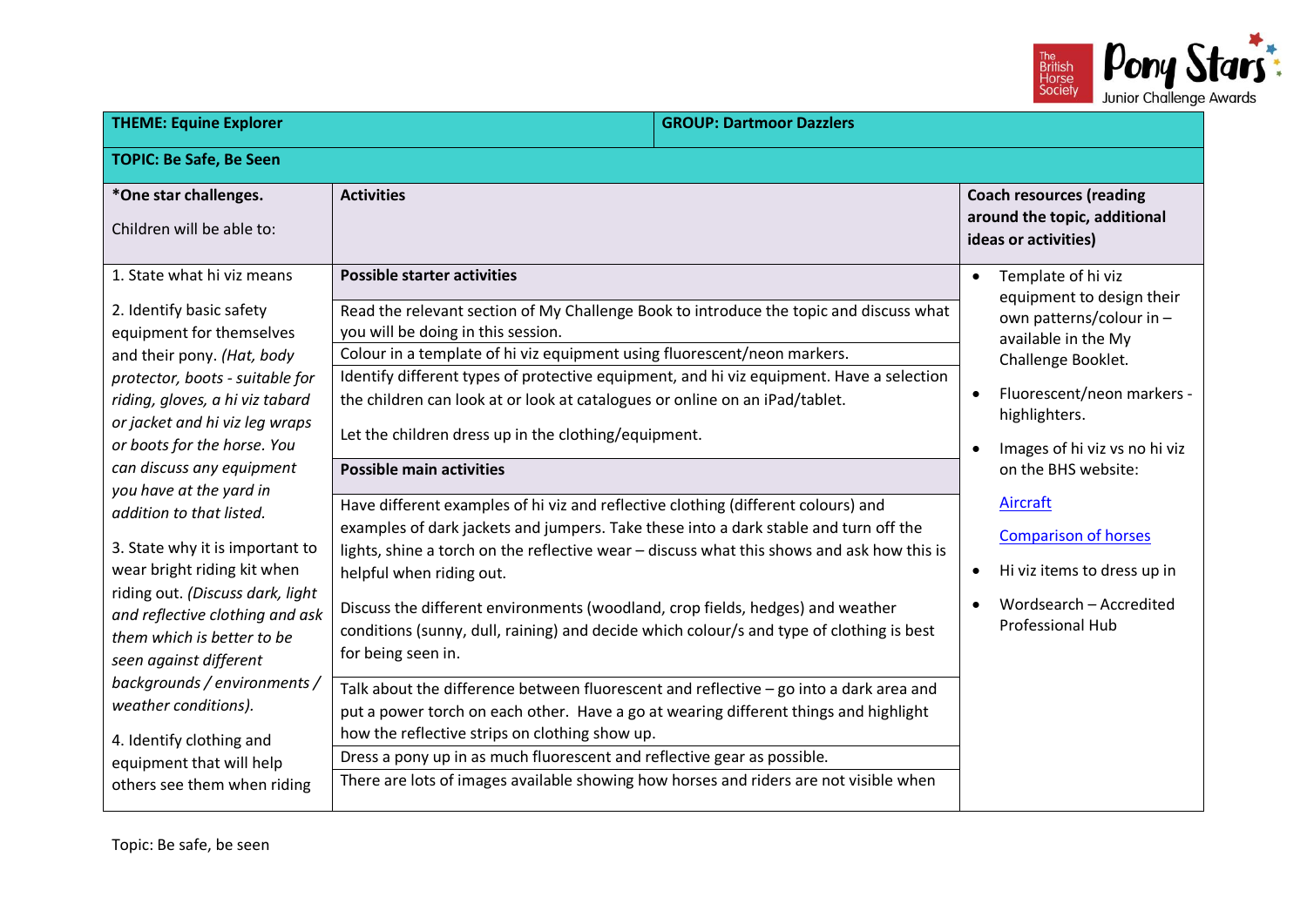

| out in different environments    | not wearing hi viz (there are also non horse related pictures of children with dark coats |
|----------------------------------|-------------------------------------------------------------------------------------------|
| (Discuss when out in a rural     | on). Find a selection of images and look through these with the children to see if they   |
| setting how low flying aircraft, | can spot the horses/people. There are also good comparison pictures of one horse with     |
| cyclists, ramblers, dog          | no hi viz next to a horse wearing hi viz.                                                 |
| walkers, other road users will   | Dress up two horses in arena - one with hi viz on, one without - look at the difference.  |
| be able to make better           |                                                                                           |
| decisions if they can be seen    | Have scenarios written down on cards e.g., riding in the arena, going out on a hack,      |
| sooner. Children should be       | going out on the road and so on.                                                          |
| able to get dressed ready to     | Lay out a selection of equipment, each child picks a card and then they have to dress up  |
| safely ride out and show         | in the equipment they think they should be wearing. Discuss the choices afterwards.       |
| where on a pony additional hi    |                                                                                           |
| viz would go. Children are not   | Using scenario cards often gives children time to think, so they are not under pressure   |
| required to put the equipment    | to give an answer like they can be when asking direct questions.                          |
| on the pony themselves but       | Talk about who the people are that need to be able to see you. Why do dog walkers,        |
| can help).                       | aircraft, drivers etc need to be able to see you?                                         |
|                                  |                                                                                           |
|                                  | What could happen if they don't see you early enough?                                     |
|                                  | During the winter months you could walk a pony up and down a yard with hi viz, lights     |
|                                  | and torch, compare this to a pony without any on.                                         |
|                                  |                                                                                           |
|                                  | Possible wrap up activities                                                               |
|                                  | Children to create a Be Safe, Be Seen poster for the tack room or yard showing the        |
|                                  | importance of wearing the correct riding out kit.                                         |
|                                  |                                                                                           |
|                                  | Design your own hi viz                                                                    |
|                                  |                                                                                           |
|                                  | Wordsearch: safe, seen, hi viz, bright, reflective, hat, boots, body protector, gloves,   |
|                                  | tabard, leg wraps.                                                                        |
|                                  |                                                                                           |
|                                  |                                                                                           |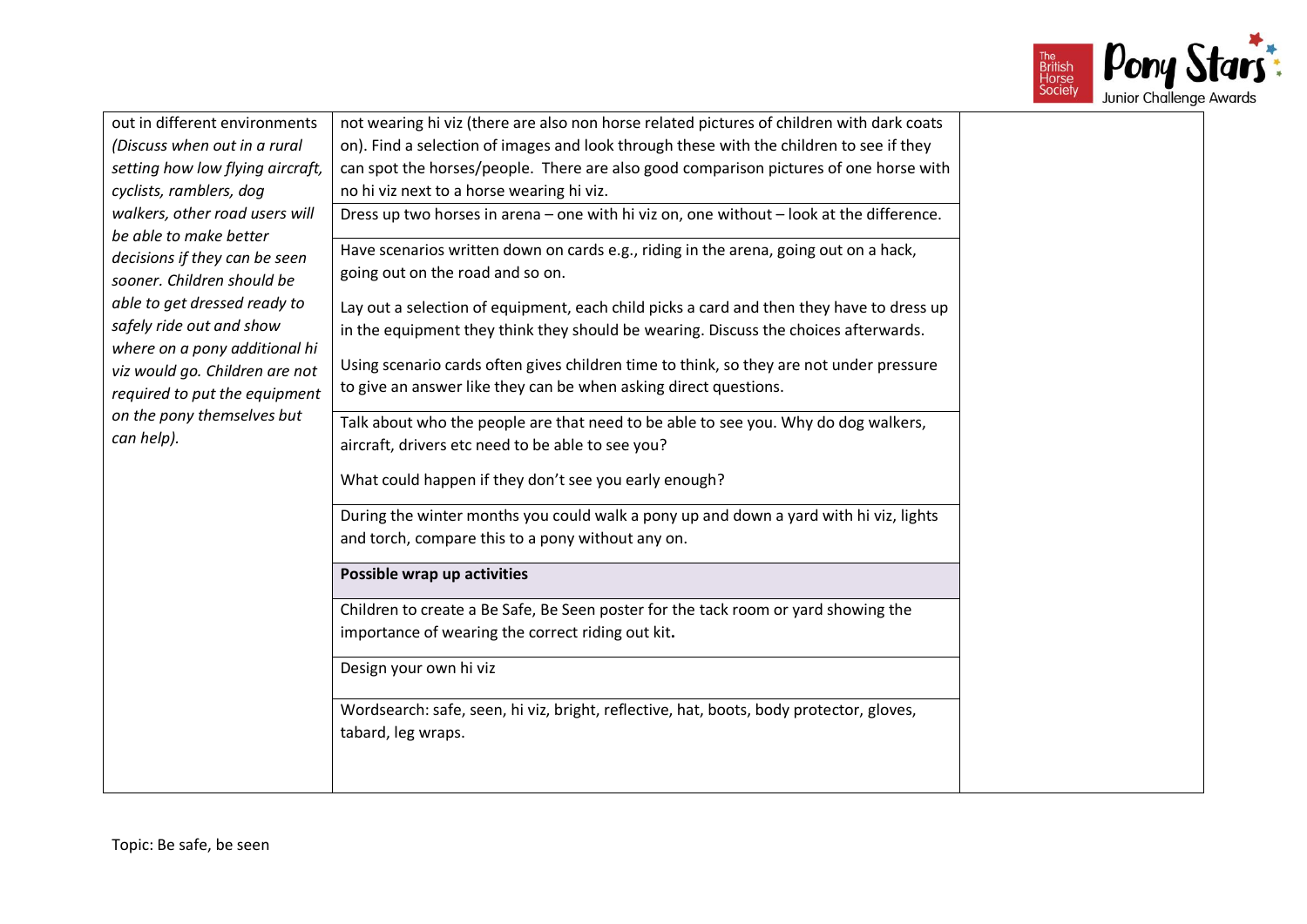

### **\*\*Two star challenges**

- Some hi viz wear is reflective, some is fluorescent, and some will be both. Find out what these terms mean and why they hep to keep you and your pony safe when riding out.
	- $\circ$  Be able to explain the difference between reflective and fluorescent hi viz and their merits
- Children to recognise the function of each item, and why this may help them to remain safe whilst riding out
	- o E.g., Leg bands move as the horse is walking so catch the eye quicker. Hat band can be seen above hedgerows. Exercise sheet/hat silk a big block of colour that can be seen from above which is useful for helicopter/chinook pilots important if in a low flying zone
- Create a 'Be safe, be seen' poster to display at your yard and encourage all riders to wear hi viz.
- Discuss the advantages of lights being worn on the rider, and where they should be worn
	- $\circ$  In a report it was found that riders should choose to wear lights wherever possible, ideally in a way that highlights their width (for example, on their shoulders). Lights should be red on the rear of the horse/rider and white if seen from the front. Full report is on our website: <https://www.bhs.org.uk/advice-and-information/tack-and-equipment/what-to-wear/hi-viz>

- Check how some hi viz attaches to the pony be aware equipment does not dangle, or slip down check design of equipment
- Hi viz tabards are sometimes too loose and can flap when not secure, they can also come undone if the Velcro is worn.
- If using lights risk assess that ponies are used to them. Ponies may need to be habituated to flashing lights.
- Be careful putting children in a dark room/arena/stable that they don't scared.
- Highlight to children it is not just about darkness it's about using hi viz all the time so we can be seen more clearly certain weather and times of day can affect visibility.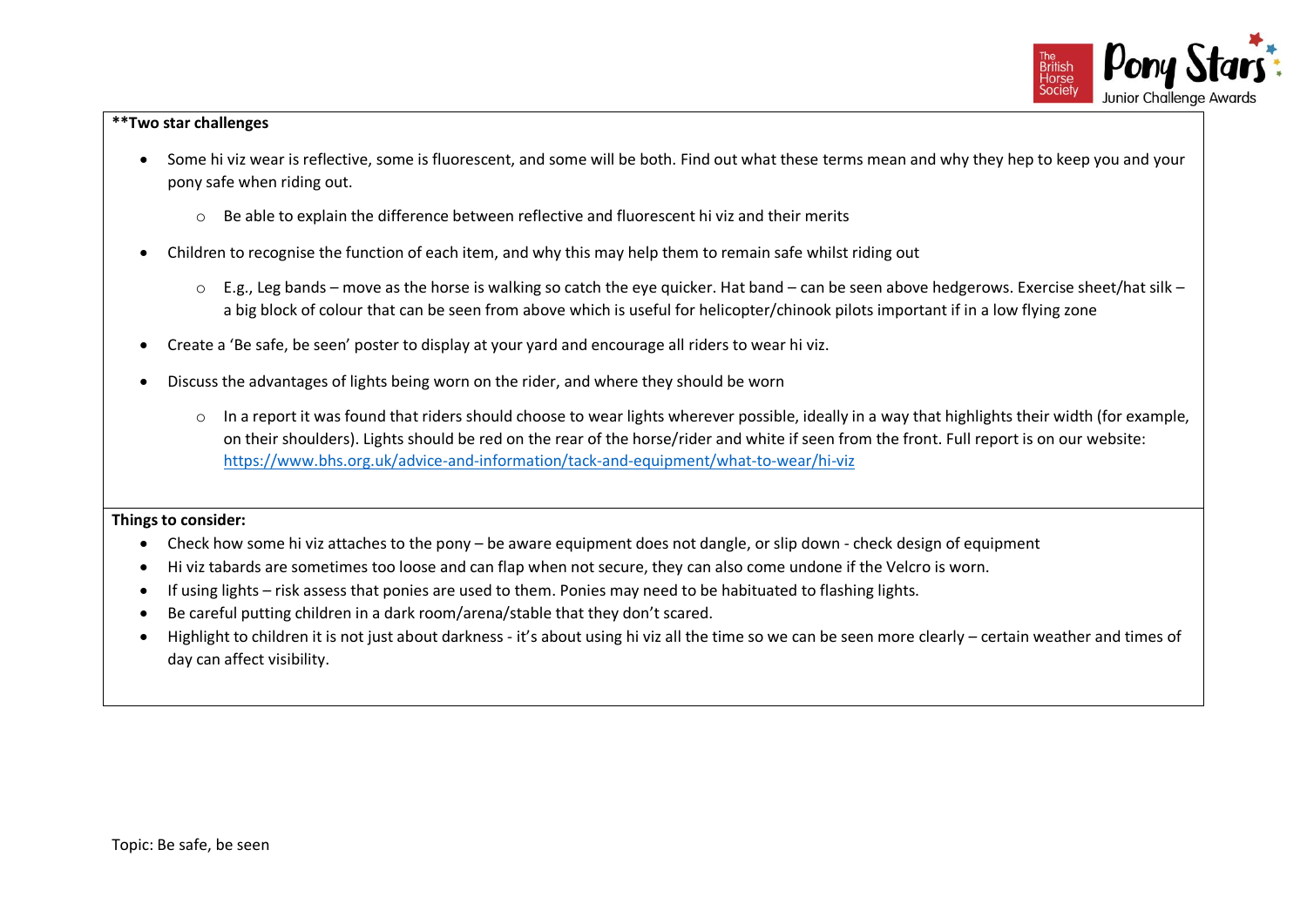

| <b>THEME: Equine Explorer</b>                                                                                                                                                                                                                                                                                                                                                                                                                                                                                                                 |                                                                                                                                                                                                                                                                                                                                                                                                                                                                                                                                                                                                                                                                                                                                                                                                                                                                                                                                                                                                                               | <b>GROUP: Dartmoor Dazzlers</b> |                                                                                                                                                                                                                                                                                                                                                                                                                                                |
|-----------------------------------------------------------------------------------------------------------------------------------------------------------------------------------------------------------------------------------------------------------------------------------------------------------------------------------------------------------------------------------------------------------------------------------------------------------------------------------------------------------------------------------------------|-------------------------------------------------------------------------------------------------------------------------------------------------------------------------------------------------------------------------------------------------------------------------------------------------------------------------------------------------------------------------------------------------------------------------------------------------------------------------------------------------------------------------------------------------------------------------------------------------------------------------------------------------------------------------------------------------------------------------------------------------------------------------------------------------------------------------------------------------------------------------------------------------------------------------------------------------------------------------------------------------------------------------------|---------------------------------|------------------------------------------------------------------------------------------------------------------------------------------------------------------------------------------------------------------------------------------------------------------------------------------------------------------------------------------------------------------------------------------------------------------------------------------------|
| <b>TOPIC: Hacking</b>                                                                                                                                                                                                                                                                                                                                                                                                                                                                                                                         |                                                                                                                                                                                                                                                                                                                                                                                                                                                                                                                                                                                                                                                                                                                                                                                                                                                                                                                                                                                                                               |                                 |                                                                                                                                                                                                                                                                                                                                                                                                                                                |
| *One star challenges.<br>Children will be able to:                                                                                                                                                                                                                                                                                                                                                                                                                                                                                            | <b>Activities</b>                                                                                                                                                                                                                                                                                                                                                                                                                                                                                                                                                                                                                                                                                                                                                                                                                                                                                                                                                                                                             |                                 | <b>Coach resources (reading</b><br>around the topic, additional<br>ideas or activities)                                                                                                                                                                                                                                                                                                                                                        |
| 1. Tell you what hacking<br>means<br>2. State a benefit of hacking<br>for both rider and pony<br>3. Tell you which side of the<br>road to ride on when hacking<br>4. Demonstrate the signal for<br>a left turn, right turn, stop and<br>slow down<br>5. Go on a short hack<br>(Children can be on lead rein.<br>Walk hack only required. Hack<br>can be a minimum of 15<br>minutes, on public or private<br>roads or tracks - whatever<br>you have available at your<br>centre. Good practice regards<br>wearing hi-vis must be<br>followed). | <b>Possible starter activities</b><br>Read the relevant section of My Challenge Book to introduce the topic and discuss what<br>you will be doing in this session.<br>Ask if anyone knows what hacking is.<br>Discuss benefits of hacking and why it is good for ponies and riders. If you had to do the<br>same thing at school (e.g., maths) every day you would get bored? Imagine if your pony<br>had to do the same thing every day.<br>What might you spot when out hacking - birds, farm animals, wildlife?<br>What should you do before you go on a hack and why?<br>Why you shouldn't go on your own, why to tell someone where you are going, why to<br>take a phone with you.<br>Identifying signs, you might come across - bridlepath, foot path etc. Discuss where you<br>should and shouldn't go.<br>Children can draw their version of the signs.<br>Discuss what to wear and not wear when going on a hack.<br>Discuss possible hazards - where not to go. Motorways, railway lines,<br>water/streams/rivers. |                                 | Road signs - online<br>downloadable print outs<br>White boards are a useful<br>$\bullet$<br>tool to show how to ride<br>junctions and which side of<br>road to ride on. You can use<br>a toy pony to go through<br>the route. Easy to wipe off<br>and correct if needed.<br><b>BHS Guidance BHS Leaflet</b><br>$\bullet$<br>Identify the pictures of a<br>$\bullet$<br>rider doing hand signals -<br>available in the My<br>Challenge Booklet. |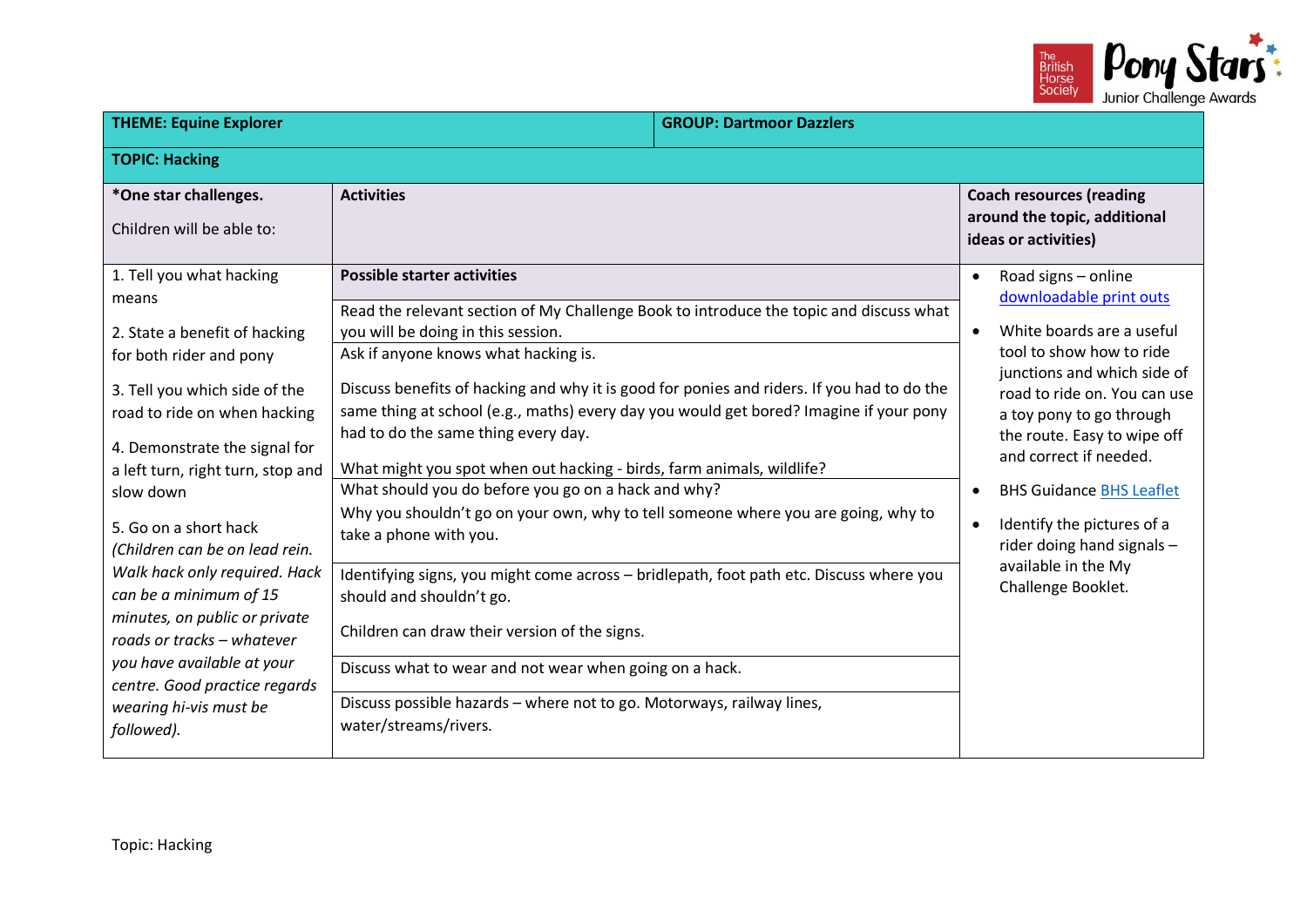

|                                | Make a road route or hacking route on the yard - children can walk around the route,     |
|--------------------------------|------------------------------------------------------------------------------------------|
| 6. Signal and observe          | the other children can pretend to cars (beep horns), pretend to be work men - ask        |
| appropriately,                 | them to stop making noise so they can go past and the thank them, practise turns and     |
|                                | hand signals and so on.                                                                  |
| 7. Follow instructions         | <b>Possible main activities</b>                                                          |
| (Children should be able to    | Go out on hacks to improve confidence.                                                   |
| follow the instructions of the |                                                                                          |
| ride leader with regards to    | Go through different signals, left, right, thank you, slow down.                         |
| signalling and observing).     |                                                                                          |
| 8. Be polite to other road     | Look at basic road signs. Stop signs, one-way streets, no stopping.                      |
| users (Children should have an | Set up a simple simulated road route in an arena - walk on foot first - and then ride it |
| awareness of thanking polite   | practising signals and stopping where required.                                          |
| road users by a nod, smile or  |                                                                                          |
| wave).                         | Beforehand the children could design the route - draw it on a white board, and make      |
|                                | any necessary props e.g., make traffic lights to hold up.                                |
|                                |                                                                                          |
|                                | The exercise could be spread over a few weeks:                                           |
|                                | One week design the route.                                                               |
|                                | Next week make the route in the arena and walk it on foot.                               |
|                                | Next time ride it in the arena.                                                          |
|                                | The final week go out on a hack and practise what they have learnt                       |
|                                |                                                                                          |
|                                | Talk about why it is important to be polite to others while out riding-question and      |
|                                | answer session.                                                                          |
|                                | Possible wrap up activities                                                              |
|                                | Write a story about your hack; what did you see, hear, smell? Where were you going,      |
|                                | did you enjoy it? How did your pony behave?                                              |
|                                |                                                                                          |
|                                |                                                                                          |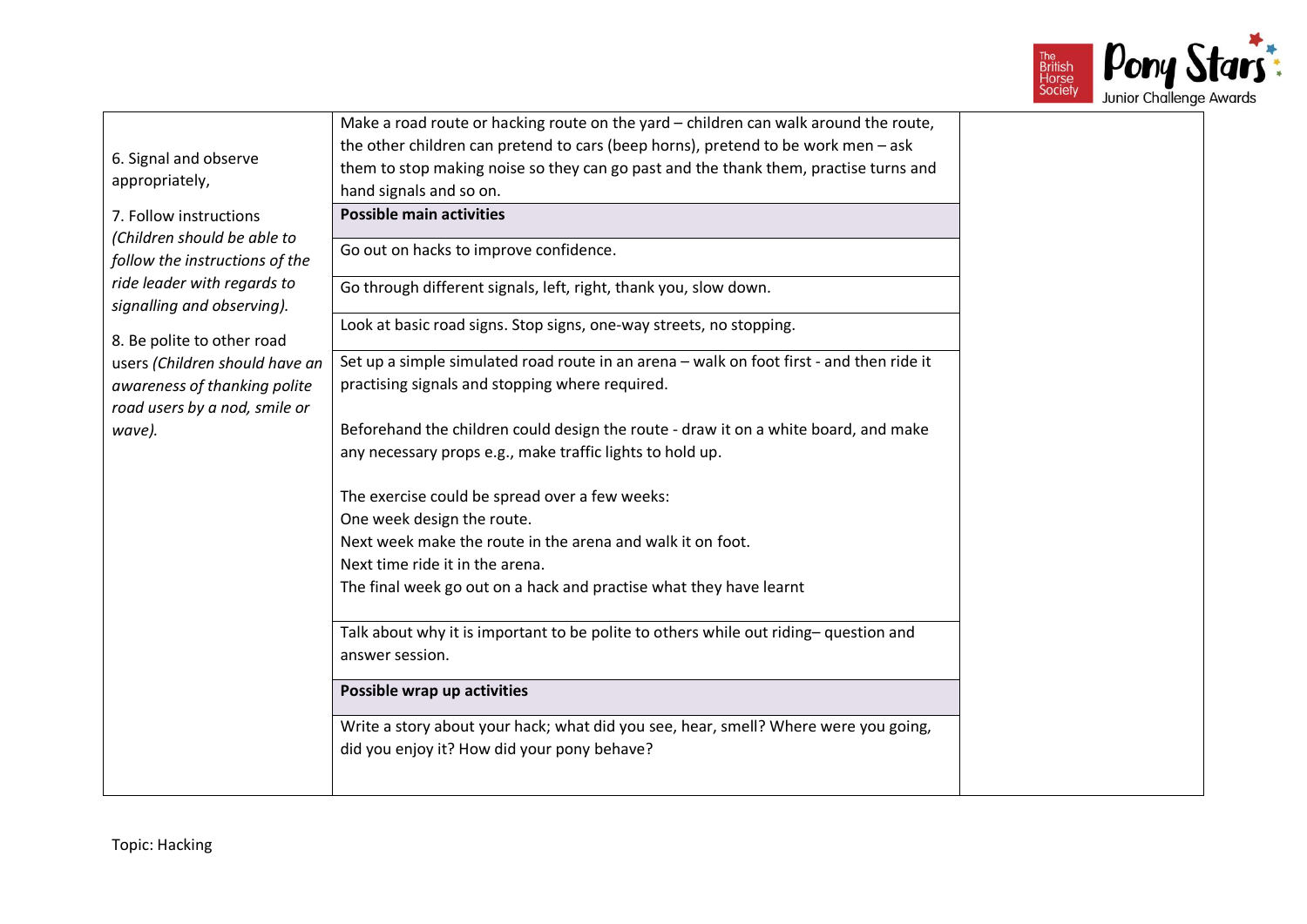

|                               | Pictures of a rider performing basic hand signals: right turn, left turn, stop, slow down,<br>thank you. Identify the instruction that being performed? |  |
|-------------------------------|---------------------------------------------------------------------------------------------------------------------------------------------------------|--|
|                               | Wordsearch: hack, outdoors, riding, road, tracks, bridleway, observe, signal, polite, slow<br>down, hazards.                                            |  |
|                               | Write down what makes your pony happy about hacking.                                                                                                    |  |
| <i>**</i> Two star challenges |                                                                                                                                                         |  |

- When you are riding on the road you will also have to follow any road signs that give instructions. Road signs will also help you to prepare for what is ahead. Your challenge is to learn these common road signs, can you draw them out?
	- o Stop, Give Way, Roundabout ahead, Traffic signals ahead, Roadworks ahead National Speed Limit and Maximum Speed Limit, Beware of children / children crossing, Beware of horses, One Way
	- o You can also add any that may be relevant or common to where you hack
- You won't be riding your pony as fast as the maximum speed limit allows on the road, but why is it important and helpful to know what the speed limit is?
	- o Discussion regarding understanding how fast other road users may be on that road. Discuss safety considerations for riding along a 'fast' road and whether different routes should be used (if possible)

- Risk assess ponies with equipment used in arena traffic lights, hazards etc.
- Risk assess route, procedure of taking hack out if no safe route available could go round an empty field.
- Awareness of confidence levels whilst outside of the arena.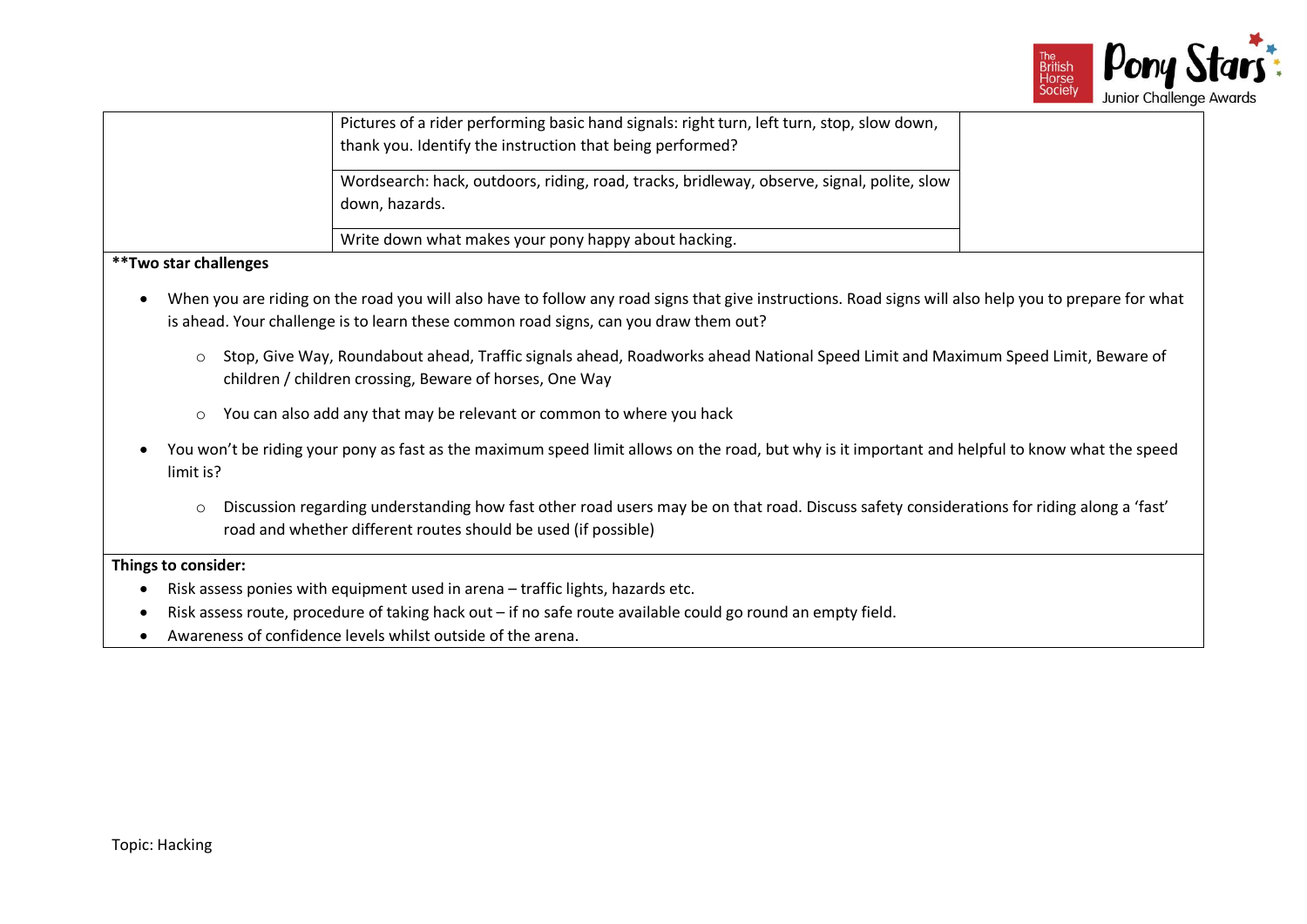

| <b>THEME: Stable Star</b>                                                                                                                                                                                                                                                                                                                                                                                                                                                                                                                                                                                                   | <b>GROUP: Dartmoor Dazzlers</b>                                                                                                                                                                                                                                                                                                                                                                                                                                                                                                                                                                                                                                                                                                                                                                                                                                                                                                                                                                                                                                                                                                                                                                                                                                   |  |                                                                                                                                                                           |
|-----------------------------------------------------------------------------------------------------------------------------------------------------------------------------------------------------------------------------------------------------------------------------------------------------------------------------------------------------------------------------------------------------------------------------------------------------------------------------------------------------------------------------------------------------------------------------------------------------------------------------|-------------------------------------------------------------------------------------------------------------------------------------------------------------------------------------------------------------------------------------------------------------------------------------------------------------------------------------------------------------------------------------------------------------------------------------------------------------------------------------------------------------------------------------------------------------------------------------------------------------------------------------------------------------------------------------------------------------------------------------------------------------------------------------------------------------------------------------------------------------------------------------------------------------------------------------------------------------------------------------------------------------------------------------------------------------------------------------------------------------------------------------------------------------------------------------------------------------------------------------------------------------------|--|---------------------------------------------------------------------------------------------------------------------------------------------------------------------------|
| <b>TOPIC: On the Yard</b>                                                                                                                                                                                                                                                                                                                                                                                                                                                                                                                                                                                                   |                                                                                                                                                                                                                                                                                                                                                                                                                                                                                                                                                                                                                                                                                                                                                                                                                                                                                                                                                                                                                                                                                                                                                                                                                                                                   |  |                                                                                                                                                                           |
| *One star challenges.<br>Children will be able to:                                                                                                                                                                                                                                                                                                                                                                                                                                                                                                                                                                          | <b>Activities</b>                                                                                                                                                                                                                                                                                                                                                                                                                                                                                                                                                                                                                                                                                                                                                                                                                                                                                                                                                                                                                                                                                                                                                                                                                                                 |  | <b>Coach resources (reading</b><br>around the topic, additional<br>ideas, or activities)                                                                                  |
| 1. Tell you what an accident,<br>incident and near miss are<br>2. Give a reason why any<br>accident, incident or near<br>miss should be reported to an<br>adult<br>3. Identify the appropriate<br>person on the yard to report<br>to if they see or are involved<br>in an accident, incident or<br>near miss<br>4. Give examples of dangers<br>or risks on a yard that could<br>lead to an accident. (Dangers<br>or risks on a yard; such a<br>blocking exits, leaving<br>equipment or tack out or not<br>tidying away/storing<br>equipment appropriately,<br>trailing wires, leaving gates<br>open, leading ponies without | <b>Possible starter activities</b><br>Read the relevant section of My Challenge Book to introduce the topic and discuss what<br>you will be doing in this session.<br>Talk about the difference between accidents, incidents and near misses.<br>Create flash cards with a different word/sentence on each.<br>Each child must come up with and accident, incident and near miss in relation to their<br>card, for example; pony and stable, hay bale, tractor, in the field.<br><b>Possible main activities</b><br>Produce a code of conduct for on the yard<br>Create the role of 'yard monitor' for a child to be for a session/day. Their role is to<br>minimise risk. Using the 'yard checklist' resource, go around the yard checking various<br>areas for hazards, for example, tool shed, feed room, general yard area<br>Split a larger group into two teams.<br>Each team need to think of an accident/incident that could happen and then act it out,<br>the other team needs to act as investigators/health and safety officers - investigate<br>what happened and then decide what should be done to stop the accident happening<br>again.<br>Do yard walk and identify potential hazards or anything that could potentially lead to an<br>accident. |  | <b>Stable Fire Safety BHS-</b><br>$\bullet$<br>to help with risk<br>assessment elements<br>Risk assessment<br>template available in<br>the My Challenge<br><b>Booklet</b> |
| the correct equipment, heavy                                                                                                                                                                                                                                                                                                                                                                                                                                                                                                                                                                                                | Talk about what is in place to prevent accidents.                                                                                                                                                                                                                                                                                                                                                                                                                                                                                                                                                                                                                                                                                                                                                                                                                                                                                                                                                                                                                                                                                                                                                                                                                 |  |                                                                                                                                                                           |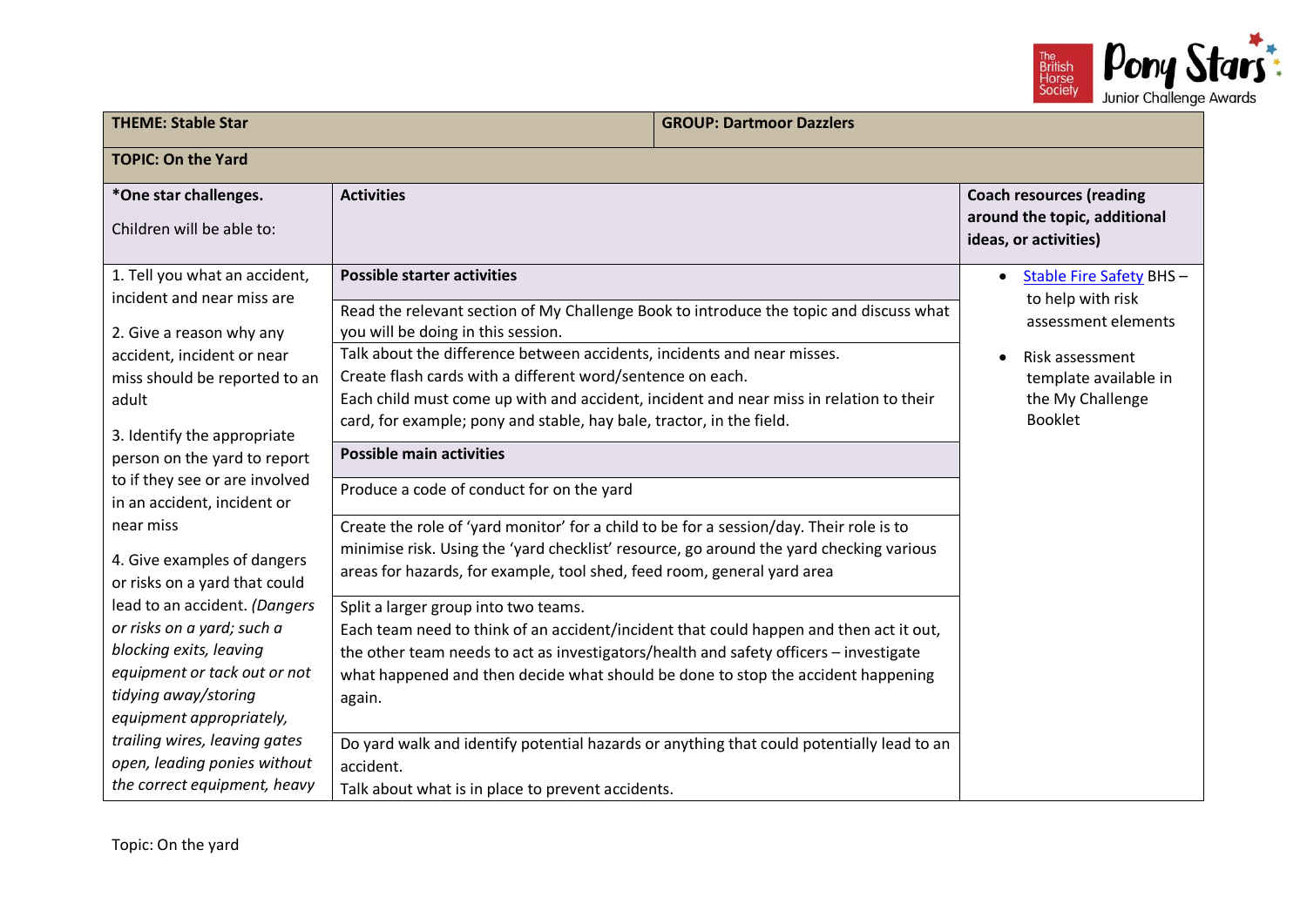

| objects and falling over                                                                                                      | Talk about why it is important to report accidents, incidents and near misses and who                                                                                                                                                        |  |
|-------------------------------------------------------------------------------------------------------------------------------|----------------------------------------------------------------------------------------------------------------------------------------------------------------------------------------------------------------------------------------------|--|
| hazards).                                                                                                                     | they should report these to.                                                                                                                                                                                                                 |  |
| 5. Outline how to reduce the<br>risk of an accident happening.<br>(Reduce risk: by following yard<br>code of conduct, wearing | Talk about risk assessments and why we do them.<br>Have a look at some of the risk assessments that have been completed for the yard.<br>Children can have a go at completing their own risk assessment form.<br>Possible wrap up activities |  |
| appropriate clothing when on<br>the yard, behaving                                                                            | Write a story about an accident or incident on the yard. What can be done to stop this<br>happening again?                                                                                                                                   |  |
| responsibly, following<br>guidance from coaches. How                                                                          | Children can design a poster/sign to highlight dangers on yard.                                                                                                                                                                              |  |
| a code of conduct will help to<br>reduce the risk of accidents,<br>for example; no running, no                                |                                                                                                                                                                                                                                              |  |
| shouting etc. Link these back<br>to the pony behaviour topic                                                                  |                                                                                                                                                                                                                                              |  |
| and how a pony could react).                                                                                                  |                                                                                                                                                                                                                                              |  |
| **Two star challenges:                                                                                                        |                                                                                                                                                                                                                                              |  |

- Discover what a risk assessment is and carry one out for an activity on the yard.
	- o Discuss risk assessments and complete a risk assessment for an activity on the yard
- Discuss some make-believe accidents, incidents or near misses. What can you learn from them to prevent them happening again?
	- o Present some examples of accidents on the yard. Ask the group what could be learnt from the accident or incident, could it happen again, what could be done to reduce the risk of the accident from happening again?
- •

• Children shouldn't be made afraid of potential risks, but should be aware of them and know about the importance of following yard rules to keep themselves sand others safe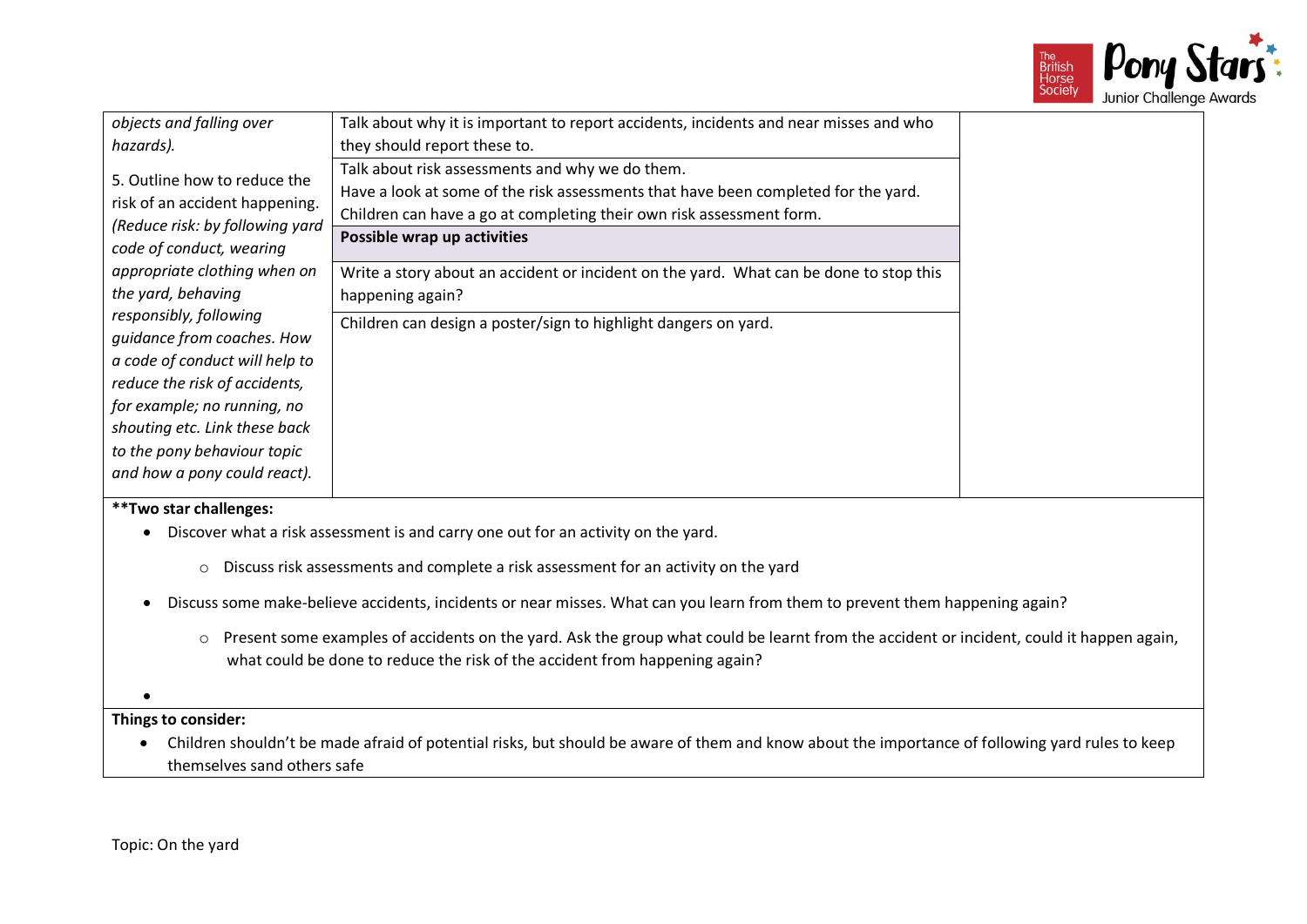

| <b>THEME: Stable Star</b>                                                                                                                                                                                                                                                                                                                                                                                             |                                                                                                                                                                                                                                                                                                                                                                                                                                                                                                                                                                                                                                                               | <b>GROUP: Dartmoor Dazzlers</b> |                                                                                                                                                  |
|-----------------------------------------------------------------------------------------------------------------------------------------------------------------------------------------------------------------------------------------------------------------------------------------------------------------------------------------------------------------------------------------------------------------------|---------------------------------------------------------------------------------------------------------------------------------------------------------------------------------------------------------------------------------------------------------------------------------------------------------------------------------------------------------------------------------------------------------------------------------------------------------------------------------------------------------------------------------------------------------------------------------------------------------------------------------------------------------------|---------------------------------|--------------------------------------------------------------------------------------------------------------------------------------------------|
| <b>TOPIC: Be Secure</b>                                                                                                                                                                                                                                                                                                                                                                                               |                                                                                                                                                                                                                                                                                                                                                                                                                                                                                                                                                                                                                                                               |                                 |                                                                                                                                                  |
| *One star challenges.<br>Children will be able to:                                                                                                                                                                                                                                                                                                                                                                    | <b>Activities</b>                                                                                                                                                                                                                                                                                                                                                                                                                                                                                                                                                                                                                                             |                                 | <b>Coach resources (reading</b><br>around the topic, additional<br>ideas or activities)                                                          |
| 1. Recognise any secure areas<br>within the centre (Secure<br>areas: this is more so they<br>know where they should not<br>go unsupervised, and if they<br>need to enter an area (for<br>example the office or another<br>area that is usually locked<br>how they enter if they are<br>allowed). Also important for<br>them to recognise the area/s<br>that are usually locked so if<br>they see it unlocked they can | <b>Possible starter activities</b><br>Read the relevant section of My Challenge Book to introduce the topic and discuss what<br>you will be doing in this session.<br>Discussion on why it is important to keep ponies and equipment secure.<br>Give 10 ways of keeping ponies and equipment secure and safe e.g. gates, stable doors.<br><b>Possible main activities</b><br>Children can take part in a safety check around the yard - check stable doors to make<br>sure kick bolts are fastened, feed room door secure, gates to road shut etc.<br>See if a Police rural crimes officer would be willing to attend, they often have resources<br>available |                                 | Look at an image of a riding<br>hat cut in half<br>Charlesowen.com<br>Security checklist to fill out<br>available in the My<br>Challenge Booklet |
| report this to a staff member)<br>2. Describe the importance of<br>keeping a yard and centre<br>secure.                                                                                                                                                                                                                                                                                                               | Walk around the yard as a group and identify areas where they are allowed to go, and<br>areas that are out of bounds.<br>Identify doors and building that should be locked and what to do if they see that they<br>are unlocked.<br>Children could be given a centre map $-$ then colour in the areas that are out of bounds.                                                                                                                                                                                                                                                                                                                                 |                                 |                                                                                                                                                  |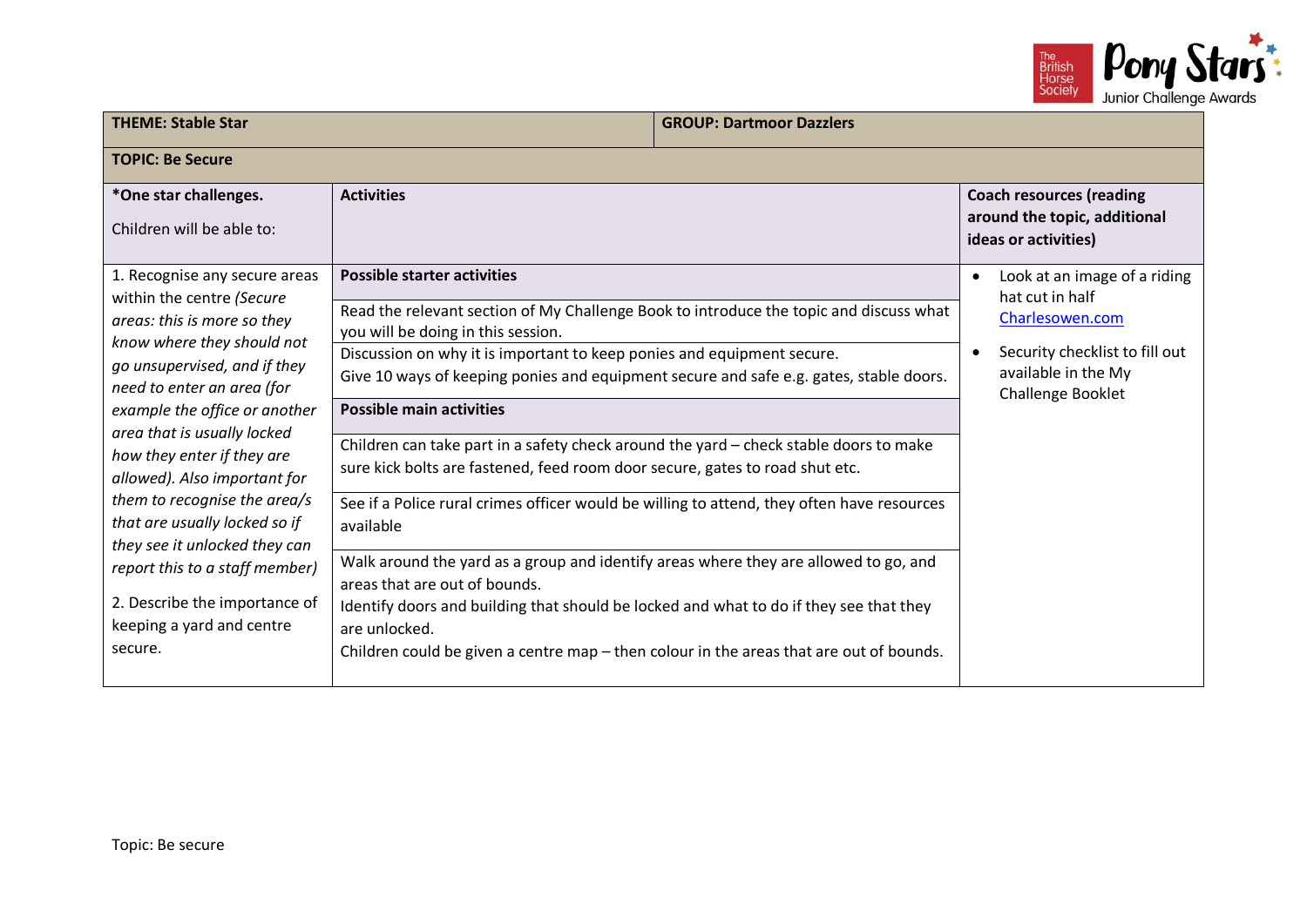

| 3. Outline the process for<br>reporting visitors. (Reporting                                                                                                   | Talk about the importance of putting equipment away. Talk about carrying and storing<br>hats correctly, why they shouldn't drop them on the floor.                                                                                                                                                                                                                                                        |
|----------------------------------------------------------------------------------------------------------------------------------------------------------------|-----------------------------------------------------------------------------------------------------------------------------------------------------------------------------------------------------------------------------------------------------------------------------------------------------------------------------------------------------------------------------------------------------------|
| visitors: follow your centre<br>protocol for this. Takeaway<br>message is if they see<br>someone on the yard they do                                           | Use an old hat that has been broken - explain if broken they need replaced and they<br>are expensive. If there is an old hat which is no longer used, see if you can get it cut in<br>half so children can see what they look like inside.                                                                                                                                                                |
| not know that is not with<br>another member of staff, to<br>report this)                                                                                       | Design posters:<br>Why to shut stable doors                                                                                                                                                                                                                                                                                                                                                               |
| 4. Describe the importance of                                                                                                                                  | Why to shut gates                                                                                                                                                                                                                                                                                                                                                                                         |
| closing gates and doors when<br>leaving an area or field                                                                                                       | Talk about the importance of securing stable doors properly (some ponies can open top<br>bolts).                                                                                                                                                                                                                                                                                                          |
| 5. Describe the importance of<br>making sure stable doors are<br>shut and bolted. (Importance                                                                  | In a safe way, put a child in a stable and see if they can get out with top bolt done up.<br>Then see if they can out when the kick bolt is done up.                                                                                                                                                                                                                                                      |
| of shutting stable doors and<br>to use both bolts when a pony<br>is in (stable doors should have<br>a lower/bottom bolt or kick<br>bolt so a pony cannot get a | Children could make up a story. If your pony got out of his stable - potentially how far<br>could he go if all the areas on the yard had not been secured properly (think about if<br>gates were also left open)? When he got out of the stable where would he go first,<br>then where would he go from there, where would he go next and so on. How far could<br>he get? Could the pony get onto a road? |
| foot wedged at the bottom).<br>6. Describe the importance of                                                                                                   | Role play with dangers on the yard in relation to not putting equipment away and act<br>out scenarios.                                                                                                                                                                                                                                                                                                    |
| putting equipment back in the<br>correct place after use.                                                                                                      | A sweeping brush has been left on the floor - act out what could happen.                                                                                                                                                                                                                                                                                                                                  |
| (Equipment could include yard<br>tools, tack, hat or body                                                                                                      | Reins have been left dangling in the tack room – act out what could happen.                                                                                                                                                                                                                                                                                                                               |
|                                                                                                                                                                | Children could also think up some of their own hazards.                                                                                                                                                                                                                                                                                                                                                   |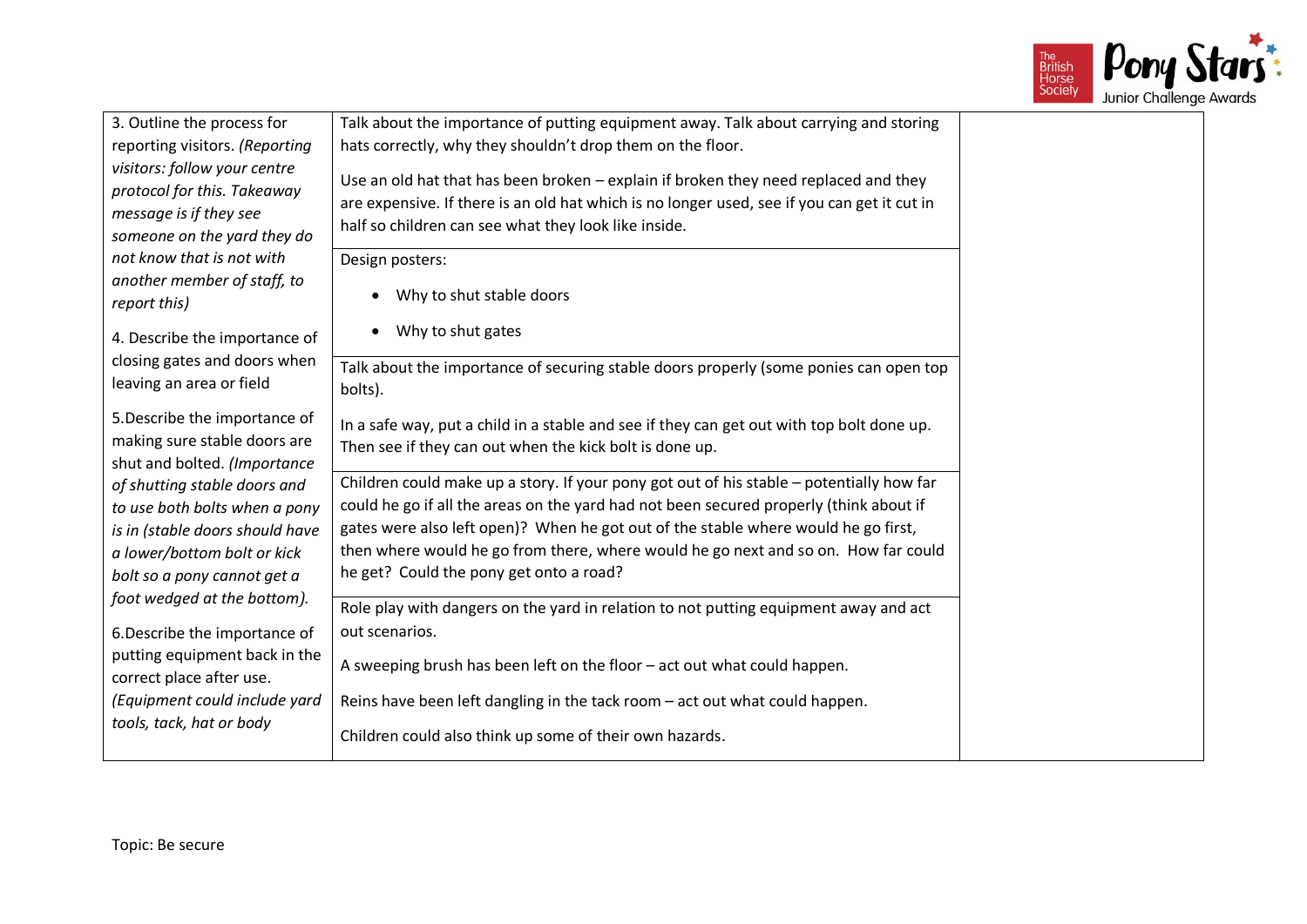

| Talk to children briefly about 'stranger danger' and what they know they should do. Do<br>protector they borrow).<br>not accept treats or go with strangers. Yell loudly if in a dangerous situation.<br>Immediately find a member of staff if someone they don't know has approached them.<br>Children should always know who to contact – lines of communication on a yard –<br>know who they should go to.<br>Create some scenarios on flash cards - what would you do?<br>e.g. A stranger comes on to the yard and is looking at the horses and tries to talk to you,<br>what do you do?<br>Possible wrap up activities<br>Write a list of equipment on a yard that should be tidied away after use (security |            |  |
|-------------------------------------------------------------------------------------------------------------------------------------------------------------------------------------------------------------------------------------------------------------------------------------------------------------------------------------------------------------------------------------------------------------------------------------------------------------------------------------------------------------------------------------------------------------------------------------------------------------------------------------------------------------------------------------------------------------------|------------|--|
|                                                                                                                                                                                                                                                                                                                                                                                                                                                                                                                                                                                                                                                                                                                   | checklist) |  |

#### **\*\*Two star challenges**

- Be a security guard for the day. Imagine you are making a final check of the yard before locking up. What areas need to be secure, or gates need to be shut before you could go home? Make your checklist
- Plan an amazing adventure: The adventure of the escaped pony! Imagine you are a pony whose stable door has been left open, what would you do? Write a story, draw a map or draw a picture
	- o It doesn't have to be a pony on the yard they are at. They can use any yard in any environment, perhaps the pony lives on another planet or lives in their favourite video game? They can be as creative as they like!

- Do staff have official name plates or uniform. This is the best way for children to identify who to go to.
- Make sure you don't worry children about their environment need awareness but not be frightened.
- Make sure if shutting a child in a stable they are happy to do it and won't get frightened do not leave them.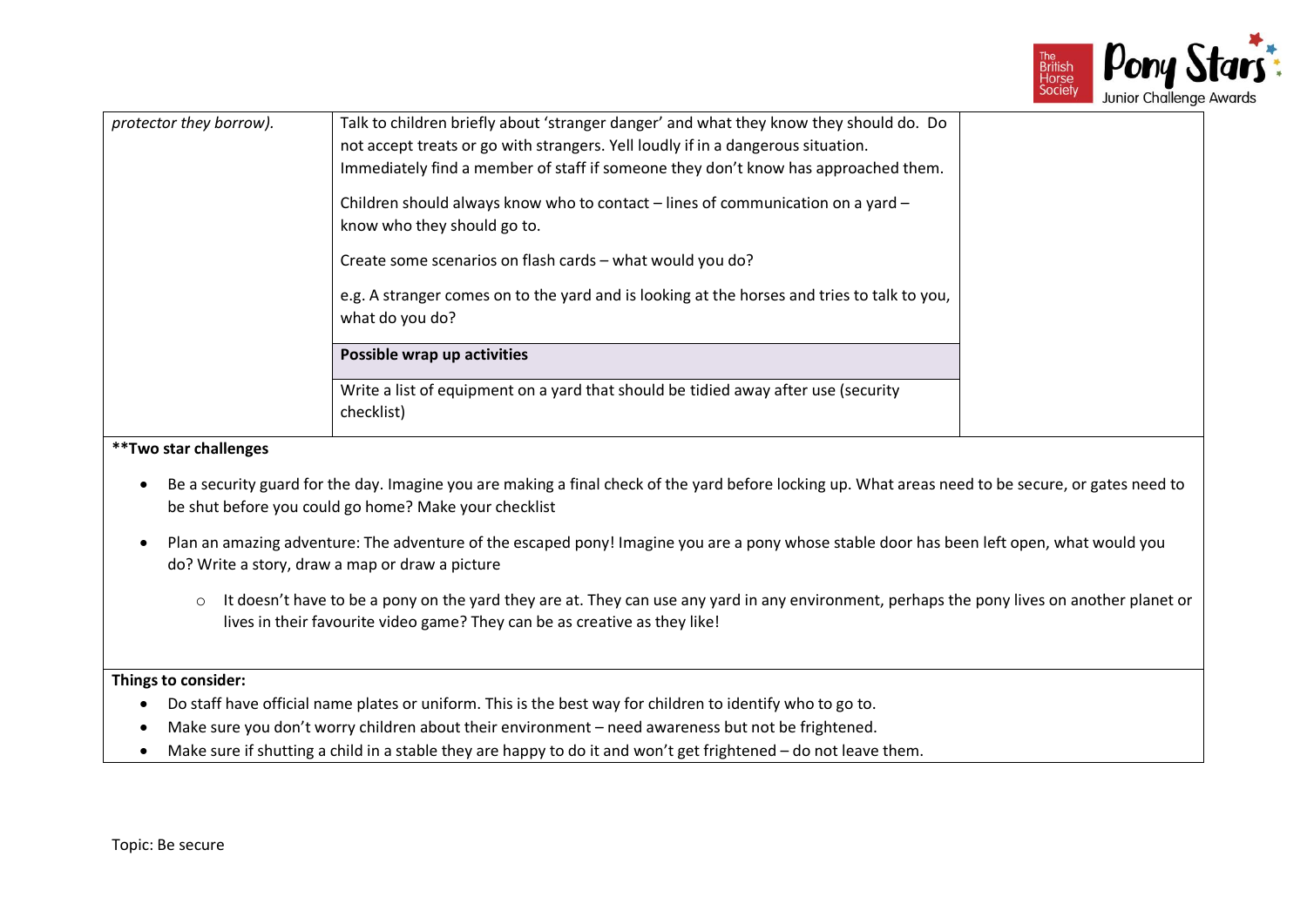

| <b>THEME: Stable Star</b>                                                                                       |                                                                                                                                                                                                             | <b>GROUP: Dartmoor Dazzlers</b> |                                                                                                                              |
|-----------------------------------------------------------------------------------------------------------------|-------------------------------------------------------------------------------------------------------------------------------------------------------------------------------------------------------------|---------------------------------|------------------------------------------------------------------------------------------------------------------------------|
| <b>TOPIC: Spring Clean</b>                                                                                      |                                                                                                                                                                                                             |                                 |                                                                                                                              |
| *One star challenges.<br>Children will be able to:                                                              | <b>Activities</b>                                                                                                                                                                                           |                                 | <b>Coach resources (reading</b><br>around the topic, additional<br>ideas, or activities)                                     |
| 1. Follow instructions and<br>work together as a team to<br>clean the yard                                      | <b>Possible starter activities</b><br>Read the relevant section of My Challenge Book to introduce the topic and discuss what<br>you will be doing in this session.                                          |                                 | Look for comical pony<br>$\bullet$<br>pictures online e.g.,<br>Thelwell type images, Pony<br>standing on foot                |
| 2. Use equipment<br>appropriately. (Go through<br>safety rules concerning using<br>equipment)                   | Walk around the yard and give scores out of ten on the different areas. This could<br>include upkeep and repair, fencing, weeding.<br>Identify and write down a list of jobs needed to tidy a yard.         |                                 | Search online for images of<br>$\bullet$<br>dirty kitchens and plates,<br>mouldy food to use as<br>comparisons to dirty feed |
| 3. Dispose of litter or waste<br>appropriately                                                                  | Later, children could then tidy those areas to improve the scores.<br>Talk about safety rules on yard, specifically in relation to equipment.                                                               |                                 | bowls etc.                                                                                                                   |
| 4. Describe why a thorough<br>clean is beneficial                                                               | Could use comical pony pictures, ask for rules to match the pictures                                                                                                                                        |                                 |                                                                                                                              |
| 5. Describe areas or<br>equipment that would be<br>cleaned or maintained during<br>an annual spring clean (what | e.g., ponies escaping when doors not shut, standing on feet - wear proper footwear.<br>Talk about the reasons for keeping areas clean - what could happen to our pony if you<br>didn't areas keep it clean? |                                 |                                                                                                                              |
| can be done in addition to                                                                                      | <b>Possible main activities</b>                                                                                                                                                                             |                                 |                                                                                                                              |
| routine cleaning/tidying on a<br>yard. For example,<br>disinfecting the stables/yard                            | Refresh a classroom environment by displaying new artwork the group can create (or<br>artwork they have created from previous topics)                                                                       |                                 |                                                                                                                              |
| floor, scrubbing feed buckets,<br>dusting for cobwebs, weeding,                                                 | Split a larger group into small groups, each group has their own area. Which group can<br>make their area the smartest?<br>Sweeping races. Each do a strip of the yard.                                     |                                 |                                                                                                                              |
|                                                                                                                 |                                                                                                                                                                                                             |                                 |                                                                                                                              |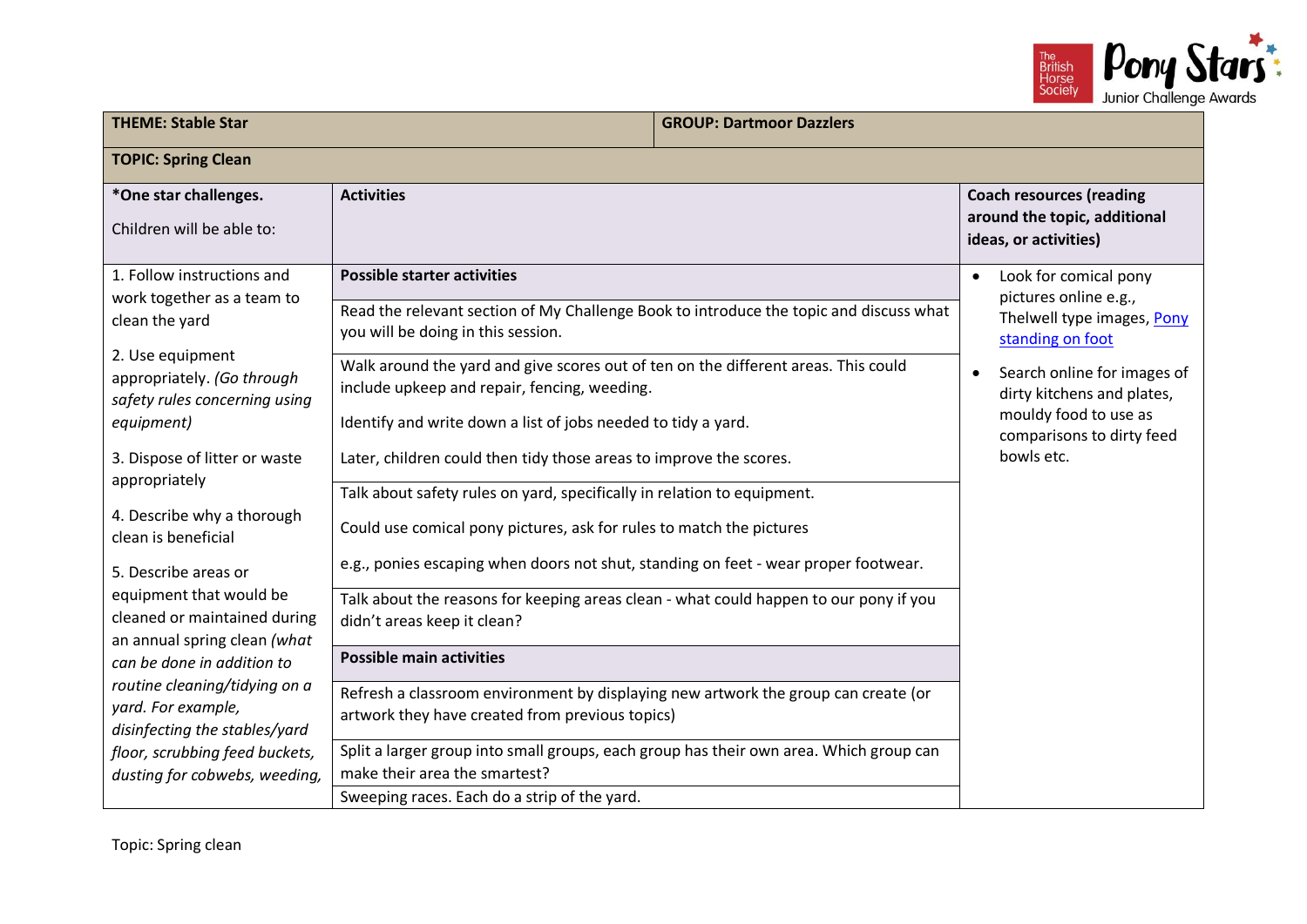

| cleaning/disinfecting                                                                   | Safety rules                                                                                                                                                                                                                                                   |  |
|-----------------------------------------------------------------------------------------|----------------------------------------------------------------------------------------------------------------------------------------------------------------------------------------------------------------------------------------------------------------|--|
| grooming brushes, yard tools,                                                           | Draw a picture for 'the what if's' in relation to using equipment safely, for example;                                                                                                                                                                         |  |
| cleaning arena/dressage<br>markers and boards,                                          | If you are not careful when using a pitch forks it could pierce through your<br>$\bullet$<br>boot.                                                                                                                                                             |  |
| repainting fences, cleaning<br>water troughs etc. The                                   | If you leave equipment out on the yard, someone could trip over it.                                                                                                                                                                                            |  |
| children is not expecting to<br>handle/use any hazardous<br>chemicals or harsh cleaning | Make labels for recycling bins, and other types of bins with pictures of what can go in<br>each bin.                                                                                                                                                           |  |
| products but an appreciation<br>for why these may be used).                             | The yard could arrange a spring clean day for all clients with a barbeque. Coaches/staff<br>would have to be the ones to supervise children.                                                                                                                   |  |
|                                                                                         | Create scenario cards and ask the children what their pony would think?                                                                                                                                                                                        |  |
|                                                                                         | If you didn't clean out the water bucket what would your pony think about<br>that.                                                                                                                                                                             |  |
|                                                                                         | If you didn't clean out the feed bucket what would your pony think about that.                                                                                                                                                                                 |  |
|                                                                                         | If you didn't clean out the grooming kit what would your pony think about that.                                                                                                                                                                                |  |
|                                                                                         | Talk about keeping the feed room clean.                                                                                                                                                                                                                        |  |
|                                                                                         | Who are we feeding our ponies or local wildlife? Which other animals would like to eat<br>horse feed?                                                                                                                                                          |  |
|                                                                                         | Use pictures of a dirty kitchen (can find online) and pictures of mouldy food - would<br>you want to eat your breakfast off this plate, would you want food prepared for you in<br>this kitchen? Relate this to keeping feed rooms and buckets clean and tidy. |  |
|                                                                                         | Look at a dirty bucket and clean bucket to compare - ask which they would use.                                                                                                                                                                                 |  |
|                                                                                         |                                                                                                                                                                                                                                                                |  |
|                                                                                         |                                                                                                                                                                                                                                                                |  |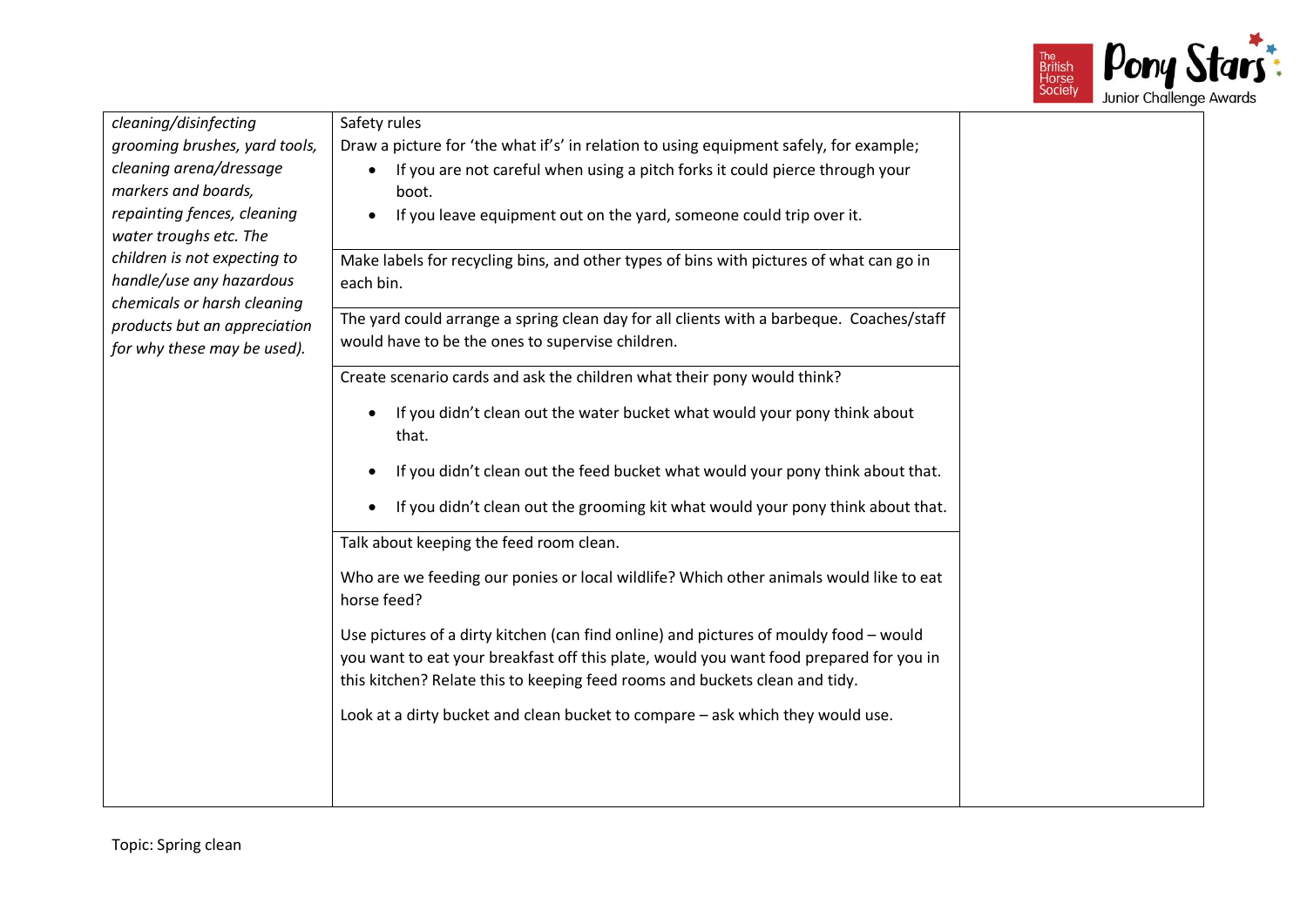

| If an area on the yard needs weeding, you could create a group weeding activity. Collect<br>weeds, press weeds, or draw pictures - and identify the weeds. |  |
|------------------------------------------------------------------------------------------------------------------------------------------------------------|--|
| Possible wrap up activities                                                                                                                                |  |
| Walk round yards and give new scores out of ten for areas that have been tidied.                                                                           |  |
| Design a poster to keep an area clean.                                                                                                                     |  |
| Write their own safety rules                                                                                                                               |  |

#### **\*\*Two star challenge**

- Take on the role of Yard Manager. Create a list of jobs that need to be done on a yard to keep it clean, tidy, and safe. Assign your jobs to those that need to be carried out weekly, monthly, or yearly.
	- o You can help with the list of jobs that they then assign to each category based on how important they think they are.
	- o Three categories to keep simple: once a week, once a month, once a year or you could add an extra category of daily

- Children should not handle hazardous substances COSHH, only staff to handle these e.g., cleaning products.
- Be mindful, children may find activities fun. Some parents may feel children are being used to clean it must focus on team building activities and learning and not just cleaning the yard.
- Be mindful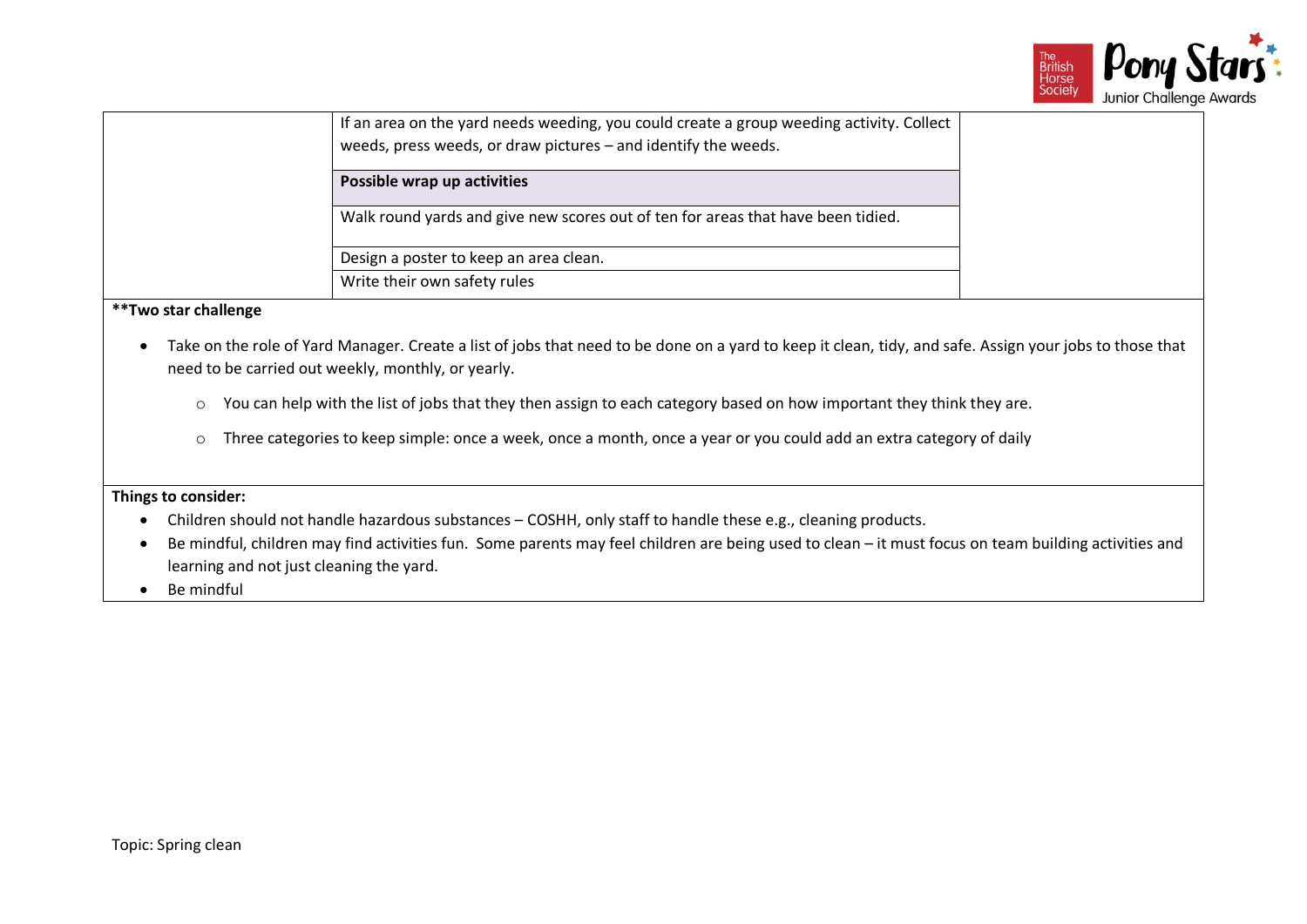

| <b>THEME: Stable Star</b>                                                                                                                                                                                                                                                                                                                                                                                                                                                                                                                                                                                                                                                          |                                                                                                                                                                                                                                                                                                                                                                                                                                                                                                                                                                                                                                                                                                                                                                                                                                                                                                                                                                                                                                                                                                                                                                                                                                                                                                                                                                                          | <b>GROUP: Dartmoor Dazzlers</b> |                                                                                                           |
|------------------------------------------------------------------------------------------------------------------------------------------------------------------------------------------------------------------------------------------------------------------------------------------------------------------------------------------------------------------------------------------------------------------------------------------------------------------------------------------------------------------------------------------------------------------------------------------------------------------------------------------------------------------------------------|------------------------------------------------------------------------------------------------------------------------------------------------------------------------------------------------------------------------------------------------------------------------------------------------------------------------------------------------------------------------------------------------------------------------------------------------------------------------------------------------------------------------------------------------------------------------------------------------------------------------------------------------------------------------------------------------------------------------------------------------------------------------------------------------------------------------------------------------------------------------------------------------------------------------------------------------------------------------------------------------------------------------------------------------------------------------------------------------------------------------------------------------------------------------------------------------------------------------------------------------------------------------------------------------------------------------------------------------------------------------------------------|---------------------------------|-----------------------------------------------------------------------------------------------------------|
| <b>TOPIC: Work Smart</b>                                                                                                                                                                                                                                                                                                                                                                                                                                                                                                                                                                                                                                                           |                                                                                                                                                                                                                                                                                                                                                                                                                                                                                                                                                                                                                                                                                                                                                                                                                                                                                                                                                                                                                                                                                                                                                                                                                                                                                                                                                                                          |                                 |                                                                                                           |
| *One star challenges.<br>Children will be able to:                                                                                                                                                                                                                                                                                                                                                                                                                                                                                                                                                                                                                                 | <b>Activities</b>                                                                                                                                                                                                                                                                                                                                                                                                                                                                                                                                                                                                                                                                                                                                                                                                                                                                                                                                                                                                                                                                                                                                                                                                                                                                                                                                                                        |                                 | <b>Coach resources (reading</b><br>around the topic, additional<br>ideas, or activities)                  |
| 1. Outline why it is important<br>to not lift a heavy item<br>2. Demonstrate the correct<br>procedure for lifting and<br>carrying an item. (Correct<br>procedure for lifting/carrying<br>an item: secure foot<br>placement, weight bearing<br>evenly over feet and knees,<br>bend knees, back straight, lift<br>from the legs (not the back).<br>Carry item as close to body as<br>can, place down slowly by<br>bending knees and not back).<br>3. Demonstrate the correct<br>procedure for carrying or<br>moving common yard items<br>and equipment. (Common<br>yard items or equipment the<br>children could be aware of<br>how to carry safely<br>(depending on children's age, | <b>Possible starter activities</b><br>Read the relevant section of My Challenge Book to introduce the topic and discuss what<br>you will be doing in this session.<br>Create flash cards with images; riding hat, bale of hay, buckets of water, big buckets of<br>water, large hay nets, and so on.<br>Ask children to put these into two piles; what we could lift on our own and what we<br>would not.<br>Discussion what could happen to you if you lifted heavy items.<br>Look at some examples of correct/safe lifting online.<br><b>Possible main activities</b><br>Demonstrate how to carry a saddle and bridle safely and put them down in a safe place<br>Let children have a go at carrying a saddle and bridle (age and size dependent). Show<br>the difference between carrying equipment correctly and incorrectly and the dangers<br>e.g., girth dragging on the floor, tripping over dangling reins.<br>Carry two empty water buckets (one in each hand)<br>Compare carrying one water bucket to two water buckets - try to lift one, then pour<br>the water into two buckets and try carrying the same amount of water spread between<br>the two. Which is easier?<br>Weigh a haynet - then weight it again after it has been soaked to highlight the<br>difference. They may be able to carry the haynet when dry - but would need help to<br>carry the soaked haynet. |                                 | Look at pictures of safe<br>$\bullet$<br>lifting online<br>Look at video clips on safe<br>lifting online. |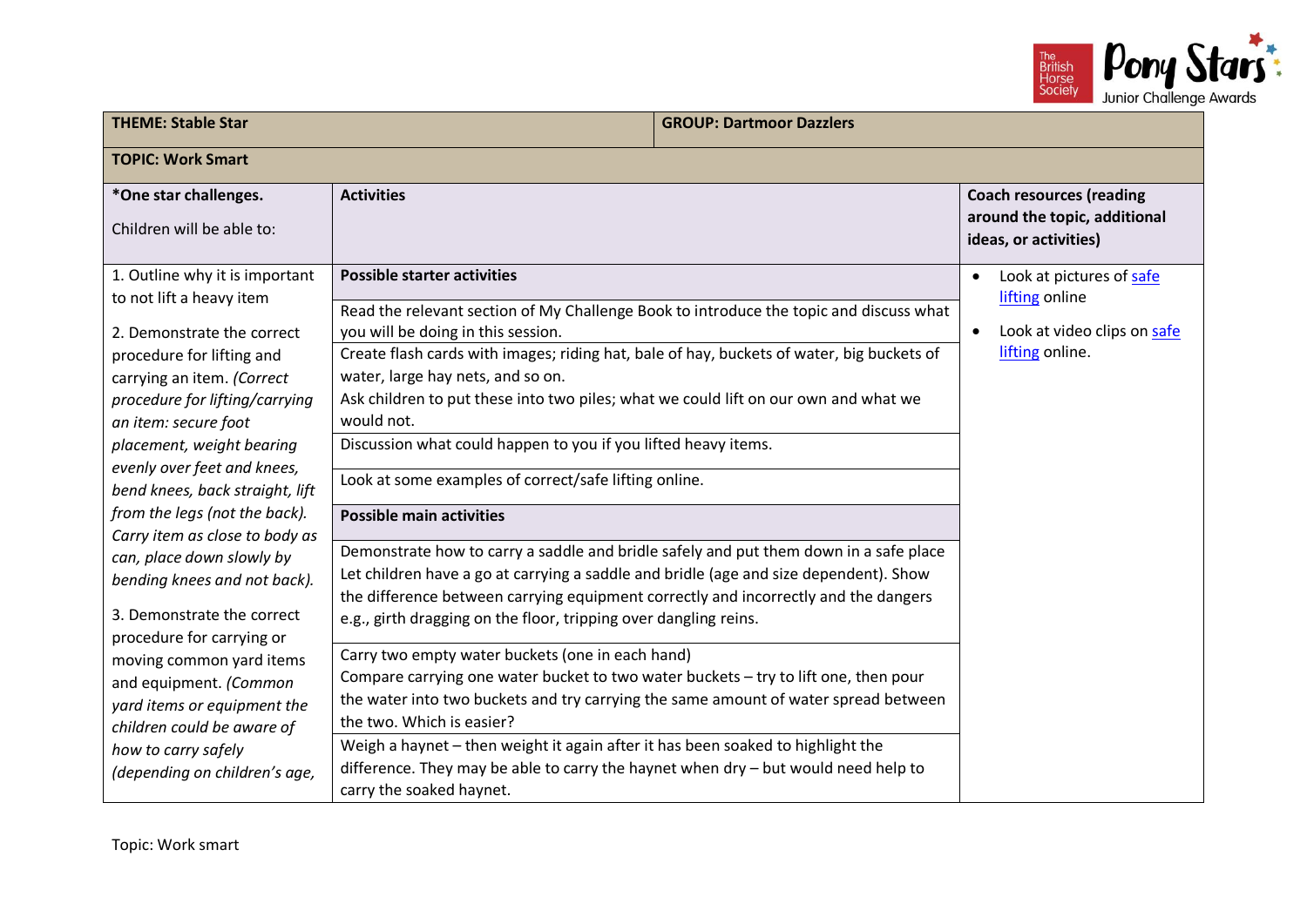

| height): saddle and bridle,<br>mucking out equipment,       | Load a wheelbarrow evenly and compare to one that is uneven or has a flat tyre, and<br>how much harder it is to push - to highlight using/maintaining equipment and loading    |
|-------------------------------------------------------------|--------------------------------------------------------------------------------------------------------------------------------------------------------------------------------|
| haynet).                                                    | evenly.                                                                                                                                                                        |
| 4. Outline why it is important<br>to follow correct lifting | Split the group into teams, have a range of items available (for example, cardboard<br>boxes, buckets, jump poles). Each team has to make a plan as to how to move the items   |
| procedure                                                   | safely from one place to another.                                                                                                                                              |
| 5. Handle equipment with                                    | Make up a song or poem or do a demonstration for lifting correctly, to include; straight                                                                                       |
| consideration. (Handle<br>equipment with consideration:     | back, bent knees, check the weight, check the size and so on.                                                                                                                  |
| considerations like tack is                                 | Go through the yard procedure for getting tack out. Are there racks by the doors which<br>need to be put out before getting tack out, which tack are they not allowed handle,  |
| expensive, so place down<br>gently, do not drag items on    | what do they do if tack is high up on a rack (get help, don't try to get it themselves) and                                                                                    |
| the floor as this is a trip                                 | so on.                                                                                                                                                                         |
| hazard and could cause ponies                               | Highlight importance of being careful with tack. Show old tack that is scratched and                                                                                           |
| to spook).                                                  | damaged (may have some older tack with marks on).                                                                                                                              |
| 6. Demonstrate the correct<br>procedure for sharing a load  | Look at tack online to see the cost - so they are aware it is expensive - Children could                                                                                       |
| between two people. (Sharing                                | have a go at pricing out what their pony wears.                                                                                                                                |
| a load: same lifting technique                              | Children could do their own demonstrations of correct lifting and carrying procedures.<br>If in groups; one child shows how you should lift, one how to carry, two how to work |
| applies but should<br>communicate with the person           | together to lift/carry, one how to carry tack and so on.                                                                                                                       |
| i.e., "1, 2, 3, lift!". The people                          | Ask child to try to pick something and then give a score out of 10 as to how heavy it is.                                                                                      |
| should be spaced out enough<br>to share the load evenly (so | Then two people pick it $up$ – give it a score out of 10.                                                                                                                      |
| for example a jump pole can                                 | Then three people $-$ give it a score out of 10.                                                                                                                               |
| be carried with two people,<br>one person et each end).     | This is a good exercise to show how the score goes down and how it's easier to lift                                                                                            |
| Remember to communicate                                     | things with help.                                                                                                                                                              |
|                                                             |                                                                                                                                                                                |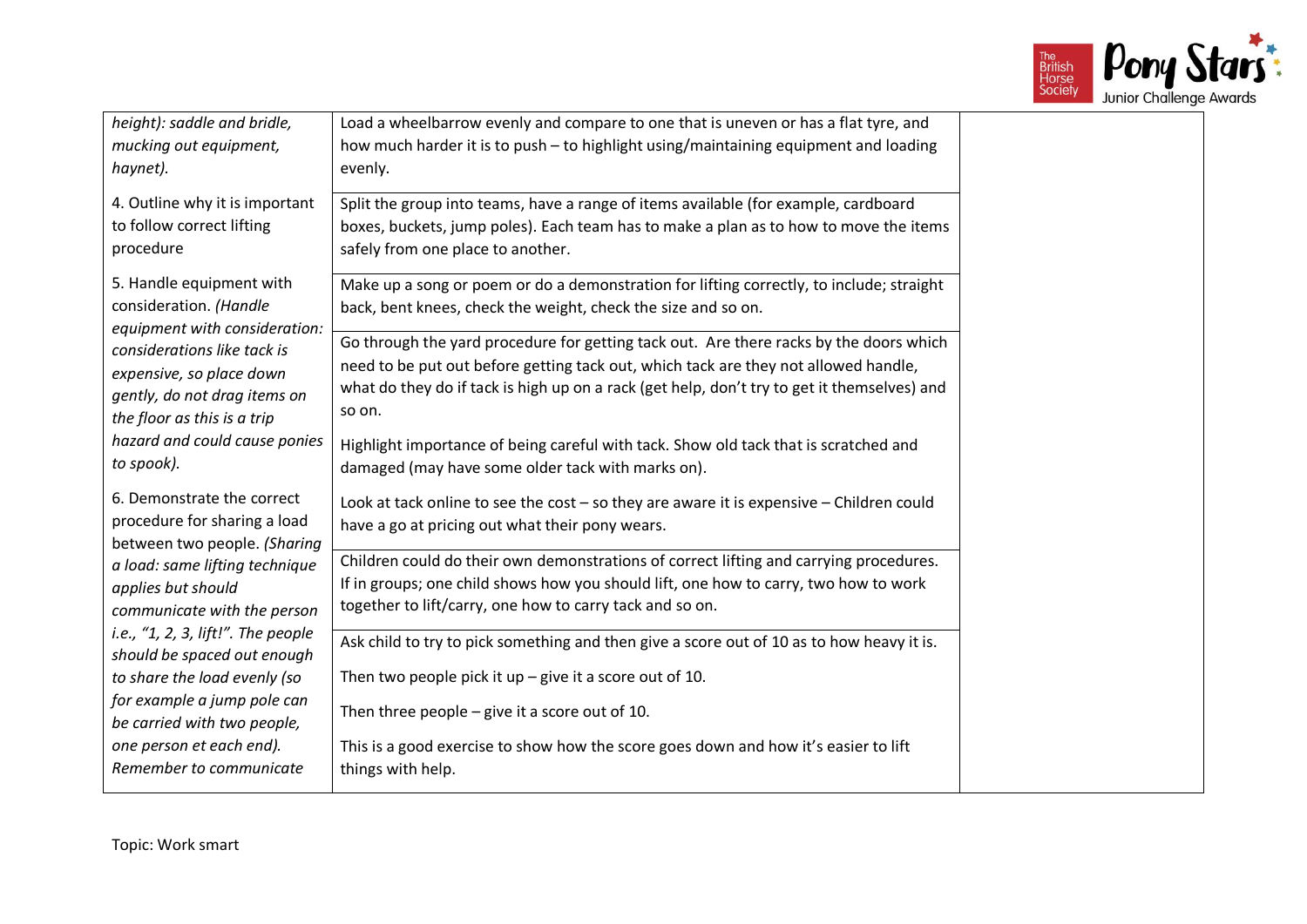

| when you are moving and<br>when you are prepared to<br>place the item down).                                                                                               | Possible wrap up activities                                                                                                                                                                    |  |
|----------------------------------------------------------------------------------------------------------------------------------------------------------------------------|------------------------------------------------------------------------------------------------------------------------------------------------------------------------------------------------|--|
|                                                                                                                                                                            | Range of items that need to be moved. Suggestions for how to move them (match<br>game perhaps)                                                                                                 |  |
| 7. Identify items they should<br>not try to lift. (Items they<br>should not try to lift could be<br>bales of hay/straw/shavings,<br>jump wings, full buckets of<br>water). | Walk around the yard – using stickers, stick red stickers on what they would not lift,<br>green stickers on what they would not lift and yellow stickers on what they would lift<br>with help. |  |
|                                                                                                                                                                            | They could do this on their own or in small groups. Then walk round as a bigger group<br>and discuss.                                                                                          |  |
|                                                                                                                                                                            | Draw a picture of you working on the yard.                                                                                                                                                     |  |
| **Two star challenges                                                                                                                                                      |                                                                                                                                                                                                |  |

- Some items such as bags of horse feed or bales of shavings will have the weight displayed on the bag. A wheelbarrow will also have a weight limit displayed so it's not overloaded. Know where to find this information so you can decide if an item is too heavy for you.
	- o Know where to look to find the weight of something, for example, feed bag or weight limit of a wheelbarrow and why it is important to not overload
- What you have learnt about in this topic is generally called 'manual handling' find out what this means and all the tasks that are included in this description.
	- o What is the definition of manual handling?
	- o Name all manual handling activities lifting, putting down, carrying, pulling, pushing, and moving

- Always check video clips before allowing children to watch.
- Not all children will have the confidence to do a demonstration but may feel happier to do it in pairs.
- Be mindful of weight and items they may be carrying do not ask children to carry things which may be too heavy.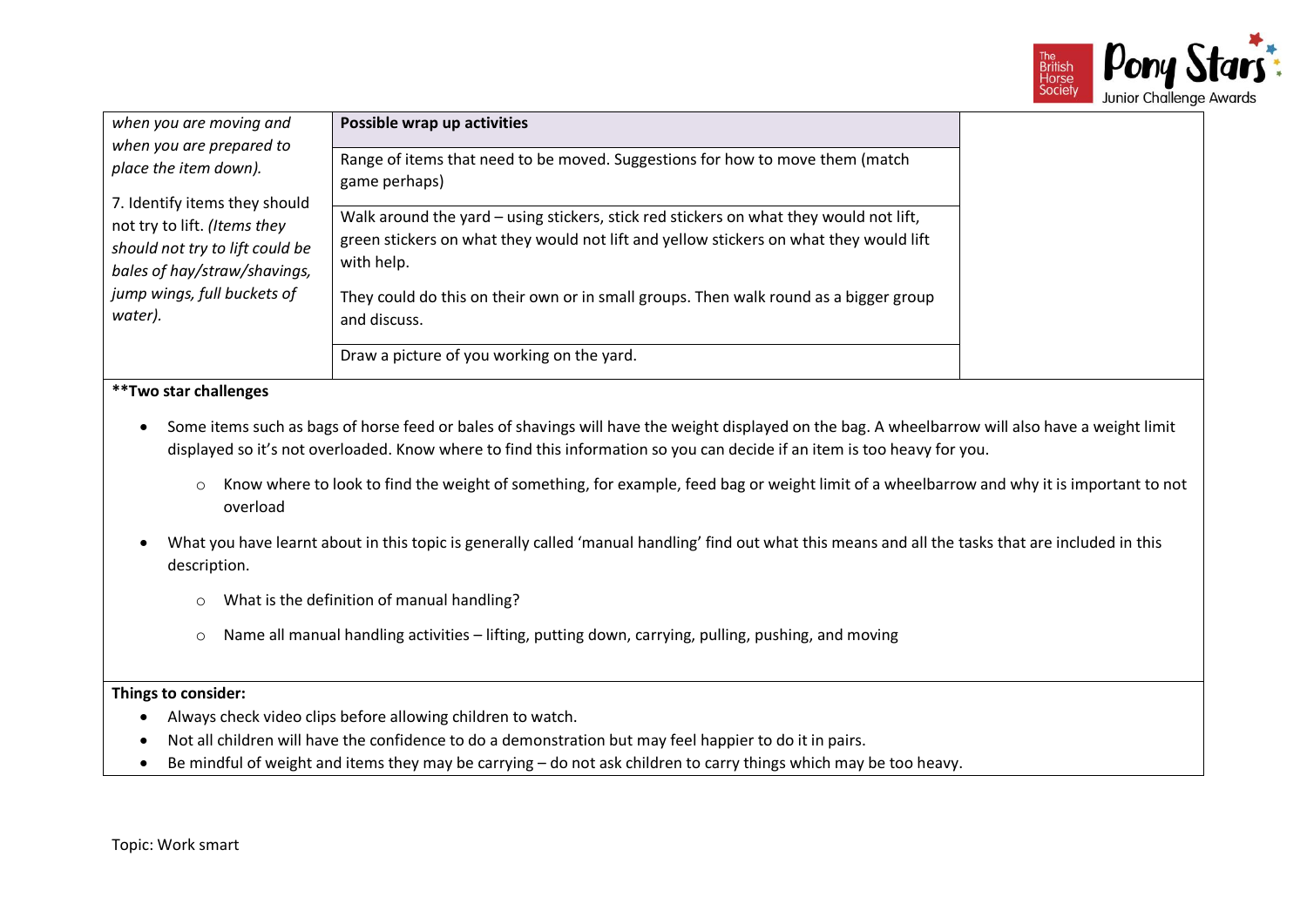

| <b>THEME: Helping Hero</b>                                                                                                                                                                                                                                                                                                                                                                                                                                                                                                                                                                                                                                                                              |                                                                                                                                                                                                                                                                                                                                                                                                                                                                                                                                                                                                                                                                                                                                                                                                                                                                                                                                                                                                                                                                                                                                                                                                                                        | <b>GROUP: Dartmoor Dazzlers</b> |                                                                                                                                                                                                                                                                                                                                                                                                                                                             |  |
|---------------------------------------------------------------------------------------------------------------------------------------------------------------------------------------------------------------------------------------------------------------------------------------------------------------------------------------------------------------------------------------------------------------------------------------------------------------------------------------------------------------------------------------------------------------------------------------------------------------------------------------------------------------------------------------------------------|----------------------------------------------------------------------------------------------------------------------------------------------------------------------------------------------------------------------------------------------------------------------------------------------------------------------------------------------------------------------------------------------------------------------------------------------------------------------------------------------------------------------------------------------------------------------------------------------------------------------------------------------------------------------------------------------------------------------------------------------------------------------------------------------------------------------------------------------------------------------------------------------------------------------------------------------------------------------------------------------------------------------------------------------------------------------------------------------------------------------------------------------------------------------------------------------------------------------------------------|---------------------------------|-------------------------------------------------------------------------------------------------------------------------------------------------------------------------------------------------------------------------------------------------------------------------------------------------------------------------------------------------------------------------------------------------------------------------------------------------------------|--|
| <b>TOPIC: Being Green</b>                                                                                                                                                                                                                                                                                                                                                                                                                                                                                                                                                                                                                                                                               |                                                                                                                                                                                                                                                                                                                                                                                                                                                                                                                                                                                                                                                                                                                                                                                                                                                                                                                                                                                                                                                                                                                                                                                                                                        |                                 |                                                                                                                                                                                                                                                                                                                                                                                                                                                             |  |
| *One star challenges.<br>Children will be able to:                                                                                                                                                                                                                                                                                                                                                                                                                                                                                                                                                                                                                                                      | <b>Activities</b>                                                                                                                                                                                                                                                                                                                                                                                                                                                                                                                                                                                                                                                                                                                                                                                                                                                                                                                                                                                                                                                                                                                                                                                                                      |                                 | <b>Coach resources (reading</b><br>around the topic, additional<br>ideas, or activities)                                                                                                                                                                                                                                                                                                                                                                    |  |
| 1. State what being kind to<br>the environment means, and<br>why it's important to consider<br>actions and impact.<br>2. Identify what could (on the<br>yard) have a bad effect on the<br>environment. (Children should<br>be able to list things that are<br>bad for the environment (for<br>example, single use plastic,<br>throwing waste that could be<br>recycled, wasting water,<br>travelling in vehicles that use<br>petrol/diesel, muck heap close<br>to water source, littering,<br>throwing away food waste<br>instead of composting (horse<br>and human food), energy<br>waste (leaving lights on,<br>overfilling kettle, leaving<br>doors open (if heating a<br>room), using energy saving | <b>Possible starter activities</b><br>Create an acrostic poem as a group to the words Being Green, e.g.<br>Being kind to our<br>Environment<br>Is a team effort.<br>No one can be left out.<br>Grandparents, parents, and children can all be<br>Green in their own ways,<br>Reducing, reusing, and recycling<br>Extra items they have. The<br>Earth is all of ours. Let's all be<br>Nice together.<br>Wordsearch about recycling<br>Crossword using key vocabulary<br><b>Possible main activities</b><br>Discuss what we need to look after in our world. Identify people and animals who need<br>us to look after them - extend into plants and then the environment. What does the<br>environment include? Identify environment means everything around us - why should<br>we be kind to the environment? Discuss what was happen if we didn't look after a<br>horse at the yard, e.g., would get cold overnight, may not eat properly, could get sick<br>etc - we look after our horses to keep them healthy. Being kind to the environment<br>means doing things which will keep the Earth healthy. What ideas do children have for<br>this? not using single use plastic, reusable face masks, turning off lights, keeping doors |                                 | Being Green Wordsearch<br>$\bullet$<br>Crossword:<br>https://www.ducksters.com<br>/games/crossword puzzle/<br>environmentalscience.php<br>https://www.theschoolrun.<br>com/homework-<br>help/caring-environment<br>facts about being green<br><b>Being Green Crossword</b><br>Answers:<br><b>ACROSS</b><br>3. Lights 4. Bin 6. Share 9.<br>Compost 10. Cycling 11. Energy<br><b>DOWN</b><br>1. Fish 2. Plants 5. Plastic 7.<br>Earth 8. Upcycle 12. Recycle |  |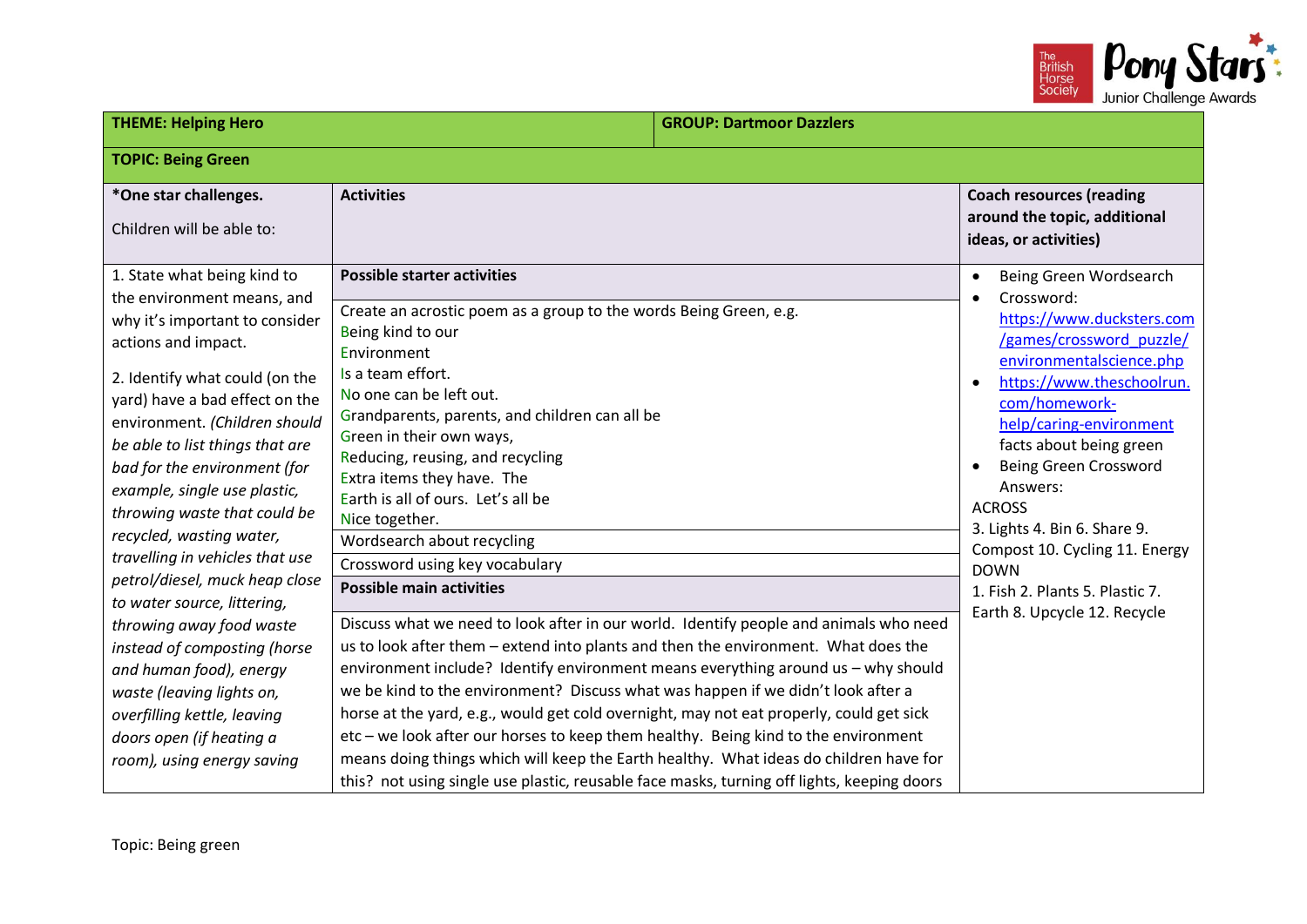

### *lightbulbs).*

3. Identify what could be done at the yard to improve the environmental impact. *(Discuss at least one idea for each of the above on how to improve the impact on the environment, for example: Switching off lights and electric fencing when not in use, using solar power where possible (electric fence charger), recycling when possible, rain water collection butts, using leftover water from horse buckets to water plants on the yard instead of down the drain, using low energy light bulbs, composting food waste, sharing lifts to shows and bulk ordering bedding and feed with others to reduce fuel/carbon footprint).You can help the children come up with positive suggestions and changes, however we appreciate there are limitations to what you can do. Explain this to the children* 

closed if heating is on, recycling, car sharing or using public transport, recycle waste water (for example rainwater collected can water plants), making sure litter goes in the bin, composting food waste etc.

Go on a walk around the yard – children to spot ways in which the yard is being kind to the environment. Can they think of anything else which they could do on the yard to help? Children to design a poster of a yard doing all the wrong things and how they could improve and make sure they are being kind to the environment.

You can help the children come up with positive suggestions and changes, however we appreciate there are limitations to what you can implement. Explain this to the children that financial reasons, lack of space/equipment or facilities. Try not to dampen their spirits by just saying 'no' to ideas they may have. You could tell them that a good idea never expires, and you will keep hold of all the ideas and implement them when you can. Encourage them that small things can make a big different such as switching off the lights, recycling, or composting. Is there anything you could stop selling/supplying (such as bottled water or bottled drinks to encourage people to bring their own reusable bottle? Or if you have a café switch from individual sauce sachets to bottles, remove plastic cutlery?). If you already implement any green initiatives or swaps, then share this with the group.

Ideas for suggestions to discuss include: Switching off lights and electric fencing when not in use, using solar power where possible (electric fence charger), recycling when possible, rainwater collection butts, using leftover water from horse buckets to water plants on the yard instead of down the drain, using low energy light bulbs, composting food waste, sharing lifts to shows and bulk ordering bedding and feed with others to reduce fuel/carbon footprint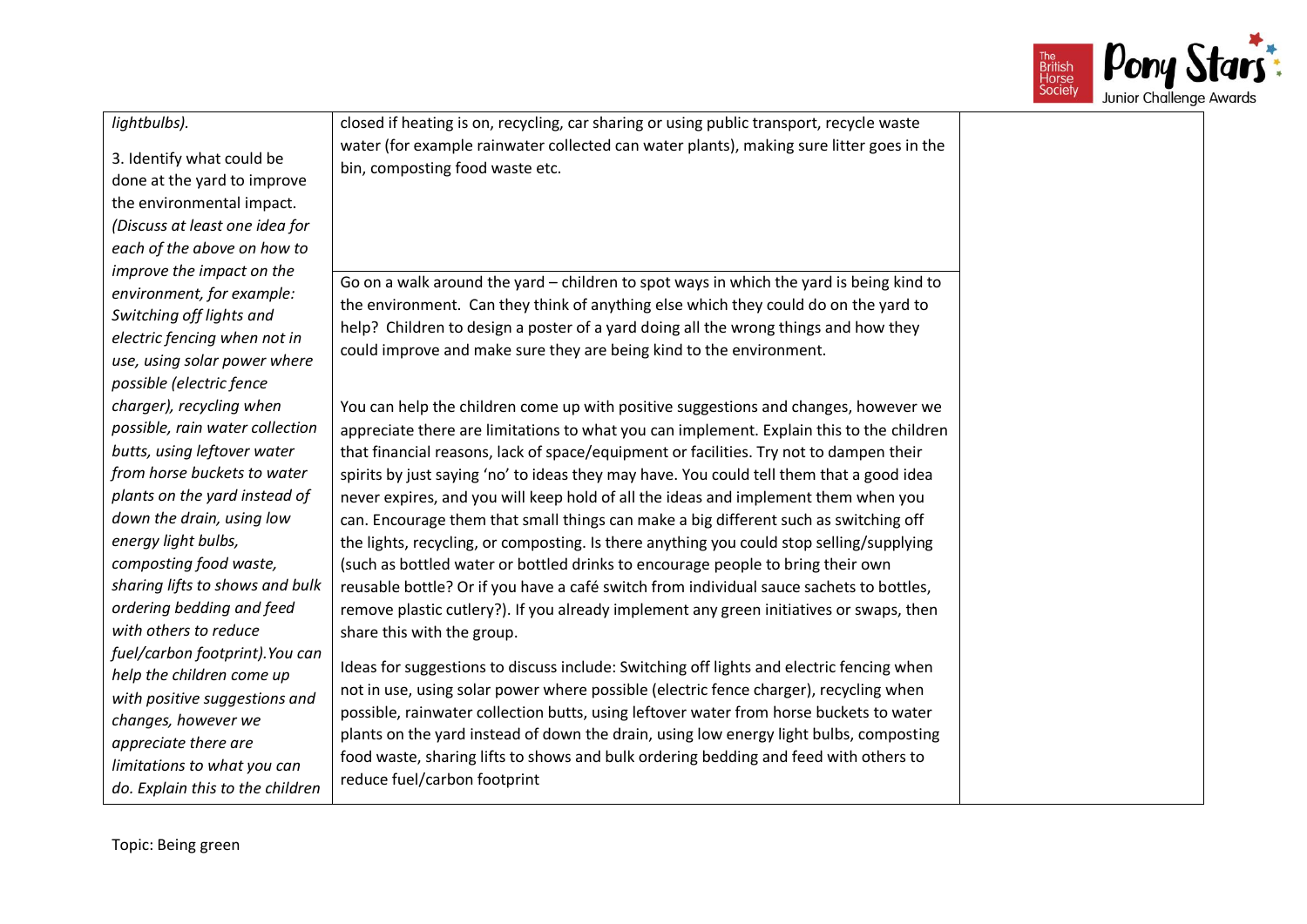

| that financial reasons, lack of   | Discuss ways in which people can be kind to the environment, e.g., solar panels;             |  |
|-----------------------------------|----------------------------------------------------------------------------------------------|--|
| space/equipment or facilities.    | walking instead of driving; planting trees etc. Talk about why people may not be able        |  |
| Try not to dampen their spirits   | to do this, e.g., too far to walk; what could they do instead? (share lifts in a car to      |  |
| by just saying 'no' to ideas      | reduce the number of cars on the road).                                                      |  |
| they may have. You could tell     | Organise a clean up of a green space or park nearby. Risk assess and use appropriate         |  |
| them that a good idea never       | PPE such as gloves, litter pickers, hi-vis vests, and appropriate number of adults to        |  |
| expires, and you will keep hold   | supervise. A local charity, local authority or organised group may be able to assist.        |  |
| of all the ideas and implement    | Discuss the possibility of setting up a 'swap shop' for the children to bring toys, clothes, |  |
| them when you can.                | and riding attire to swap with each other. Explain how this limits waste going to landfill.  |  |
| Encourage them that small         | How could children advertise this and encourage people outside of their group to take        |  |
| things can make a big             | part?                                                                                        |  |
| different such as switching off   | How can we all help reduce the amount of rubbish going into landfill? Discuss reduce,        |  |
| the lights, recycling, or         | reuse, and recycle. Have children seen this advertised anywhere on items either in or        |  |
| composting. Is there anything     | outside of the yard? Can they find something either at home or on the yard which they        |  |
| you could stop                    | could upcycle into something new? e.g., an old sock can be made into a face mask;            |  |
| selling/supplying (such as        | chipped mugs could be made into planters etc. What about items thrown away                   |  |
| bottled water or bottled          | regularly on the yard (bailing twine, feed sacks, plastic supplement tubs, used sponges,     |  |
| drinks to encourage people to     | broken tack). Children to plan, design and create an upcycled item. NB - be aware of         |  |
| bring their own reusable          | children trying to upcycle items which are unsafe; children must be told to select an        |  |
| bottle? Or if you have a café     | item with an adult.                                                                          |  |
| switch from individual sauce      | Possible wrap up activities                                                                  |  |
| sachets to bottles, remove        |                                                                                              |  |
| plastic cutlery?). If you already | Children to create reduce, reuse, recycle posters for the yard.                              |  |
| implement any green               | Children to create a list of rules on how to look after our Earth.                           |  |
| initiatives or swaps, then        | Children to create a superhero character whose job is to protect the environment - this      |  |
| share this with the group).       | could be a horse?                                                                            |  |
| 4. Identify what could be         |                                                                                              |  |
| done away from the yard to        |                                                                                              |  |
| reduce their environmental        |                                                                                              |  |
| impact. (Discuss things such      |                                                                                              |  |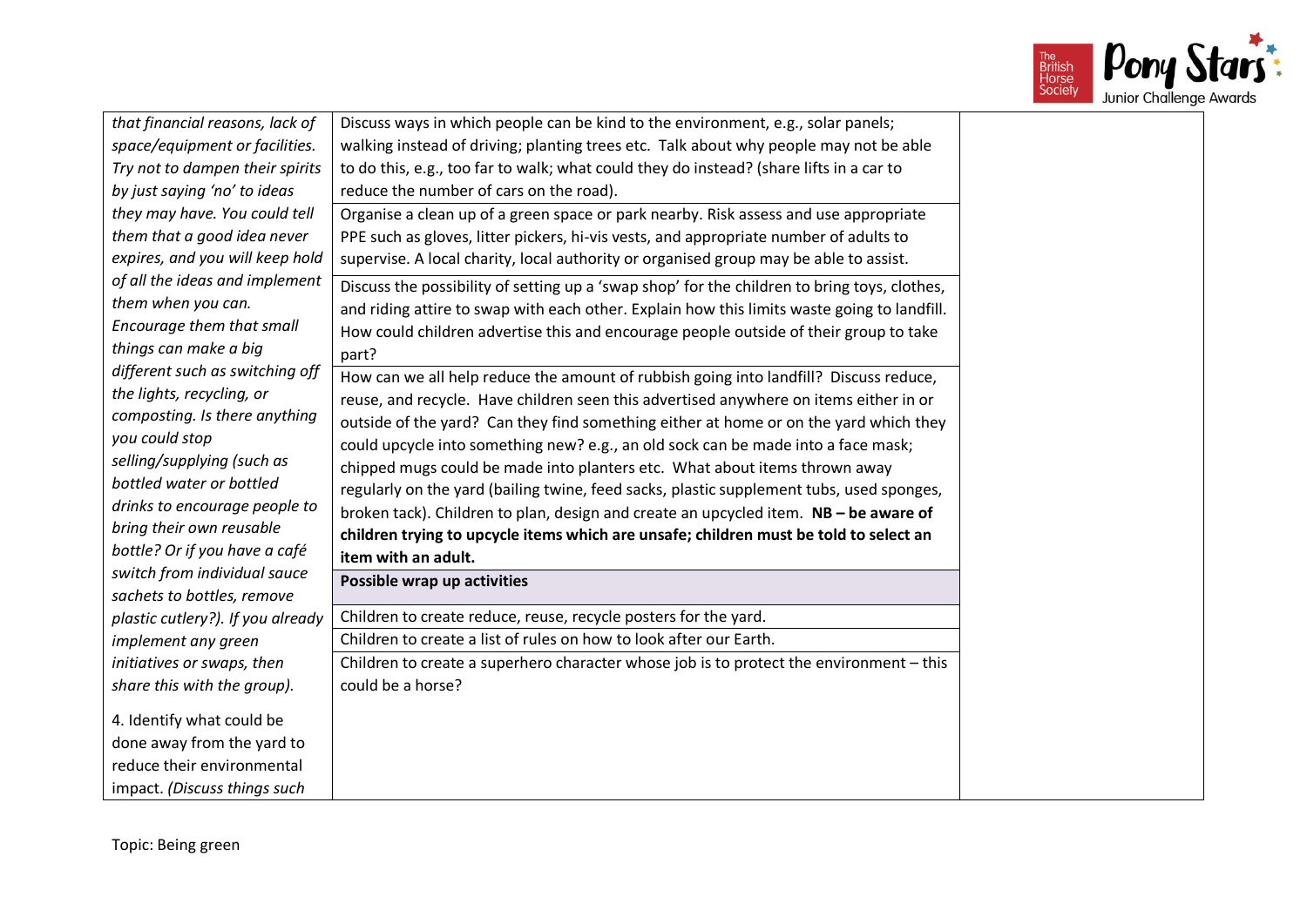

| as not littering, walking, or<br>cycling where possible,<br>recycling, switching off lights<br>when not in use, not using<br>single use plastic).                                                                                                                                                                                                                                                                                                                                                                                                                                                                                                                                                                                                                                                                                                                                                                                                                                                                                                                                                                                                                                                      |                                                                                                                                                                                                                                                                           |  |  |
|--------------------------------------------------------------------------------------------------------------------------------------------------------------------------------------------------------------------------------------------------------------------------------------------------------------------------------------------------------------------------------------------------------------------------------------------------------------------------------------------------------------------------------------------------------------------------------------------------------------------------------------------------------------------------------------------------------------------------------------------------------------------------------------------------------------------------------------------------------------------------------------------------------------------------------------------------------------------------------------------------------------------------------------------------------------------------------------------------------------------------------------------------------------------------------------------------------|---------------------------------------------------------------------------------------------------------------------------------------------------------------------------------------------------------------------------------------------------------------------------|--|--|
| **Two star challenge:<br>What impact will you have? Think of a points system for the changes and actions you can do. Then create your own totalizer to keep track of all<br>your points and measure all the positive actions you are taking! Seeing the effect, you are having in this visual way will encourage you to keep it up<br>and you can be really proud of yourself! Even better, can you make your totalizer out of things that might have gone to waste?<br>This can be done on an individual basis or as a group at the yard. You and the group can do this any way you like. The aim is for them to be<br>$\circ$<br>able to see the impact they are having and to encourage small changes to be made. Firstly, list all the positive actions, swaps etc that can be<br>done to be a bit more 'green'. Allocate points, or stars, or anything that can be used to record or score. For example, 1 point for bringing in<br>a reusable water bottle for their drink, 1 point for bringing a packed lunch without cling film, 2 points for sharing a lift to the yard, 3 points<br>for walking. Think of as many ideas as possible. Then, add to your totalizer each time and give praise! |                                                                                                                                                                                                                                                                           |  |  |
| $\circ$                                                                                                                                                                                                                                                                                                                                                                                                                                                                                                                                                                                                                                                                                                                                                                                                                                                                                                                                                                                                                                                                                                                                                                                                | Totalizer could be a poster on the wall or could even be made from things that might have gone in the binwash any items first though!                                                                                                                                     |  |  |
| Things to consider:                                                                                                                                                                                                                                                                                                                                                                                                                                                                                                                                                                                                                                                                                                                                                                                                                                                                                                                                                                                                                                                                                                                                                                                    |                                                                                                                                                                                                                                                                           |  |  |
| the Earth easily.                                                                                                                                                                                                                                                                                                                                                                                                                                                                                                                                                                                                                                                                                                                                                                                                                                                                                                                                                                                                                                                                                                                                                                                      | be aware of children trying to upcycle items which are unsafe; children must be told to select an item with an adult;<br>consider the age of children during discussions about how to be kind to the environment – young children can become scared about their impact on |  |  |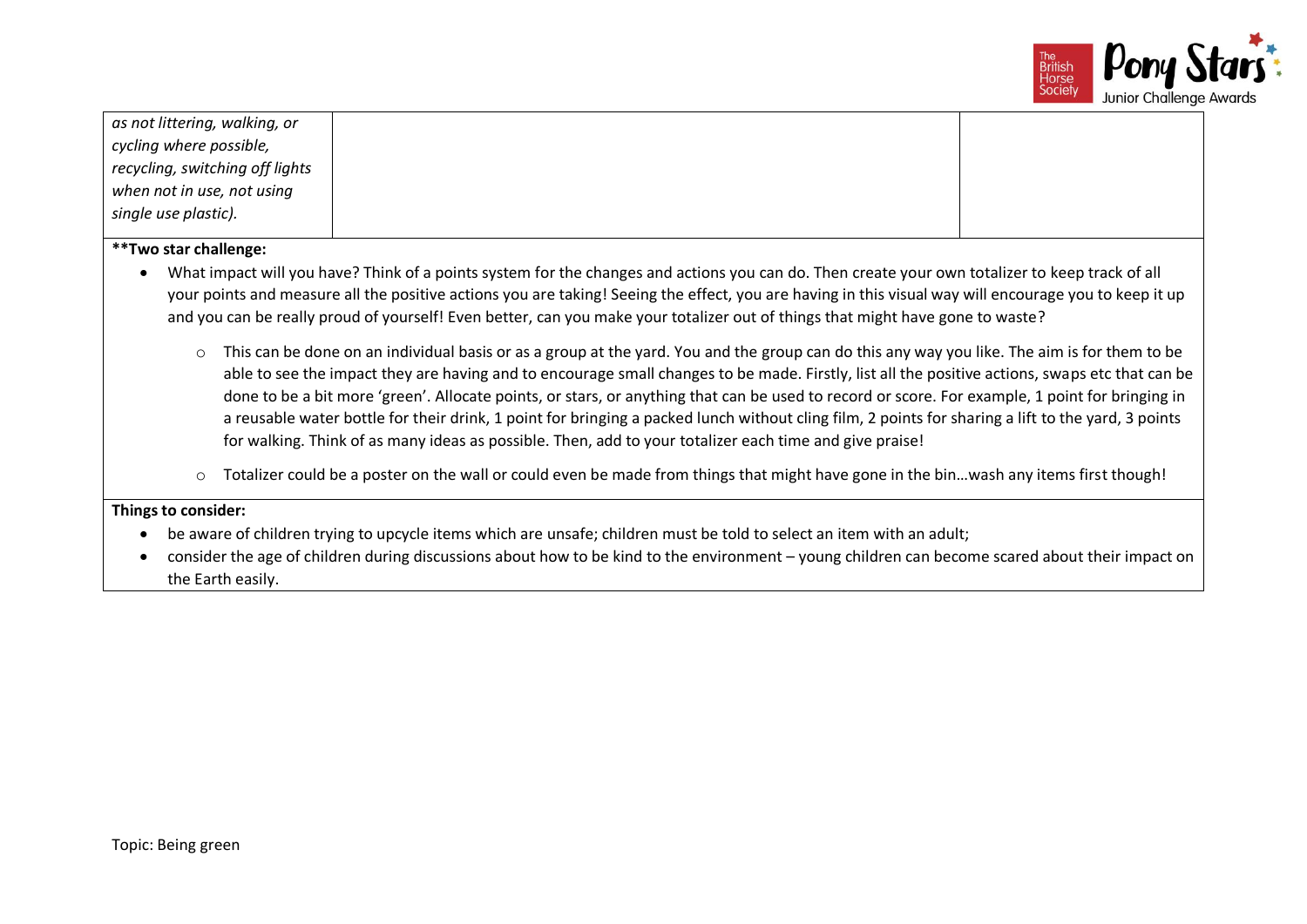

| <b>THEME: Helping Hero</b>                                                                                                                                                                                                                                                                                                                                                                                                                                                                                                                        |                                                                                                                                                                                                                                                                                                                                                                                                                                                                                                                                                                                                                                                                                                                                                                                                                                                                                      | <b>GROUP: Dartmoor Dazzlers</b> |                                                                                                                                                                                                                                                                                                                                                              |
|---------------------------------------------------------------------------------------------------------------------------------------------------------------------------------------------------------------------------------------------------------------------------------------------------------------------------------------------------------------------------------------------------------------------------------------------------------------------------------------------------------------------------------------------------|--------------------------------------------------------------------------------------------------------------------------------------------------------------------------------------------------------------------------------------------------------------------------------------------------------------------------------------------------------------------------------------------------------------------------------------------------------------------------------------------------------------------------------------------------------------------------------------------------------------------------------------------------------------------------------------------------------------------------------------------------------------------------------------------------------------------------------------------------------------------------------------|---------------------------------|--------------------------------------------------------------------------------------------------------------------------------------------------------------------------------------------------------------------------------------------------------------------------------------------------------------------------------------------------------------|
| <b>TOPIC: Equestrian Access Groups</b>                                                                                                                                                                                                                                                                                                                                                                                                                                                                                                            |                                                                                                                                                                                                                                                                                                                                                                                                                                                                                                                                                                                                                                                                                                                                                                                                                                                                                      |                                 |                                                                                                                                                                                                                                                                                                                                                              |
| *One star challenges.<br>Children will be able to:                                                                                                                                                                                                                                                                                                                                                                                                                                                                                                | <b>Activities</b>                                                                                                                                                                                                                                                                                                                                                                                                                                                                                                                                                                                                                                                                                                                                                                                                                                                                    |                                 | <b>Coach resources (reading</b><br>around the topic, additional<br>ideas, or activities)                                                                                                                                                                                                                                                                     |
| 1. Give a benefit for horse<br>riders to be able to access off<br>road routes (Benefits of Riding<br>out: change of scenery for you<br>and your horse, engages<br>horse's mental activity, allows<br>horse to stretch and relax, fun<br>for both horse and rider, gets<br>horses used to different<br>surfaces, off road routes will<br>be quieter with no motor<br>vehicles, it also reduces the<br>risk of a road traffic accident<br>when riding not on the road.<br>Off road routes that include<br>hills can help with fitness of<br>horse). | <b>Possible starter activities</b><br>Read the relevant section of My Challenge Book to introduce the topic and discuss what<br>you will be doing in this session.<br>What is a bridleway? What does the sign look like? Have you seen, walked, or maybe<br>ridden on a bridleway?<br>Why might your pony want to go on a bridleway?<br>Ask children to think about the activities they would do in a classroom and relate this to<br>the pony doing exercises in the school - concentrating, working hard.<br>Then relate playing in the playground to going out on a hack.<br>Create flashcards of different problems on bridleways (locked gates, fallen trees etc)<br>and explain how you would not be able to ride any further.<br>Talk about the role of equestrian access groups and how they could help with some of<br>these situations.<br><b>Possible main activities</b> |                                 | <b>BHS centres could</b><br>contact BHS Access and<br>see if a local volunteer<br>or access group could<br>visit the centre or do a<br>video call and describe<br>what they do and<br>answer questions?<br>Access leaflets can be<br>downloaded here:<br>https://www.bhs.org.uk<br>/advice-and-<br>information/free-<br>leaflets-and-advice<br>Useful links: |
|                                                                                                                                                                                                                                                                                                                                                                                                                                                                                                                                                   | Arrange to help an access group clear a bridleway, even if it is just helping for an hour,<br>or support with a current project of theirs by fundraising.                                                                                                                                                                                                                                                                                                                                                                                                                                                                                                                                                                                                                                                                                                                            |                                 | https://www.bhs.org.uk/our-<br>work/access/equestrian-access-                                                                                                                                                                                                                                                                                                |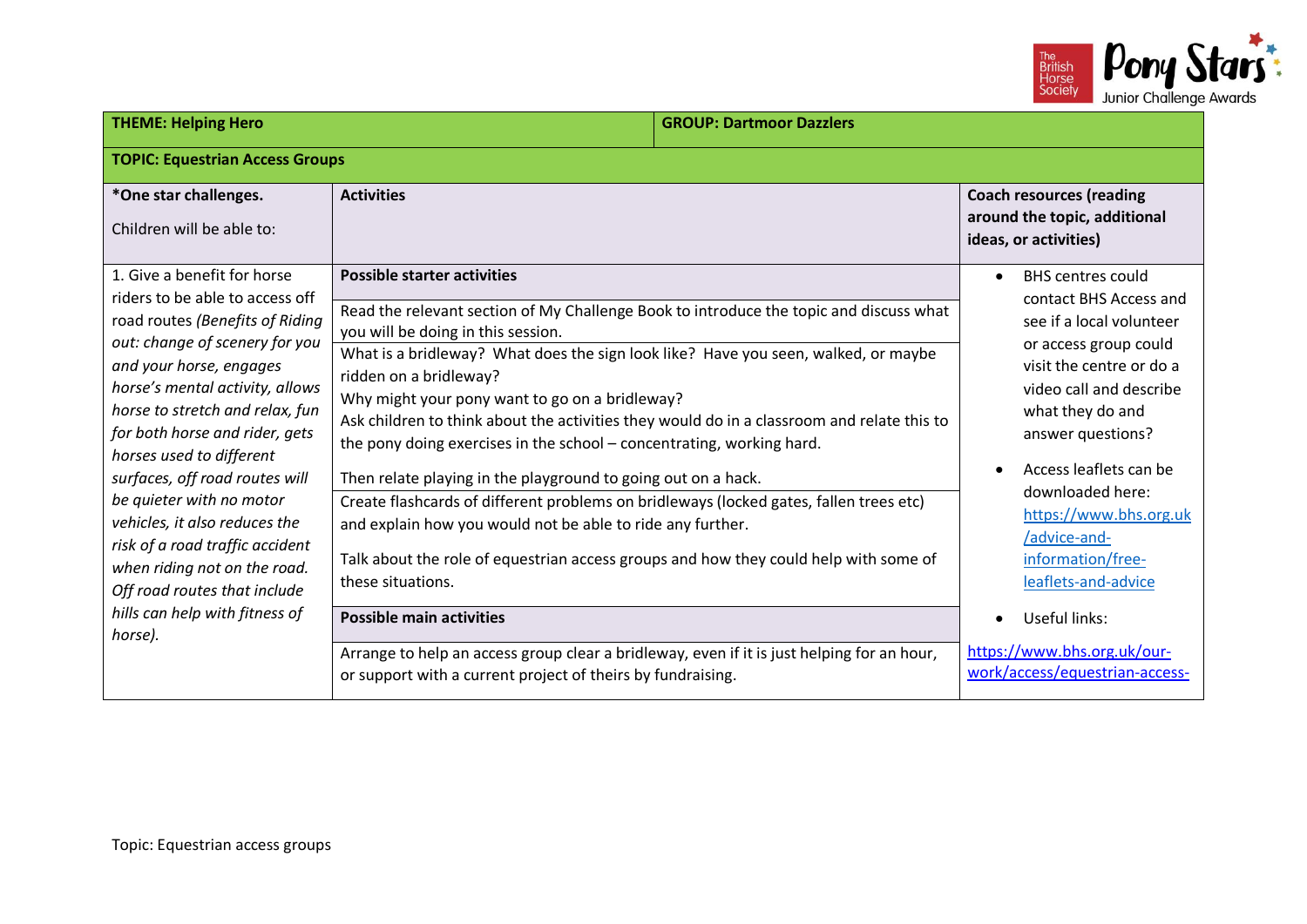

| 2. State the role of an<br>equestrian access group<br>(Equestrian Access Groups<br>work across the UK to defend,<br>extend, and promote safe,<br>easily accessible off-road<br>riding for everyone) | The children could walk and run on as many different surfaces as possible; school<br>surface, concrete, grass, stony tracks, uphill, downhill - then compare which was<br>hardest. Help them to relate this to ponies riding on different surfaces.<br>How would it feel walking on stony areas without shoes on, how should you ride your<br>pony over these surfaces? | groups<br>Google - making a<br>$\bullet$<br>board game for more<br>information<br>https://www.instructabl<br>es.com/Build-your-Own-<br>Board-Game/- kits are |
|-----------------------------------------------------------------------------------------------------------------------------------------------------------------------------------------------------|-------------------------------------------------------------------------------------------------------------------------------------------------------------------------------------------------------------------------------------------------------------------------------------------------------------------------------------------------------------------------|--------------------------------------------------------------------------------------------------------------------------------------------------------------|
| 3. Outline the role of the BHS<br>in protecting, extending, and                                                                                                                                     | Have a look around the yard - are there any areas that might need clearing or tidying<br>up e.g. route down to the field.                                                                                                                                                                                                                                               | also available to<br>purchase                                                                                                                                |
| promoting off road routes<br>(How the BHS protect and<br>improve access: Launch new<br>routes, public bridleways and                                                                                | They could either help or talk about putting sand or stone down in a muddy gateways<br>to improve the surface. Relate this to access groups improving surface conditions on<br>bridleways.                                                                                                                                                                              | Old countryside/bird<br>magazines                                                                                                                            |
| fundraise to defend<br>endangered rights of way for<br>riders and carriage drivers.<br>Record legal rights, and                                                                                     | Go through the process of opening and closing gates.<br>Coach can hold gate, go through carefully - what to be aware of, saying thank you, wait<br>for the rest of the group to come through.                                                                                                                                                                           |                                                                                                                                                              |
| preserve and reinstate routes.<br>Provide localised advice,<br>support, and assistance                                                                                                              | Put a simulated hazard in the arena, talk about and show how you would deal with it<br>when out on a hack.                                                                                                                                                                                                                                                              |                                                                                                                                                              |
| through our network of                                                                                                                                                                              | Possible wrap up activities                                                                                                                                                                                                                                                                                                                                             |                                                                                                                                                              |
| dedicated Access Officers).                                                                                                                                                                         | Design a poster - Use it or lose it<br>Design a poster to encourage people to use bridleways so we don't lose use of them<br>(2026).                                                                                                                                                                                                                                    |                                                                                                                                                              |
|                                                                                                                                                                                                     | Make a board game, drawing the board and using a dice. Each square on the board will<br>have different instructions e.g.;                                                                                                                                                                                                                                               |                                                                                                                                                              |
|                                                                                                                                                                                                     | Loose dogs frightened your horse go back three spaces<br>Fallen tree, miss a turn while you move it etc.<br>Could use plastic ponies as counters, or make own counters.                                                                                                                                                                                                 |                                                                                                                                                              |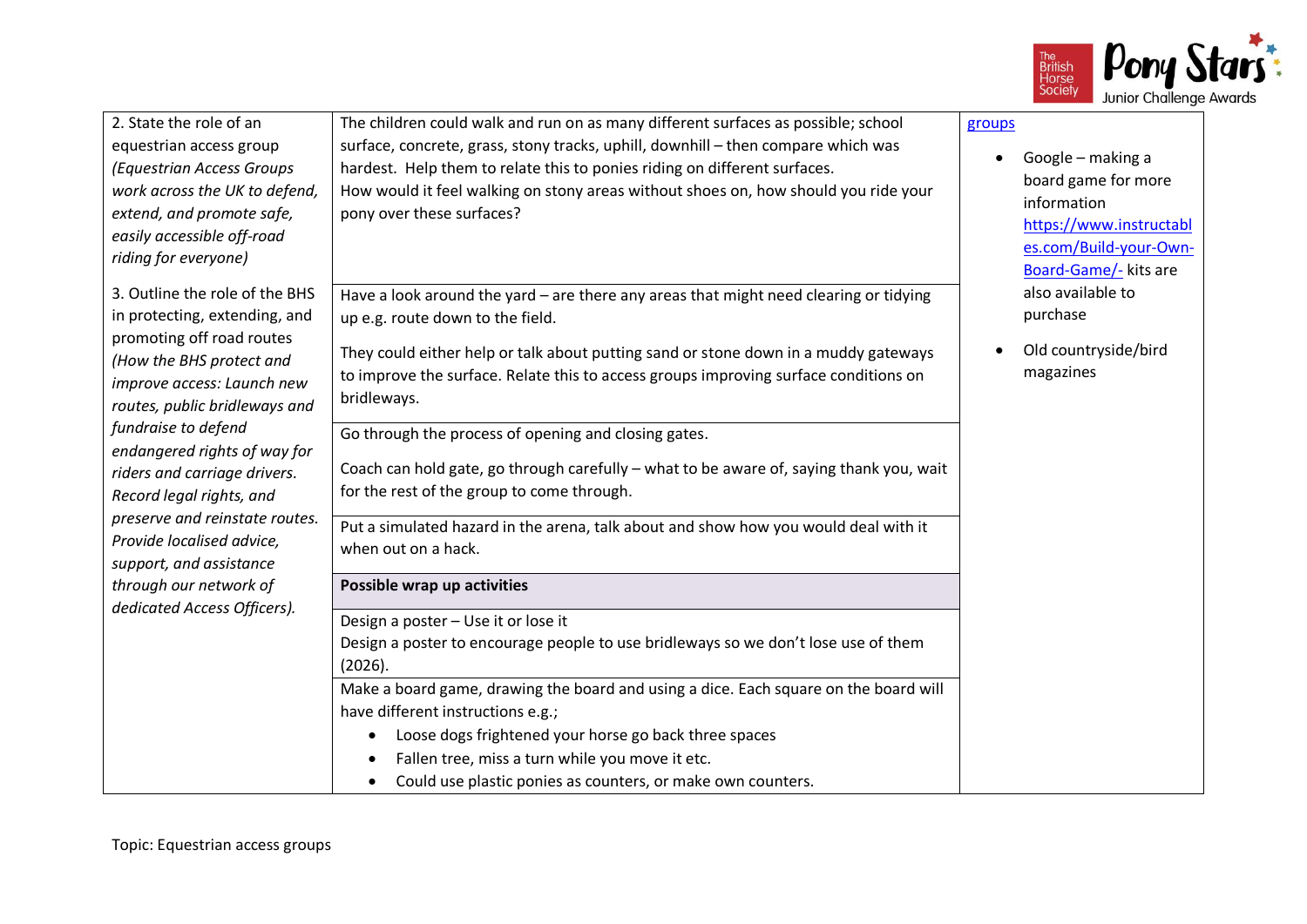

|                       |         | Using old magazines or images online - create an 'I spy' book of all the animals children<br>think they may see out hacking. After hacking you can tick what your pony has seen; |  |
|-----------------------|---------|----------------------------------------------------------------------------------------------------------------------------------------------------------------------------------|--|
|                       |         | cattle, wildlife etc.                                                                                                                                                            |  |
| **Two star challenges |         |                                                                                                                                                                                  |  |
|                       |         | Find a nearby bridleway group on the BHS Website                                                                                                                                 |  |
|                       |         | Discuss when you may need to contact an Equestrian Access Group and all the ways they may be able to help.                                                                       |  |
|                       | $\circ$ | Discuss when you may need to contact your local group (i.e., your favourite route is blocked or overgrown)                                                                       |  |
|                       |         | Look into ways to support your local access group - is there a route they need mapping, a local bridleway to clear?                                                              |  |
|                       | $\circ$ | Find your Equestrian Access Group                                                                                                                                                |  |
|                       |         | Find a BHS campaign related to access and rights of way and discuss why this campaign is important.                                                                              |  |
|                       | $\circ$ | Unrecorded bridleways to be extinguished in 2026: Project 2026                                                                                                                   |  |
|                       | $\circ$ | <b>BHS Ride Out Fund</b>                                                                                                                                                         |  |
|                       | $\circ$ | <b>BHS Ride Out UK</b>                                                                                                                                                           |  |
|                       | $\circ$ | Access and bridleways campaigns home page                                                                                                                                        |  |
|                       |         |                                                                                                                                                                                  |  |
| Things to consider:   |         |                                                                                                                                                                                  |  |
|                       |         | Nesting birds - time of year if cutting back hedges                                                                                                                              |  |
|                       |         | Risk assess any activity, especially if leaving the yard to walk to a bridleway.                                                                                                 |  |
|                       |         | Dangers of being scratched by brambles, or getting poked in the eye, be especially aware of blackthorns.                                                                         |  |
|                       |         | If assisting with clearing a bridleway PPE will be required.                                                                                                                     |  |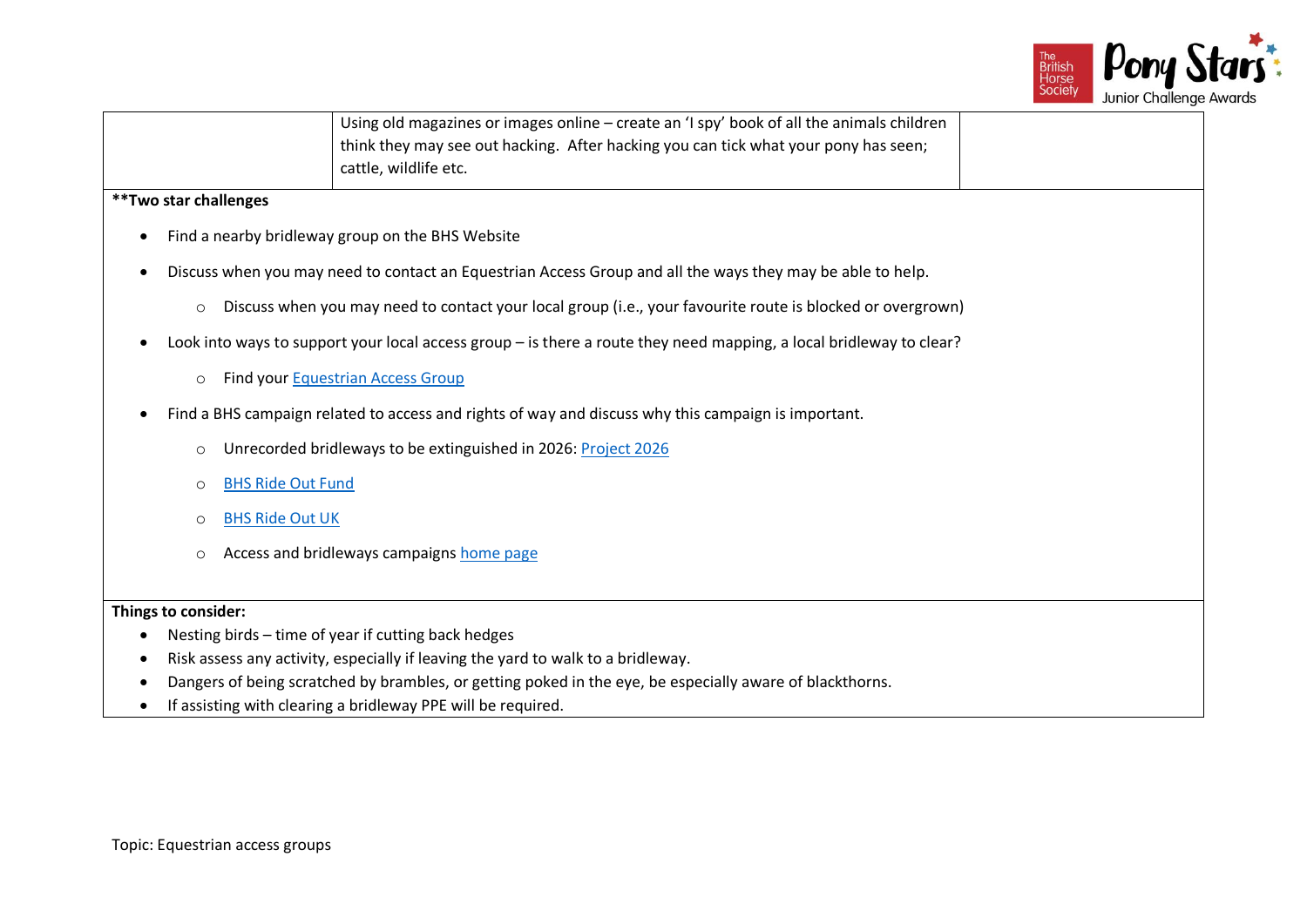

| <b>THEME: Helping Hero</b><br><b>GROUP: Dartmoor Dazzlers</b>                                                                                                                      |                                                                                                                                                                                                                                                                                                                                                                                     |  |                                                                                   |                                                                                                                                                       |
|------------------------------------------------------------------------------------------------------------------------------------------------------------------------------------|-------------------------------------------------------------------------------------------------------------------------------------------------------------------------------------------------------------------------------------------------------------------------------------------------------------------------------------------------------------------------------------|--|-----------------------------------------------------------------------------------|-------------------------------------------------------------------------------------------------------------------------------------------------------|
| <b>TOPIC: Horse Incidents</b>                                                                                                                                                      |                                                                                                                                                                                                                                                                                                                                                                                     |  |                                                                                   |                                                                                                                                                       |
| *One star challenges.<br>Children will be able to:                                                                                                                                 | <b>Activities</b>                                                                                                                                                                                                                                                                                                                                                                   |  |                                                                                   | <b>Coach resources (reading</b><br>around the topic, additional<br>ideas or activities)                                                               |
| 1. Tell you what an incident is                                                                                                                                                    | <b>Possible starter activities</b>                                                                                                                                                                                                                                                                                                                                                  |  |                                                                                   | Examples of incidents on                                                                                                                              |
| 2. Outline why it is important<br>to report an incident.<br>3. Identify who you can report                                                                                         | Read the relevant section of My Challenge Book to introduce the topic and discuss what<br>you will be doing in this session.<br>What is an incident? What is the difference between an accident and an incident -<br>discuss?                                                                                                                                                       |  | the BHS website:<br>https://www.bhs.org.uk/a<br>dvice-and-<br>information/common- |                                                                                                                                                       |
| an incident to.<br>4. Outline the role of the BHS                                                                                                                                  | Can you make up a story which involves a horse incident?                                                                                                                                                                                                                                                                                                                            |  |                                                                                   | incidents.<br>To see some success                                                                                                                     |
| with regards to horse                                                                                                                                                              | <b>Possible main activities</b>                                                                                                                                                                                                                                                                                                                                                     |  |                                                                                   | stories visit                                                                                                                                         |
| incidents. (BHS collate data<br>from their horse incidents site<br>and use this to lobby or<br>campaign for a positive<br>change to improve the safety<br>(to reduce the number of | Go through the list of possible incidents on the BHS website and why these would be a<br>concern for horses and ponies (riders and carriage drivers). Are there any others not on<br>the list?<br>(An incident is an event that has happened that has, or could have, led to an accident,<br>injury, near miss, trauma (physical or psychological) or a general negative experience |  |                                                                                   | https://www.bhs.org.uk/o<br>ur-work/safety/road-<br>safety-week or our press<br>centre News results  <br><b>British Horse Society</b><br>(bhs.org.uk) |
| incidents occurring). For<br>example, if many incidents<br>regarding road accidents are                                                                                            | with a horse and/or rider. With regards to a horse related incident this could involve a<br>road traffic accident, Chinese lanterns, fireworks, or any other incident that has affected<br>a horse or pony).                                                                                                                                                                        |  | $\bullet$                                                                         | <b>Contact BHS Safety and</b><br>see if a local Equestrian<br>Safety Advisor could visit                                                              |
| reported on the same stretch<br>of road, the BHS would work<br>to campaign/lobby the                                                                                               | Talk about how to report incidents. (We do not expect children to report incidents<br>themselves. However, the message should be they are aware they can ask an adult (or<br>recommend to an adult) to report an incident).                                                                                                                                                         |  |                                                                                   | the centre and describe<br>what they do                                                                                                               |
| relevant authorities to try to<br>reduce the national speed<br>limit or improve signage to                                                                                         | Create flash cards with scenarios on, e.g., Amy tripped over on a loose paving slab.<br>For each scenario, the children should say what they would do and why it is important<br>to tell someone. (To report an incident to the BHS: https://www.bhs.org.uk/our-                                                                                                                    |  | Word search                                                                       |                                                                                                                                                       |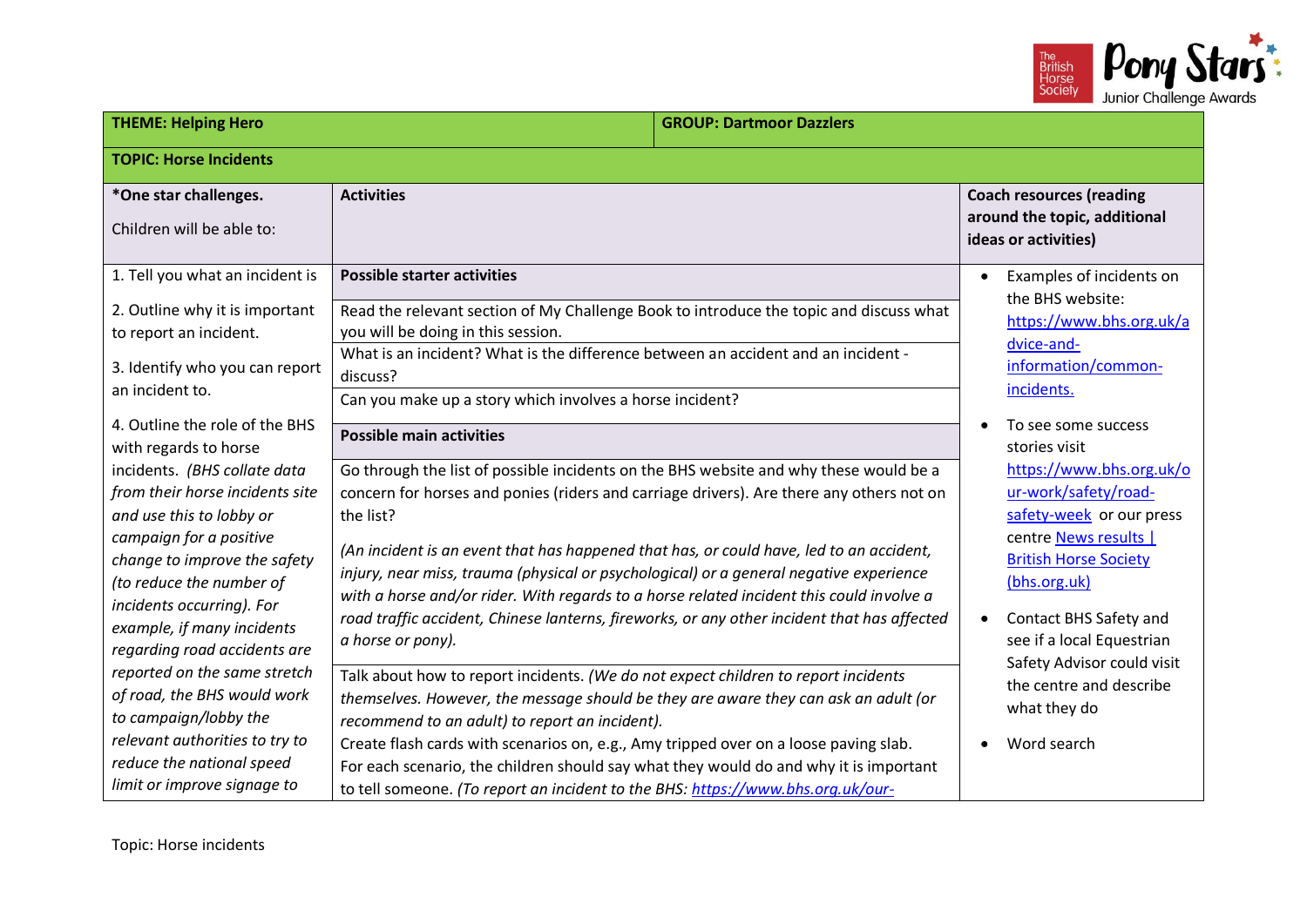

| warn drivers of horses). | work/safety/report-an-incident The BHS also have an app you can download to report<br>an incident. Sometimes, depending on the nature or seriousness of the incident you may<br>also report to the Police your Local Authority or MP).<br>Talk about what could happen if you do not report an incident? | Fill in the gaps quiz sheet<br>$\bullet$ |
|--------------------------|----------------------------------------------------------------------------------------------------------------------------------------------------------------------------------------------------------------------------------------------------------------------------------------------------------|------------------------------------------|
|                          |                                                                                                                                                                                                                                                                                                          |                                          |
|                          | Look at an accident/incident report form - discuss what needs to be written using<br>scenarios.                                                                                                                                                                                                          |                                          |
|                          | Do a yard walk and identify potential hazards and what could happen e.g., big bales,<br>tractors, gateways etc.                                                                                                                                                                                          |                                          |
|                          | Create sets of flash cards with incidents on (identical sets of cards - each person can<br>have a set. Children need to put cards in separate piles, one pile is for incidents which                                                                                                                     |                                          |
|                          | should be reported, one pile for things that do not need to be reported.<br>Leading a pony across the yard and it gallops off (incident - reportable)                                                                                                                                                    |                                          |
|                          | The pony galloped off in the filed after being let go (not reportable)                                                                                                                                                                                                                                   |                                          |
|                          | Pony rolling around kicking wall (incident - reportable)                                                                                                                                                                                                                                                 |                                          |
|                          | Pony asleep in stable (not reportable)                                                                                                                                                                                                                                                                   |                                          |
|                          | Possible wrap up activities                                                                                                                                                                                                                                                                              |                                          |
|                          | Design a safety poster from any listed incident categories.                                                                                                                                                                                                                                              |                                          |
|                          | Fill in the gaps quiz sheet.                                                                                                                                                                                                                                                                             |                                          |
|                          | Wordsearch                                                                                                                                                                                                                                                                                               |                                          |
|                          |                                                                                                                                                                                                                                                                                                          |                                          |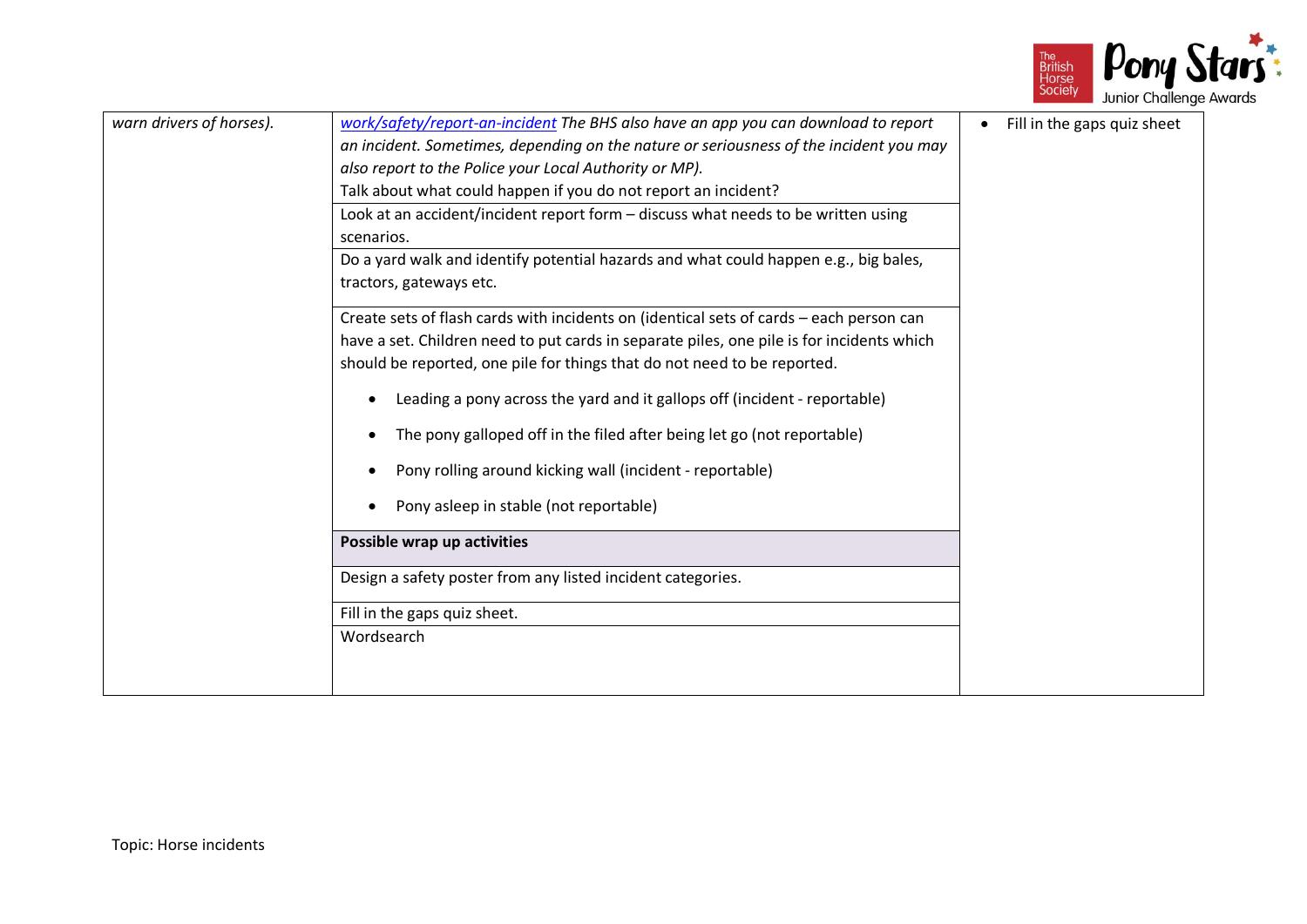

## **\*\*Two star challenges**

- The British Horse Society give away free car stickers to help spread the message to drive slowly and safely past horses on the road. Find out how to get one (you may need to ask an adult to help) and give this to an adult to put in their car. Think of all the people that may see this car sticker! Individual car stickers can be requested on the website(an adult should complete the online form) [Get your Free Car Sticker -](https://www.bhs.org.uk/our-work/safety/road-safety/car-sticker) Road Safety Week | British [Horse Society \(bhs.org.uk\)](https://www.bhs.org.uk/our-work/safety/road-safety/car-sticker), or speak to the BHS Safety Team to request multiple stickers to keep at your centre ready to give out
- Create a poster, leaflet or a radio advert that promotes the reporting of horse incidents.
	- o You could focus on one type of incident (e.g., fireworks) or a general poster on reporting incidents.

## **Things to consider:**

• Be mindful that some examples relate to road traffic accidents, which may be upsetting or scary for children to understand (they may be worried it will happen to them). You do not have to discuss all types of incidents, or the seriousness of some incidents if you feel this is not suitable for the group. Also explain they will learn about ways to reduce the risk of accidents occurring (wearing hi-vis, observing on the road, learning about horse behaviour and how to react)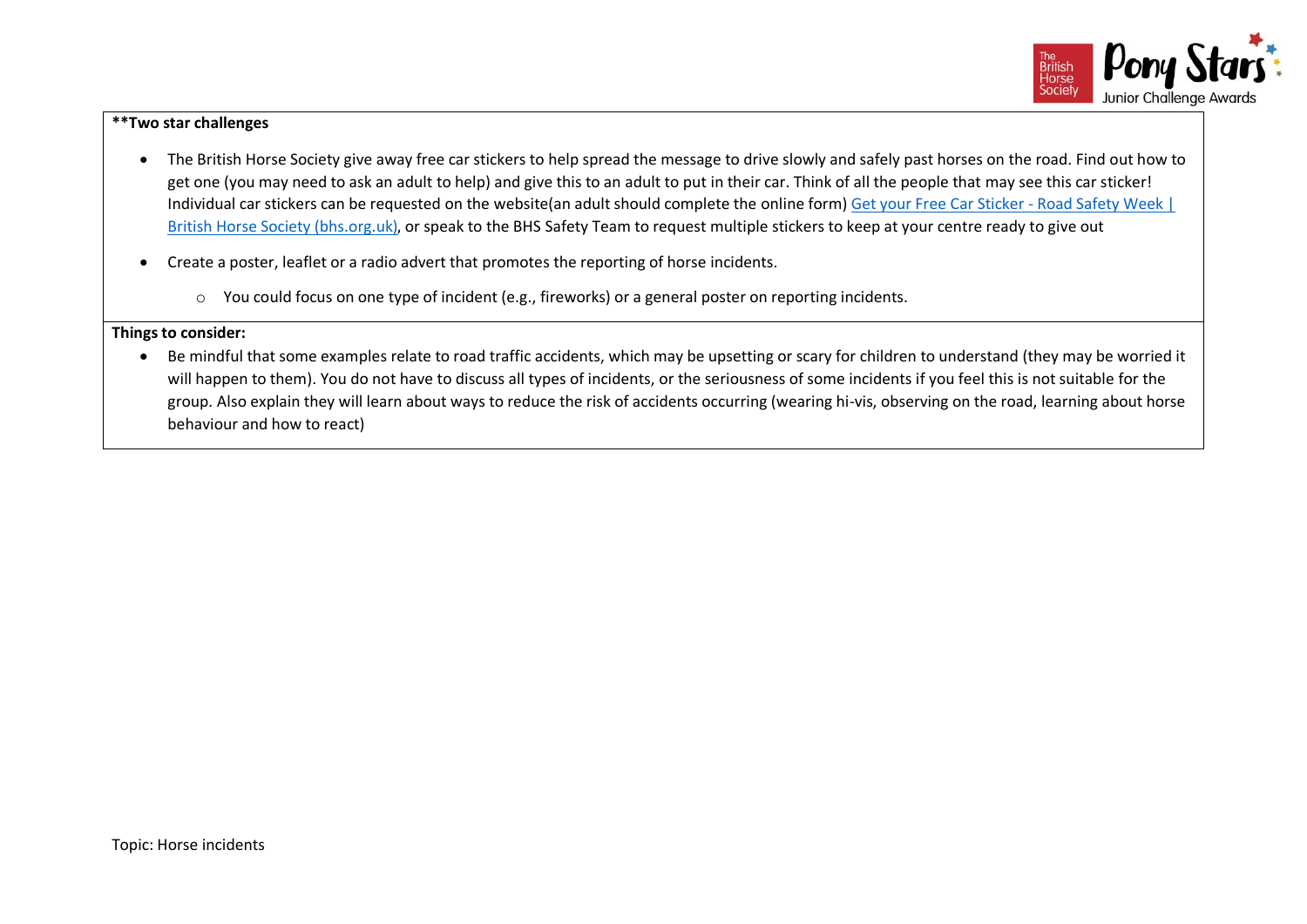

| <b>THEME: Helping Hero</b><br><b>GROUP: Dartmoor Dazzlers</b>                                                                                                                                                                                                                                       |                                                                                                                                                                                                                                                                                                                                                                                                                                                                                                                                                                                                                                                                                                                                                                                                                                                                                  |                                                                                                                                                                                                                                                                                                                       |
|-----------------------------------------------------------------------------------------------------------------------------------------------------------------------------------------------------------------------------------------------------------------------------------------------------|----------------------------------------------------------------------------------------------------------------------------------------------------------------------------------------------------------------------------------------------------------------------------------------------------------------------------------------------------------------------------------------------------------------------------------------------------------------------------------------------------------------------------------------------------------------------------------------------------------------------------------------------------------------------------------------------------------------------------------------------------------------------------------------------------------------------------------------------------------------------------------|-----------------------------------------------------------------------------------------------------------------------------------------------------------------------------------------------------------------------------------------------------------------------------------------------------------------------|
| <b>TOPIC: Conservation</b>                                                                                                                                                                                                                                                                          |                                                                                                                                                                                                                                                                                                                                                                                                                                                                                                                                                                                                                                                                                                                                                                                                                                                                                  |                                                                                                                                                                                                                                                                                                                       |
| *One star challenges.<br>Children will be able to:                                                                                                                                                                                                                                                  | <b>Activities</b>                                                                                                                                                                                                                                                                                                                                                                                                                                                                                                                                                                                                                                                                                                                                                                                                                                                                | <b>Coach resources (reading</b><br>around the topic, additional<br>ideas, or activities)                                                                                                                                                                                                                              |
| 1. Outline what conservation<br>grazing is.<br>2. State one advantage of<br>conservation grazing.<br>3. Identify grazing animals<br>that could be used in a<br>conservation grazing pasture.<br>(Grazing animals are usually<br>native breeds to the UK (or<br>nation/region where the area<br>is). | <b>Possible starter activities</b><br>Read the relevant section of My Challenge Book to introduce the topic and discuss what<br>you will be doing in this session.<br>Ask the children if they know what a native breed is. Can they name any UK native<br>breeds? If there are any on the yard go and look at them.<br>Introduce what conservation is - discuss. (Conservation grazing is simply livestock<br>grazing to manage a wildlife site to promote biodiversity - variety of life. Biodiversity<br>refers to all life on earth, from bacteria to animals, plants to people. Conservation<br>grazing is a traditional system deep within UK heritage and follows the lifestyle of rural<br>communities who would graze their animals and live off the land).<br><b>Possible main activities</b>                                                                          | Kent Wildlife Trust leaflet<br>- A brief guide to choosing<br>livestock for conservation<br>grazing. Explains why<br>sheep, cattle, horses and<br>ponies and goats are used<br>and the specific breeds<br><b>Woodland Trust Report -</b><br>introduces conservation<br>grazing but also gives<br>some case studies of |
| 4. Identify two breeds of pony<br>that are used within<br>conservation grazing. (Breeds<br>of pony include Exmoor,<br>Dartmoor, Shetland, New<br>Forest, Welsh mountain, and<br>a Polish breed called Konik<br>see Norfolk and Suffolk<br><b>Broads</b><br>5. State why specific breeds of          | Rare Breeds Survival Trust / National Trust / Wildlife Trust - you could contact these to<br>see if there is a conservation grazing project local to you. Some may also want<br>volunteers to help clear a section of heathland or record wildlife for a day, or you may<br>be able to visit a site and learn more about the project<br>Some conservation projects to discuss/research: Foresters' Forest (Gloucester),<br>National Trust (various sites), Shropshire Wildlife Trust, Great Fen (Cambridgeshire),<br>Scottish Wildlife Trust, Legacy Grazing (various sites), Norfolk and Suffolk Broads<br>What are the benefits? (Benefits: most effective and natural way to maintain certain<br>habitats such as grassland and heathland and can help to keep area open ensuring a<br>wider range of plants and animals. Helps to conserve grassland and heathland habitats, | conservation grazing<br>projects<br>You Tube video: The Wild<br><b>Horses that are Rewilding</b><br>Britain. BBC documentary<br>follows the wild Konik<br>ponies helping to rewild<br>Britain (8:30 mins long)<br><b>Rare Breeds Survival Trust</b><br>blog post - Why you                                            |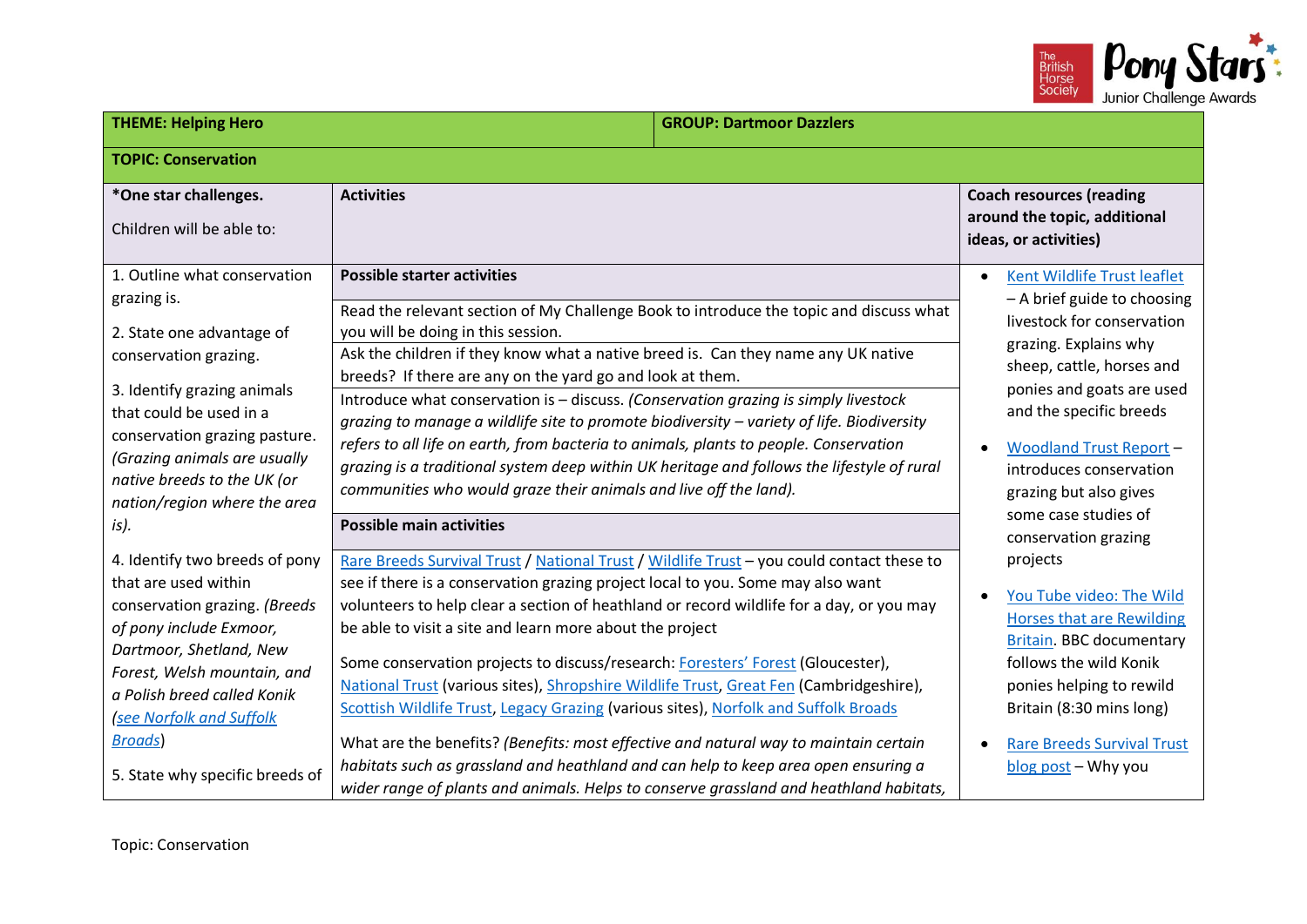

| animal are used for a<br>conservation grazing project.<br>6. Describe how to enjoy a<br>conservation site with respect<br>to the animals and wildlife. (If<br>visiting a conservation site,<br>keep dogs on leads but let it<br>go if you feel threatened by<br>the animals, stay away from<br>mother and young (they may<br>feel threatened), be aware of<br>electric fencing, pick up any<br>dog mess, take litter home<br>with you, follow any signs that<br>may indicate any areas to not<br>walk through). | more environmentally friendly to manage grassland this way than via mechanical<br>(machine) or artificial means (ploughing, fertilising) so can help to promote undisturbed<br>native wildlife, promotes a wider diversity of species on the land, help preserve and<br>promote rare, native breeds of grazing animals. Benefits to humans: consuming meat<br>from animals raised on a varied, natural diet.)<br>Discuss the grazing animals within the examples and why they are used. Native breeds<br>of sheep, cattle, goat, and pony are used with good success. Discuss if you have any<br>shared or cross grazing at your centre. This may not necessarily be for conservation<br>purposes, but it can help to describe the benefits of different animals grazing together<br>and the benefits it has on the land). (Native breeds tend to be able to thrive with little<br>interference from humans due to their hardy nature. Often the land might be poor<br>quality grazing (scrubland) so native breeds tend to be able to live well off the grass or<br>heathland and require little additional feed or supplementation to the diet. Native<br>breeds are also well equipped to deal with the weather conditions (thick, waterproof<br>coat, for example). A native breed will be better suited to the particular conditions of<br>the area, for example harsh weather, wet grassland, steep slopes and low quality | should be using native<br>ponies for conservation<br>grazing<br>Exmoor ponies and<br>conservation projects:<br>Why the breed<br>$\circ$<br><b>Site locations</b><br>$\circ$<br><b>Project links</b><br>O<br>Create a pollinator habitat<br>Identifying animal tracks,<br><b>Wildlife Trust.</b><br>Images of touch plant<br>species: rush, bracken and |
|-----------------------------------------------------------------------------------------------------------------------------------------------------------------------------------------------------------------------------------------------------------------------------------------------------------------------------------------------------------------------------------------------------------------------------------------------------------------------------------------------------------------|----------------------------------------------------------------------------------------------------------------------------------------------------------------------------------------------------------------------------------------------------------------------------------------------------------------------------------------------------------------------------------------------------------------------------------------------------------------------------------------------------------------------------------------------------------------------------------------------------------------------------------------------------------------------------------------------------------------------------------------------------------------------------------------------------------------------------------------------------------------------------------------------------------------------------------------------------------------------------------------------------------------------------------------------------------------------------------------------------------------------------------------------------------------------------------------------------------------------------------------------------------------------------------------------------------------------------------------------------------------------------------------------------------------------------------|--------------------------------------------------------------------------------------------------------------------------------------------------------------------------------------------------------------------------------------------------------------------------------------------------------------------------------------------------------|
|                                                                                                                                                                                                                                                                                                                                                                                                                                                                                                                 | grazing).<br>Draw a picture of a conservation area.<br>Cut out different pictures of horse breeds, and different types of animals - children<br>need to pick out the native breeds and types of animals to put on their conservation<br>ground.<br>Watch tv clips on conservation and the use of native ponies.<br>Why is pollination important in conservation?<br>Create a pollinator habitat - e.g., to encourage bees.<br>Go on a litter walk - what litter can they find - highlight the importance of not dropping<br>litter and how this could be detrimental to a conservation area.<br>Do a wildlife survey around the yard, keep a record of the different plants, insects, and<br>birds they see.                                                                                                                                                                                                                                                                                                                                                                                                                                                                                                                                                                                                                                                                                                                     | reeds, heather and gorse.                                                                                                                                                                                                                                                                                                                              |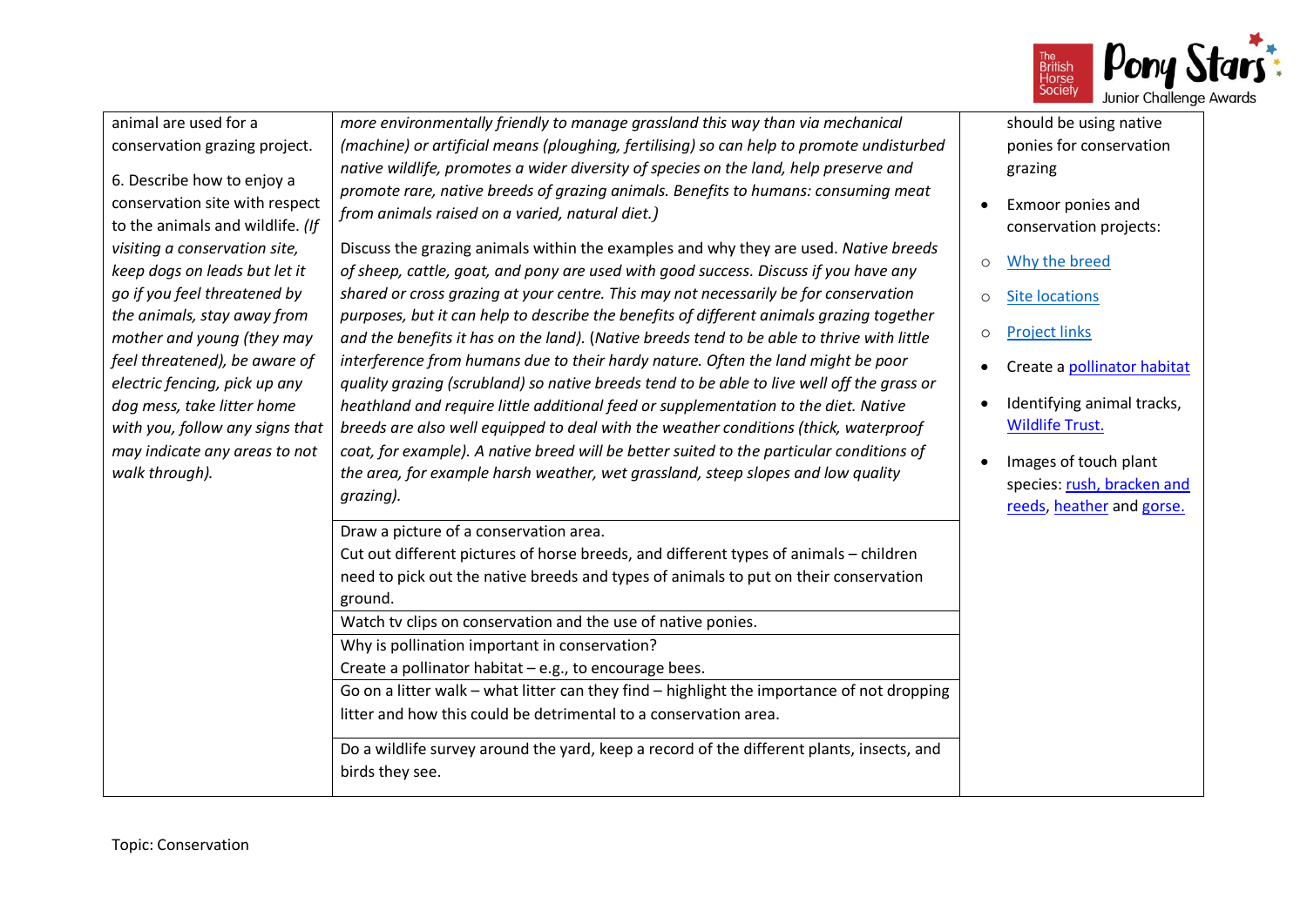

| Look at the fields, those which have been gazed down and those which have been              |
|---------------------------------------------------------------------------------------------|
| rested and compare - watch ponies grazing and relate this to how they help with             |
| conservation of certain areas.                                                              |
|                                                                                             |
| Look at hoof prints around the yard or in the fields - see if the children can have a go at |
| guessing which horse or pony, they belong to.                                               |
| Carry on the identify different animal prints - what might be living/grazing in their area. |
| You might be able to see different animal prints around the yard or in the field but can    |
| also use photos/pictures.                                                                   |
|                                                                                             |
| Identify the tough plant species that need clearing as part of conservation - scrubland,    |
| brambles, heather, gorse.                                                                   |
|                                                                                             |
| Which animals will eat these?                                                               |
| Label a picture of a native pony used in conservation e.g., a Dartmoor.                     |
|                                                                                             |
| Children can draw arrows coming out of the pony to label all the features that make the     |
| pony good for conservation grazing e.g., thick coat to cope with harsh weather,             |
| stomach - eat a variety of food, strong sturdy legs to walk on a variety of ground          |
| conditions and so on.                                                                       |
| Possible wrap up activities                                                                 |
|                                                                                             |
| Draw a picture of a native breed that could be used in conservation                         |
| Design a poster for what not to do when you visit a conservation area.                      |
| e.g., keeping dogs on leads, taking rubbish home etc.                                       |
| Write a quiz based on the video clips watched to test the children's knowledge after        |
| they have watched the clips.                                                                |
|                                                                                             |
| Draw a picture of different types of animals grazing in a conservation area.                |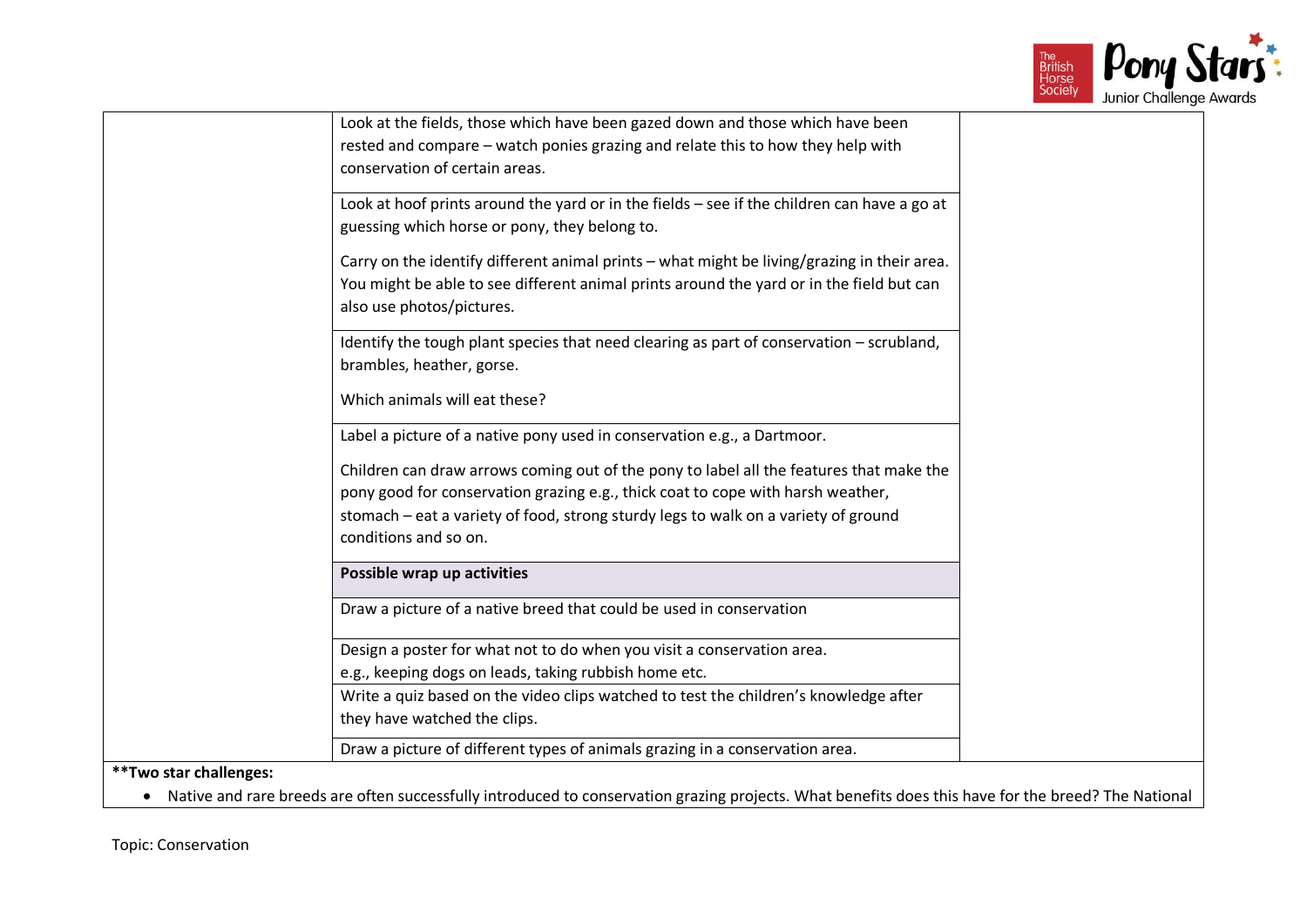

Trust have breeds of sheep and cattle such as Belted Galloways, Sussex cows and Herdwick sheep living together. Research at least one of these breeds and tell your coach why mixed herds are suited to this type of project.

- Look into native breeds of sheep and cattle that are used, for example the National Trust use Belted Galloways, Sussex cows and Herdwick sheep. Discuss why sheep and cattle are used together (the way they eat grass and trample the ground)
- Information on breeds available from Rare Breeds Survival Trust

## **Things to consider:**

- If encouraging bees there is a potential for wasps also be careful especially if there are children with allergies
- If going into fields make sure they are empty, if observing horses graze it is best to do this form outside of the field.